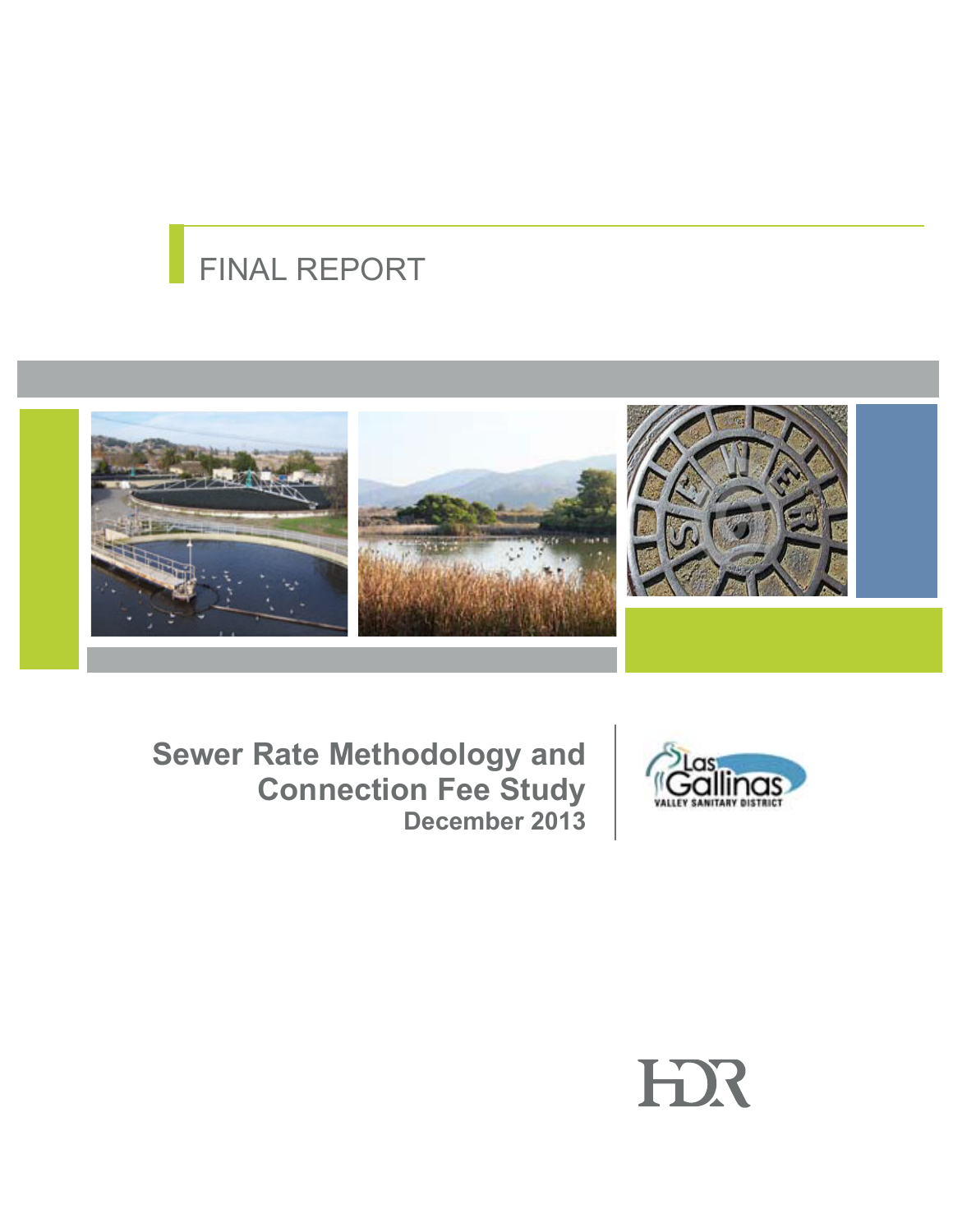HX

December 30, 2013

Ms. Susan M. McGuire, CPA Administrative Services Manager Las Gallinas Valley Sanitary District 300 Smith Ranch Road San Rafael, California 94903

### **Subject: Review of the District's Sewer Rate Methodology and Connection Fee Study**

Dear Ms. McGuire:

HDR Engineering, Inc. (HDR) was retained by the Las Gallinas Valley Sanitary District (District) to provide a technical and professional review of the District's sewer rate methodology and connection fee study. In very simple terms, the District currently bills their customers on an annual basis through their property taxes and uses a flat (fixed) rate structure to bill their residential customers and a volumetric rate structure to bill the commercial customers.

The District retained HDR to provide an independent outside expert review of the District's current rate methodology and practices and to inform the District of available methodologies that are industry accepted practices, but also in use in California. The study was specifically designed to compare and contrast these methodologies with the District's existing rate structures and rate policies. The results of this study may be used during the planned ratesetting activities for fiscal year 2014/2015.

This study has been developed utilizing generally accepted sewer rate‐setting techniques. The District's records and information were the key inputs into this study. It is important to note that the study conducted for the District is not a "rate study" but rather a high level review of the possible rate structures the District may consider for further evaluation during their planned 2014/15 rate setting process.

We appreciate the assistance provided by the District's management and staff in the development of this study.

Sincerely yours, HDR Engineering, Inc.

lande

Tom Gould **Shawn Koorn** Shawn Koorn Shawn Koorn Shawn Koorn Shawn Koorn Shawn Koorn Shawn Koorn Shawn Koorn Shawn Koorn Shawn Koorn Shawn Koorn Shawn Koorn Shawn Koorn Shawn Koorn Shawn Koorn Shawn Koorn Shawn Koorn Shawn HDR's Business Leader of Finance and Rates

Flu w /L

Vice President Associate Vice President Associate Vice President

HDR Engineering, Inc.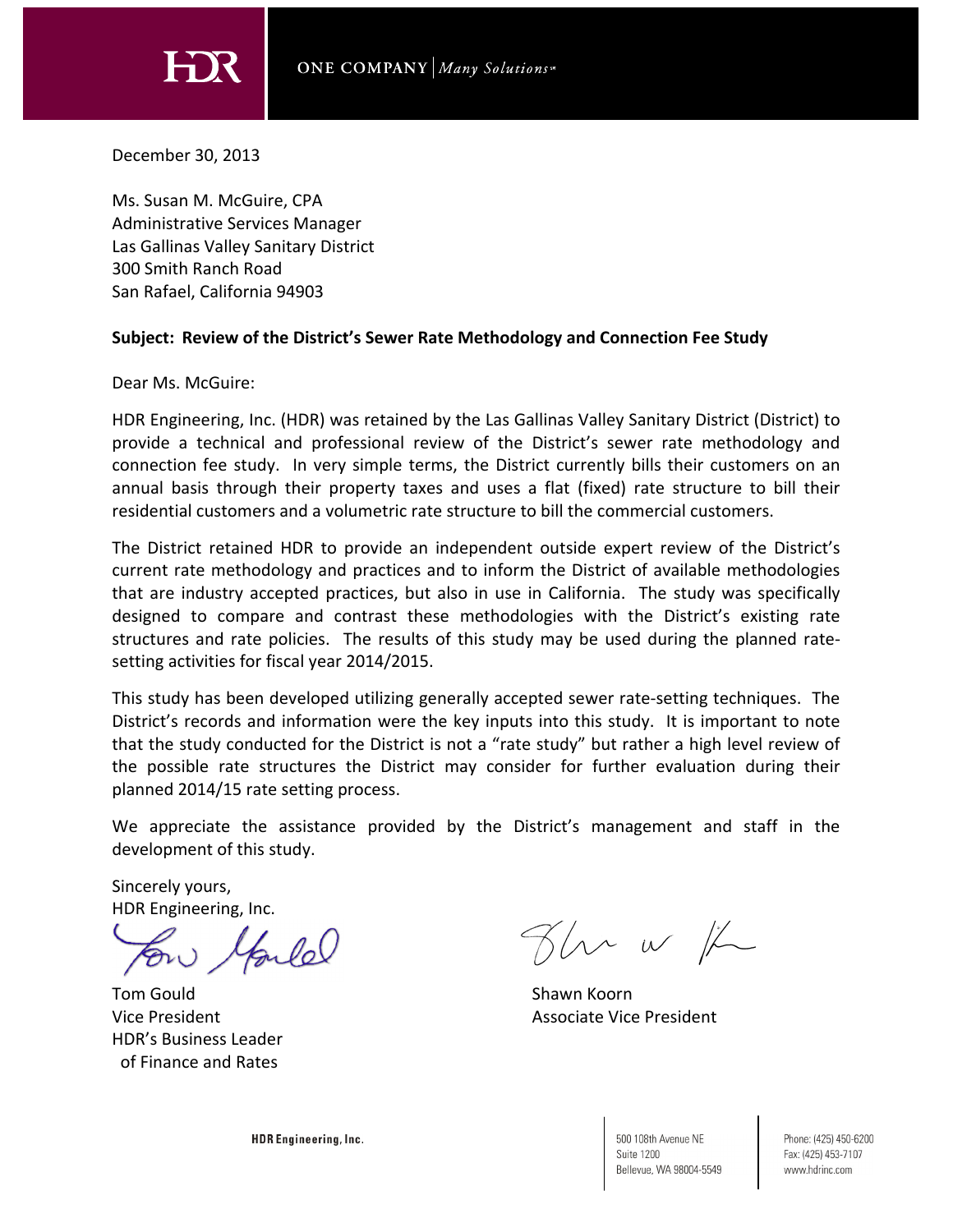# **Table of Contents**

### **Executive Summary**

### **1 Introduction**

## **2 Prioritization of the District's Rate Design Goals and Objectives**

| 2.3 |  |
|-----|--|
|     |  |
|     |  |
|     |  |

## **3 Survey of Wastewater Rate Structures**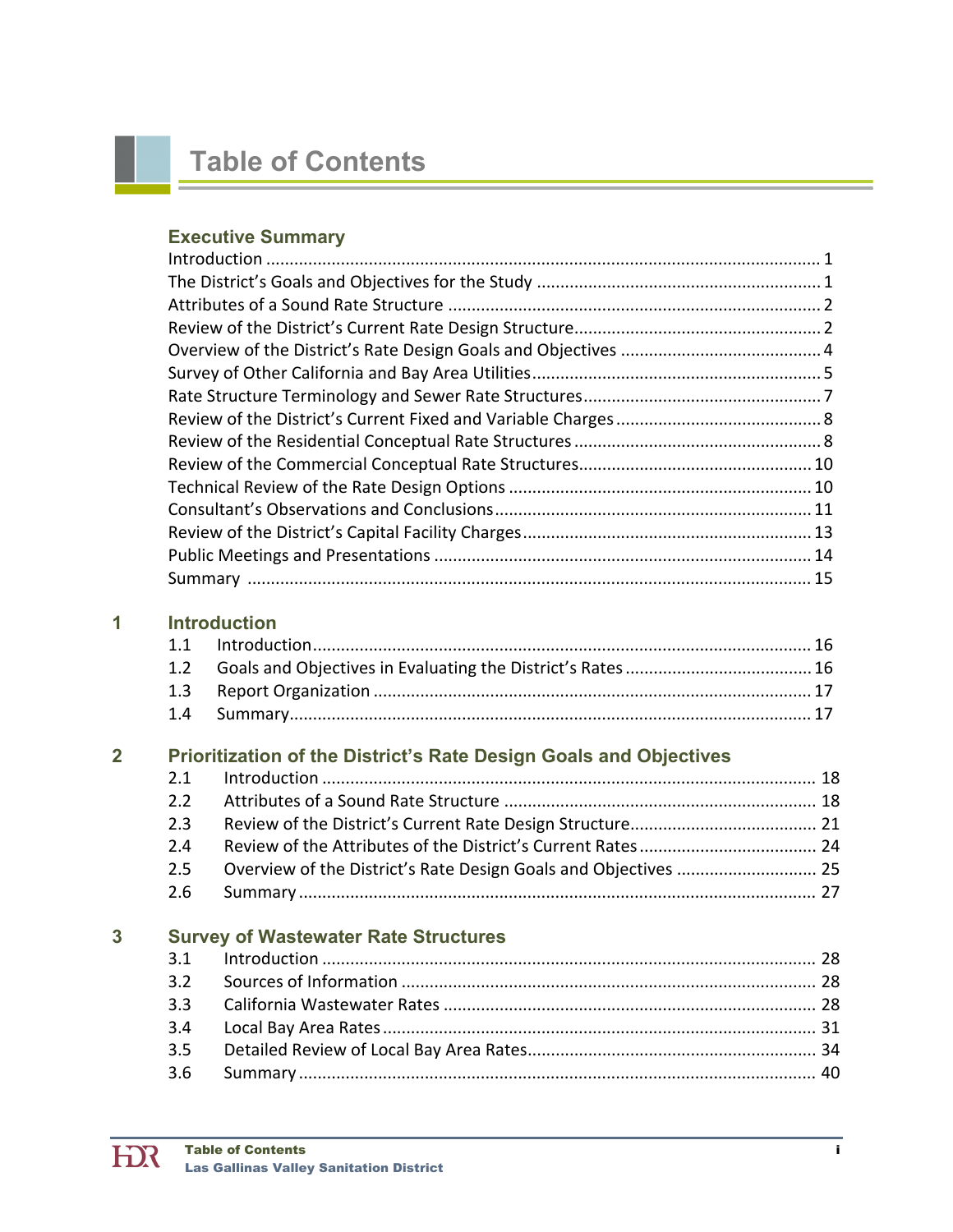| $\overline{\bf 4}$ |      |       | <b>Review of Conceptual Rate Structures</b>                              |  |
|--------------------|------|-------|--------------------------------------------------------------------------|--|
|                    | 4.1  |       |                                                                          |  |
|                    | 4.2  |       |                                                                          |  |
|                    | 4.3  |       |                                                                          |  |
|                    | 4.4  |       | Current Industry Thinking and Trends for Pricing of Sewer Services  43   |  |
|                    | 4.5  |       |                                                                          |  |
|                    | 4.6  |       |                                                                          |  |
|                    | 4.7  |       |                                                                          |  |
|                    | 4.8  |       |                                                                          |  |
| 5                  |      |       | <b>Technical Review of the Rate Structures</b>                           |  |
|                    | 5.1  |       |                                                                          |  |
|                    | 5.2  |       |                                                                          |  |
|                    | 5.3  |       |                                                                          |  |
|                    | 5.4  |       |                                                                          |  |
|                    | 5.5  |       |                                                                          |  |
|                    |      | 5.5.1 | Option 1a: 95% Fixed/5% Variable - Current Sewer Unit Equivalencies . 52 |  |
|                    |      | 5.5.2 | Option 2a: 95% Fixed/5% Variable - Adjust Multi-Family Sewer             |  |
|                    |      |       |                                                                          |  |
|                    |      | 5.5.3 | Option 3a: 100% Fixed - Adjust Multi-Family Sewer Equivalencies 56       |  |
|                    |      | 5.5.4 | Option 1b: 95% Fixed/5% Variable - Adjust Commercial Sewer Unit          |  |
|                    |      |       | Equivalencies; No Change to Multi-Family Equivalencies  58               |  |
|                    |      | 5.5.5 | Option 2b: 95% Fixed/5% Variable - Adjust Multi-Family and               |  |
|                    |      |       |                                                                          |  |
|                    |      | 5.5.6 | Option 3b: 100% Fixed - Adjust Multi-Family and Commercial               |  |
|                    |      |       |                                                                          |  |
|                    | 5.6  |       | Comparison of the Rate Options Advantages and Disadvantages  64          |  |
|                    | 5.7  |       |                                                                          |  |
|                    | 5.8  |       |                                                                          |  |
|                    | 5.9  |       |                                                                          |  |
|                    | 5.10 |       |                                                                          |  |
|                    | 5.11 |       |                                                                          |  |
| 6                  |      |       | <b>Review of the District's Capital Facility Charges</b>                 |  |
|                    | 6.1  |       |                                                                          |  |
|                    | 6.2  |       |                                                                          |  |
|                    | 6.3  |       |                                                                          |  |
|                    | 6.4  |       |                                                                          |  |
|                    | 6.5  |       |                                                                          |  |
|                    |      |       |                                                                          |  |
| 7                  |      |       | <b>Public Meetings and Presentations</b>                                 |  |
|                    | 7.1  |       |                                                                          |  |
|                    | 7.2  |       |                                                                          |  |
|                    | 7.3  |       |                                                                          |  |
|                    |      |       |                                                                          |  |

### **Technical Appendices**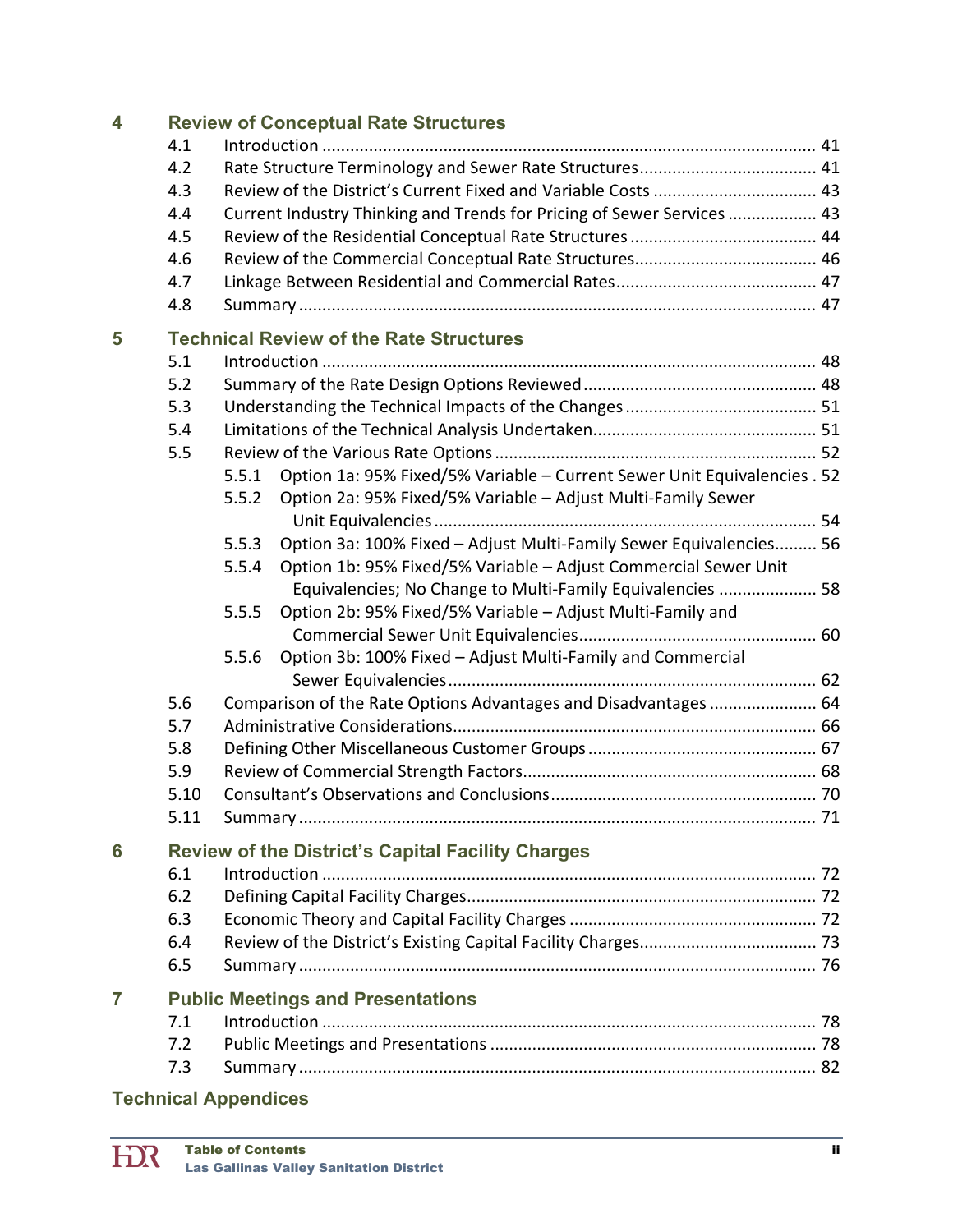

# **Introduction**

HDR Engineering, Inc. (HDR) was retained by the Las Gallinas Valley Sanitary District (District) to provide a technical and professional review of the District's sewer rate methodology and connection fee study. In very simple terms, the District currently bills the majority of their customers on an annual basis through their property taxes and uses a flat (fixed) rate structure to bill their residential customers and a volumetric rate structure to bill their commercial customers.

The District retained HDR to provide an independent outside expert review of the District's current rate methodology and practices and to inform the District of available methodologies that are industry-accepted practices, but also in use in California. The study was specifically designed to compare and contrast these methodologies with the District's existing rate structures and rate policies. The results of this study may be used during the planned ratesetting activities for fiscal year 2014/2015.

# **The District's Goals and Objectives for the Study**

The District had multiple goals and objectives in evaluating their sewer rate structures. Provided below are the District's major objectives for this study:

- Inform the District of the available methodologies that are in use in the San Francisco Bay region and California for establishing sewer service charges.
- Compare and contrast these methodologies with the District's existing rate structure and rate policies. Provide advantages and disadvantages supported by case studies (examples) where practical.
- Provide recommended updates to the District's rate methodology and policies to be used for future management of the sewer user charge and connection fees. Advise the District on implementation needs and costs associated with recommended changes.
- Review the District's objectives for establishing rates for FY 2014/15, considering the recommendations that are presented in the study. Assist the District in conducting the FY 2014/15 rate setting process in a manner that is consistent with recommendations.
- Develop a methodology that can be applied to future capital budgets to determine appropriate connection fees for future development.
- Provide an effective written and oral presentation of the results of this study.
- Work closely with District management and staff, and, as a team, maximize the value of this study to the District.

In conducting this study for the District, the approach used to evaluate the various rate structures was designed specifically to meet the above goals and objectives. At the same time,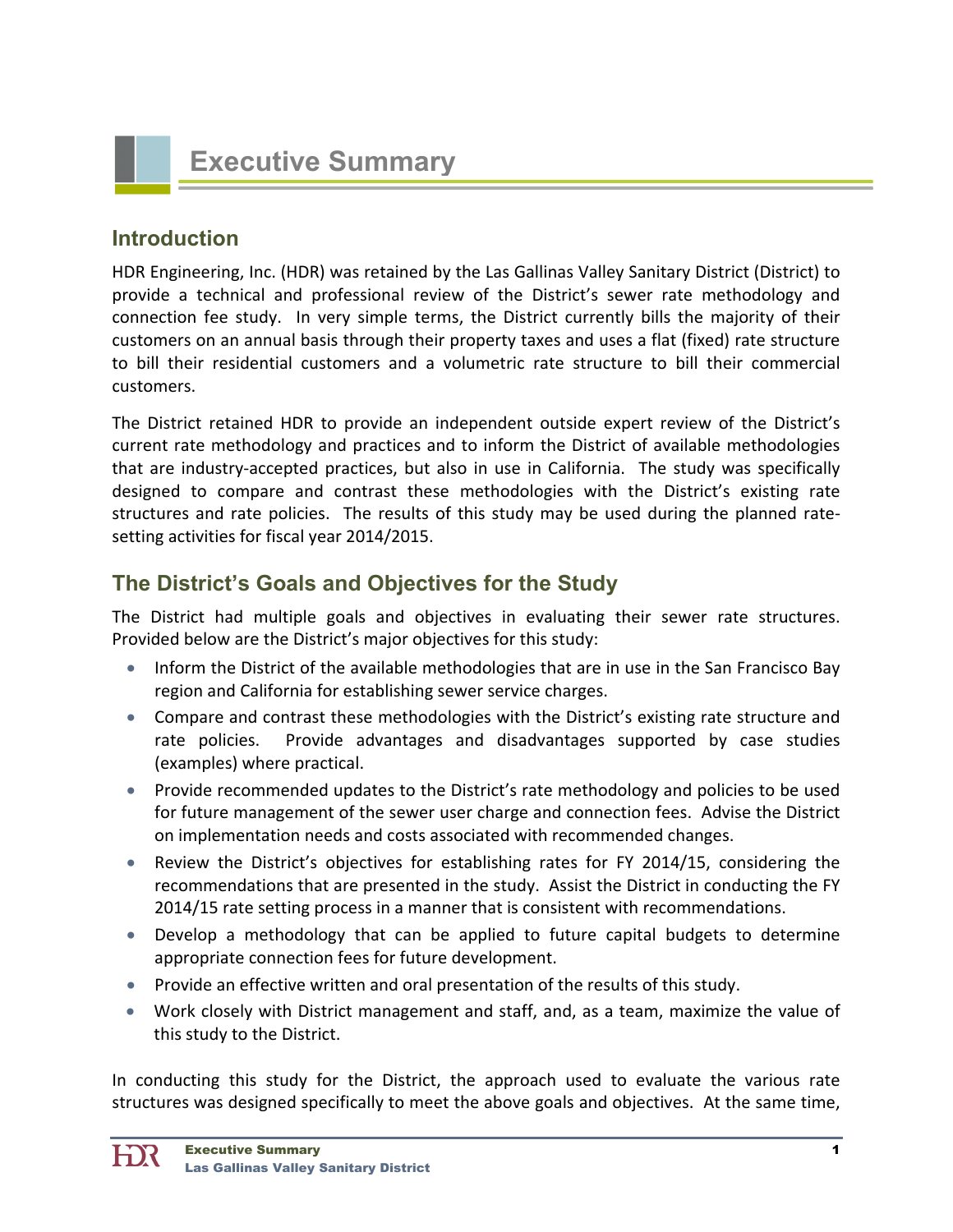it was designed specifically to provide the District with a framework to evaluate the various rate structures.

# **Attributes of a Sound Rate Structure**

The attributes of sound rate structures have been documented in a number of rate setting manuals. However, the foundation for evaluating rate structures is generally credited to James C. Bonbright in the *Principles of Public Utility Rates*.<sup>1</sup> Bonbright recognized the challenge of establishing rates and suggests that the list of attributes should be used as a reminder of the many possible considerations in the rate design process, while recognizing the overlapping and conflicting characteristics (e.g. cost‐based and affordable rates). Bonbright's list of 10 attributes was used to begin to prioritize the District's rate design goals and objectives.

# **Review of the District's Current Rate Design Structure**

The current rate design of the District consists of a fixed sanitary unit charge. The present sanitary unit is \$647/year (effective July 1, 2013). For each customer type, the sanitary unit charge is multiplied by the number of sanitary units (i.e. billing units) for a particular customer type. For residential and multi‐family customers, the rate is essentially a flat or fixed charge of one sanitary unit or \$647/year. In contrast to this, commercial and industrial customers are billed based upon their water consumption history. A summary of the District's current sewer rate structure is presented below in Table ES‐1.

<sup>&</sup>lt;sup>1</sup> James C. Bonbright; Albert L. Danielsen and David R. Kamerschen, *Principles of Public Utility Rates,* (Arlington, VA: Public Utilities Report, Inc., Second Edition, 1988), p. 383‐384.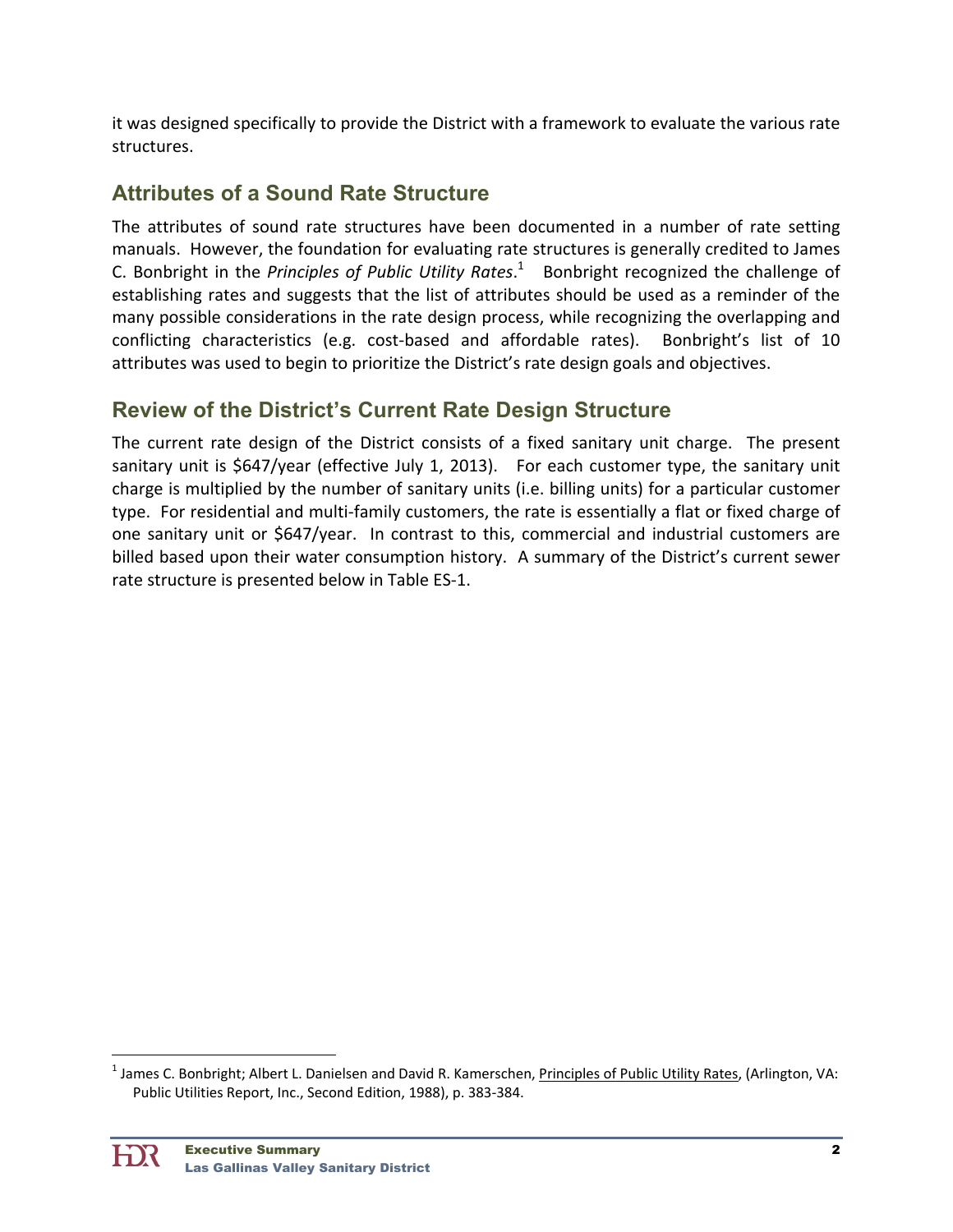| <b>Classification of Use</b>                                         | <b>Sewer Service Units</b>                                                                      |
|----------------------------------------------------------------------|-------------------------------------------------------------------------------------------------|
| (1) Residential                                                      |                                                                                                 |
| Single-Family Dwelling                                               | 1.0 per living unit                                                                             |
| Apartment house, condominium, or<br>other multi-family dwelling      | 1.0 per living unit                                                                             |
| Mobile home park or trailer court                                    | 1.0 per mobile home pad and 1.0 per tailer space                                                |
| Rooming house                                                        | 1.0 for up to 2 rooms used for renting, plus 0.25 for<br>each additional room used for renting. |
| Motel Unit with Kitchen                                              | 1.0 per living unit                                                                             |
| Motel Unit without Kitchen                                           | 0.5 per living unit                                                                             |
| (2) Schools                                                          |                                                                                                 |
| Public or private schools without<br>showers or cafeteria facilities | 0.01 per pupil, faculty member and employee; pupil<br>count based upon average daily attendance |
| Public or private schools with showers<br>or cafeteria facilities    | 0.02 per pupil, faculty member and employee; pupil<br>count based upon average daily attendance |

### Table ES-1 Overview of the District's Present Sewer Rates

The number of pupils shall be determined by the average daily attendance over the school year immediately preceeding the annual determination of sewer service charges . . . The number of faculty members and school employees shall be that number employeed at the end of such school year.

#### **(3) Other Than Above**

(a) Domestic‐strength users; commercial, office buildings, retail, churches, halls, public agencies, laundromats, service stations, medical offices, barber and beauty shops, car washes, convalescent hospitals, hospitals, and other domestic strength discharges.

1.0 per average monthly residential water consumption times strength factor of 1.0

| (b) High strength users:              | 1.0 per average monthly residential water consumption<br>times strength factor shown below: |
|---------------------------------------|---------------------------------------------------------------------------------------------|
| Restaurants/Cafes                     | 2.6                                                                                         |
| <b>Bakeries</b>                       | 2.6                                                                                         |
| <b>Mortuaries</b>                     | 2.6                                                                                         |
| Hotel with restaurant                 | 2.0                                                                                         |
| Markets with disposal                 | 2.6                                                                                         |
| Mixed uses (high & domestic strength) | 2.0                                                                                         |
| Industry                              | As determined by formula                                                                    |
| Other High-Strength                   | As determined by formula                                                                    |
|                                       |                                                                                             |

c) Other users: For users for whom the above methods do not equitably apply, the assignment of sewer service units shall be based upon available information reasonably applied by the District.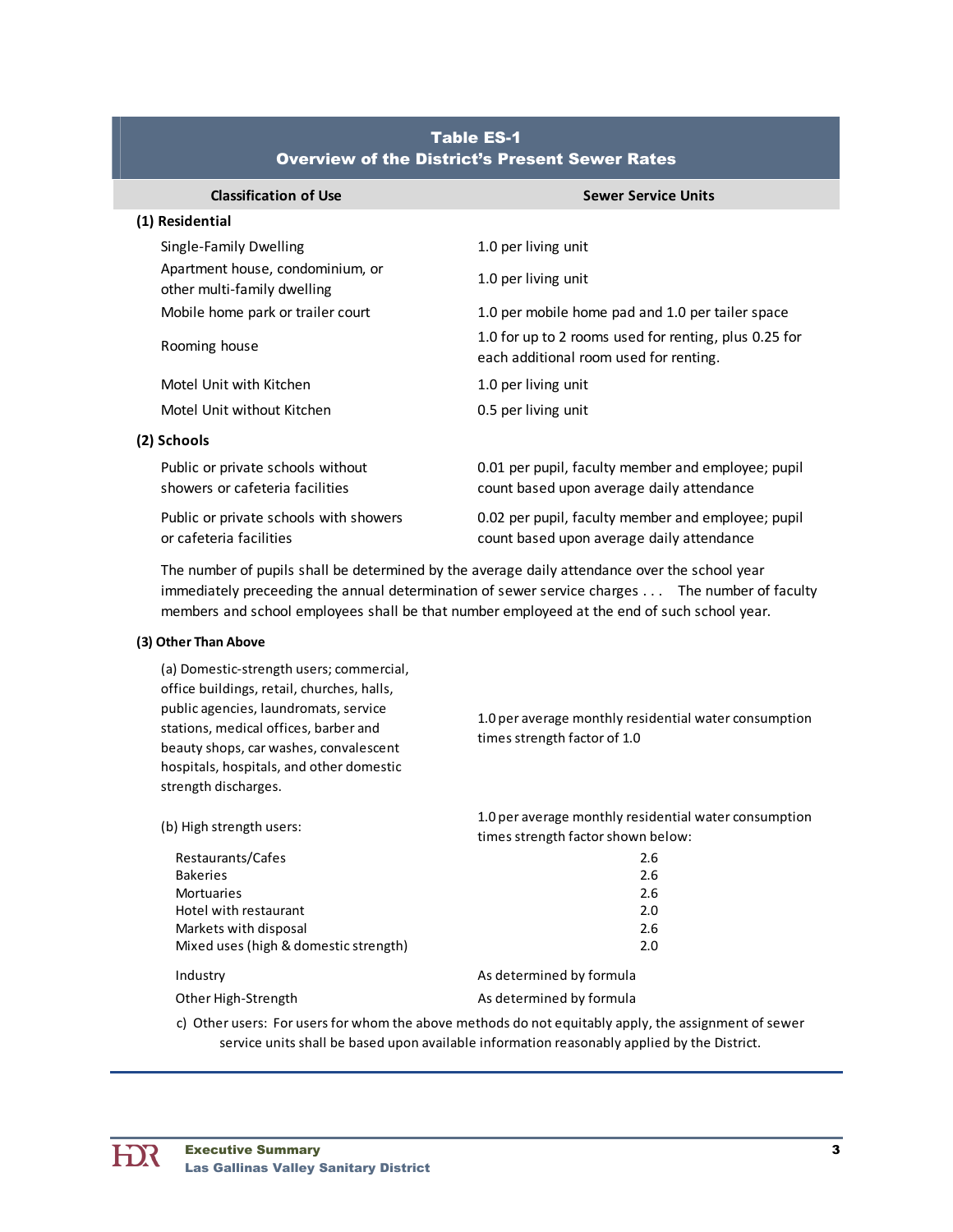For the District's residential rates, a flat annual charge is utilized. For commercial customers, the rate structure is a bit more complex. The rate structure considers both volume contributions, along with an assessment for strength of wastewater. The calculation of strength is discussed in more detail in Section 2 of this report.

The District's approach for residential customers is very simple to administer, but does not reflect individual customer characteristics (contributions to wastewater flows). In using this approach, there is a trade‐off between administrative simplicity, revenue stability and customer equity. To better understand these trade-offs, HDR worked with the District to review the current attributes of the District's rates and the rate design goals and objectives of the District's Board.

# **Overview of the District's Rate Design Goals and Objectives**

Determining a utility's rate design goals and objectives is an important starting point for designing rates. Unfortunately, most utilities do not clearly enunciate these rate design goals and objectives. For the District's study, the following rate design goals and objectives were considered:

- 1. Effectiveness in yielding the District's total revenue requirements (note: assumes that this goal can be met for all rate design alternatives);
- 2. From the utility's perspective, stability and predictability of the revenue generated from year‐to‐year;
- 3. From a customer's perspective, stability and predictability of their bills from year‐to‐year;
- 4. Encourage efficient water use via structures which provide the customer with greater opportunities to control their bill (compared to a fixed bill);
- 5. Reflect all present and future costs (internalities and externalities) and benefits of providing utility service;
- 6. Fair allocation of total cost of service among the customer classes of service to attain equity;
- 7. Avoidance of undue discrimination in rate relationships;
- 8. Dynamic in its ability to respond to changing conditions and/or environmental concerns;
- 9. Rates which are accepted by customers and which are simple, easy to understand and easy to administer;
- 10. Freedom from controversy as to interpretation (i.e. how the customer is billed).

A presentation was made to the District's Board on September 26, 2013 to discuss the typical rate design goals and objectives noted above. For purposes of this study, the goals and objectives needed to be prioritized. To accomplish this, individual Board members and key District management team members were asked to list their "top 5" goals. Provided below in Table ES‐2 is a summary of the prioritization of these goals.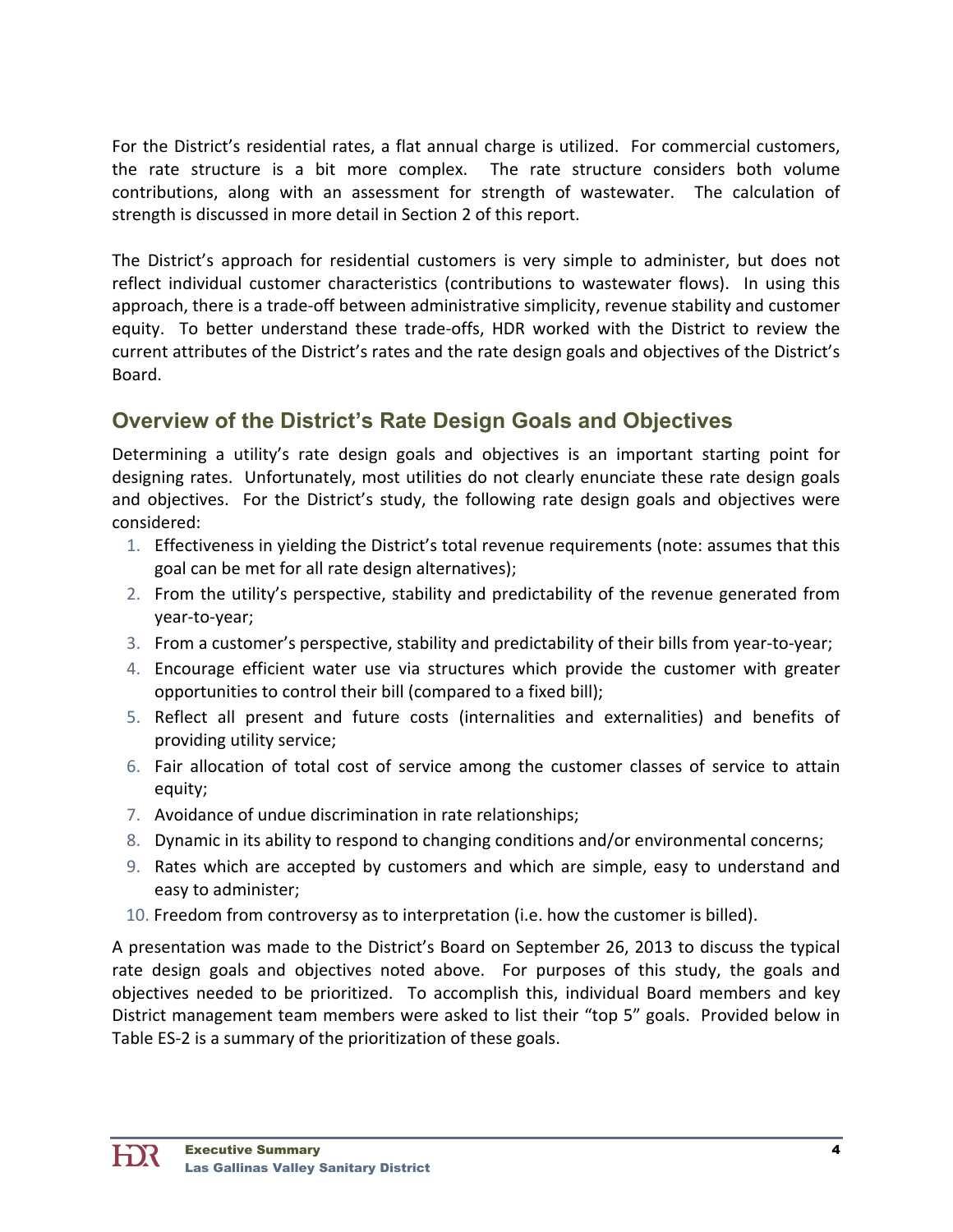| <b>Table ES-2</b><br><b>Prioritization of the Rate Design Goals and Objectives</b><br>By The District's Board and District Management Team |                |                                                               |  |  |
|--------------------------------------------------------------------------------------------------------------------------------------------|----------------|---------------------------------------------------------------|--|--|
| <b>Board Prioritization</b> <sup>[1]</sup>                                                                                                 | Rank           | <b>District Management Prioritization</b>                     |  |  |
| Revenue Stability and Predictability                                                                                                       | 1              | Revenue Stability and Predictability                          |  |  |
| Fair Allocation of Costs to Attain Equity                                                                                                  | $\overline{2}$ | Easy to Understand and Administer                             |  |  |
| Stability and Predictability of Bills                                                                                                      | 3              | Fair Allocation of Costs to Attain Equity                     |  |  |
| Simple and Easy to Understand                                                                                                              | 4              | Freedom from Controversy as to<br>Interpretation of the Rates |  |  |
| Avoidance of Undue Discrimination                                                                                                          | 5              | Predictability of the customer bills from<br>year to year     |  |  |

[1] – The first two rate design goals and objectives for the Board were a tie for  $1<sup>st</sup>$ .

The above goals and objectives were used as an initial starting point for the development of alternative wastewater rate designs for the District.

# **Survey of Other California and Bay-Area Utilities**

An important reference point is gaining an understanding of the rate structures and billing practices of other wastewater utilities. To that end, HDR conducted a limited review of the sewer rate practices of Bay Area and California utilities. A major source of information was a survey conducted by the State Water Resources Control Board (State Water Board). The survey conducted by the State Water Board was for Fiscal Year 2012/13 and is titled the Wastewater User Charge User Survey. The survey was sent to 759 agencies, with responses from 422 utilities.

The widest perspective of wastewater rates is the state‐wide viewpoint. HDR utilized the State Water Board Wastewater User Charge User Survey to sort certain rate design and billing information contained within that survey. Of particular importance was the frequency of billing and rate structure.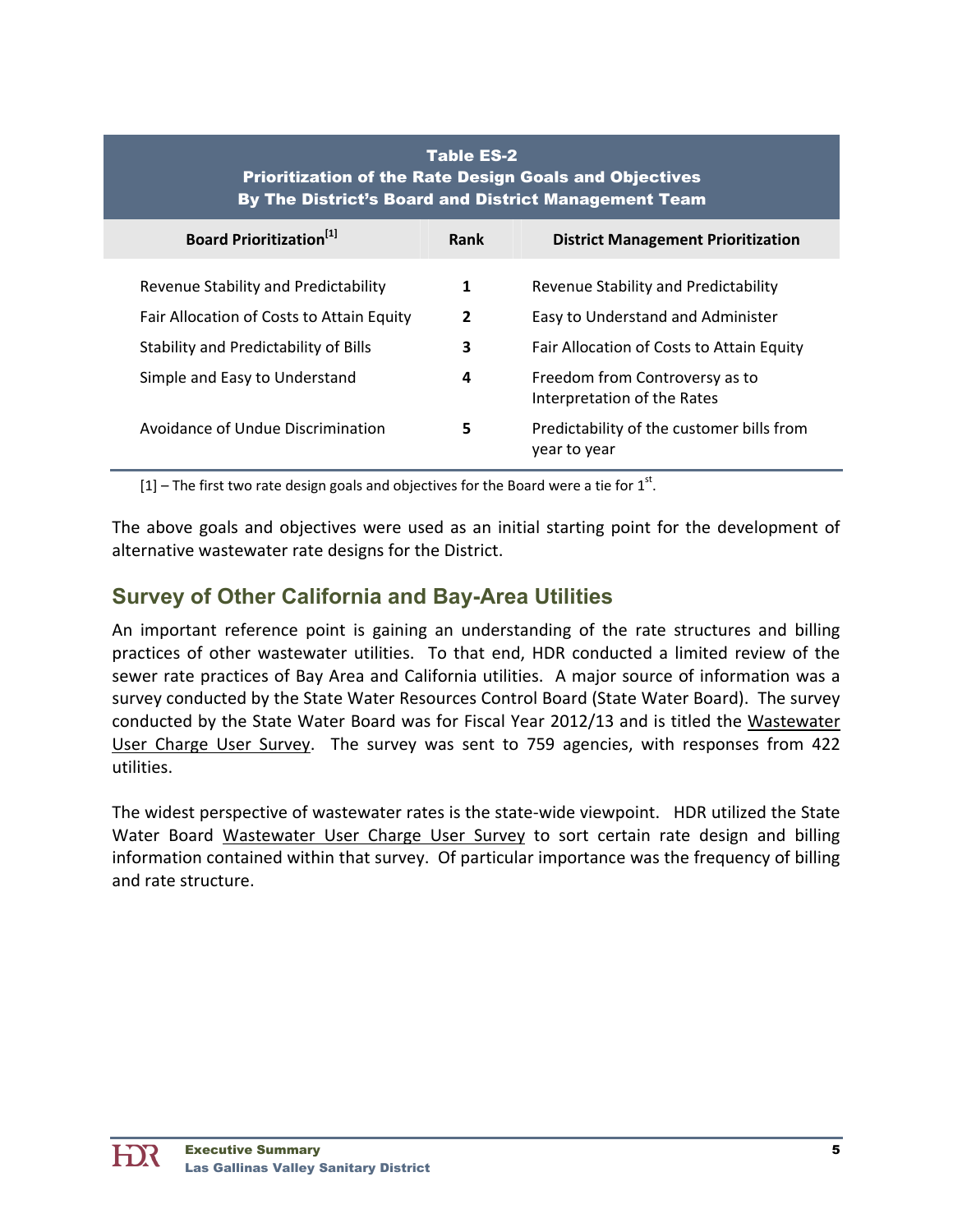

Based upon the surveyed results, for residential and multi‐family customers, the predominant method of billing residential customers is on a monthly basis, using a flat rate structure. The next most predominate method is an annual billing using a flat rate structure, which is the approach the District uses. For the commercial customers, the predominant method is a monthly billing frequency and a volume‐based rate structure. Monthly billing and a flat rate was the next most predominant method. The District's method of annual billing with a volume‐ based rate is the 3<sup>rd</sup> most predominant method.

HDR also reviewed local Bay‐area utilities from Marin, Sonoma, San Francisco and San Mateo counties. For this subset of data, the results indicate that annual billings using a flat rate



structure is the most common method for residential and multi-family customers, while annual, volume-based billings were the most predominant for commercial customers. Again, this follows the current approach being used by the District to bill their residential, multi-family and commercial customers.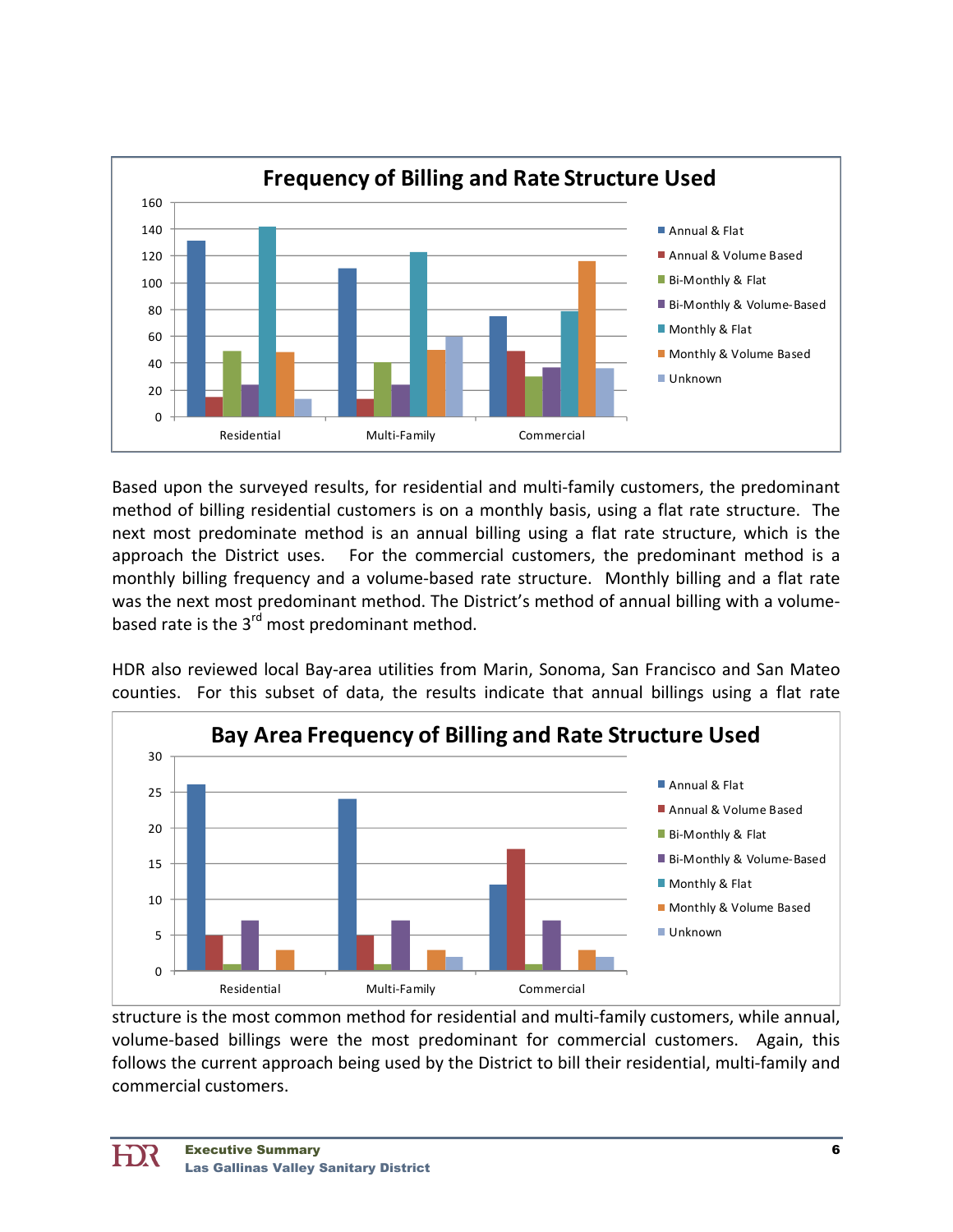While billing frequency and the form of the rate structure provide some level of understanding and comparison, the other important aspect of a rate structure is the relationships established between the rates. In the case of the District, sewer service units (equivalent units) are used to establish these relationships. To gain a better understanding of the rate relationships and strength-levels used by other utilities, a limited review was undertaken of other neighboring utilities.

Locally, annual billing using a flat rate structure remains the predominate structure, but how different utilities view multi‐family customers varies. In some cases, utilities will consider multi‐ family customers in context to the single-family rates (i.e. charge on a per living unit basis). In other cases, multi‐family is treated as a commercial (non‐residential) customer and likely billed on a volumetric basis. In the experience of HDR, it is not uncommon to assume the wastewater flow contributions for a multi-family customer to be in the range of 70% to 90% of a singlefamily residential customer. This flow contribution characteristic has rate implications for multi‐family customers.

In summary, the District's rates and rate structures are within the standards of "generally accepted" industry practices. In making that statement, HDR is not implying or inferring that the District's rates and rate relationships could not be improved. Improvements can potentially be achieved in the areas of equity/fairness and administrative ease. However, any change in rates or rate structures will impact customers in different ways and hold certain advantages and disadvantages.

# **Rate Structure Terminology and Sewer Rate Structures**

A review of the rate structures from other sewer utilities across the U.S. reveals a wide variety of structures and approaches in use today. While it may seem that there are an endless number of different rate structures to be found, the reality is that they are all based upon a few basic rate design concepts. It is how these basic concepts are applied, modified, and combined that creates what appear to be endless possibilities.

**Fixed and Variable Costs –** In reviewing a utility's costs, fixed costs do not vary with the collection or treatment of wastewater. Debt service is an example of a fixed cost. In contrast, variable costs tend to change with the quantity of wastewater collected or treated. Examples of variable costs are the cost of chemicals and electricity. It is important to note that for most sewer utilities, the vast majority of their costs are fixed and not variable in nature.

**Fixed Charges –** Fixed costs are generally collected as a base charge. This charge may be called by various names (e.g., base charge, customer charge, readiness to serve charge, etc.), but in all cases, it is intended to collect all or a portion of the fixed costs that the utility incurs, regardless of the customer's wastewater flow contributions.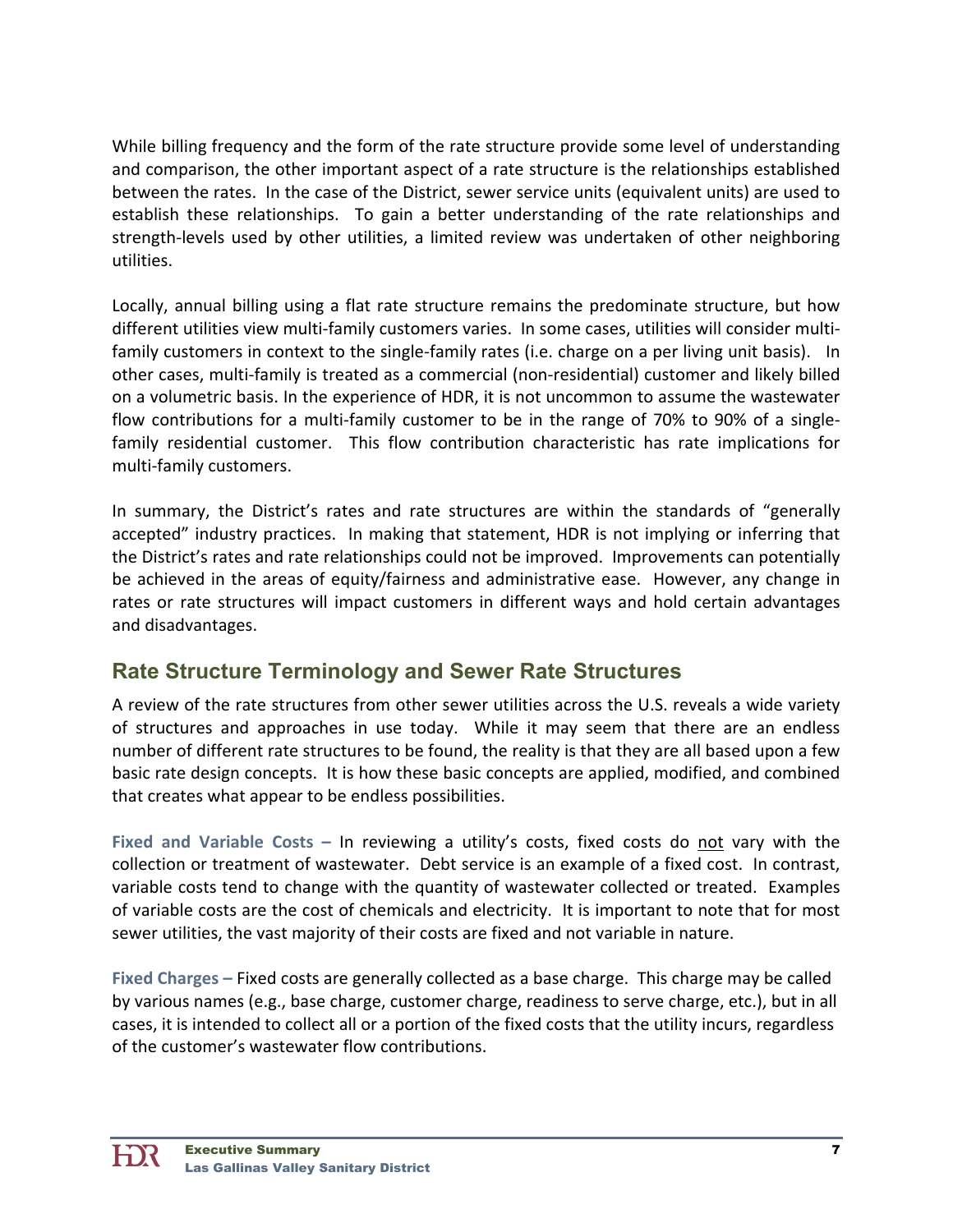**Volumetric Charges ‐** Volumetric consumption charges are generally based upon metered water use. In using water consumption data, consideration is often given to adjusting water use to attempt to only reflect the volume of water which is returned as wastewater. To address this concern, many sewer utilities measure/utilize average winter water use as the basis for the residential volumetric sewer billing. For commercial customers, monthly or annual water consumption is often used as the basis for volumetric billing. One of the major challenges or hurdles for volumetric sewer rates is access to water consumption data. For some utilities, water consumption data for certain customers may not be available due to the lack of metering. In other instances, such as the District, access to water consumption data is limited since the District provides only sewer service and water consumption data must be collected from the Marin Municipal Water District.

# **Review of the District's Current Fixed and Variable Costs**

As a part of this study, HDR reviewed the District's budget documents to gain an understanding of the current relationship between fixed and variable costs. In reviewing the District's 2013‐14 budget, HDR considered 5.1% of the District's budget to be variable cost related. That means, from a simple fixed/variable cost perspective, there is limited cost‐basis for a significant portion of the District's rates to be billed on a variable or volumetric basis.

*"HDR considered 5.1% of the District's budget to be variable cost related. That means, from a simple fixed/variable cost perspective, there is limited cost basis for a significant portion of the District's rates to be billed on a variable or volumetric basis. "*

# **Review of the Residential Conceptual Rate Structures**

At the present time, the District's rates are segregated between residential, schools and other (commercial). The residential customers are segregated by type of residential or living unit customer. Generally, the residential and multi‐family customers are treated and billed as one (1) living unit.

In considering a movement to volumetric billing, consideration was given to the collection of volumetric consumption data. Typically, average winter water use (AWWU) is the basis for residential volumes. The winter time period is presumed to primarily reflect "indoor" use. The average winter water use may be defined in slightly different ways at different utilities, particularly when there is a limitation or constraints on the availability of

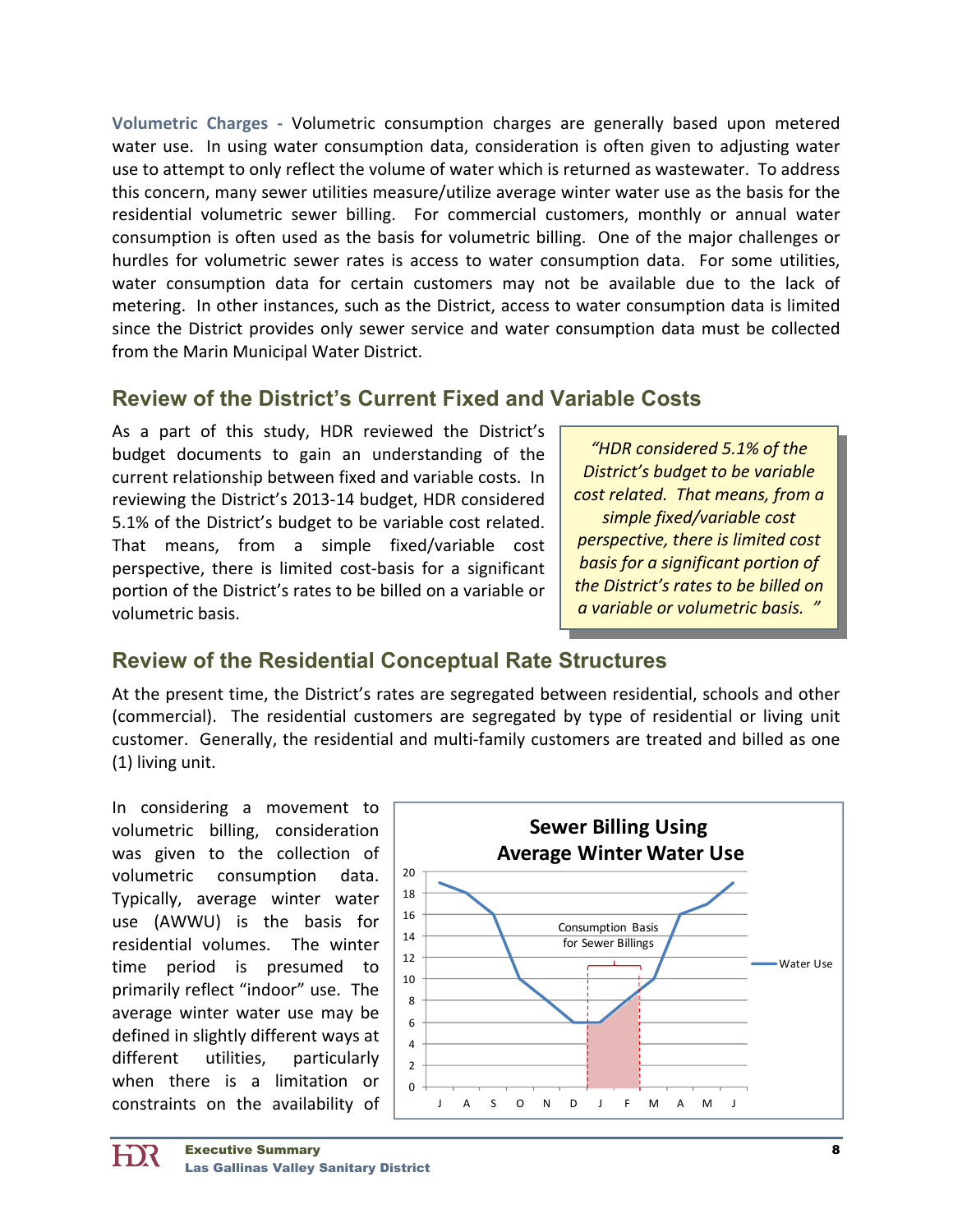water consumption data. In the case of the District, a two month period of mid‐December to mid‐February is currently used to determine average winter water use, or flow contributions for residential customers.



To better understand whether the current residential rate relationships reflect the wastewater

contributions of these different customer types, a review was undertaken of the 2011 and 2012 water consumption data for these customers. The graph at left illustrates the general findings when both years were reviewed. As can be seen, the typical multifamily customer has a flow contribution which is 70% to 80% of a single‐family

residential home. This is a common finding given the differences between a single‐family home and a multi‐family living unit.

For the residential customers, the implications of this observation is the relationships in living units (billing units) between single‐family residential and multi‐family residential should be

further explored. At the same time, when the single-family residential customers were reviewed for their average winter water use, a large majority of customers use 10 CCF/month or less. However, there are a small group of single‐family residential customers that use significant quantities of winter water use. Any



movement towards a volumetric sewer rate for these single‐family residential customers would likely have a significant financial (bill) impact upon them.

Given the above review of consumption patterns and usage it was determined that the following residential rate structure options should be explored in greater technical detail:

- Fixed/Variable Rate Structure; No adjustments to living unit relationships
- Fixed/Variable Rate Structure; Adjust the living unit relationships
- Fixed Rate Structure; Adjust the living unit relationships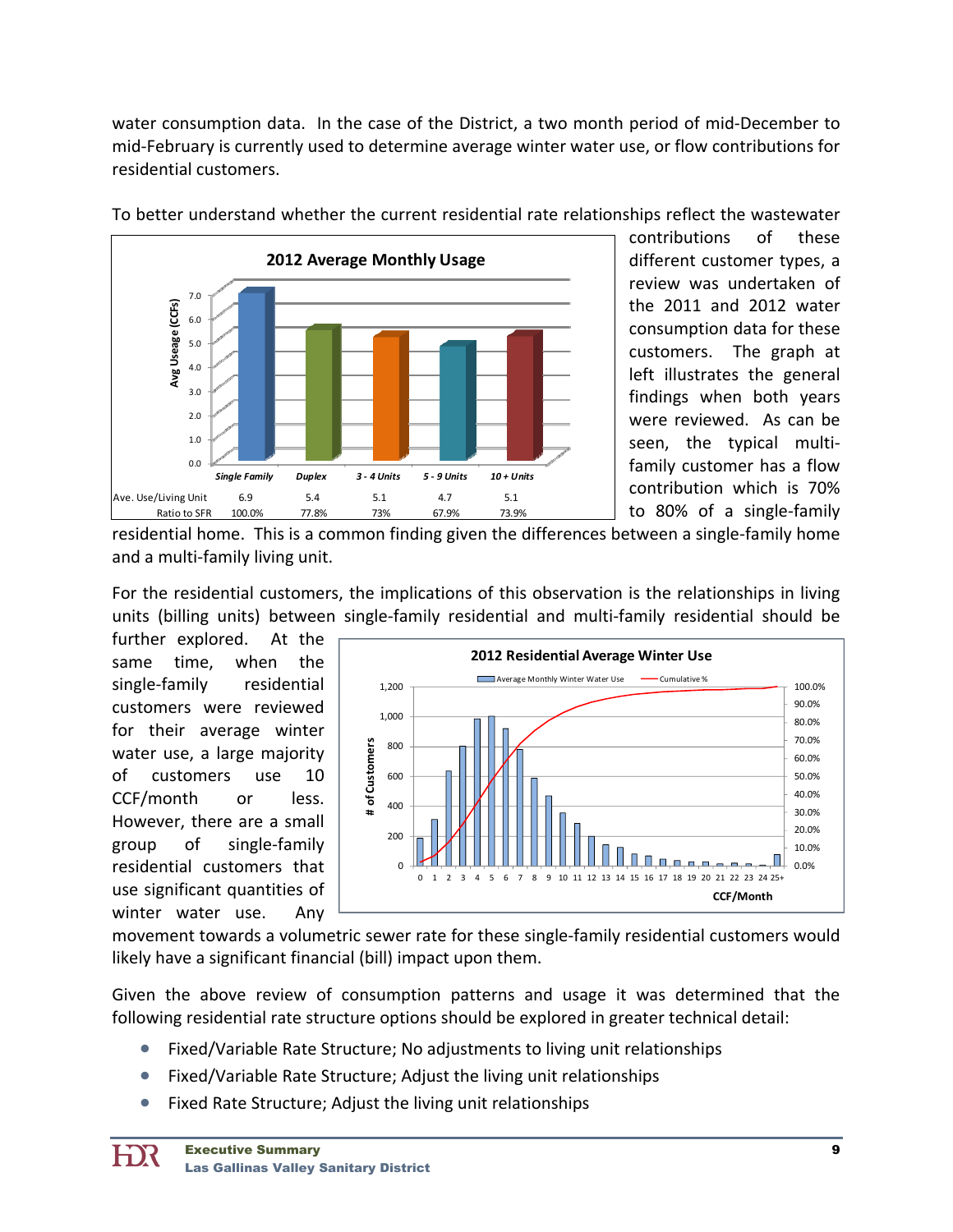An important aspect of any new rate structure is the issue of implementation and administration. While a rate structure may be feasible to design, it may be difficult or costly to implement or administer once it is in place. In the end, the selection of any rate structure must balance the various objectives and issues associated with the rate design, and the ability of the utility to easily implement and administer the rate.

*"While a rate structure may be feasible to design, it may be difficult or costly to implement or administer once it is in place."*

# **Review of the Commercial Conceptual Rate Structures**

At the present time, the District's commercial rate structures use a form of volumetric pricing to establish the bill. Each customer's winter and summer average use is converted to units, which is then multiplied by the per unit rate. In essence, the District currently bills these customers on a volumetric basis. However, within our review HDR did identify two issues for the commercial rates. These two issues were related to the assumed definition of a sewer unit for billing purposes. At the present time, 10 CCF/month is defined as a sewer unit, and the residential analysis has indicated 7 CCF/month is typical usage for a single‐family home. Given that, for purposes of consistency, the commercial rate should be linked to this same assumption. At the same time, this study should review the strength assumptions contained within the District's rates. Higher strength wastewater is more costly to treat and should therefore have a higher rate or billable units to reflect this cost difference.

# **Technical Review of the Rate Design Options**

The conceptual portion of the study noted that the following options should be explored in more technical detail:

- Fixed/Variable Rate Structure; No adjustments to living unit relationships
- Fixed/Variable Rate Structure; Adjust the living unit relationships
- Fixed Rate Structure; Adjust the living unit relationships

In developing these particular options, it attempted to isolate the rate design issues. As a part of the technical analysis, six different rate options or alternatives were explored in greater detail.

**"A" Options – Only review fixed/variable and multi‐family relationship. No adjustments for commercial equivalencies**

- $\checkmark$  Option 1a 95% Fixed/5% Variable Current Sewer Unit Equivalencies
- $\checkmark$  Option 2a 95% Fixed/5% Variable Adj. Multi-Family Sewer Unit Equivalencies
- $\checkmark$  Option 3a 100% Fixed Adjust Multi-Family Sewer Unit Equivalencies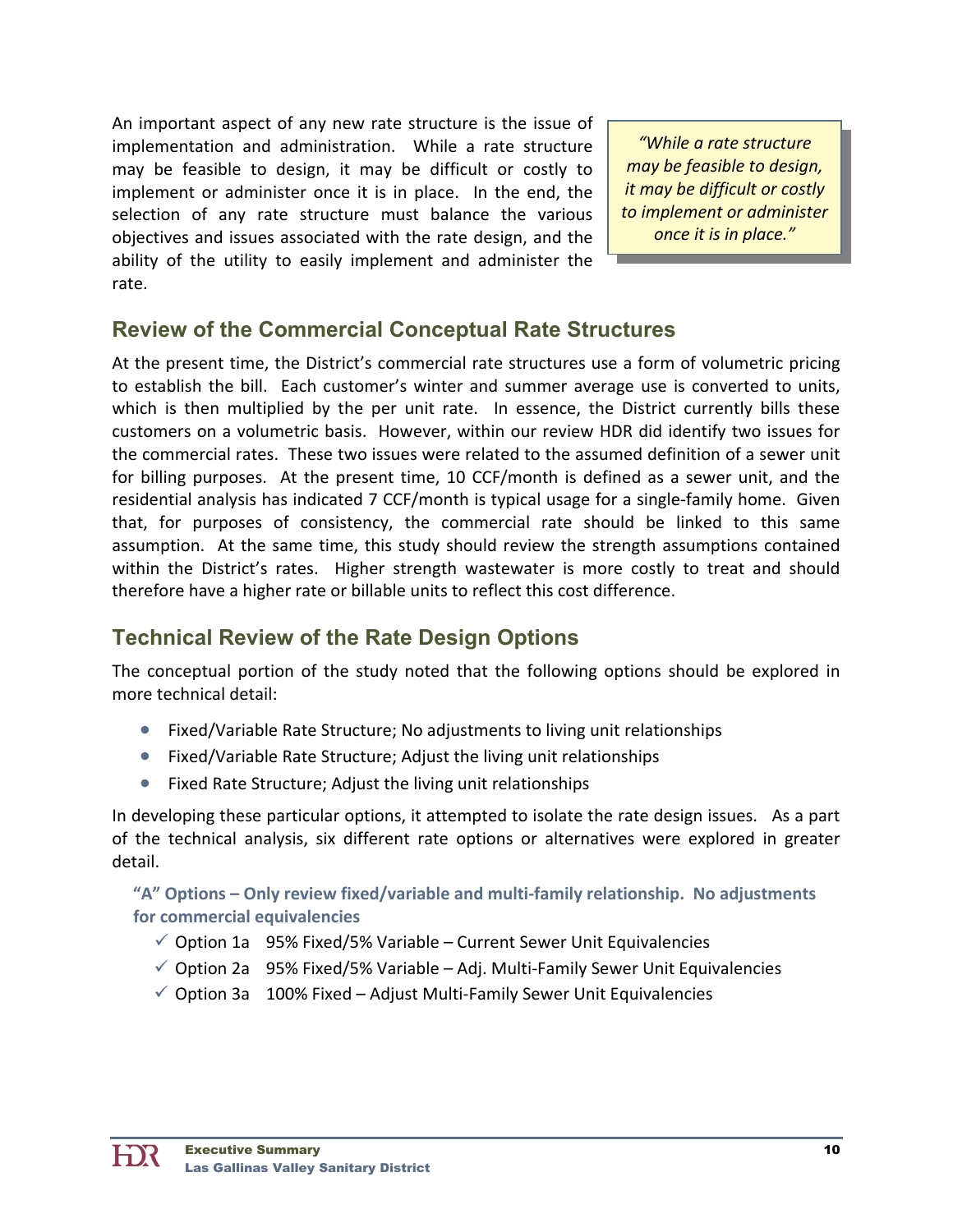**"B" Options – Review both fixed/variable and multi‐family relationship and adjustment for commercial equivalencies**

- $\checkmark$  Option 1b 95% Fixed/5% Variable Adjust Commercial Sewer Unit Equivalencies; No Change to Multi‐Family Equivalencies
- $\checkmark$  Option 2b 95% Fixed/5% Variable Adjust Multi-Family and Commercial Sewer Unit Equivalencies
- $\checkmark$  Option 3b 100% Fixed Adjust Multi-Family and Commercial Sewer Unit Equivalencies

In essence, the technical analysis explored three key variables; fixed versus a fixed/variable structure, the adjustment of the relationship between single‐family and multi‐family, and the use of a common definition for a sewer equivalency. The use of the common definition for a sewer equivalency would link the definition used for single‐family residential to the commercial class of service.

Each of the options will have a slightly different technical impact upon the final rate design. From a very simple perspective, moving to a fixed variable charge will reduce the fixed charge portion of the rate since a portion of the revenues is now collected via variable charges. When the multi‐family relationship is changed to 80% of a single‐family residential customer, the fixed charge must go up since the same total amount of revenue must be collected, but with less total billable units. The adjustment to multi-family essentially reduces the total multi-family billable units by 20%. Finally, when the definition of the commercial sewer equivalency unit is tied to the single‐family residential definition the impact is more commercial billable units, which, one its own, will reduce the fixed charges since the same total level of revenue is being divided by more billable units. What is unclear from a technical perspective is the net impact or effect when these various elements are combined. Hence, the need to conduct the detailed technical analyses to understand the potential impacts to each of the major customer groups.

In section 5 of the report, a detailed discussion and bill comparisons of each option is presented. The bill comparisons illustrate the annual bill impact to different customers and over varying consumption levels. Each option impacts different customers in different ways and at varying points of consumption. As an example, under a fixed/variable rate, a low use customer may see a slight decrease in their annual bill, while a high use customer will see a large increase.

# **Consultant's Observations and Conclusions**

The technical analysis has indicated that there is a very limited portion of the District's costs which are variable in nature (approximately 5%). The rate options for a fixed/variable rate structure have passed the District's costs through in the same manner in which they are incurred (i.e. 95% fixed/5% variable). In looking at the options for a fixed/variable rate structure it appears to have a limited impact upon residential customers and most customers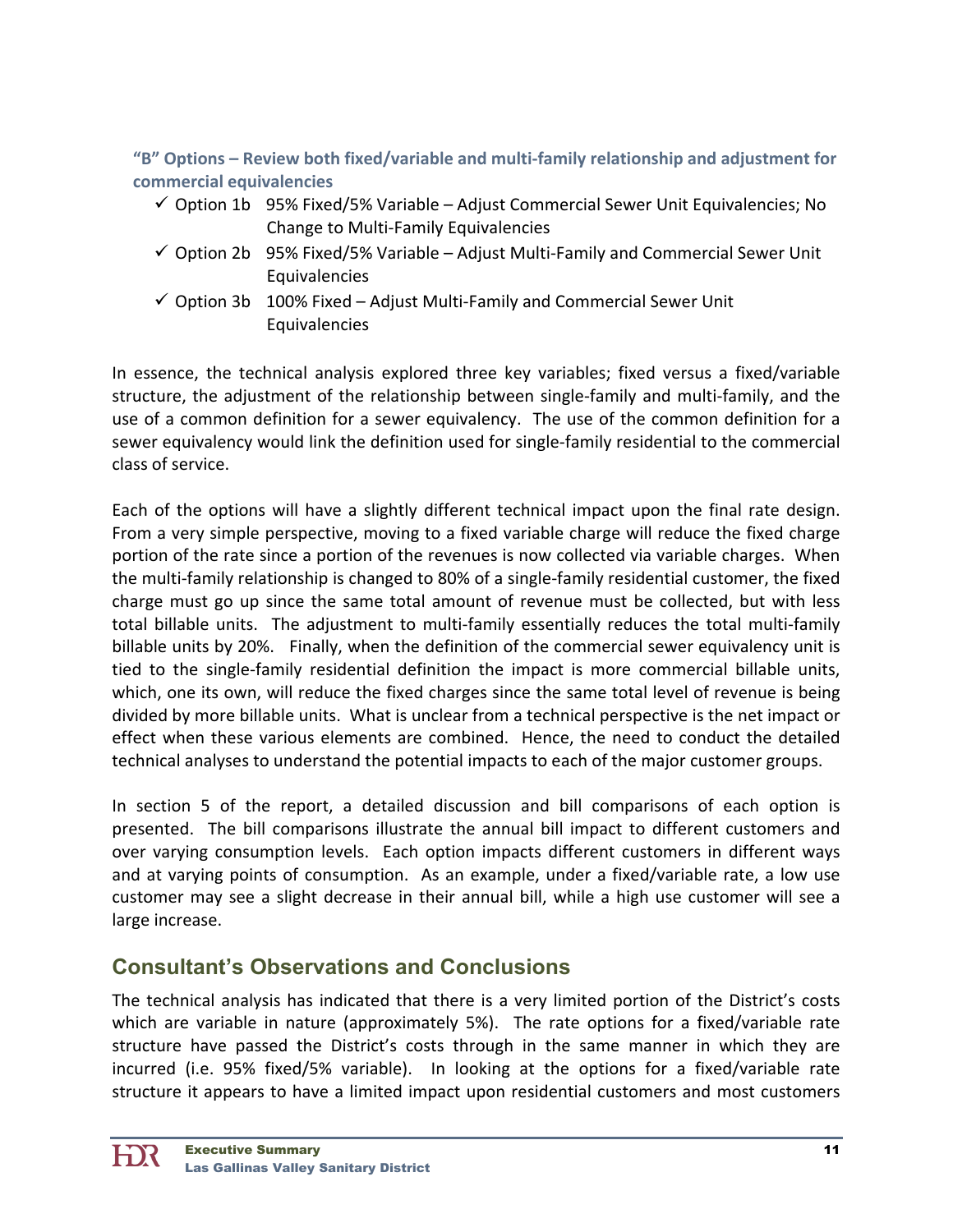*"This study has highlighted for HDR the administrative and technical challenges of working with the consumption data and attempting to bill residential and multi‐family customers on a volumetric basis."*

may not notice the difference in their bill when the change is only \$30 ‐ \$40 per year. More concerning to HDR with the fixed/variable rate structure is the administrative difficulty it may impose upon the District. This study has highlighted for HDR the administrative and technical challenges of working with the consumption data and attempting to bill residential and multi-family customers on a volumetric basis. In addition, HDR noted within the review of the residential data certain customers with very high winter water consumption which would potentially result in significant sewer bills

(which may or may not be justified). For those reasons, **HDR believes the District should maintain a fixed charge approach for residential and multi‐family customers.** Of the rate options presented, this would be either Rate Option 3a or 3b. All other options presented were fixed/variable rates.

HDR's review of the consumption data did highlight the issue of the rate relationship between single-family residential and multi-family customers. Based upon the limited District data reviewed (2‐years), along with our own experience in working with other utilities, the equivalency relationship developed in this study (80%) is almost exactly what HDR would have predicted prior to the study. Given that, **there seems to be a strong foundational basis for establishing a differential in the equivalency relationship between residential and multi‐** family. Assuming the use of a fixed charge approach (Option 3a or 3b), the impact of this recommendation would be an approximate 20% reduction in the multi‐family rates and a slight increase in single‐family rates which may be in the range of \$0.60 (Option 3b) to \$2.40/month (Option 3a). The impact to commercial bills will vary between the Options. Option 3a has the least impact to commercial and results in an approximate 4.4% increase. In contrast, Option 3b produces little or no impact to low use customers (< 10 CCF/month), but has large impacts to large use commercial customers (up to 40% to 50% increases).

The final portion of the technical analysis is the definition of an equivalent unit and tying that definition to the commercial rates. At the present time, the equivalency sewer unit definition used for a commercial customer is 10 CCF/month. This study has noted that an equivalent residential unit may be defined as 7 CCF/month which more closely reflects the current average single‐family average winter water use. **HDR is concerned with the potential change in this definition and the impacts to large commercial customers. The District can maintain their existing definition, set the multi‐family rate at 80% of the single‐family rate and minimally impact the commercial customers. In short, this was Rate Option 3a (100% Fixed Charge/Adjust Multi‐Family).** At a later date, the District may choose to transition to the 7 CCF/month definition (Option 3b). However, for now, it appears that attempting to adjust the single‐family and multi‐family relationship should be the top priority. Attempting to adjust the multi-family and the commercial equivalencies at the same time has too great of a combined impact, particularly to the commercial customers.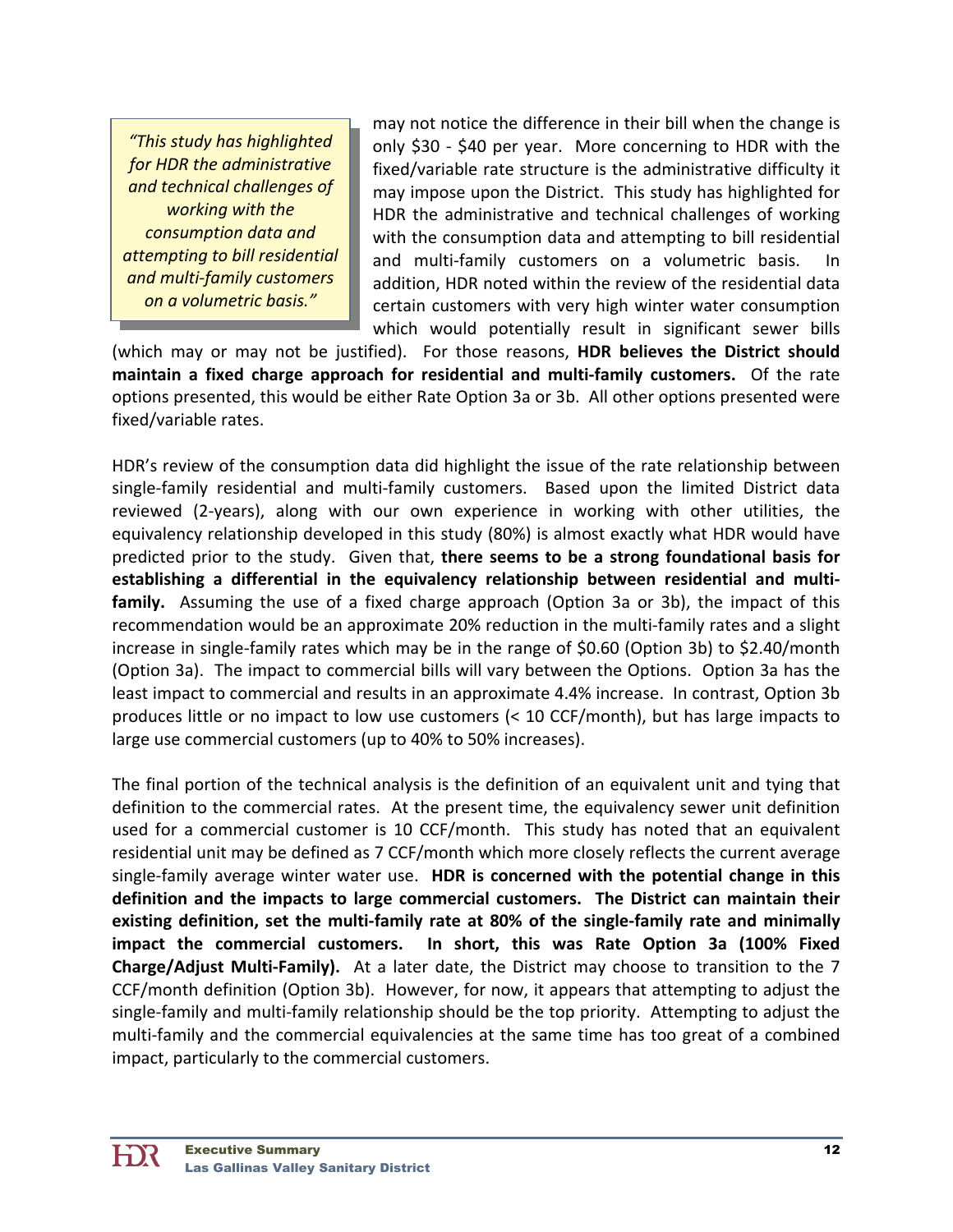In the end, **the ability of the District to smoothly transition these rate changes should be of paramount importance**. While this study has identified certain rate issues the District may want to address, those can be addressed over time, and in a manner that does not create large and sudden impacts to customers. One of the key rate design goals identified by both the Board and management was stability of the rates, both from the utility's perspective and the customer's perspective. **The recommendations of HDR are intended to begin the move the District in the direction of achieving the recommendations contained in this report, while doing so in manner that provides stability and greater customer acceptance**.

HDR also reviewed the equivalencies for certain customers and would recommend that those be adjusted and adopted. Finally, HDR has provided some minor changes on the strength factors which will provide more equitable rates for high-strength customers, but have minimal impact upon the total overall revenues of the utility.

# **Review of the District's Capital Facility Charges**

Capital facility charges (also referred to as "connection fees") are not related to the previous discussion of District's sewer rate structures. Capital facility charges are only assessed to new customers connecting to the District's system or existing customers requesting expanded capacity. In that sense, capital facility charges and sewer rates are unrelated. However, viewed more broadly, capital facility charges create equity between existing and new customers connecting to the system.

Capital facility charges are related to available or future capacity on the system to accommodate new customers (growth) or existing customers expanding their capacity requirements. The District currently has capital facility charges in place. At the same time, capital facility charges are generally imposed as a condition of service. The objective of a capital facility charge is not merely to generate money for a utility, but to ensure that all customers seeking to connect to the utility's system bear an equitable share of the cost of capacity that is invested in both the existing and any future growth‐related expansions.

The basic formula for developing a capital facility charge is relatively straight‐forward mathematically. It is as follows:

| System Value    | New Customer    |                           |
|-----------------|-----------------|---------------------------|
| System Capacity | Capacity Demand | = Capital Facility Charge |

The vintage of the District's capital facility charges did not allow for HDR to confirm the above approach. Given that, it is important to understand that there are different methodologies and approaches that may be used to establish these fees.

It is HDR's understanding that the District is considering a major treatment plant expansion in the near future. Given that, it would seem prudent that the District consider updating their capital facility charges to best reflect the current capacity conditions. As a utility system evolves over time, the per unit value of capacity and the amount of available capacity changes. At the same time, assets are added and constantly depreciated over time. HDR is of the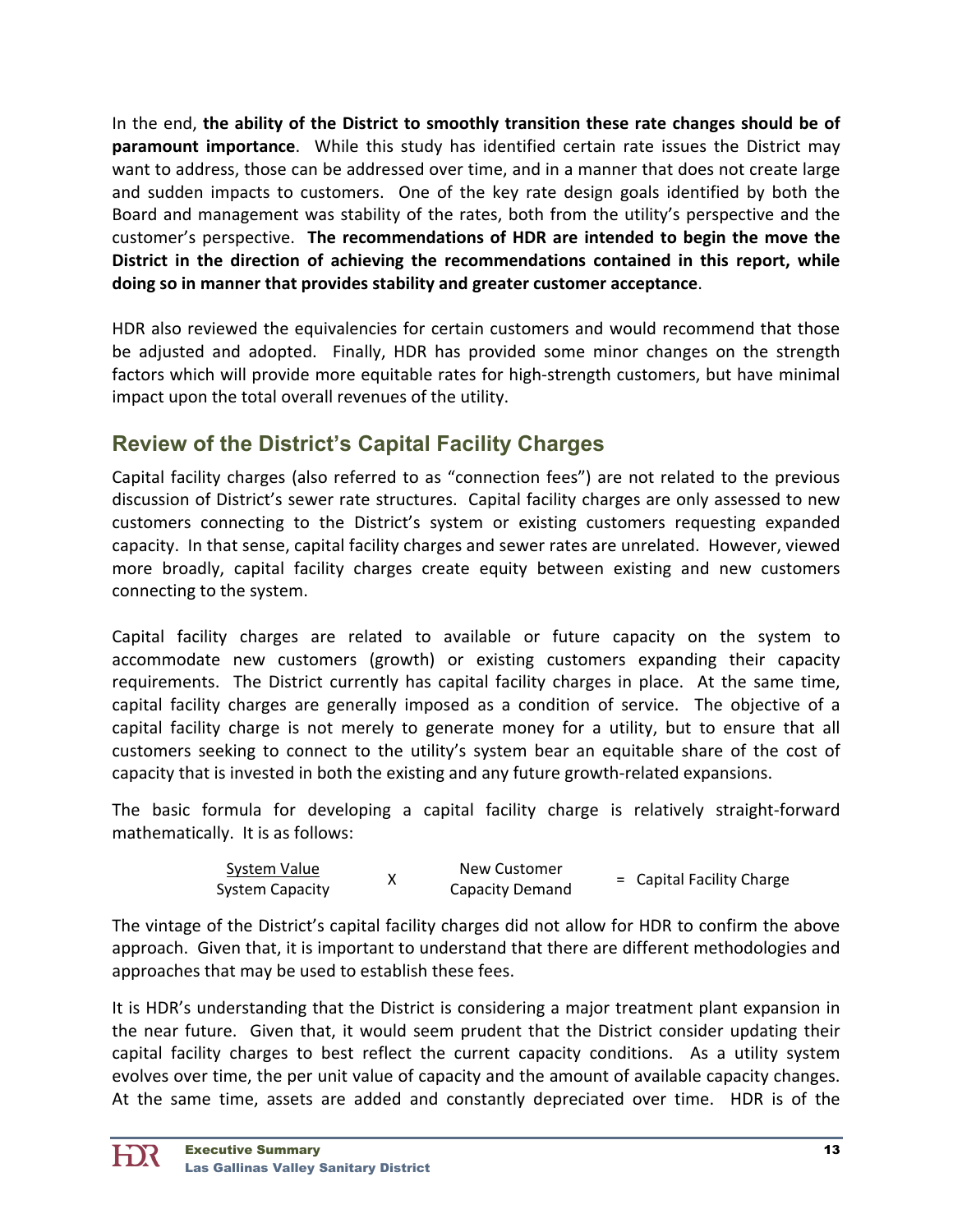opinion that it would be prudent and advisable for the District to update their capital facility charge methodology and resulting fees.

# **Public Meetings and Presentations**

As a part of this study, three public meetings and presentations were held. The objective of these public meetings and presentations was to inform the District's Board of the various rate structure options available to them, gain their feedback, and provide to the public an opportunity to participate in the process and communicate directly with the Board their specific issues, concerns, observations and preferences. For each Board meeting, HDR prepared a detailed Powerpoint™ presentation which was provided to the Board and available to the public in advance of the meeting. In addition to the Powerpoint slides, HDR also developed handout materials for the November  $14<sup>th</sup>$  and December  $12<sup>th</sup>$  meeting. These handouts simply provided a summary of the various rate structure options on a single page.

During HDR's presentation, a number of questions were asked by Board members and the public. At the conclusion of HDR's presentation, the public was provided an opportunity to provide comment and feedback. For purposes of this study, there were six key issues to be resolved or to gain Board policy direction on. These key policy issues for future rate setting were as follows:

- 1. Rate structure (fixed vs. variable)
- 2. Residential and multi‐family relationship (e.g. 70%, 80%, 90%, etc.)
- 3. Definition of an equivalent residential unit (ERU) for the commercial volume calculation
- 4. Transition plan for the commercial rate calculation
- 5. Calculation of billing units (rounding)
- 6. Revisions to the District's capital facilities Charges

The public meetings and the feedback/comments from the public, in summary form, the Board provided the following direction to the District's management team.

**FIXED VS. VARIABLE RATE STRUCTURE** – The Board determined that maintaining a fixed rate for single-family and residential customers remains appropriate.

**RESIDENTIAL VS. MULTI‐FAMILY RELATIONSHIP** – While the Board reviewed the 70%, 80% and 90% alternative scenarios for the meeting, the Board concluded that the original 80% rate differential was a reasonable starting point for establishing the rate.

**DEFINITION OF AN EQUIVALENT RESIDENTIAL UNIT (ERU)** – During the course of the discussions, the difference between the "a" and "b" rate scenarios is how an equivalent residential unit is defined (i.e. the volume of wastewater contribution) and the number of units that a commercial customer is billed. the District's current connection fees (Capital Facility Charges) assume one ERU to be equal to 200 gallons/day. This translates to approximately 8 CCF/month. Given that, HDR recommended to the Board that 8 CCF/month be used to provide a clear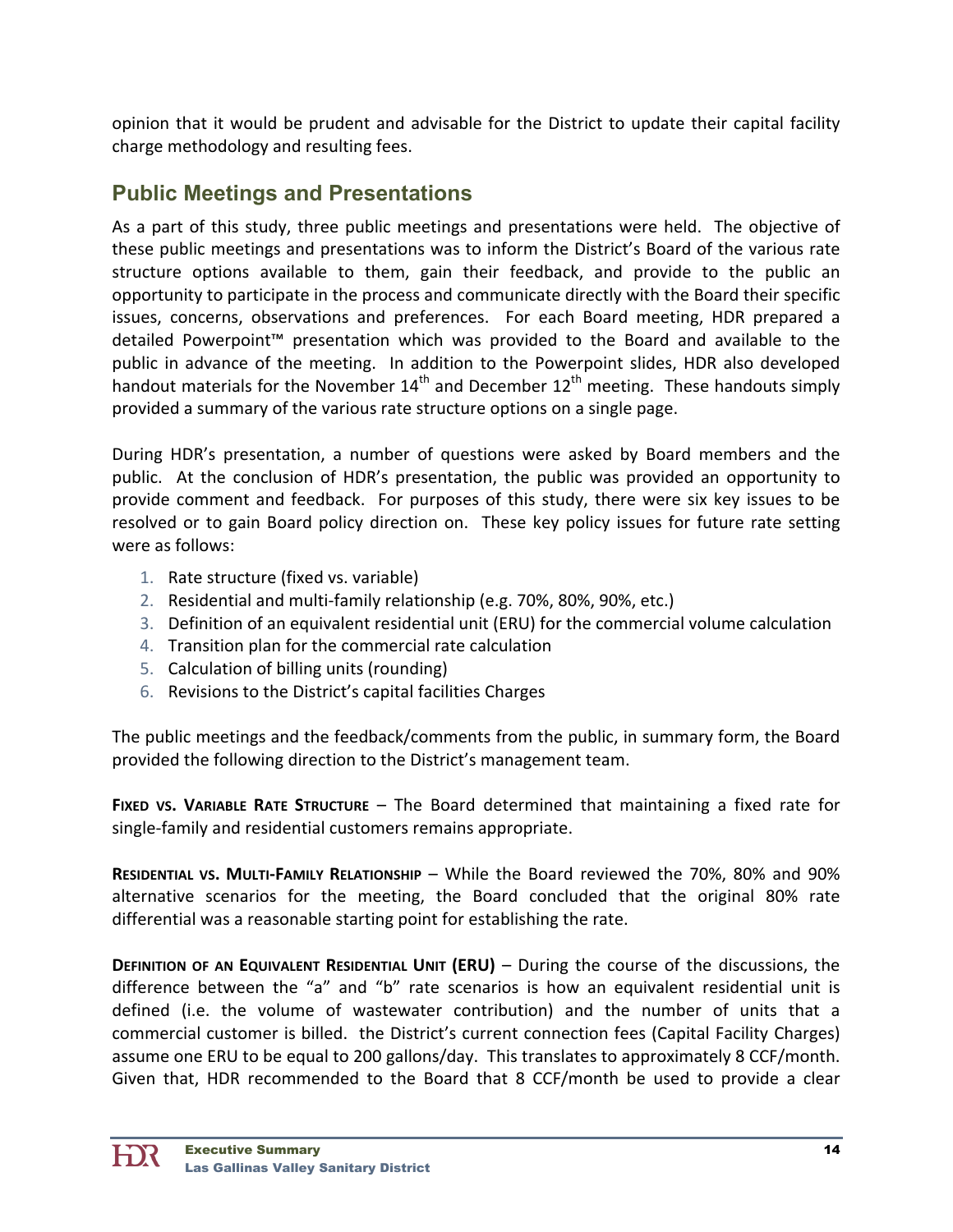linkage between the capacity purchased within the connection fees and the rates being charged.

**TRANSITION PLAN FOR COMMERCIAL RATE TRANSITION** – HDR initially suggested that the District, from a policy perspective, may be able transition to the 8 CCF calculation since the change to the relationship with multi‐family has some impact upon all customers. The District's legal counsel had concerns with the transition of this issue under the requirements of Proposition 218. Given that, it was presumed that the commercial rate and definition of an ERU must be adjusted at the same time as the multi‐family rate relationship is adjusted.

**CALCULATION OF BILLING UNITS** – In the past, the District has billed commercial customers in whole units and rounded up. As a part of this study, it was determined that it was administratively feasible to bill in partial units (e.g. 6.2 units). All customers will be billed a minimum of 1 ERU.

**REVISIONS TO THE DISTRICT'S CONNECTION FEE** – HDR discussed with the Board the linkage between the connection fee (capital facility charges) and rates. At the present time, an equivalent residential unit is defined as 200 gallons/day. If the rate for multi‐family is being revised to be 80% of a single-family customer, then the connection fee should also be adjusted accordingly. When the District reviews their connection fees in the future, the District should revise the fee schedule accordingly.

The above summarizes the policy direction received from the Board during the course of this meeting. Technical Appendix G (Option 4b) provides the rate structure and bill comparisons which most closely reflect the Board's policy direction to management.

# **Summary**

This summarizes the technical analyses undertaken for the District of their sewer rates. This report has explored alternative sewer rate structure options for the District. A full and complete discussion of the process used to review the District's sewer rates can be found in the following sections of the report.

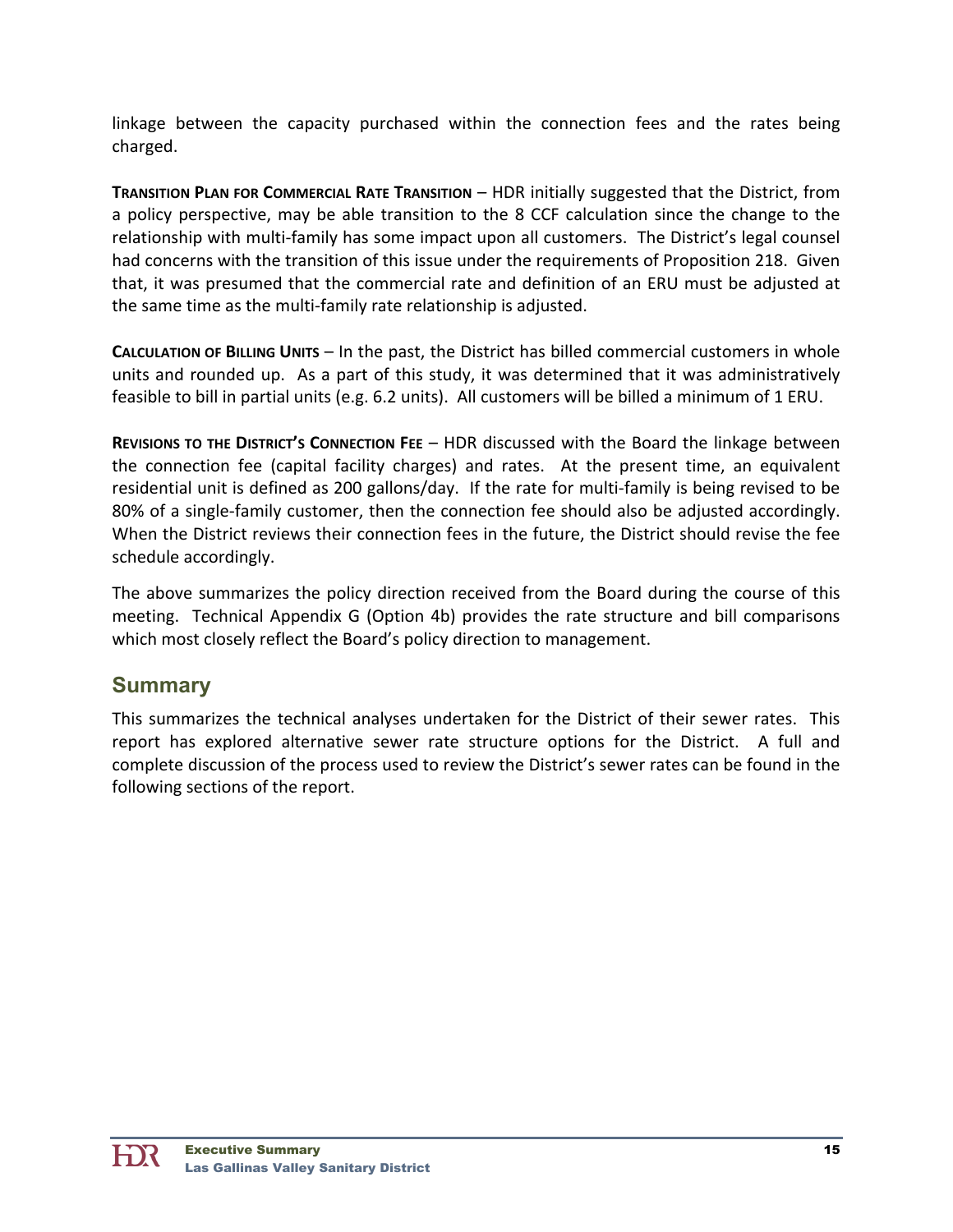# **1. Introduction**

# **1.1 Introduction**

HDR Engineering, Inc. (HDR) was retained by the Las Gallinas Valley Sanitary District (District) to provide a technical and professional review of the District's sewer rate methodology and

connection fee study. In very simple terms, the District currently bills the majority of their customers on an annual basis through their property taxes and uses a flat (fixed) rate structure to bill their residential customers and a volumetric rate structure to bill the commercial customers.

The District retained HDR to provide an independent outside expert review of the District's current rate methodology and practices and to inform the District of

*"The District retained HDR to provide an independent outside expert review of the District's current rate methodology and practices and to inform the District of available methodologies that are industry accepted practices . .* .*"* 

available methodologies that are industry accepted practices, but also in use in California. The study was specifically designed to compare and contrast these methodologies with the District's existing rate structures and rate policies. The results of this study may be used during the planned rate‐setting activities for fiscal year 2014/2015.

# **1.2 Goals and Objectives in Evaluating the District's Rates**

The District had multiple goals and objectives in evaluating the sewer rate structures. Provided below are the District's major objectives for this study:

- Inform the District of the available methodologies that are in use in the San Francisco Bay region and California for establishing sewer service charges.
- Compare and contrast these methodologies with the District's existing rate structure and rate policies. Provide advantages and disadvantages supported by case studies (examples) where practical.
- Provide recommended updates to the District's rate methodology and policies to be used for future management of the sewer user charge and connection fees. Advise the District on implementation needs and costs associated with recommended changes.
- Review the District's objectives for establishing rates for FY 2014/15, considering the recommendations that are presented in the study. Assist the District in conducting the FY 2014/15 rate setting process in a manner that is consistent with recommendations.
- Develop a methodology that can be applied to future capital budgets to determine appropriate connection fees for future development.
- Provide an effective written and oral presentation of the results of this study.
- Work closely with District management and staff, and, as a team, maximize the value of this study to the District.

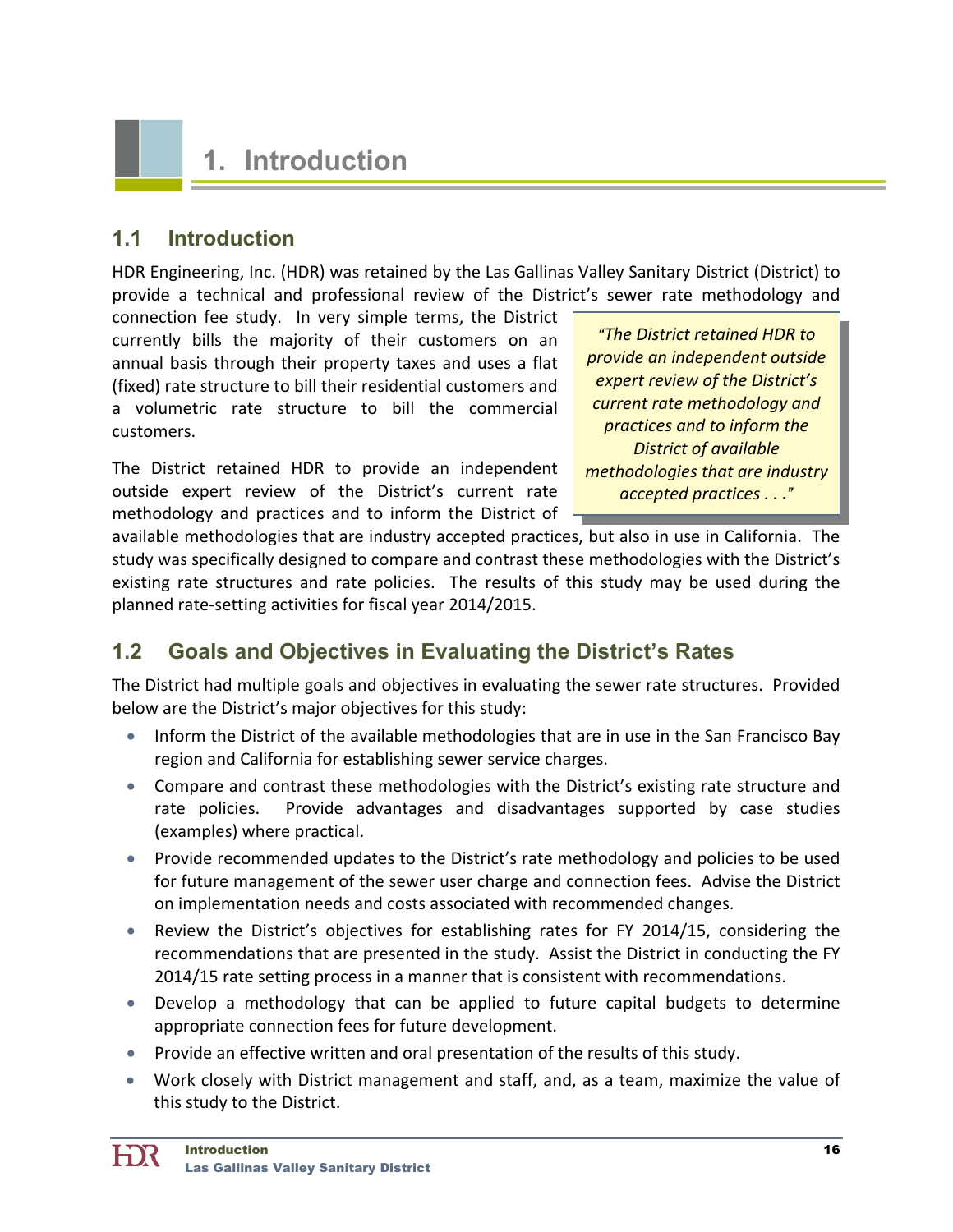In conducting this study for the District, the approach used to evaluate the various rate structures was designed specifically to meet the above goals and objectives. At the same time, it was designed specifically to provide the District with a framework to evaluate the various rate structures.

# **1.3 Report Organization**

This report is organized as follows:

- Section 2 discusses the typical rate design goals and objectives used by utilities to establish their rates. The District's rate design goals and objectives have been prioritized as a part of this study.
- Section 3 provides a survey of wastewater rate structures and reviews wastewater rates for California and more locally in the Bay area. This helps to provide a better perspective in relation to the District's current rates and rate structures.
- Section 4 reviews the possible conceptual rate structures that the District may consider for technical review. This section of the report also reviews the estimated wastewater contributions for single‐family residential and multi‐family customers.
- Section 5 provides the summary of the technical analysis undertaken on rate structures and provides HDR summary observations and conclusions.
- Section 6 reviews the District's capital facility charges (connection fees) and the methodologies that may be used to establish cost‐based fees.

This report is intended to be comprehensive in nature and review the various technical analyses undertaken as a part of this study.

# **1.4 Summary**

This report will discuss the findings, conclusions and recommendations of the sewer rate and connection fee review prepared for the Las Gallinas Valley Sanitary District. The next section of the report will discuss rate design goals and objectives for the District.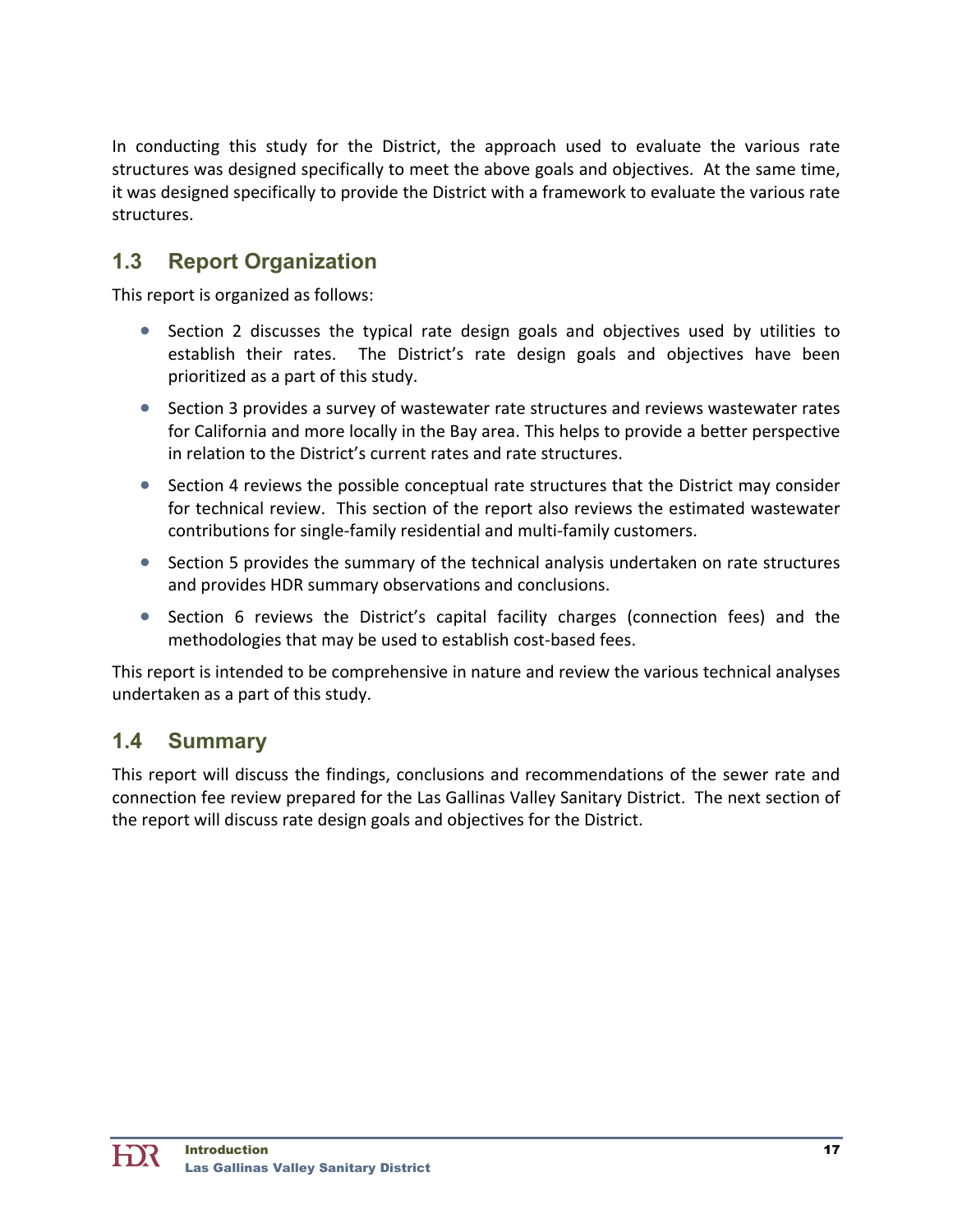# **2.1 Introduction**

From a very simplistic viewpoint, the District's sewer rates appear to have always functioned

around the major goal of collecting sufficient revenues to meet the utility's financial (revenue) requirement. However, other rate design goals and objectives, other than simply meeting the District's revenue requirements, have been considered in establishing the adopted rates.

As a part of the study to review the District's rates and rate structures, HDR reviewed with the District's Board and management team's prioritization of the District's rate design goals and objectives. As the study progresses,

*"The District retained HDR to provide an independent outside expert review of the District's current rate methodology and practices and to inform the District of available methodologies that are industry accepted practices . .* .*"* 

various rate design alternatives can be compared to the District's rate design goals and objectives.

# **2.2 Attributes of a Sound Rate Structure**

The attributes of sound rate structures have been documented in a number of rate setting manuals. However, the foundation for evaluating rate structures is generally credited to James C. Bonbright in the *Principles of Public Utility Rates*. <sup>2</sup> The manual *Principles of Public Utility Rates* provides utility managers and policymakers an understanding of pricing policies, theories and economic concepts that support various rate designs. Bonbright's list of the attributes of a sound rate structure is quoted in a number of other rate manuals and is often paraphrased and simplified in reading utility rate study reports. Bonbright certainly wasn't the first person to consider the attributes of a sound rate structure. Bonbright simply considered many of the opinions and discussions of the time and condensed them into a compact list. Bonbright offers the following thoughts concerning his list of attributes:

*"The list that follows is fairly typical, although we have derived it from a variety of sources, instead of relying on any one presentation. Of the ten proposed attributes enumerated in this section, the first three relate to the provision of adequate stable and predictable revenues and rates; the next five are based on cost, efficiency, and equity considerations, and the remaining two deal with the matters of practicality and acceptability. However, the sequence in which the ten attributes are presented is not meant to suggest any order of importance. Moreover, there is, perforce, some inconsistency and redundancy in any such listing. We are simply trying to identify the*

<sup>&</sup>lt;sup>2</sup> James C. Bonbright; Albert L. Danielsen and David R. Kamerschen, <u>Principles of Public Utility Rates</u>, (Arlington, VA: Public Utilities Report, Inc., Second Edition, 1988), p. 383‐384.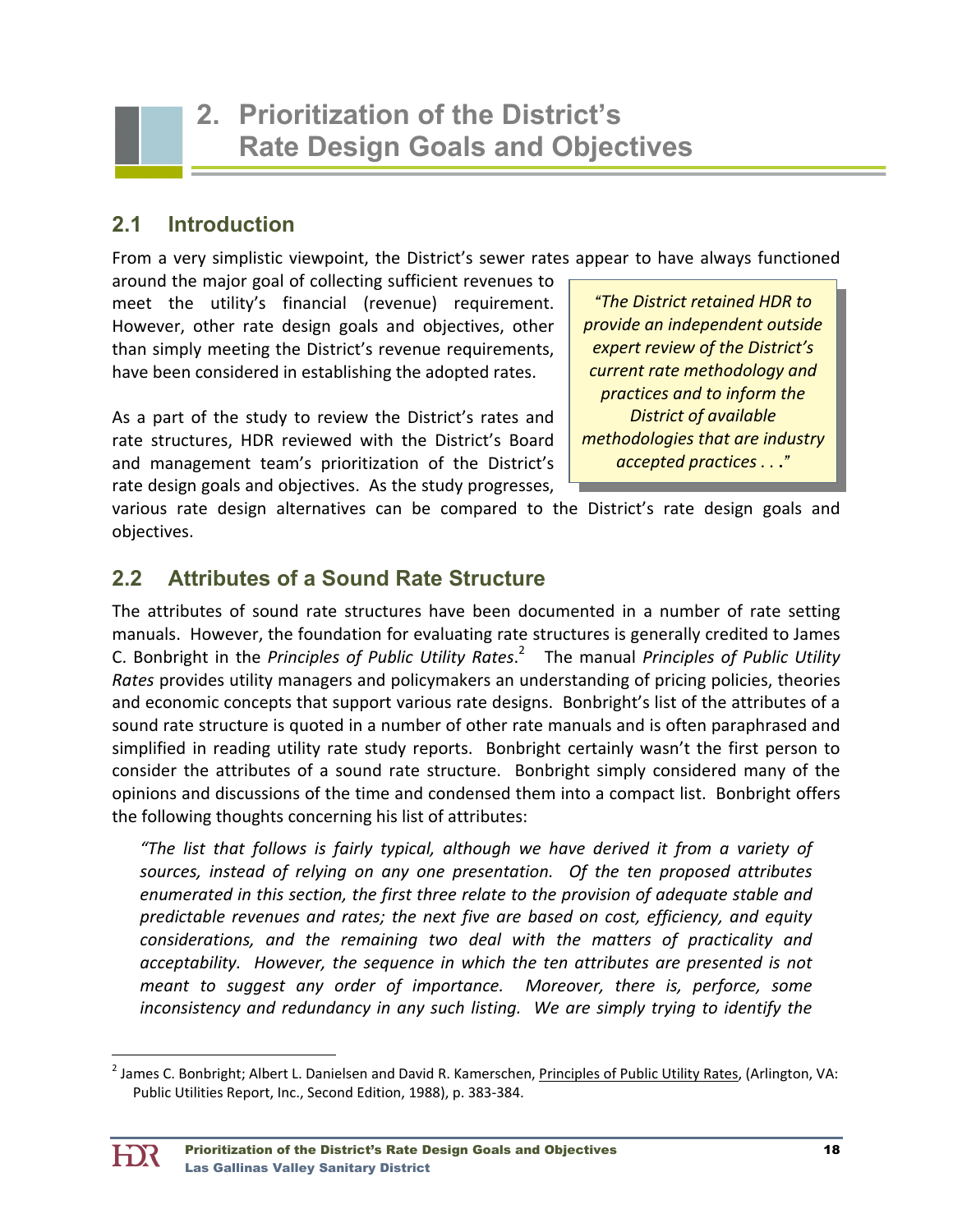*desirable characteristics of utility performance that regulators should seek to compel through edict."*<sup>3</sup>

Bonbright recognized the challenge of establishing rates and suggests that the list of attributes should be used as a reminder of the many possible considerations in the rate design process. However, he also noted that the list is "also useful in suggesting important reasons why problems of practical rate design do not yield readily to scientific principles of optimum pricing."<sup>4</sup> Finally, Bonbright recognized that his list of attributes lacked clear definitions (e.g. how does one define "undue discrimination") along with overlapping and conflicting characteristics.

HDR would also note that certain rate design attributes on Bonbright's list lend themselves well to a wastewater utility, while other attributes may not be particularly relatable or relevant. Provided below are the ten attributes to a sound rate structure as identified by Bonbright. For each of Bonbright's attributes, HDR has tried to clarify and state the attribute in easy to understand terminology, along with providing a better definition of those attributes that may be directly applicable to the District.

## **Revenue-Related Attributes:**

**1. BONBRIGHT:** Effectiveness in yielding total revenue requirements under the fair return standard without any socially undesirable expansion of the rate base or socially undesirable level of product quality or safety.

*RESTATED: Effectiveness in yielding the District's total revenue requirement*<sup>5</sup>

**2. BONBRIGHT:** Revenue stability and predictability, with a minimum of unexpected changes seriously adverse to utility companies.

*RESTATED: From the utility's perspective, stability and predictability of the revenue generated from year‐to‐year.* 

**3. BONBRIGHT:** Stability and predictability of the rates themselves, with a minimum of unexpected changes seriously adverse to ratepayers with a sense of historical continuity. (Compare "The best tax is an old tax").

*RESTATED: From the customer's perspective, stability and predictability of their bills from year to year.* 

  $^3$  Ibid, p. 382-383.<br> $^4$  Ibid. p. 384.

The AWWA M‐1 Manual, Principles of Water Rates, Fees and Charges, discusses two "generally‐accepted" methodologies for establishing revenue requirements. Bonbright refers to a "fair return standard" which typically applies to the "utility/accrual" basis of establishing revenue requirements. Under this methodology, the utility is entitled to earn a "fair" return on its investment. This is the methodology used by privately owned utilities, and some public utilities. In contrast, most municipal utilities, including the City, use the "cash‐basis" methodology. Under this approach, the City sums its O&M, debt service and capital improvements funded from rate revenues to equal its revenue requirements. Over time, both methodologies should produce roughly the same revenue requirements.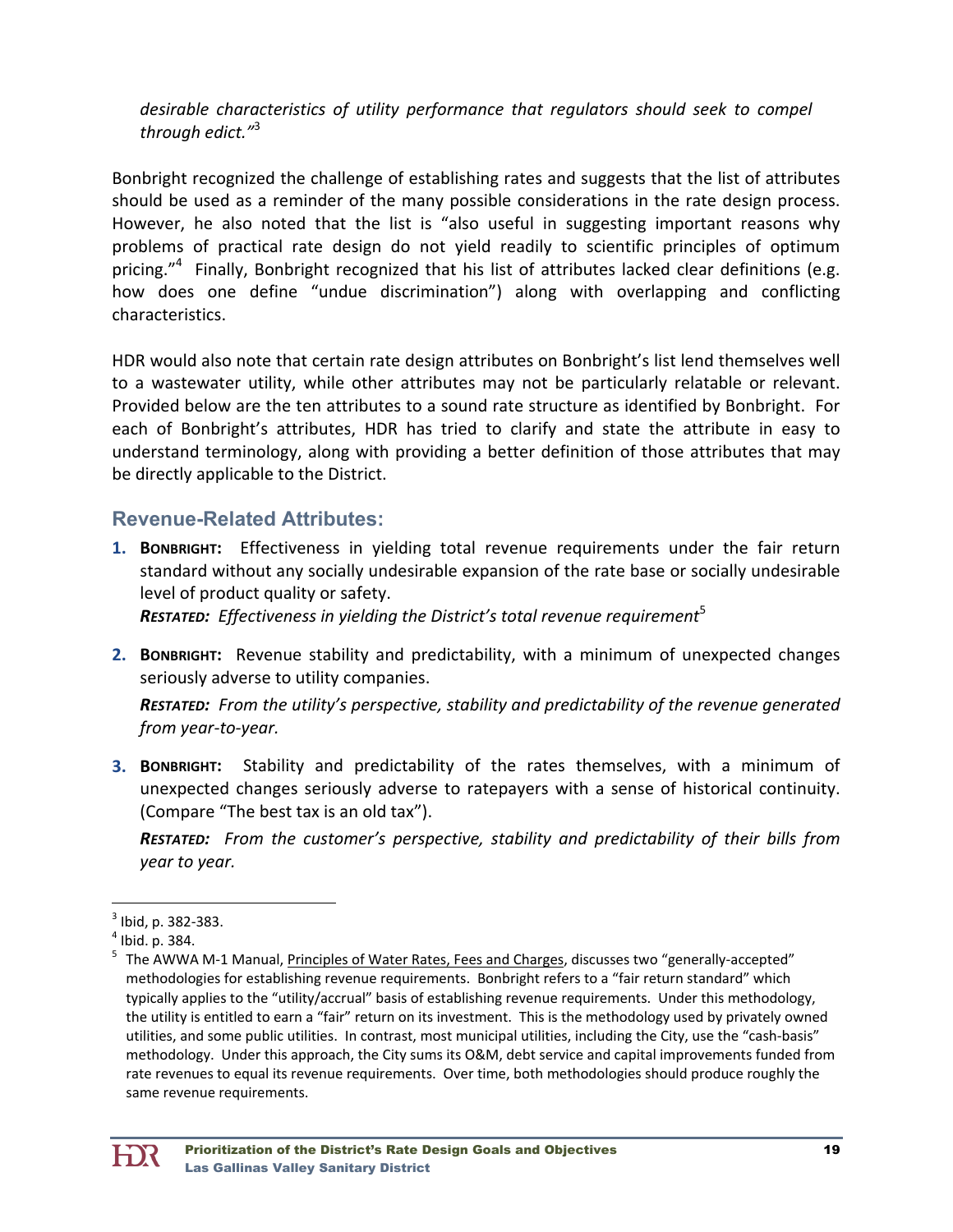# **Cost-Related Attributes:**

- **4. BONBRIGHT:** Static efficiency of the rate classes and rate blocks in discouraging wasteful use of service while promoting all justified types and amounts.
	- $\triangleright$  in the control of the total amounts of service supplied by the company.
	- $\triangleright$  in the control of the relative uses of alternative types of service by ratepayers (on-peak versus off‐peak service or higher quality versus lower quality of service).

*RESTATED: Encourage efficient water use via wastewater rate structures which provide the customer with greater opportunities to control their bill (compared to a fixed bill).*

**5. BONBRIGHT:** Reflection of all of the present and future private and social costs and benefits occasioned by a service's provision. (i.e., all internalities and externalities).

*RESTATED: Reflect all present and future costs (internalities and externalities) and benefits of providing utility service.*

**6. BONBRIGHT:** Fairness of the specific rates in apportionment of total costs of service among the different ratepayers so as to avoid arbitrariness and capriciousness and to attain equity in three dimensions: (1) horizontal (i.e., equals treated equally); (2) vertical (i.e., unequals treated unequally); and (3) anonymous (i.e. no ratepayer's demands can be diverted away uneconomically from an incumbent by a potential entrant).

*RESTATED Fair allocation of the total cost of service among the customer classes of service to attain equity.*

**7. BONBRIGHT:** Avoidance of undue discrimination in rate relationships so as to be, if possible, compensatory (i.e. subsidy free with no inter‐customer burdens).

*RESTATED: Avoidance of undue discrimination in rate relationships (i.e. non‐discriminatory).*

**8. BONBRIGHT:** Dynamic efficiency in promoting innovation and responding economically to changing demand and supply patterns.

*RESTATED: Dynamic in its ability to respond to changing conditions and/or environmental concerns.* 

## **Practical-Related Attributes:**

**9. BONBRIGHT:** The related, practical attributes of simplicity, certainty, convenience of payment, economy in collection, understandability, public acceptability and feasibility of application.

*RESTATED: Rates which are accepted by customers and which are simple, easy to understand and easy to administer.*

**10. BONBRIGHT:** Freedom from controversies as to proper interpretation.

*RESTATED: Freedom from controversy as to the application of the rate schedule to the customer and calculation of the customer's bill.*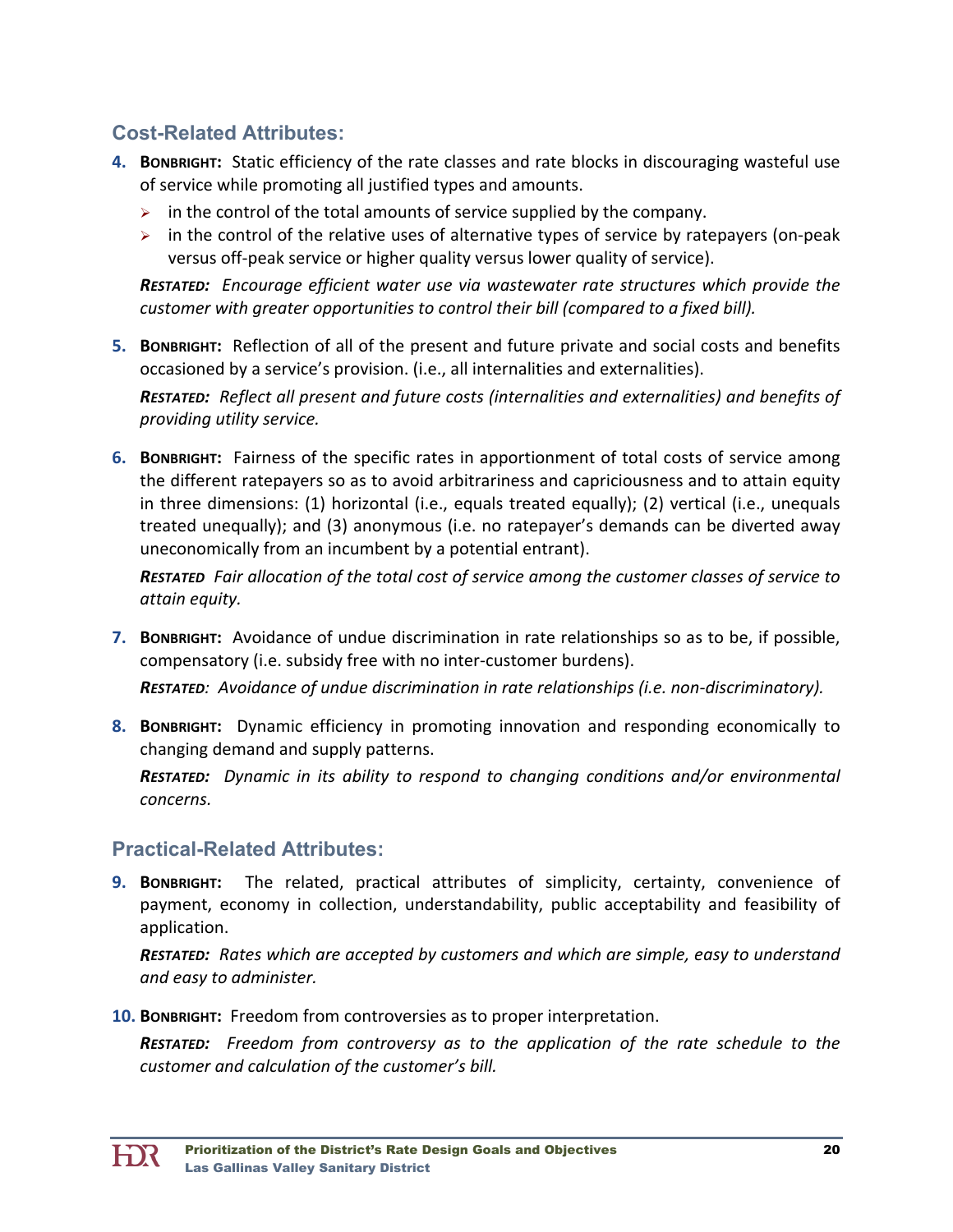Given clearer definitions of Bonbright's attributes of a sound rate structure, these definitions can be used to review and evaluate the District's existing rate structures and identify those attributes which are being fully or partially met, and those attributes that are not being met.

# **2.3 Review of the District's Current Rate Design Structure**

An important starting point for reviewing the attributes of the District's existing rate structure is having a good understanding of the District's current rate design and its structure. In reviewing sewer rate designs, consideration is given to both the *level* of the rates and the *structure* of the rates. *Level* refers to the amount of revenue to be collected from a specific rate design (i.e., the rate design is intended to collect \$2.0 million over a 12 month period). In contrast, *structure* refers to the way in which the \$2.0 million is collected from the customers. At this point, we are focused on reviewing structure, as opposed to the level of the rates.

The current rate design of the District consists of a fixed sanitary unit charge. The present sanitary unit is \$647/year (effective July 1, 2013). For each customer type, the sanitary unit charge is multiplied by the number of sanitary units (i.e. billing units) for a particular customer type. For residential and multi‐family customers, the rate is essentially a flat or fixed charge of one sanitary unit or \$647/year. In contrast to this, commercial and industrial customers are billed based upon their water consumption history. A summary of the District's current sewer rate structure is presented below in Table 2‐1.

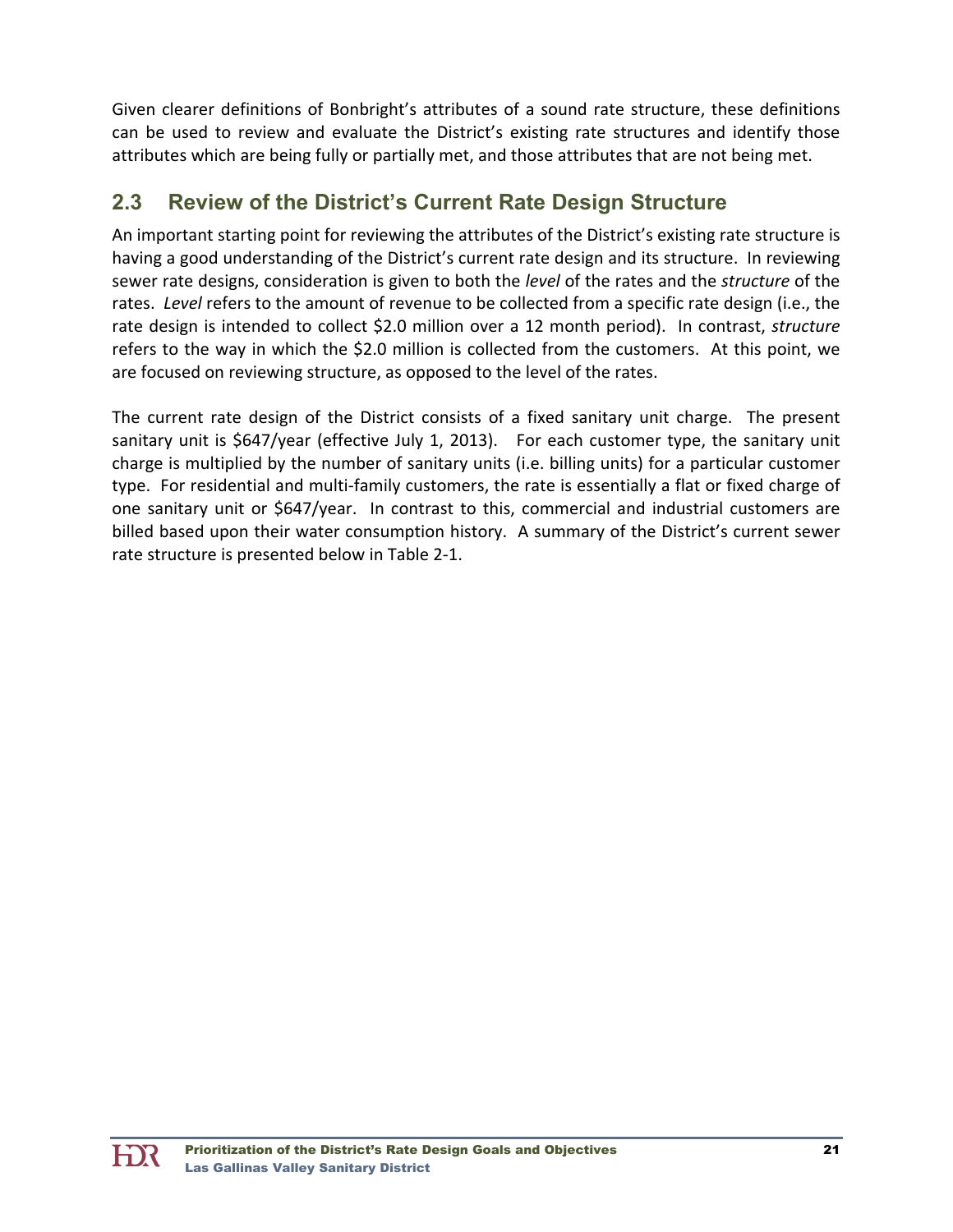| <b>Classification of Use</b>                                         | <b>Sewer Service Units</b>                                                                      |
|----------------------------------------------------------------------|-------------------------------------------------------------------------------------------------|
| (1) Residential                                                      |                                                                                                 |
| Single-Family Dwelling                                               | 1.0 per living unit                                                                             |
| Apartment house, condominium, or<br>other multi-family dwelling      | 1.0 per living unit                                                                             |
| Mobile home park or trailer court                                    | 1.0 per mobile home pad and 1.0 per tailer space                                                |
| Rooming house                                                        | 1.0 for up to 2 rooms used for renting, plus 0.25 for<br>each additional room used for renting. |
| Motel Unit with Kitchen                                              | 1.0 per living unit                                                                             |
| Motel Unit without Kitchen                                           | 0.5 per living unit                                                                             |
| (2) Schools                                                          |                                                                                                 |
| Public or private schools without<br>showers or cafeteria facilities | 0.01 per pupil, faculty member and employee; pupil<br>count based upon average daily attendance |
| Public or private schools with showers<br>or cafeteria facilities    | 0.02 per pupil, faculty member and employee; pupil<br>count based upon average daily attendance |

### Table 2-1 Overview of the District's Present Sewer Rates

The number of pupils shall be determined by the average daily attendance over the school year immediately preceeding the annual determination of sewer service charges . . . The number of faculty members and school employees shall be that number employeed at the end of such school year.

#### **(3) Other Than Above**

(a) Domestic‐strength users; commercial, office buildings, retail, churches, halls, public agencies, laundromats, service stations, medical offices, barber and beauty shops, car washes, convalescent hospitals, hospitals, and other domestic strength discharges.

1.0 per average monthly residential water consumption times strength factor of 1.0

| (b) High strength users:              | 1.0 per average monthly residential water consumption<br>times strength factor shown below: |
|---------------------------------------|---------------------------------------------------------------------------------------------|
| Restaurants/Cafes                     | 2.6                                                                                         |
| <b>Bakeries</b>                       | 2.6                                                                                         |
| <b>Mortuaries</b>                     | 2.6                                                                                         |
| Hotel with restaurant                 | 2.0                                                                                         |
| Markets with disposal                 | 2.6                                                                                         |
| Mixed uses (high & domestic strength) | 2.0                                                                                         |
| Industry                              | As determined by formula                                                                    |
| Other High-Strength                   | As determined by formula                                                                    |
|                                       |                                                                                             |

c) Other users: For users for whom the above methods do not equitably apply, the assignment of sewer service units shall be based upon available information reasonably applied by the District.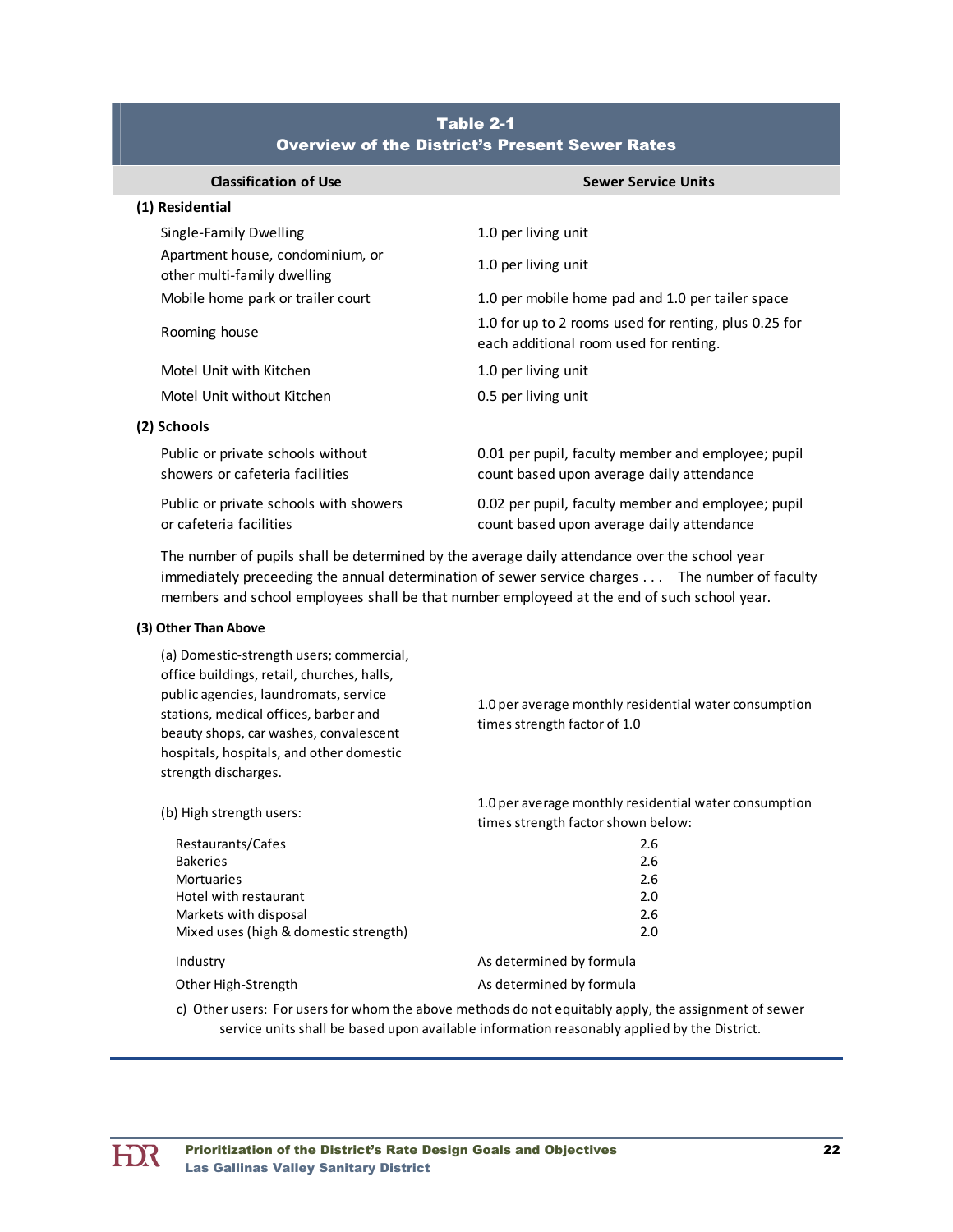### Table 2-1

### Overview of the District's Present Sewer Rates (continued)

(B) For purposes of this Ordinance, the following general provisions apply:

(1) Domestic‐strength wastewater is estimated to average 175mg/l of biochemical oxygen demand (BOD) and 175 mg/l of suspended solids (SS)

(2) The strength factor (SF) formula for high wastewater‐strength users is as follows:

SF = 
$$
[0.54 + \frac{0.23 (BOD + SS)}{175}]
$$

(3) Tabulated below are the strength factors arrived at by applying the formula in (B)(2) above

|                                    | <b>BOD</b>                | <b>SS</b> |           |  |
|------------------------------------|---------------------------|-----------|-----------|--|
| <b>User Group</b>                  | (mg/l)                    | (mg/l)    | <b>SF</b> |  |
| <b>Residential</b>                 | 175                       | 175       | 1.0       |  |
| <b>Commercial (General)</b>        |                           |           |           |  |
| Office/Retail                      | 175                       | 175       | 1.0       |  |
| Hotels/Motels                      | 175                       | 175       | 1.0       |  |
| <b>Retail Shops</b>                | 175                       | 175       | 1.0       |  |
| Halls/Churches                     | 175                       | 175       | 1.0       |  |
| Other Domestic Strength            | 175                       | 175       | 1.0       |  |
| Laundromats                        | 175                       | 175       | 1.0       |  |
| Service Stations/Car Washes        | 175                       | 175       | 1.0       |  |
| <b>Medical Offices</b>             | 175                       | 175       | 1.0       |  |
| Hospitals/Convalescent Homes       | 175                       | 175       | 1.0       |  |
| <b>Commercial (High Sewer Use)</b> |                           |           |           |  |
| Restaurants/Cafes                  | 1,000                     | 600       | 2.6       |  |
| <b>Bakeries</b>                    | 1,000                     | 600       | 2.6       |  |
| <b>Mortuaries</b>                  | 800                       | 800       | 2.6       |  |
| Mixed Uses/Other                   | 600                       | 500       | 2.0       |  |
| <b>Hotels with Restaurants</b>     | 600                       | 500       | 2.0       |  |
| Dry Industry                       | 175                       | 175       | 1.0       |  |
| Markets with Disposals             | 800                       | 800       | 2.6       |  |
| <b>Other Industry/High Use</b>     | As determined by District |           |           |  |
| <b>Public Agency:</b>              |                           |           |           |  |
| Schools                            | 175                       | 175       | 1.0       |  |
| Offices                            | 175                       | 175       | 1.0       |  |

For the District's residential rates, a flat annual charge is utilized. For commercial customers, the rate structure is a bit more complex. The rate structure considers both volume contributions, along with strength of wastewater.

The District's approach for residential customers is very simple to administer, but does not reflect individual customer characteristics (contributions to wastewater flows). Using this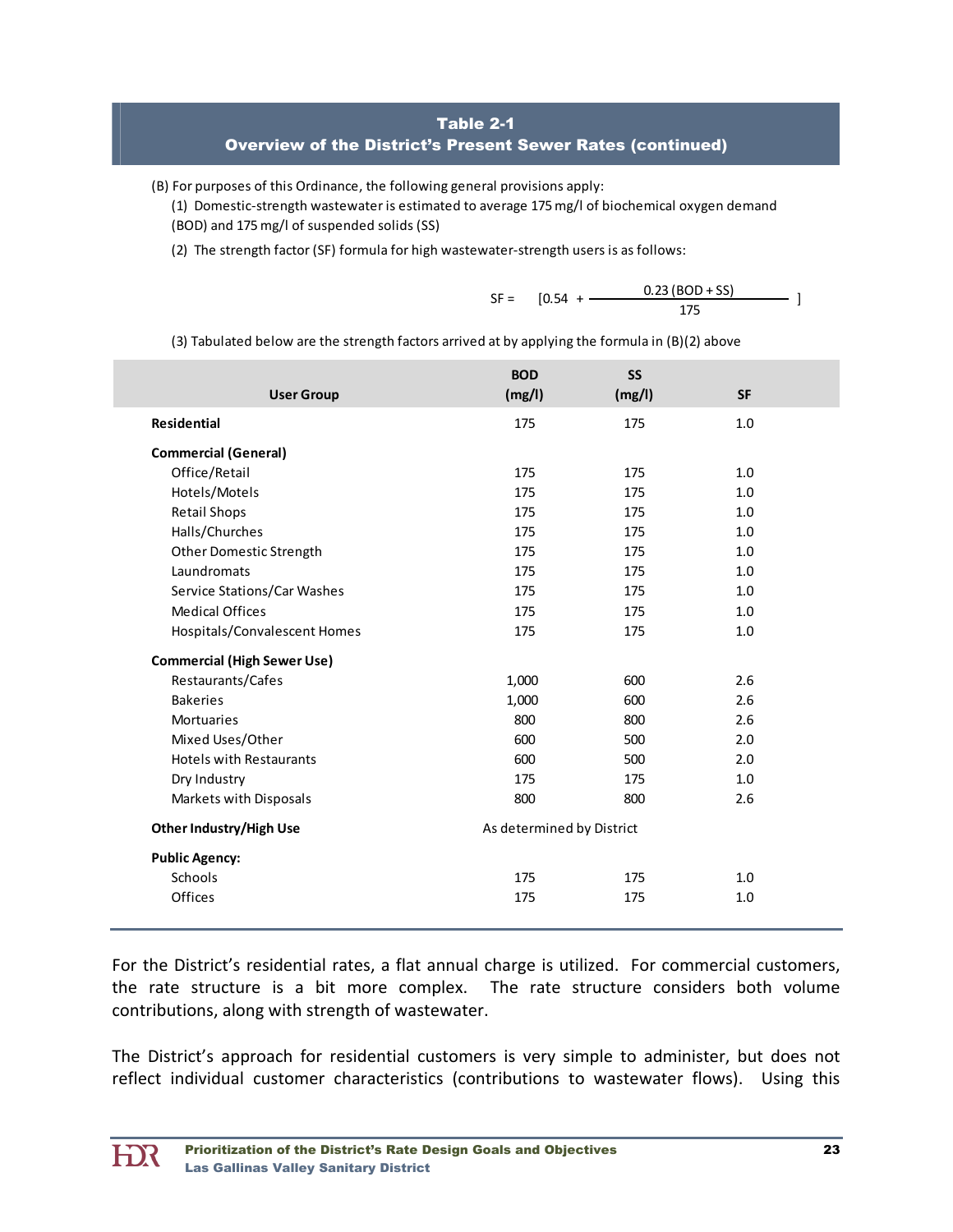approach, there is a trade‐off between administrative ease/simplicity, revenue stability and customer equity.

To better understand these trade‐offs, HDR worked with the District to review the current attributes of the District's rates and the rate design goals and objectives of the District's Board.

# **2.4 Review of the Attributes of the District's Current Rates**

A comparison was undertaken of the District's current rate design structure to the attributes of a sound rate structure listed by Bonbright. The objective of this comparison is to better understand the strengths and weaknesses of the District's current rate design. HDR's review of the attributes is shown below in Table 2‐2.

|    | Table 2-2<br><b>Comparison of the District's Current Rate Structure to</b><br><b>Bonbright's Attributes of a Sound Rate Structure</b>        |                                                                                                                                                                                                                                                                          |                                                                                                                                                                                                   |                                |  |
|----|----------------------------------------------------------------------------------------------------------------------------------------------|--------------------------------------------------------------------------------------------------------------------------------------------------------------------------------------------------------------------------------------------------------------------------|---------------------------------------------------------------------------------------------------------------------------------------------------------------------------------------------------|--------------------------------|--|
|    | <b>Rate Design</b><br><b>Attribute</b>                                                                                                       | <b>Partially</b><br><b>Meets</b>                                                                                                                                                                                                                                         | <b>Meets</b>                                                                                                                                                                                      | <b>Does Not</b><br><b>Meet</b> |  |
| 1. | <b>Effectiveness in yielding</b><br>total revenue<br>requirements.                                                                           |                                                                                                                                                                                                                                                                          | Rates can be designed to<br>meet the total revenue<br>requirements. Use of<br>annual billing provides<br>ability to yield revenue<br>requirements.                                                |                                |  |
| 2. | <b>Revenue stability and</b><br>predictability.                                                                                              |                                                                                                                                                                                                                                                                          | Vey high revenue stability<br>and predictability.                                                                                                                                                 |                                |  |
| 3. | <b>Stability and predictability</b><br>of the rates themselves.                                                                              |                                                                                                                                                                                                                                                                          | Very high for residential.<br>Commercial and industrial<br>customers are based upon<br>volumetric contribution<br>and may have some<br>variability in their bills, but<br>likely not significant. |                                |  |
| 4. | <b>Encourage efficient water</b><br>use via structures which<br>provide the customer with<br>greater opportunities to<br>control their bill. | Residential bill is a fixed<br>charge and does not,<br>but commercial and<br>industrial is based upon<br>volumetric water use.                                                                                                                                           |                                                                                                                                                                                                   |                                |  |
| 5. | Reflect all present and future<br>costs (internalities and<br>externalities) and benefits of<br>providing utility service.                   | Rates reflect internal<br>accounting costs.<br>Externalities likely not<br>reflected in the District's<br>rates. The District's rates<br>will never fully reflect the<br>full "social" or<br>"environmental" costs and<br>benefits of sewer<br>collection and treatment. |                                                                                                                                                                                                   |                                |  |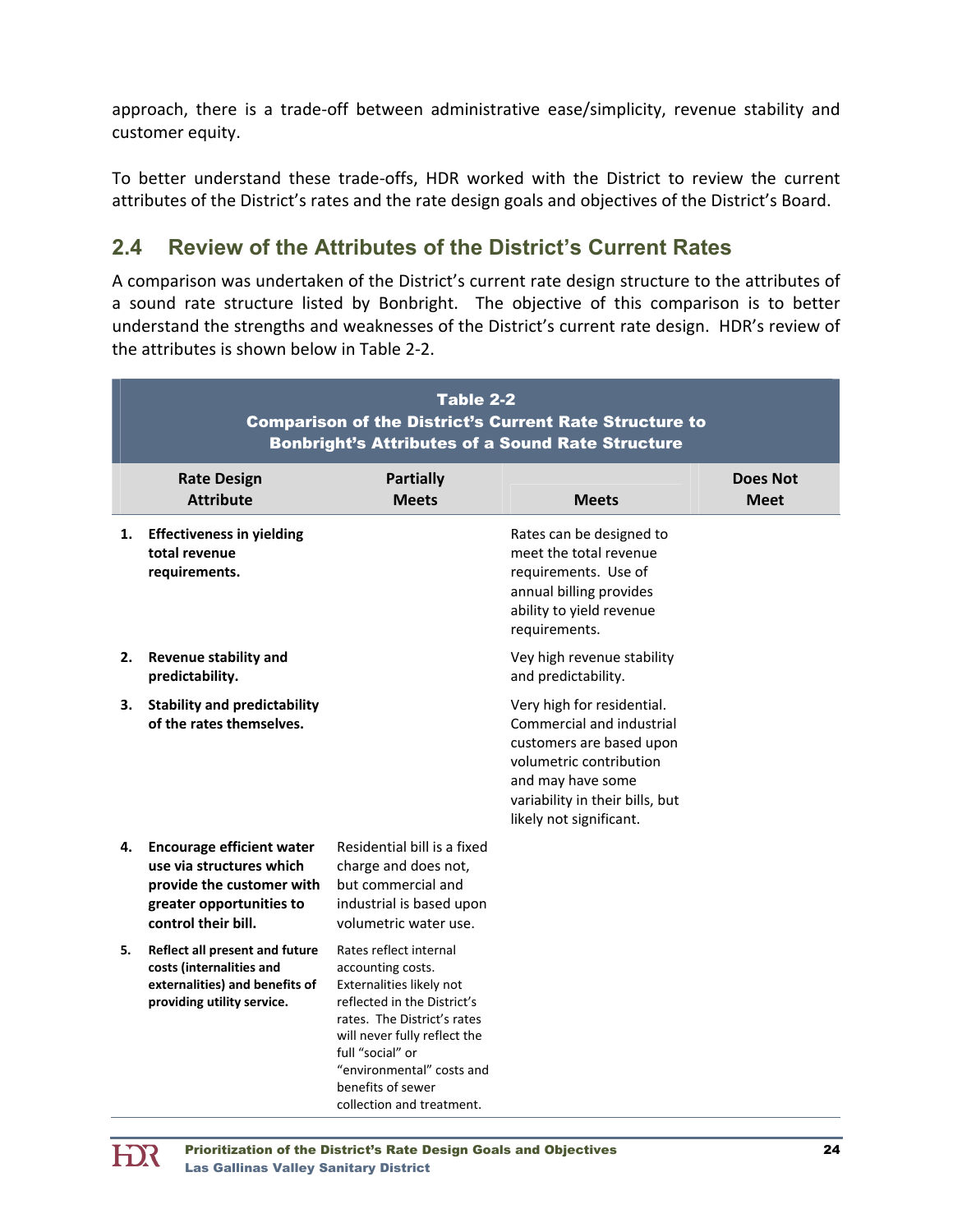|    | <b>Rate Design</b><br><b>Attribute</b>                                                                    | <b>Partially</b><br><b>Meets</b>                                                                                                                                                                                                                 | <b>Meets</b>                                                                                                                                                                                                                                                                                   | <b>Does Not</b><br><b>Meet</b>                                                                                               |
|----|-----------------------------------------------------------------------------------------------------------|--------------------------------------------------------------------------------------------------------------------------------------------------------------------------------------------------------------------------------------------------|------------------------------------------------------------------------------------------------------------------------------------------------------------------------------------------------------------------------------------------------------------------------------------------------|------------------------------------------------------------------------------------------------------------------------------|
| 6. | Fair allocation of total cost of<br>service among the customer<br>classes of service to attain<br>equity. |                                                                                                                                                                                                                                                  | Use of an equivalent unit rate<br>provides a certain level of<br>equity in the allocation of<br>costs. Perceptions of equity<br>issues may arise between low<br>use and large use volume<br>residential customers,<br>although the majority of the<br>District's costs are fixed in<br>nature. |                                                                                                                              |
| 7. | <b>Avoidance of undue</b><br>discrimination in rate<br>relationships.                                     | Use of a fixed rate for<br>residential creates some<br>possible inequities<br>between residential<br>customers.                                                                                                                                  |                                                                                                                                                                                                                                                                                                |                                                                                                                              |
| 8. | Dynamic in its ability to<br>respond to changing<br>conditions or environmental<br>concerns.              |                                                                                                                                                                                                                                                  |                                                                                                                                                                                                                                                                                                | Does not meet this<br>attribute, but this is likely<br>not a particularly relevant<br>rate attribute for a sewer<br>utility. |
| 9. | Simple and easy to<br>understand; easy to<br>administer.                                                  | Residential is simple,<br>easy to understand and<br>administer. Commercial<br>and industrial is a bit<br>more complex, but still<br>fairly easy to<br>understand and<br>administer. Annual<br>billing on property is<br>very easy to administer. |                                                                                                                                                                                                                                                                                                |                                                                                                                              |
|    | 10. Freedom from controversy as<br>to interpretation.                                                     | Residential may not<br>have any issues. The<br>use of water<br>consumption and<br>averaging for<br>commercial and<br>industrial may raise<br>some issues, but<br>nothing significant.                                                            |                                                                                                                                                                                                                                                                                                |                                                                                                                              |

In summary, it appears that the District's existing sewer rate structures partially or fully meets most of Bonbright's attributes of a sound rate structure. The key area which this study should focus on is the issue of equity between customers. As the review of the District's current rates highlighted, the rate relationships between the various customers is a function of the assumed usage and strength characteristics of certain customers.

# **2.5 Overview of the District's Rate Design Goals and Objectives**

In establishing sewer rates, an important starting point is understanding the District's rate design goals and objectives. Typically, these goals and objectives may be items such as rates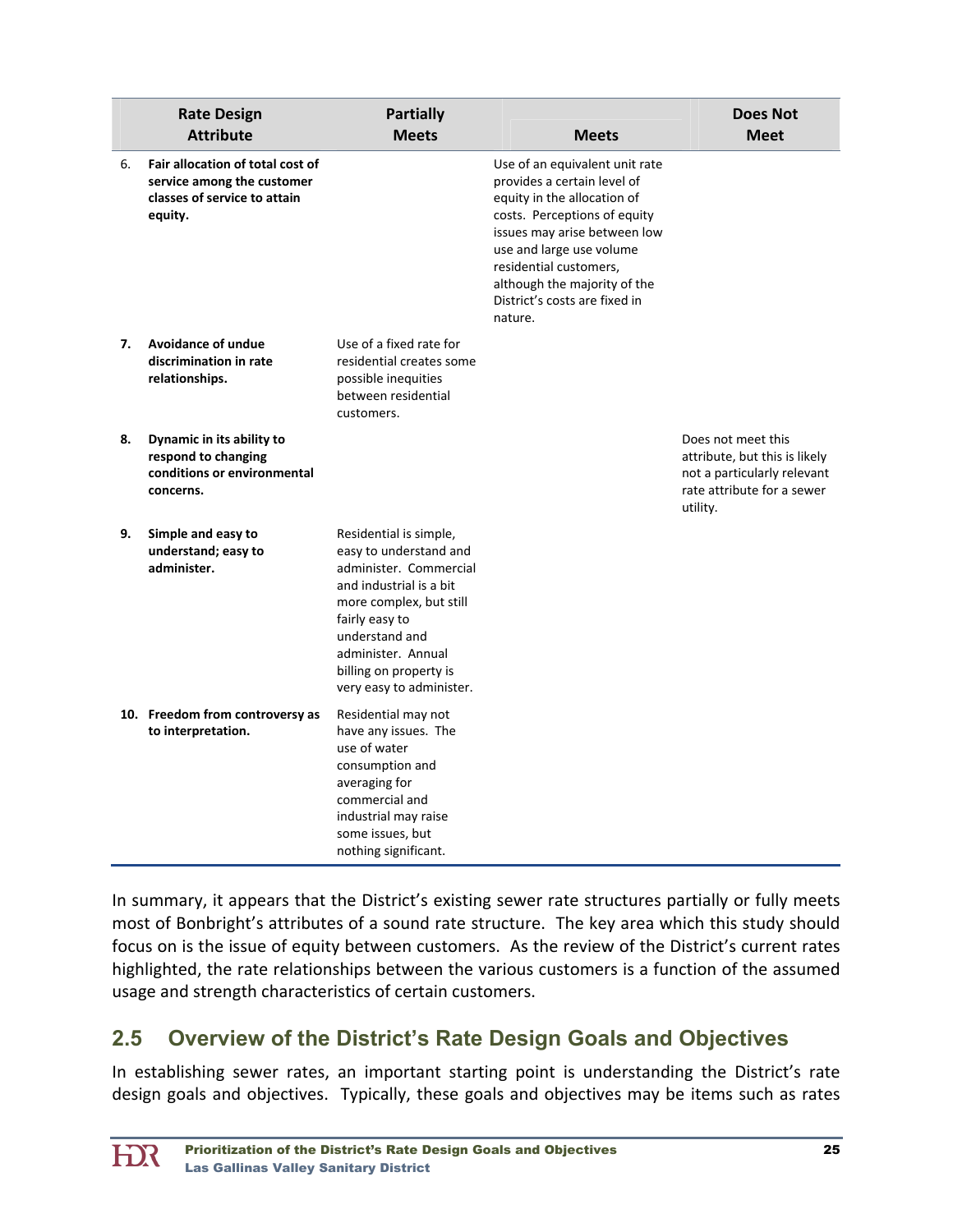that are easy to understand and administer and set at a level to produce sufficient revenues. While determining a utility's rate design goals and objectives is an important starting point for designing rates, unfortunately, most utilities do not clearly enunciate these rate design goals and objectives.

For the District's study, the following rate design goals and objectives were considered:

- 1. Effectiveness in yielding the District's total revenue requirements (note: assumes that this goal can be met for all rate design alternatives);
- 2. From the utility's perspective, stability and predictability of the revenue generated from year‐to‐year;
- 3. From a customer's perspective, stability and predictability of their bills from year‐to‐year;
- 4. Encourage efficient water use via structures which provide the customer with greater opportunities to control their bill (compared to a fixed bill);
- 5. Reflect all present and future costs (internalities and externalities) and benefits of providing utility service;
- 6. Fair allocation of total cost of service among the customer classes of service to attain equity;
- 7. Avoidance of undue discrimination in rate relationships;
- 8. Dynamic in its ability to respond to changing conditions and/or environmental concerns;
- 9. Rates which are accepted by customers and which are simple, easy to understand and easy to administer;
- 10. Freedom from controversy as to interpretation (i.e. how the customer is billed).

Given these potential goals and objectives, the focus shifted to prioritizing the District's rate design goals and objectives.

A presentation was made to the District's Board on September 26, 2013 to discuss the typical rate design goals and objectives noted above. For purposes of this study, the goals and objectives needed to be prioritized. To accomplish this, individual Board members and key District management team members were asked to list their "top 5" goals. Each individual was provided with a written list of the ten attributes and asked to place a "1" by their top goal, a "2" by their second goal, and so on, until they had selected their top 5 attributes. From each of the individual tallies, a final prioritization list was created based upon the weighted number of "votes" each attribute received. For a goal that received a top  $(1<sup>st</sup>)$  priority, it received 5 points for each  $1<sup>st</sup>$  place vote. For a second place vote, the attribute received four points, and so on. The points received for each attribute were summed and the attributes were then placed in a top to bottom order. Provided below in Table 2‐3 is a summary of the prioritization of these goals.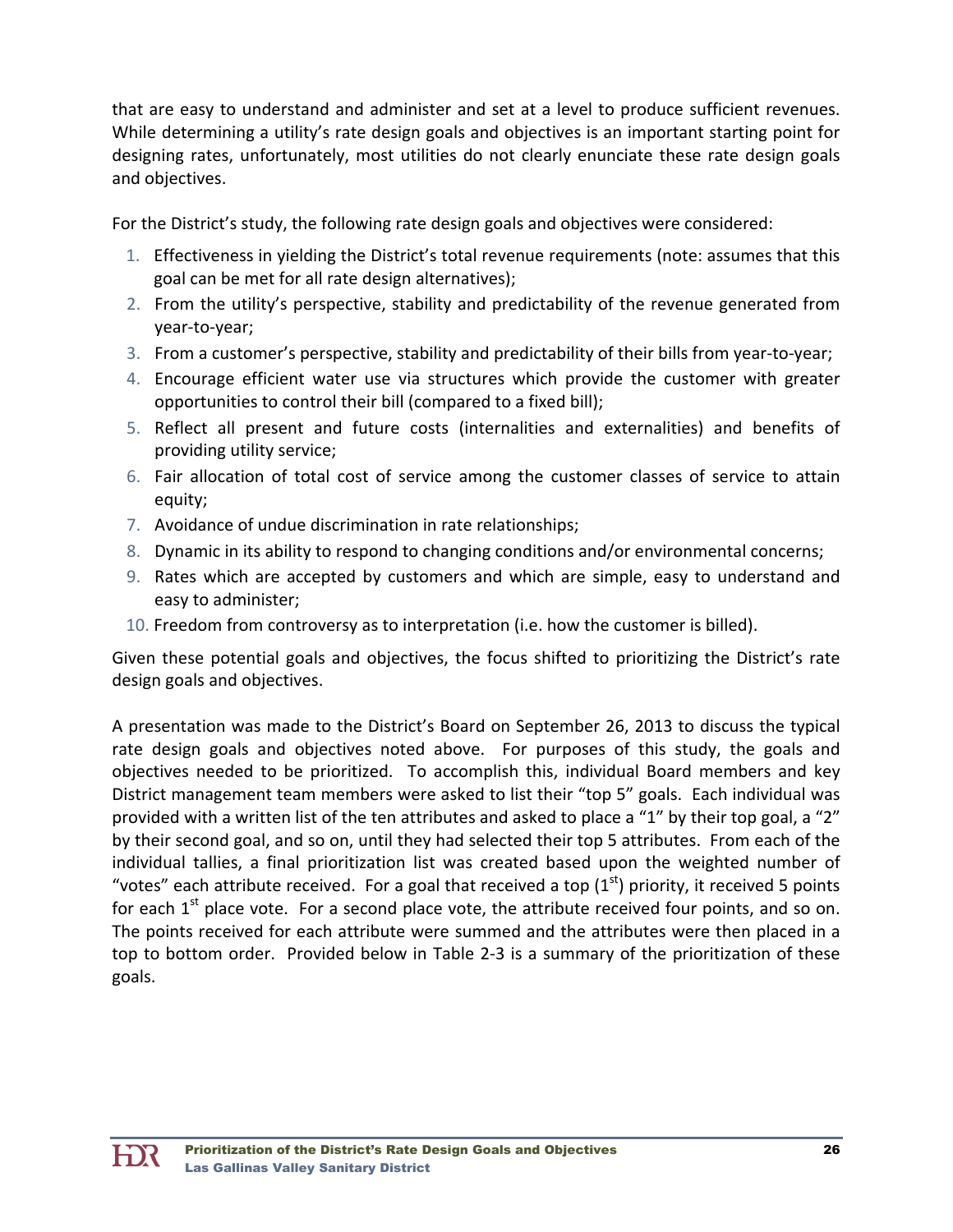| Table 2–3<br><b>Prioritization of the Rate Design Goals and Objectives</b><br>By The District's Board and District Management Team |                                                               |  |  |  |
|------------------------------------------------------------------------------------------------------------------------------------|---------------------------------------------------------------|--|--|--|
| Rank                                                                                                                               | <b>District Management Prioritization</b>                     |  |  |  |
| 1                                                                                                                                  | Revenue Stability and Predictability                          |  |  |  |
| $\overline{2}$                                                                                                                     | Easy to Understand and Administer                             |  |  |  |
| 3                                                                                                                                  | Fair Allocation of Costs to Attain Equity                     |  |  |  |
| 4                                                                                                                                  | Freedom from Controversy as to<br>Interpretation of the Rates |  |  |  |
| 5                                                                                                                                  | Predictability of the customer bills from<br>year to year     |  |  |  |
|                                                                                                                                    |                                                               |  |  |  |

[1] – The first two rate design goals and objectives for the Board were a tie for  $1<sup>st</sup>$ .

While this prioritization exercise is by no means "scientific" in its overall approach or tabulation methodology, it does provide some understanding of the different perspectives regarding the

District's rate design goals and objectives. It appears, for purposes of this study the alternatives should focus on revenue stability and predictability in the context of being equitable and cost‐based.

As a closing thought, different people may interpret the meaning or emphasis of these objectives in different ways. In no way did this prioritization exercise attempt to understand the level of difference between the first through fifth priority.

*"It appears, for purposes of this study the alternatives should focus on revenue stability and predictability in the context of being equitable and cost‐based."*

# **2.6 Summary**

HX

This section of the review of the District's rates has reviewed the attributes of a sound rate structure. From these attributes, a prioritized set of rate design goals and objectives was established. This prioritized set of rate design goals and objectives will be used as a reference point for any proposed changes to the District's rate structure and rates.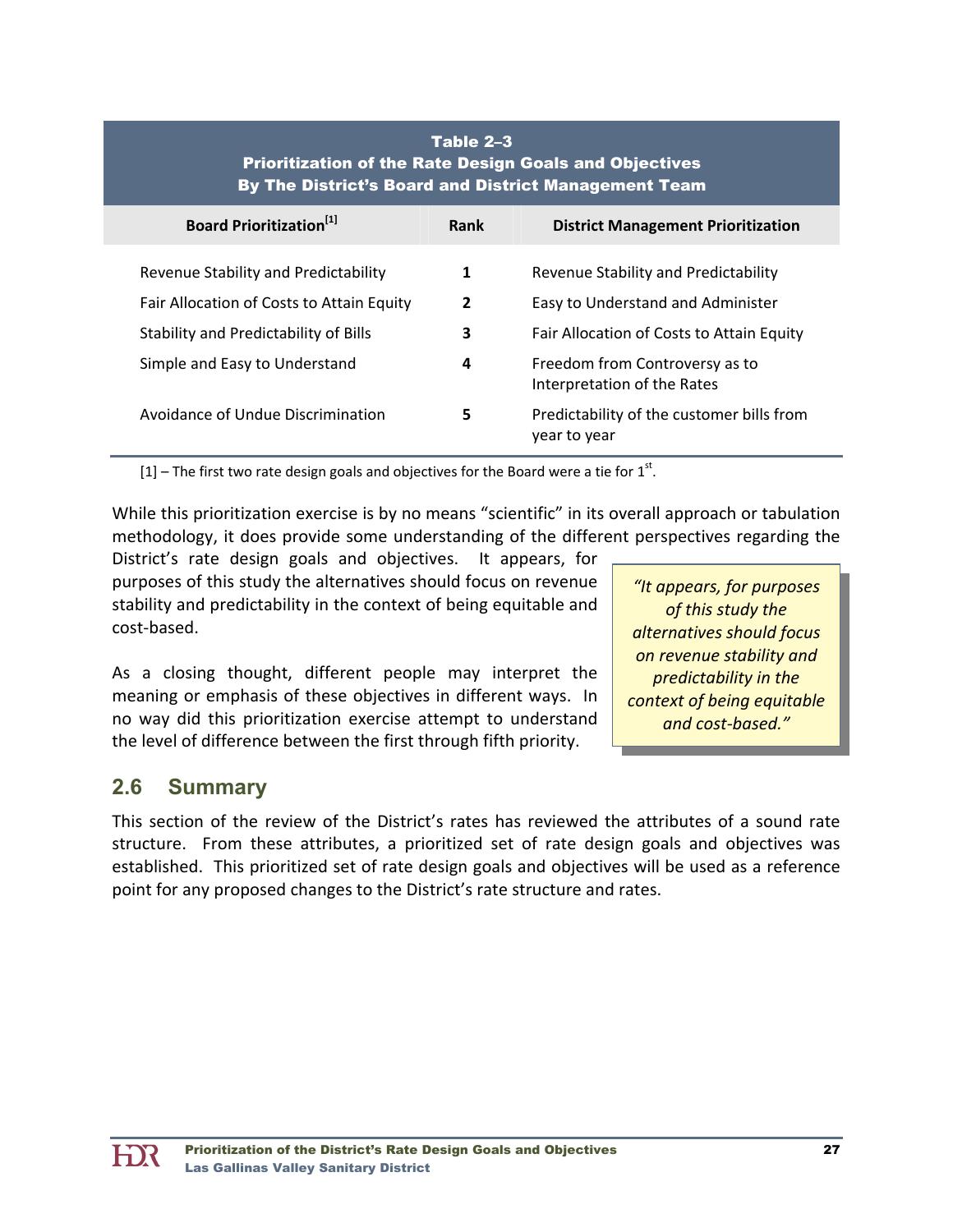# **3.1 Introduction**

An important reference point is gaining an understanding of the rate structures and billing practices of other wastewater utilities. To that end, HDR conducted a limited review of the sewer rate practices of Bay Area and California utilities, using readily available or accessible information. This section of the report will discuss the limited survey undertaken by HDR.

# **3.2 Sources of Information**

The intent of this survey was not to conduct a formal, detailed survey. Rather, the intent of the survey was to gain a high‐level understanding of the rate structures and billing practices of California and Bay Area utilities. A major source of information was a survey conducted by the State Water Resources Control Board (State Water Board). The survey conducted by the State Water Board was for Fiscal Year 2012/13 and is titled the Wastewater User Charge User Survey. The survey was sent to 759 agencies, with responses from 422 utilities. This source was used to review California wastewater rates. It also provided a high-level source of information for Bayarea utilities. To gain a better understanding of local Bay-area utilities, rate schedule information from local utilities was downloaded from specific utility web sites.

# **3.3 California Wastewater Rates**

The widest perspective of wastewater rates is the state‐wide viewpoint. HDR utilized the State Water Board Wastewater User Charge User Survey to sort certain rate design and billing information contained within that survey. Of particular importance was the frequency of billing and rate structure.



For the 422 respondents, the data was sorted to determine billing frequency for a residential, multi‐ family and commercial customer. These categories of customers seemed most relevant to the District's study. In viewing the graph to the left, it can be seen that the most common billing frequency is monthly. An annual billing frequency was also very

common. The District currently bills their customers on an annual basis. Bi-monthly billing is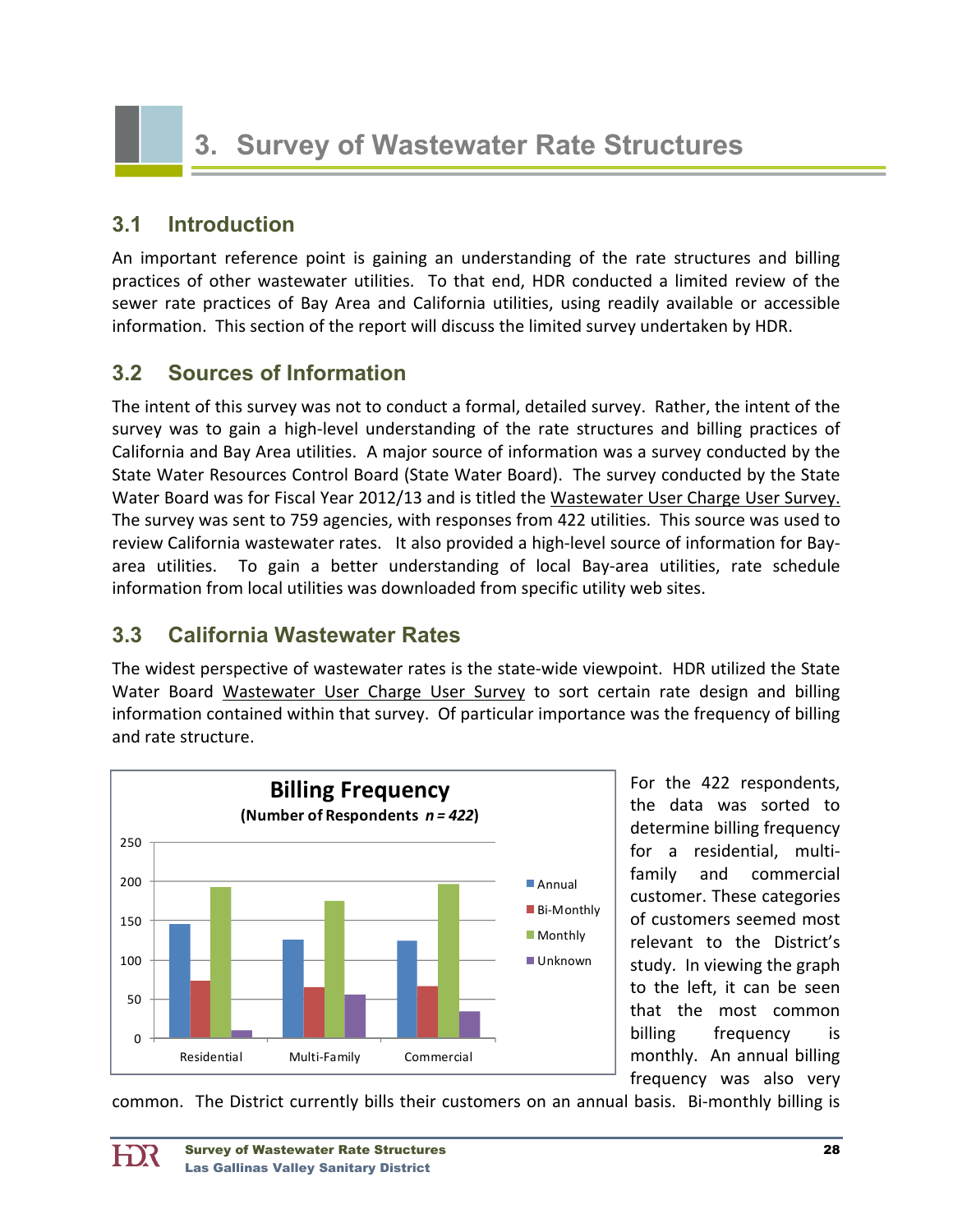also used, but it is less common. The monthly basis for billing is likely used by utilities which are a combined water and wastewater utility. Billing for water on a monthly basis is a common water utility industry practice.

The next perspective reviewed was the rate structure used for each of the customer groups. As can be seen to the right, different rate structures are used. The survey did not provide detailed information on the rate structure other than a "flat" rate or "variable based upon water use." In the graph to the right, the "variable based upon



water use" has been identified as "volume-based." As can be seen in the graph, the predominate rate structure for the residential and multi-family customers is a flat rate. In contrast to this, a volume based rate is more commonly used for commercial customers, but a flat rate is also commonly used. As a point of reference, the District uses a flat rate for their residential and multi‐family customers and a volume‐based rate structure for their commercial customers.

What is unclear from the graphs above is the most common approach when frequency of billing and rate structure are viewed at the same time. Provided below is a graph which views these two perspectives taken together.



For residential and multi-family customers, the predominant method of billing residential customers is on a monthly basis, using a flat rate structure. The next most predominate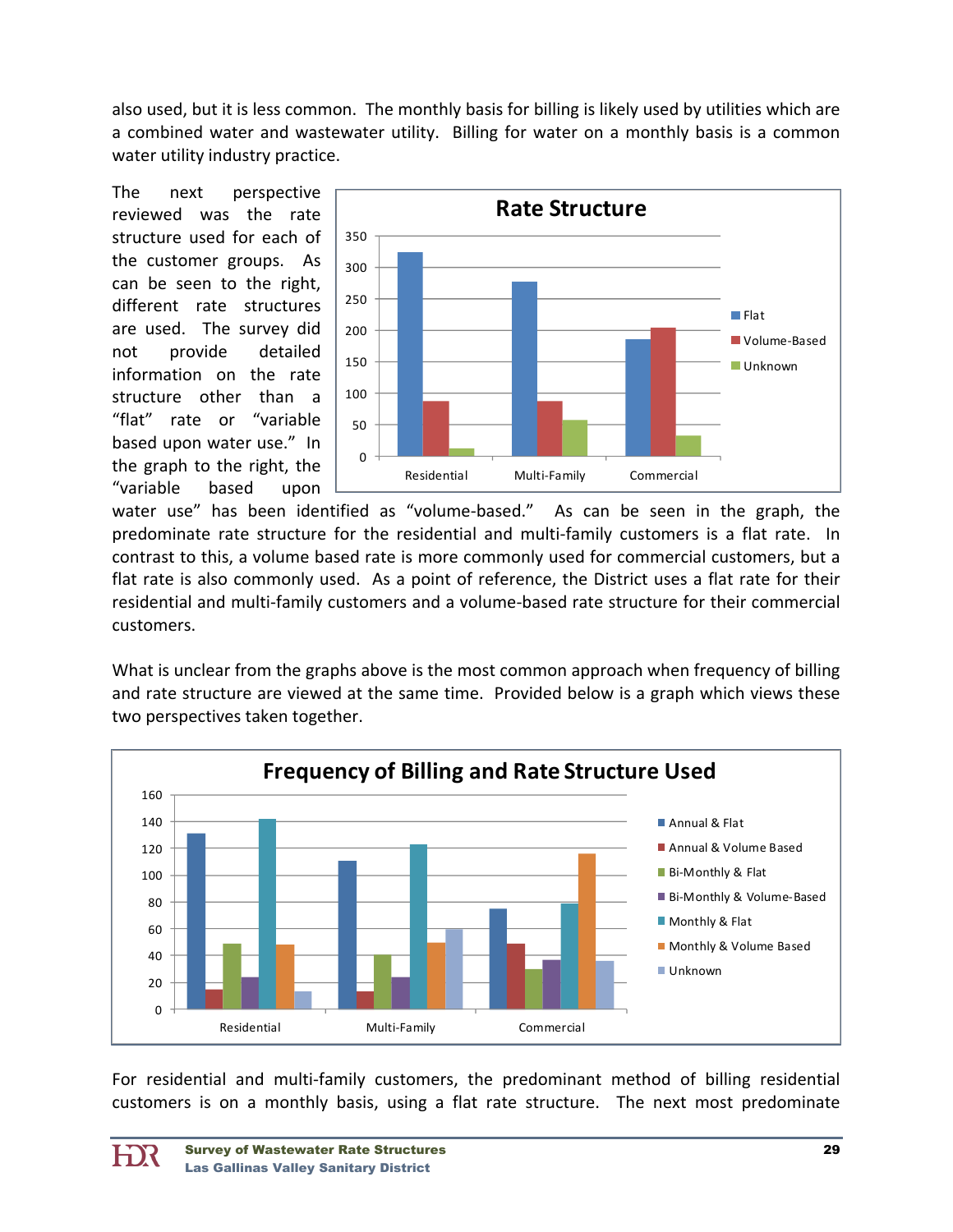method is an annual billing using a flat rate structure, which is the approach the District uses. For the commercial customers, the predominant method is a monthly billing frequency and a volume‐based rate structure. Monthly billing and a flat rate was the next most predominant method. The District's method of annual billing with a volume-based rate is the  $3<sup>rd</sup>$  most predominant method.

In viewing all of the above information, one might question whether the size of the utility makes any difference in the choices for billing frequency and rate structure. This may presume that a larger utility may be more "sophisticated" in their approach to billing frequency or rate structures. To gain a better perspective of this question, HDR sorted the survey for only the top 25 utilities. The "top 25" was defined by population served and did not pertain to a geographic area or particular level of service. Interestingly, the top 25 utilities serve a population of approximately 23.8 million, which equates to approximately 62% of the total population contained in the survey.



As can be seen above, the largest utilities predominately bill their residential customers on an annual basis, using a flat rate structure.

The other perspective is to view the rates for the 25 smallest agencies. In defining the smallest



HX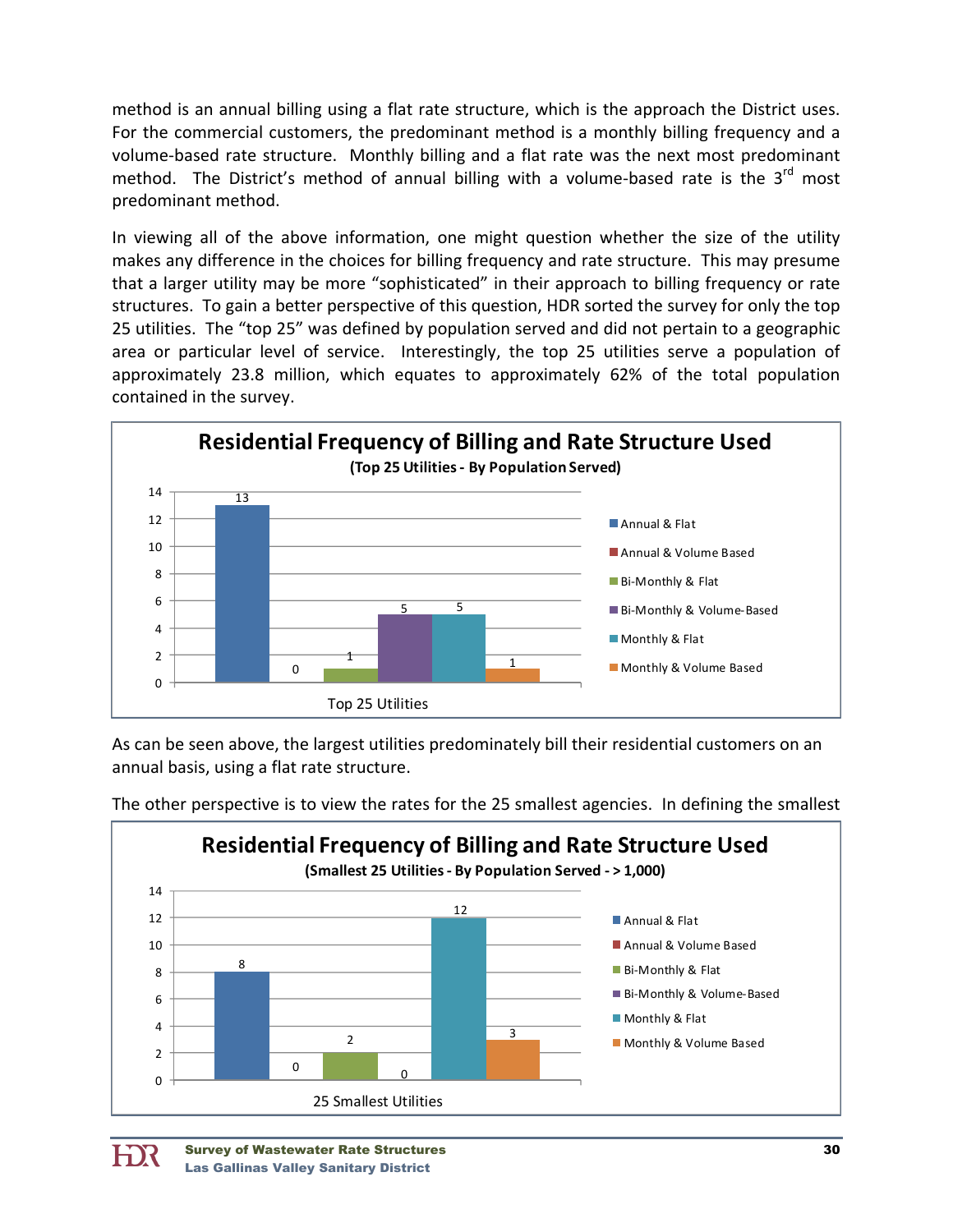agencies, HDR selected utilities that serve at least 1,000 in population. Intuitively, one would potentially suspect that a small utility may have limited resources and select the simplest method for billing (i.e. an annual, flat billing). In reality, as the graph above indicates, the predominate method of billing residential customers is on a monthly billing frequency and using a flat rate. This may suggest that the method of billing is not driven by size of the utility or level of sophistication, but rather access to necessary consumption data and administrative ease.

In summary, when viewing California utilities, the predominate approach for residential and multifamily customers is to bill on a monthly basis using a flat rate structure. Annual billing using a flat rate, similar to the District's current practice is also very common. For the commercial customers, billing on a monthly basis using volumetric rates is the predominate approach. The District's approach for their commercial customers, billing on an annual basis using a volumetric approach, is also fairly common.

# **3.4 Local Bay Area Rates**

Utilizing the same survey data, HDR reviewed a number of local Bay-area utilities in the survey. In defining "local", HDR selected the utilities from Marin, San Mateo, San Francisco and Sonoma Counties. As can be seen in Table 3‐1, the District is located in Marin County.

| Table 3-1<br><b>Overview of the Local Bay-Area Utilities/Agencies</b> |                   |              |                   |  |
|-----------------------------------------------------------------------|-------------------|--------------|-------------------|--|
| <b>Utility/Agency</b>                                                 | <b>City</b>       | County       | <b>Population</b> |  |
| <b>Almonte Sanitary District</b>                                      | Mill Valley       | Marin        | 1,400             |  |
| Alto Sanitary District                                                | Mill Valley       | Marin        | 100,000           |  |
| <b>Central Marin Sanitation Agency</b>                                | San Rafael        | Marin        | 120,000           |  |
| Las Gallinas Valley Sanitary District                                 | San Rafael        | <b>Marin</b> | 30,000            |  |
| Marin County Sanitary District No. 2                                  | Corte Madera      | Marin        | 12,000            |  |
| North Marin Water District                                            | Novato            | Marin        | 400               |  |
| <b>Novato Sanitary District</b>                                       | Novato            | Marin        | 52,750            |  |
| Richardson Bay Sanitary District                                      | Tiburon           | Marin        | 10,000            |  |
| San Rafael Sanitation District                                        | San Rafael        | Marin        | 38,000            |  |
| Sanitary District No. 5 of Marin County                               | Tiburon           | Marin        | 8,400             |  |
| Sausalito-Marin City Sanitary District                                | Sausalito         | Marin        | 10,000            |  |
| Sewer Agency of Southern Marin                                        | Mill Valley       | Marin        | 29,000            |  |
| <b>Tamalpais Community Services District</b>                          | Mill Valley       | Marin        | 7,000             |  |
| <b>Tomales Village Community Services District</b>                    | Tomales           | Marin        | 210               |  |
| San Francisco Public Utilities Commission                             | San Francisco     | San Fran.    | 800,000           |  |
| <b>Bayshore Sanitary District</b>                                     | <b>Brisbane</b>   | San Mateo    | 10,000            |  |
| Belmont, City of                                                      | Belmont           | San Mateo    | 26,147            |  |
| Brisbane, City of                                                     | <b>Brisbane</b>   | San Mateo    | 4,282             |  |
| Burlingame, City of                                                   | <b>Burlingame</b> | San Mateo    | 30,000            |  |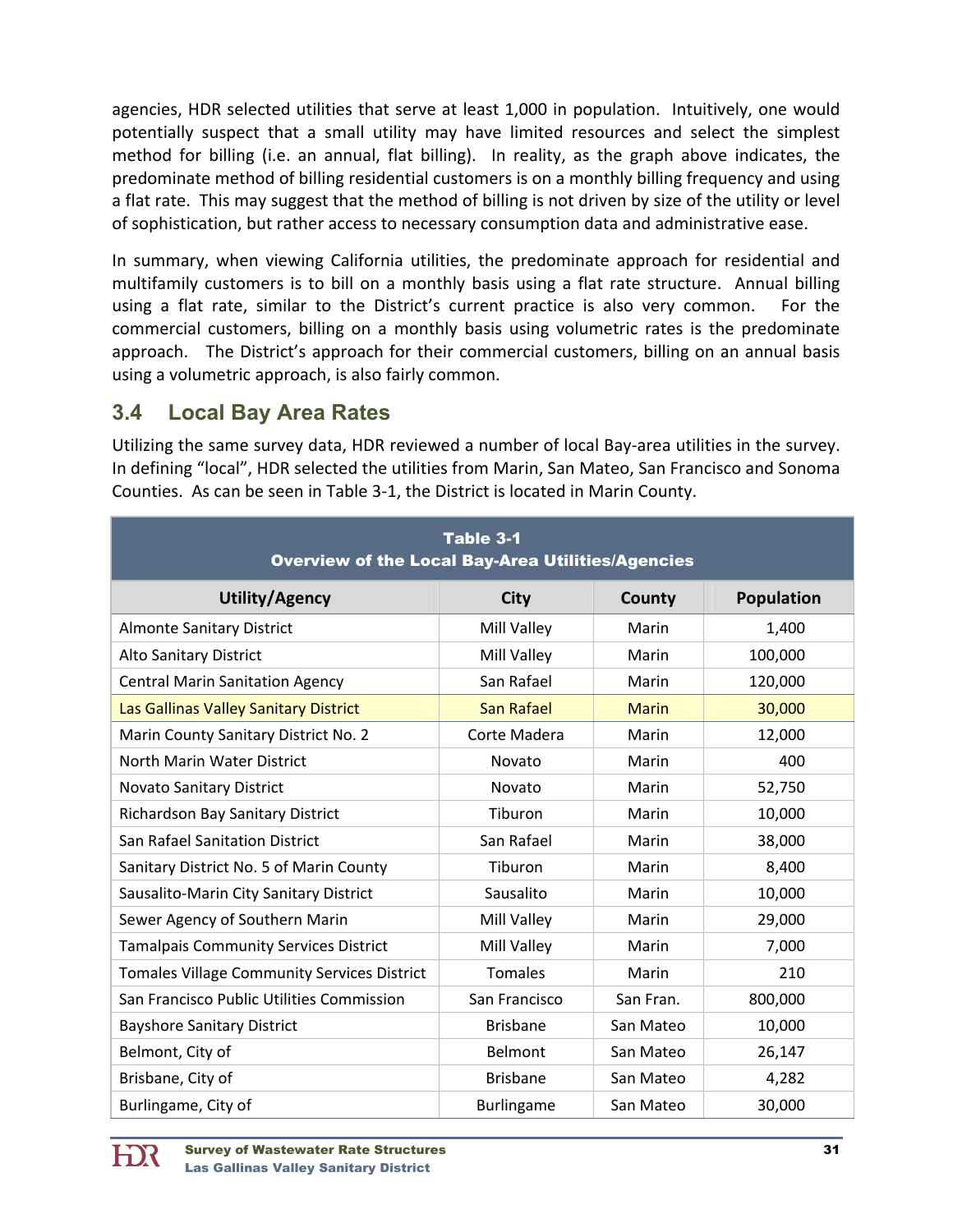| <b>Utility/Agency</b>                           | <b>City</b>         | <b>County</b> | <b>Population</b> |
|-------------------------------------------------|---------------------|---------------|-------------------|
| Devonshire County Sanitation District           | <b>Redwood City</b> | San Mateo     | 2,587             |
| Montara Water and Sanitary District             | Montara             | San Mateo     | 6,012             |
| North San Mateo County Sanitation District      | Daly City           | San Mateo     | 102,593           |
| Pacifica, City of                               | Pacifica            | San Mateo     | 37,691            |
| San Bruno, City of                              | San Bruno           | San Mateo     | 41,114            |
| San Carlos, City of                             | San Carlos          | San Mateo     | 28,000            |
| South San Francisco/San Bruno, City of          | S. San Francisco    | San Mateo     | 105,870           |
| West Bay Sanitary District                      | Menlo Park          | San Mateo     | 55,000            |
| Airport Larkfield Wikiup Sanitation Zone        | Santa Rosa          | Sonoma        | 11,502            |
| Bodega Bay Public Utility District              | Bodega Bay          | Sonoma        | 2,625             |
| Geyserville Sanitation Zone                     | Santa Rosa          | Sonoma        | 1,009             |
| <b>Graton Community Service District</b>        | Graton              | Sonoma        | 1,500             |
| Healdsburg, City of                             | Healdsburg          | Sonoma        | 11,254            |
| <b>Occidental County Sanitation District</b>    | Santa Rosa          | Sonoma        | 924               |
| <b>Penngrove Sanitation Zone</b>                | Santa Rosa          | Sonoma        | 1,297             |
| Petaluma, City of                               | Petaluma            | Sonoma        | 62,000            |
| Rohnert Park, City of                           | <b>Rohnert Park</b> | Sonoma        | 49,794            |
| <b>Russian River County Sanitation District</b> | Santa Rosa          | Sonoma        | 6,479             |
| Santa Rosa, City of                             | Santa Rosa          | Sonoma        | 169,000           |
| Sea Ranch Sanitation Zone                       | Santa Rosa          | Sonoma        | 1,109             |
| Sebastopol, City of                             | Sebastopol          | Sonoma        | 7,405             |
| Sonoma Valley County Sanitation District        | Santa Rosa          | Sonoma        | 41,855            |
| South Park County Sanitation District           | Santa Rosa          | Sonoma        | 14,508            |

Similar to the review undertaken for the California‐wide utilities, HDR reviewed the bill frequency and rate structure characteristics of these local utilities.

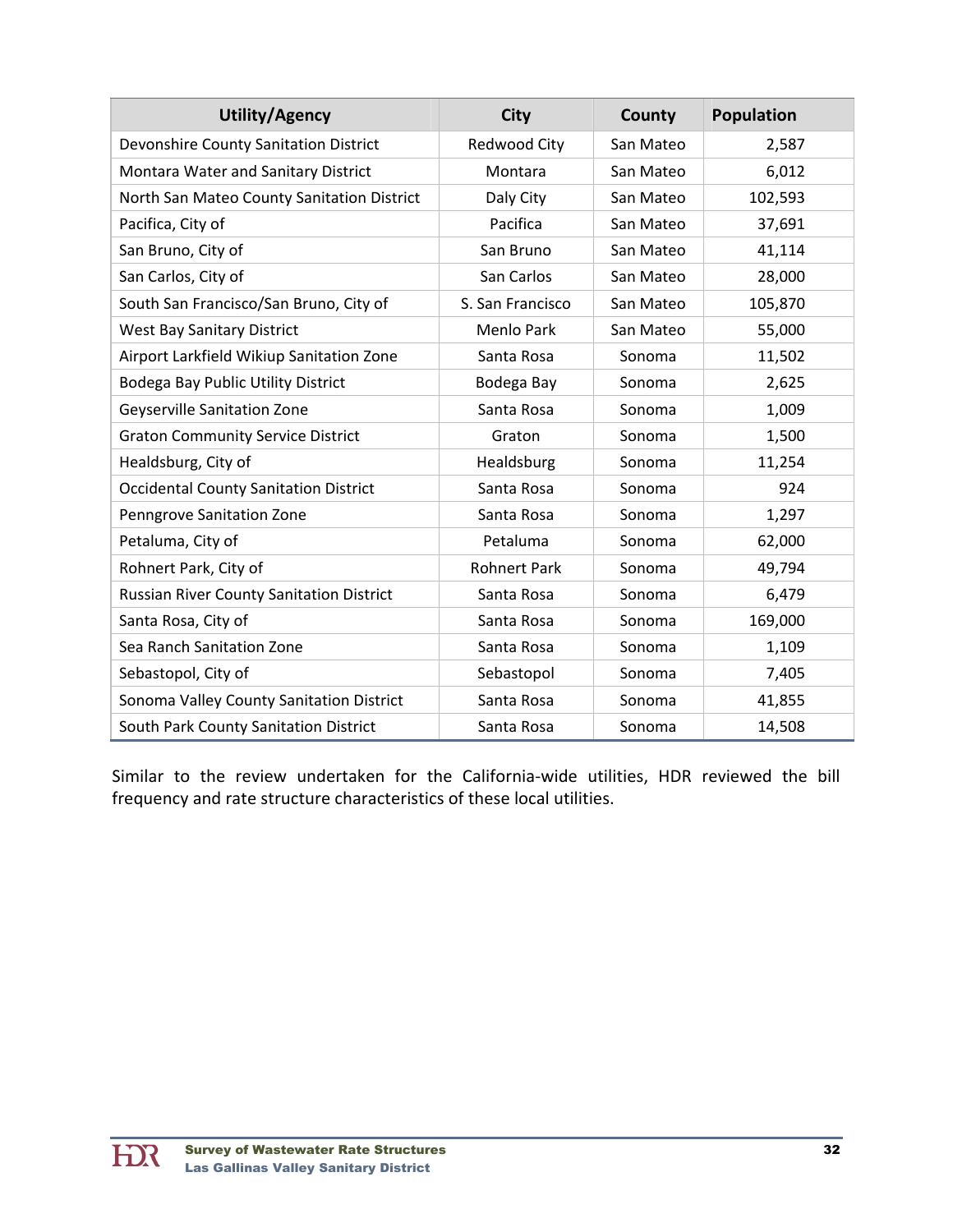

In viewing the frequency of billing, an annual approach was the most predominant method.

This is somewhat different than the California sample, in which monthly billing frequency was slightly more predominate than annual billing. In this case, for the local Bay‐area sample, monthly billing is the least used method. The data and information within the survey does not provide a reason or clue for this result. Therefore, at least from a regional

perspective, it appears that the District's annual billing approach reflects the practices of other neighboring utilities.

In viewing the form of the rate structures in use in the Bay Area, the results are similar to those

found in the wider California survey. That is, the use of a flat rate structure is predominately used for residential and multi-family customers, while a volume‐based rate structure is used for commercial customers. As will be recalled, the District uses a flat rate structure for residential and multi‐family customers and a volume‐ based rate for their commercial customers.

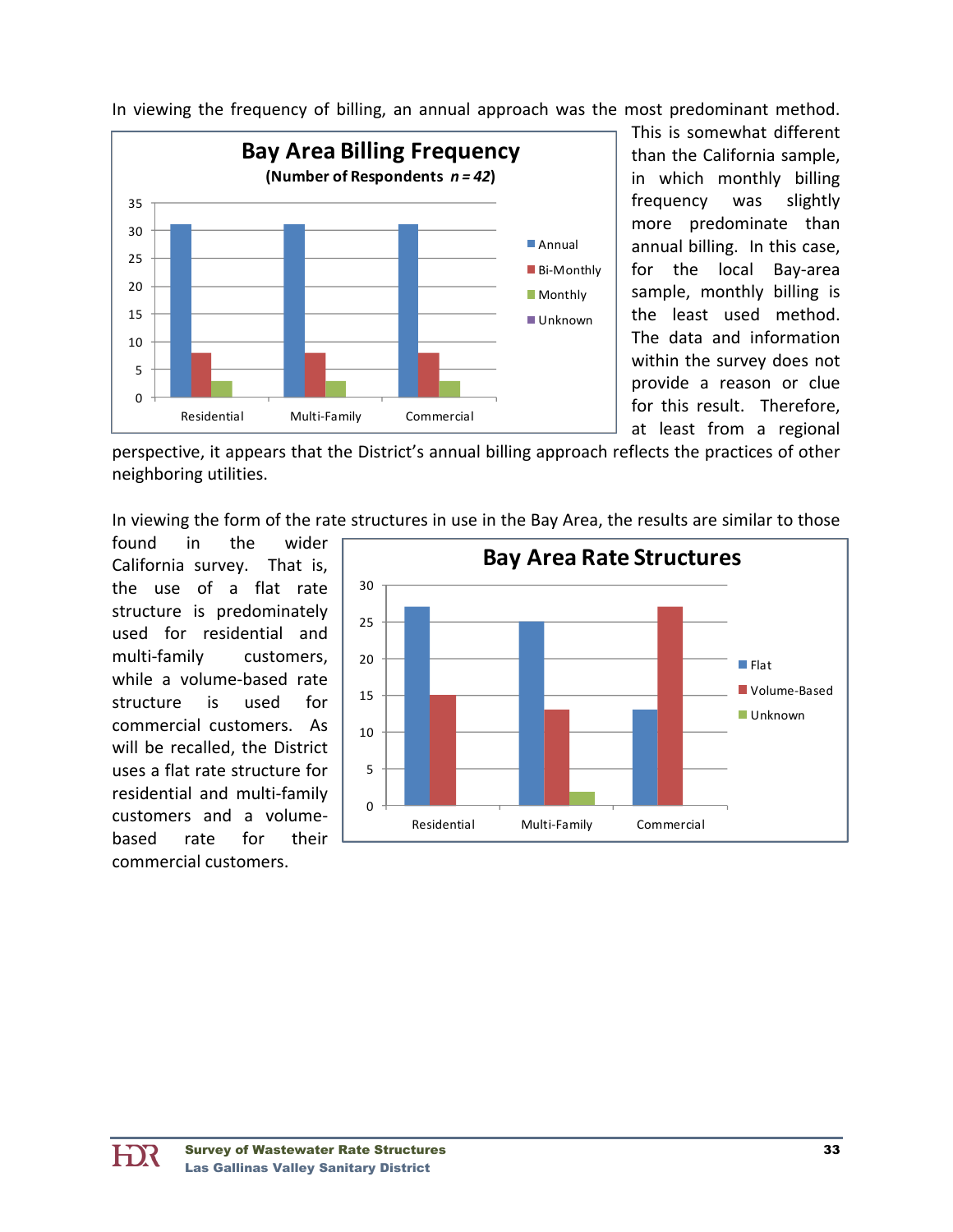Finally, when both of these rate characteristics are viewed together, the results are not surprising. The results indicate that annual billings using a flat rate structure is the most



common method for residential and multi‐family customers, while annual, volume‐based billings were the most predominant for commercial customers. Again, this follows the current approach being used by the District to bill their residential, multi‐family and commercial customers.

# **3.5 Detailed Review of Local Bay Area Rates**

While billing frequency and the form of the rate structure provide some level of understanding and comparison, the other important aspect of a rate structure is the relationships established between the rates. In the case of the District, sewer service units (equivalent units) are used to establish these relationships.

To gain a better understanding of the rate relationships and strength‐levels used by other utilities, a limited review was undertaken of other neighboring utilities. The information obtained in this review was from each utility's web-site. In many cases, the web-site information regarding how certain customers may be handled was unclear or unavailable (e.g. mobile home parks, rooming house, etc.). This review attempted to place the rate relationships in the context of the District's current rate schedules. Shown on Table 3‐2 is a review of the rate relationships of the neighboring utilities that the District has used in the past for local rate comparisons. This review was provided to simply provide consistency between the District's past rate comparisons and this study.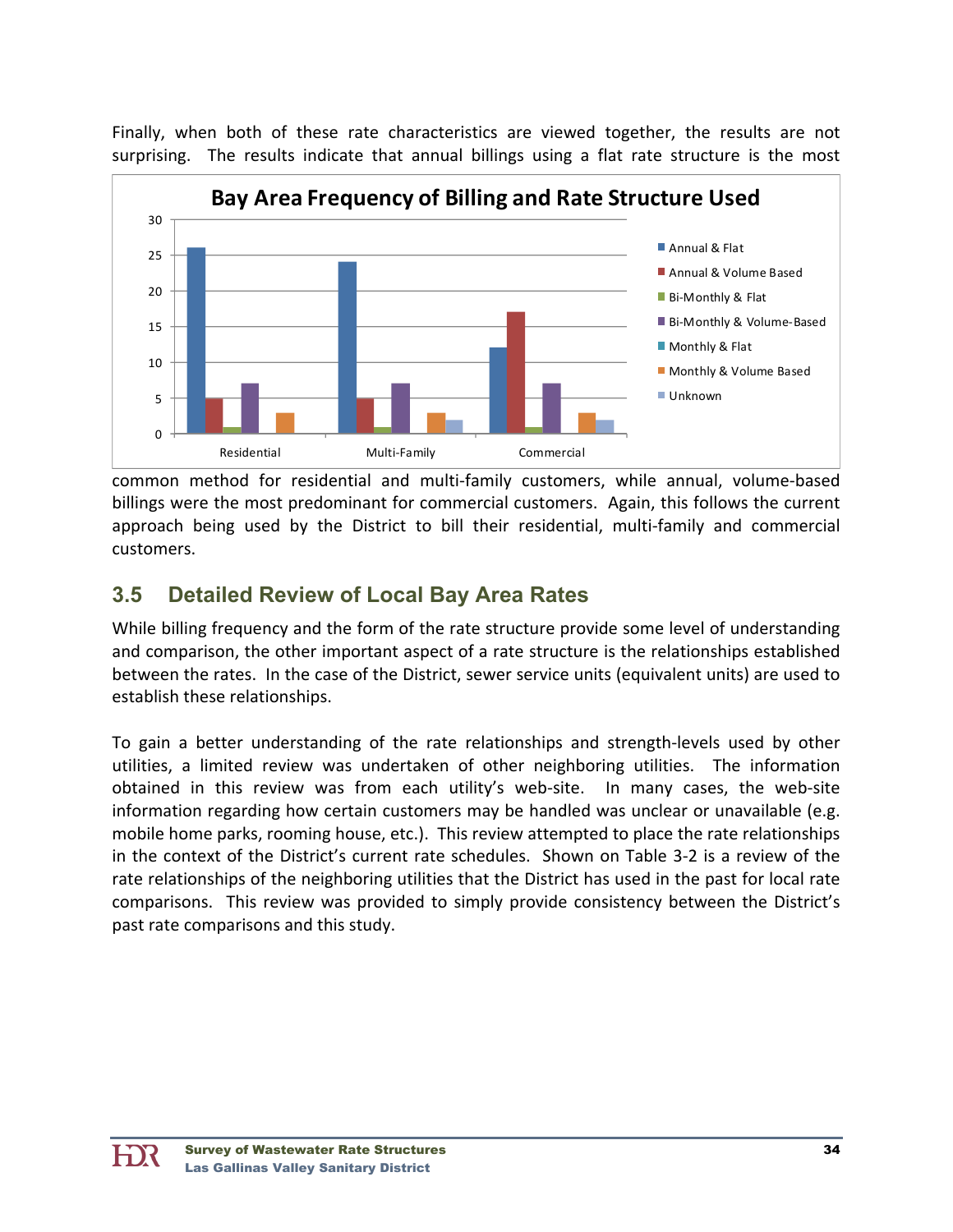| Table 3-2 | <b>Comparison of Basis for Rates and Equivalent Units</b> | Marin City<br>Sausalito<br>San. Dist.<br>San. Dist.<br>Novato<br>San. Dist. Of<br>San Rafael<br>Marin County<br>S.D. No. 2 of<br>Madera<br>Corte<br>Ross Valley<br>San. Dist.<br>Larkspur/<br>Ross<br>San. Dist No. 5<br>Marin County<br><b>Belvedere</b><br>Tiburon<br>Las Gallinas<br>VSD | $\frac{4}{2}$<br>$\frac{1}{2}$<br>$\overline{\phantom{0}}$<br>ves<br>$\overline{c}$<br>Yes<br>$\sum_{N}$<br>1.0<br>$\frac{1}{2}$<br>$\frac{4}{\sqrt{2}}$<br>1.0<br>$\frac{1}{2}$<br>$\sum_{N}$<br>1.0<br>$\frac{1}{2}$<br>$\sum_{i=1}^{n}$<br>1.0<br>9<br>N/A<br>0.1<br>$\frac{1}{2}$ | 0.97<br>Undefined<br>Undefined<br>Undefined<br>Undefined<br>Undefined<br>1.0 | Undefined<br>Undefined<br>Undefined<br>Undefined<br>Undefined<br>Undefined<br>0.1 | Undefined<br>Undefined<br>Undefined<br>Undefined<br>Undefined<br>Undefined<br>Undefined<br>Undefined<br>Undefined<br>Undefined<br>Undefined<br>Undefined<br>$1.0(2$ rooms)<br>$0.25$ /room | Flow-Based<br>Flow-Based<br>Flow-Based<br>Undefined<br>Flow-Based<br>Flow-Based<br>0.1 | Flow-Based<br>Flow-Based<br>Flow-Based<br>Undefined<br>Flow-Based<br>Flow-Based<br>0.5 | Flow-Based<br>Flow-Based<br>Flow-Based<br>Undefined<br>Flow-Based<br>Flow-Based<br>0.01                          | Flow-Based<br>Flow-Based<br>Flow-Based<br>Undefined<br>Flow-Based<br>Flow-Based<br>0.02                        |
|-----------|-----------------------------------------------------------|---------------------------------------------------------------------------------------------------------------------------------------------------------------------------------------------------------------------------------------------------------------------------------------------|---------------------------------------------------------------------------------------------------------------------------------------------------------------------------------------------------------------------------------------------------------------------------------------|------------------------------------------------------------------------------|-----------------------------------------------------------------------------------|--------------------------------------------------------------------------------------------------------------------------------------------------------------------------------------------|----------------------------------------------------------------------------------------|----------------------------------------------------------------------------------------|------------------------------------------------------------------------------------------------------------------|----------------------------------------------------------------------------------------------------------------|
|           |                                                           | Rate Characteristic/Class                                                                                                                                                                                                                                                                   | Flow-Based Residential Rates?<br>Flow Based Upon Winter Use?<br>Single-Family Dwelling                                                                                                                                                                                                | Apartment house, condominium, or other<br>multi-family dwelling              | Mobile home park or trailer court (Per pad or<br>space)                           | Additional Rooms<br>Rooming house<br>Per Room                                                                                                                                              | Motel Unit with Kitchen (per living unit)                                              | Motel Unit without Kitchen (per living unit)                                           | cafeteria facilities (per pupil, facility membe<br>Public or private schools without showers or<br>and employee) | cafeteria facilities (per pupil, facility member<br>Public or private schools with showers or<br>and employee) |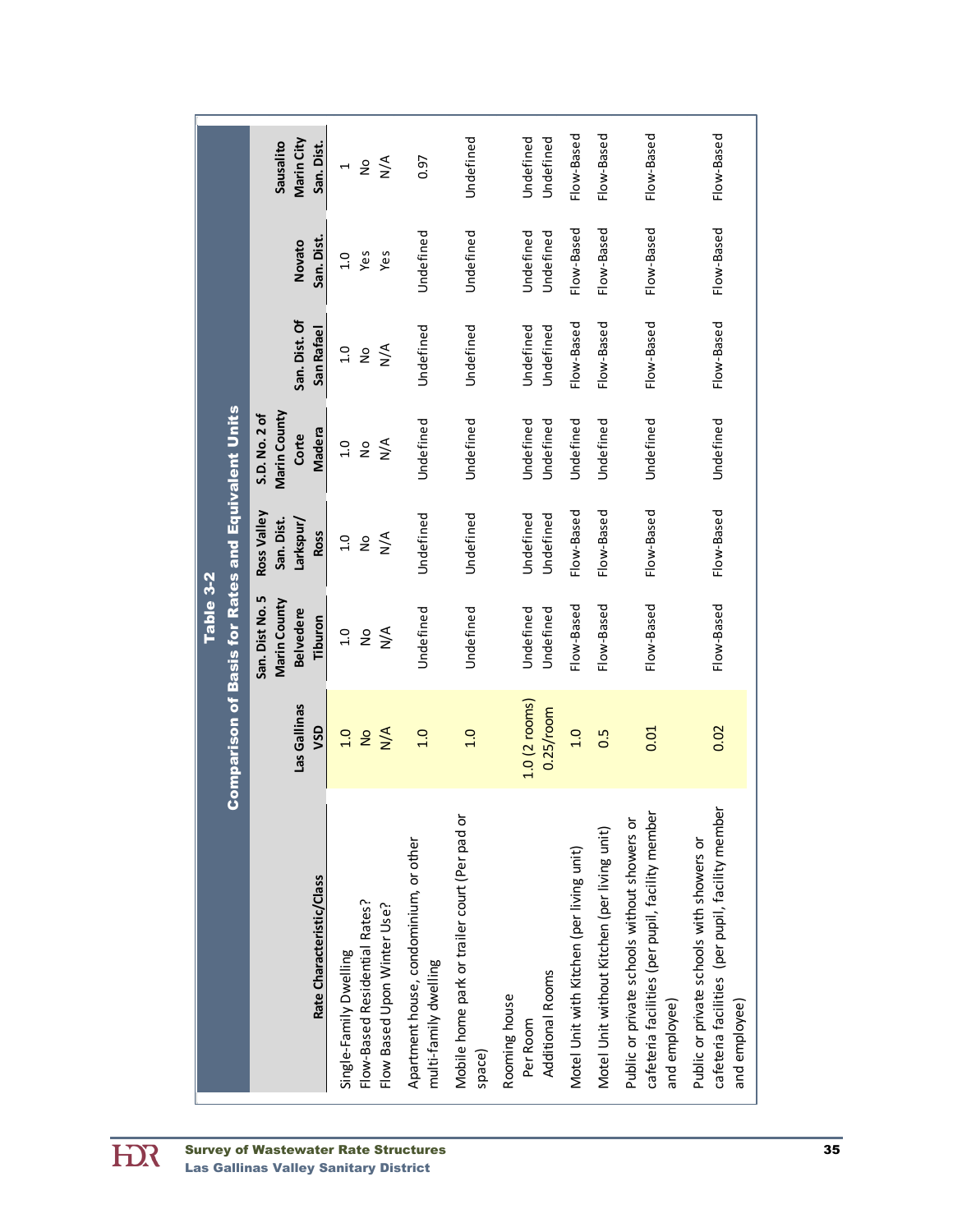As can be seen on Table 3‐2, the equivalencies for purposes of rate relationships are placed in the context of a single‐family residential customer. This portion of the survey was not focused on the price (e.g. \$650/EDU/year), but rather the relationship of other customers to the single‐ family residential customer. For the single-family customers, a review was also undertaken of whether the single-family residential rate is based upon a flat rate or a flow-based amount, and if based upon a flow‐based amount, is that amount determined using some measure of winter water use to eliminate possible outdoor or irrigation use. As Table 3-2 indicates, a flat rate is the predominate method of these local neighboring utilities, with only one utility billing single‐ family residential customers on the basis of winter water use..

In reviewing the rate relationships, the objective is to determine how utilities view different customer types (e.g. multi‐family, hotels, motels, etc.) in relationship to a single‐family residential customer. In other words, does the utility consider a multi-family living unit equal to a single‐family residential customer, or something less? As can seen, for vast majority of the utilities it was unclear how the multi‐family customers are billed. In some cases, utilities will consider multi-family customers in context to the single-family rates. In other cases, multifamily is treated as a commercial (non‐residential) customer and likely billed on a volumetric basis.

For motels and schools, it appears that the most common method is to treat the customer as a commercial customer and bill on an annual flow basis. For schools, the District's approach of a per student count appears to be out of step with other local agencies, although it is an industry accepted billing approach.

While Table 3‐2 compared the District's rates to other Marin County utilities the District has

used in the past for comparison purposes, Table 3‐3 has expanded the viewpoint to a wider range of utilities. Table 3‐3 uses the same survey information, but has broadened the definition of "local". In this slightly broader view, a number of utilities bill single‐family residential customers using winter water use volumes. In addition, in viewing multi‐family customers, a number of utilities consider these customers to have wastewater flow contributions, on a per living unit basis, which are less than a single‐family residential customer. In the

*". . . it is not uncommon to assume the wastewater flow contributions for a multi‐family customer to be in the range of 70% to 90% of a single‐family residential customer. This assumption has rate implications for multi‐family customers."*

experience of HDR, it is not uncommon to assume the wastewater flow contributions for a multi-family customer to be in the range of 70% to 90% of a single-family residential customer. This assumption certainly has rate implications for multi‐family customers.

The survey also seemed to indicate that many of the rate categories used by the District are simply contained in the low-strength commercial rates at many utilities. For example, rooming houses are an unusual category and HDR found no direct reference to rooming houses in the utility's surveyed.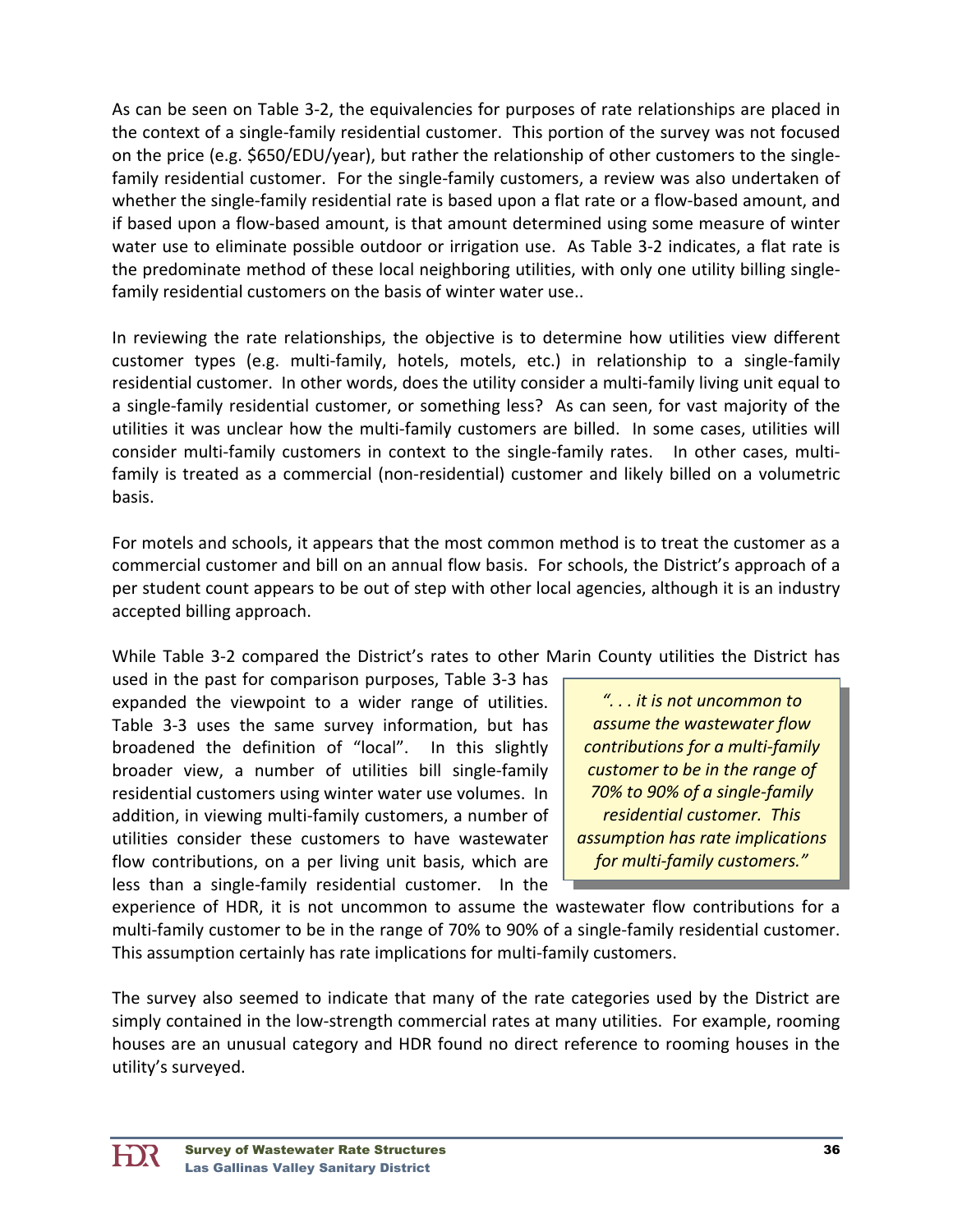| Comparison of Basis of Rates and Equivalent Units for Other Bay-Area Utilities | <b>Burlingame</b><br>City of<br><b>Rohnert Park</b><br>City of<br>Las Gallinas<br><b>OSN</b><br>Rate Characteristic/Class | 1.0[3]<br>Yes<br>Yes<br>Flow-Based [1]<br>Yes<br>Yes<br>N/A<br>0.1<br>$\frac{1}{2}$<br>Flow-Based Residential Rates?<br>Flow Based Upon Winter Use?<br>Single-Family Dwelling | 0.94[4]<br>$\Xi$<br>Flow-Based [2]<br>Flow-Based [2]<br>1.0<br>1.0<br>Mobile home park or trailer court (Per pad or<br>Apartment house, condominium, or other<br>multi-family dwelling | $\boxed{4}$<br>$\boxed{4}$<br>Flow-Based [2]<br>Flow-Based [2]<br>$1.0$ (2 rooms)<br>$0.25$ /room<br>Additional Rooms<br>Rooming house<br>Per Room | $\boxed{4}$<br>Flow-Based [2]<br>1.0<br>Motel Unit with Kitchen (per living unit) | Ξ<br>Flow-Based [2]<br>0.5<br>Motel Unit without Kitchen (per living unit) | $\Xi$<br>Flow-Based [2]<br>0.01<br>cafeteria facilities (per pupil, facility member<br>Public or private schools without showers or<br>and employee) | $\boxed{4}$<br>Flow-Based [2]<br>0.02<br>cafeteria facilities (per pupil, facility member<br>Public or private schools with showers or<br>and employee) | High Use (1.8 EDU's), Average Use (1.0 EDU) and Low Use (0.6 EDU)<br>4] - Billing based upon actual bi-monthly metered use. Rate varies between light commercial, heavy commercial and food related.<br>[9] - Uses a square foot calcuation and flow factor; District also uses a flow based upon average annual use for commercial customers<br>Rate varies by custome type to reflect differing strengths<br>10] - Multi-Unit Residential is charged a lower per unit rate and a uniform volume rate equal to the residential volumetric rate<br>[3] - Billing based upon winter average/sewer cap; rate varies by customer type and in relationship to residential<br>[2] - Billing based upon actual metered use. Assumes imigation use is seperately metered.<br>[7] - Flow based upon potable water use, less the amount used outdoors.<br>[8] - Residential varies based upon average use of the class - three tiers;<br>[6] - Apartments are 0.58 and condominiums are 0.68<br>[1] - Billing based on winter average/sewer cap<br>[5] - Includes duplexes. |
|--------------------------------------------------------------------------------|---------------------------------------------------------------------------------------------------------------------------|-------------------------------------------------------------------------------------------------------------------------------------------------------------------------------|----------------------------------------------------------------------------------------------------------------------------------------------------------------------------------------|----------------------------------------------------------------------------------------------------------------------------------------------------|-----------------------------------------------------------------------------------|----------------------------------------------------------------------------|------------------------------------------------------------------------------------------------------------------------------------------------------|---------------------------------------------------------------------------------------------------------------------------------------------------------|--------------------------------------------------------------------------------------------------------------------------------------------------------------------------------------------------------------------------------------------------------------------------------------------------------------------------------------------------------------------------------------------------------------------------------------------------------------------------------------------------------------------------------------------------------------------------------------------------------------------------------------------------------------------------------------------------------------------------------------------------------------------------------------------------------------------------------------------------------------------------------------------------------------------------------------------------------------------------------------------------------------------------------------------------------------------|
| Table 3-3                                                                      | Services Dist.<br>San Ramon<br>Dublin                                                                                     | 1.0[5]<br>$\frac{4}{2}$<br>$\frac{1}{2}$                                                                                                                                      | 0.58/0.68 [6]<br>$\frac{4}{2}$                                                                                                                                                         | $\frac{4}{\pi}$<br>$\frac{4}{2}$                                                                                                                   | $\boldsymbol{\Sigma}$                                                             | Σ                                                                          | Σ                                                                                                                                                    | $\overline{\Xi}$                                                                                                                                        |                                                                                                                                                                                                                                                                                                                                                                                                                                                                                                                                                                                                                                                                                                                                                                                                                                                                                                                                                                                                                                                                    |
|                                                                                | Sanitary<br>Novato<br><b>District</b>                                                                                     | 1.0 [8]<br>Yes<br>Yes                                                                                                                                                         | Ξ<br>මු                                                                                                                                                                                | මු<br>මු                                                                                                                                           | මු                                                                                | 1.0                                                                        | 1.0                                                                                                                                                  | 1.0                                                                                                                                                     |                                                                                                                                                                                                                                                                                                                                                                                                                                                                                                                                                                                                                                                                                                                                                                                                                                                                                                                                                                                                                                                                    |
|                                                                                | Petaluma<br>City of                                                                                                       | Yes<br>Yes<br>1.0                                                                                                                                                             | Undefined<br>0.87 [10]                                                                                                                                                                 | <b>Undefined</b><br><b>Jndefined</b>                                                                                                               | Undefined                                                                         | Undefined                                                                  | Undefined                                                                                                                                            | Undefined                                                                                                                                               |                                                                                                                                                                                                                                                                                                                                                                                                                                                                                                                                                                                                                                                                                                                                                                                                                                                                                                                                                                                                                                                                    |
|                                                                                | San Bruno<br><b>City of</b>                                                                                               | Yes<br>Yes<br>1.0                                                                                                                                                             | Undefined<br>Undefined                                                                                                                                                                 | Undefined<br>Undefined                                                                                                                             | 1.0                                                                               | 1.0                                                                        | 1.0                                                                                                                                                  | 1.0                                                                                                                                                     |                                                                                                                                                                                                                                                                                                                                                                                                                                                                                                                                                                                                                                                                                                                                                                                                                                                                                                                                                                                                                                                                    |
|                                                                                | Francisco<br>$\frac{1}{2}$<br>San                                                                                         | Yes<br>Yes<br>1.0                                                                                                                                                             | Undefined<br>1.05                                                                                                                                                                      | Undefined<br>Undefined                                                                                                                             | Undefined                                                                         | Undefined                                                                  | Undefined                                                                                                                                            | Undefined                                                                                                                                               |                                                                                                                                                                                                                                                                                                                                                                                                                                                                                                                                                                                                                                                                                                                                                                                                                                                                                                                                                                                                                                                                    |
|                                                                                | Santa Rosa<br>City of                                                                                                     | Unclear<br>Yes<br>1.0                                                                                                                                                         | Undefined<br>1.0                                                                                                                                                                       | Undefined<br>Undefined                                                                                                                             | 1.15                                                                              | Undefined                                                                  | Undefined                                                                                                                                            | Undefined                                                                                                                                               |                                                                                                                                                                                                                                                                                                                                                                                                                                                                                                                                                                                                                                                                                                                                                                                                                                                                                                                                                                                                                                                                    |
|                                                                                | <b>Water Dist.</b><br>Borough<br>West                                                                                     | Yes<br>1.0<br>Yes                                                                                                                                                             | $\Xi$<br>$\Xi$                                                                                                                                                                         | $\boxed{11}$<br>$\Xi$                                                                                                                              | $\Xi$                                                                             | $\Xi$                                                                      | $\Xi$                                                                                                                                                | $\boxed{11}$                                                                                                                                            |                                                                                                                                                                                                                                                                                                                                                                                                                                                                                                                                                                                                                                                                                                                                                                                                                                                                                                                                                                                                                                                                    |
|                                                                                | <b>Sanitary Dist.</b><br>West Bay                                                                                         | N/A<br>1.0<br>$\frac{1}{2}$                                                                                                                                                   | Undefined<br>1.0                                                                                                                                                                       | Undefined<br>Undefined                                                                                                                             | Undefined                                                                         | Undefined                                                                  | Undefined                                                                                                                                            | Undefined                                                                                                                                               |                                                                                                                                                                                                                                                                                                                                                                                                                                                                                                                                                                                                                                                                                                                                                                                                                                                                                                                                                                                                                                                                    |
|                                                                                | Palo Alto<br>City of                                                                                                      | N/A<br>1.0<br>$\frac{1}{2}$                                                                                                                                                   | Undefined<br>1.0                                                                                                                                                                       | Undefined<br>Undefined                                                                                                                             | Undefined                                                                         | Undefined                                                                  | Undefined                                                                                                                                            | Undefined                                                                                                                                               |                                                                                                                                                                                                                                                                                                                                                                                                                                                                                                                                                                                                                                                                                                                                                                                                                                                                                                                                                                                                                                                                    |

 $\overline{H}$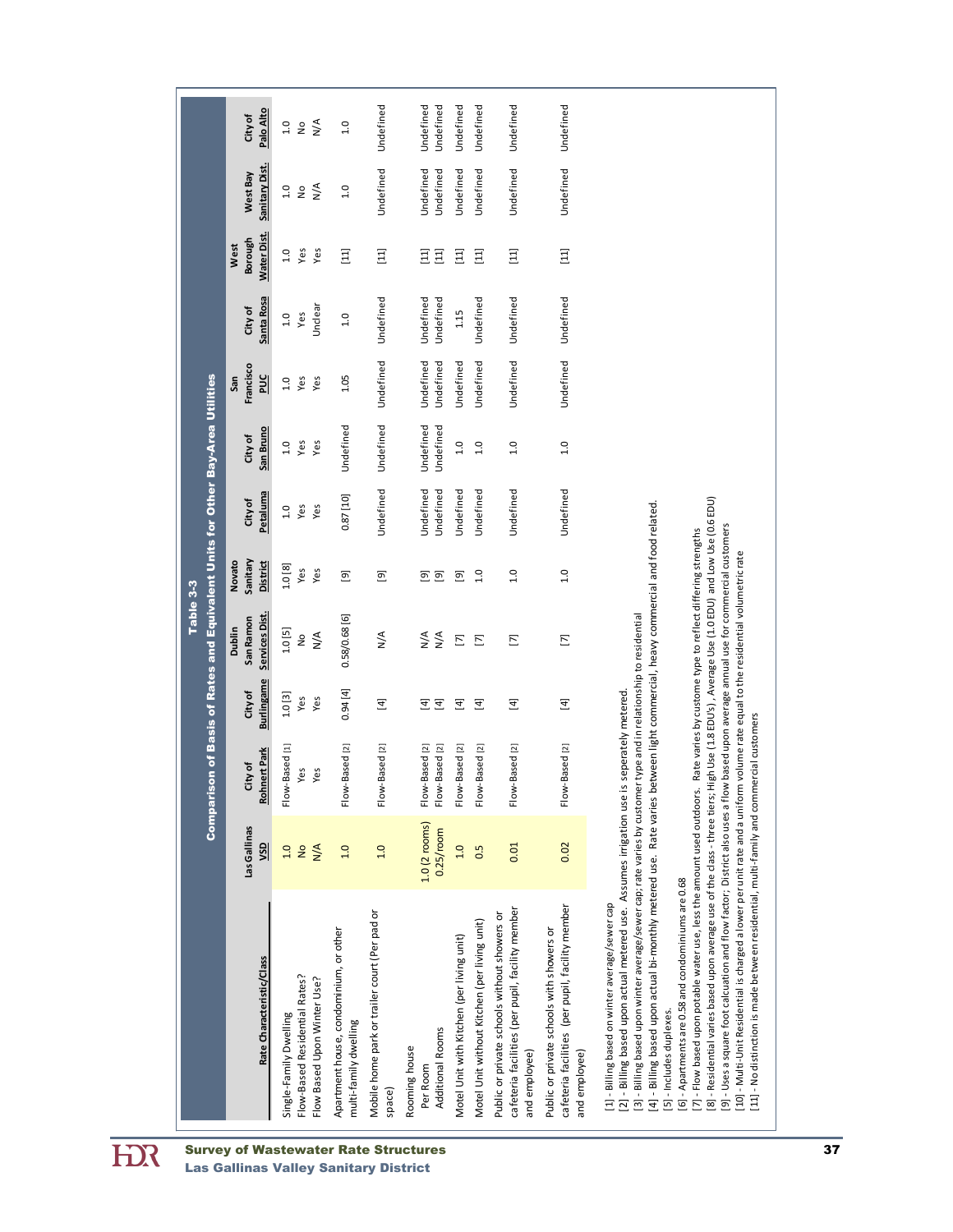The final area surveyed for neighboring utilities was the issue of wastewater strength characteristics. Wastewater strength characteristics are often defined by biochemical oxygen demand (BOD) and total suspended solids (TSS). A customer's wastewater with higher strength characteristics requires greater treatment and hence, incurs greater costs to treat.

The District clearly delineates their assumptions surrounding the assumed strength characteristics of various types of customers. The source of the District's assumed characteristics by type of customer are unclear, but the assumptions used generally reflect industry literature as it relates to typical wastewater flow characteristics.

In many cases, utilities categorize customers by low, medium and high‐strength and apply a uniform rate for each particular strength category. In the summary table provided, these

*"In general, the District's approach for commercial customers is consistent with other neighboring utilities. The approach can certainly be simplified, but it does fairly reflect the assumed and differing strength characteristics of the customer."*

relationships have either been shown as a low, medium, high category or in the rate relationship (e.g. a market with a disposal is charged 1.5 times the low strength customer rate).

In general, the District's approach for commercial customers is consistent with other neighboring utilities. The approach can certainly be simplified, but it does fairly reflect the assumed and differing strength characteristics of the customer.

Provided below in Table 3‐4 is a summary of the review of the commercial customers and the review of the strength characteristics.

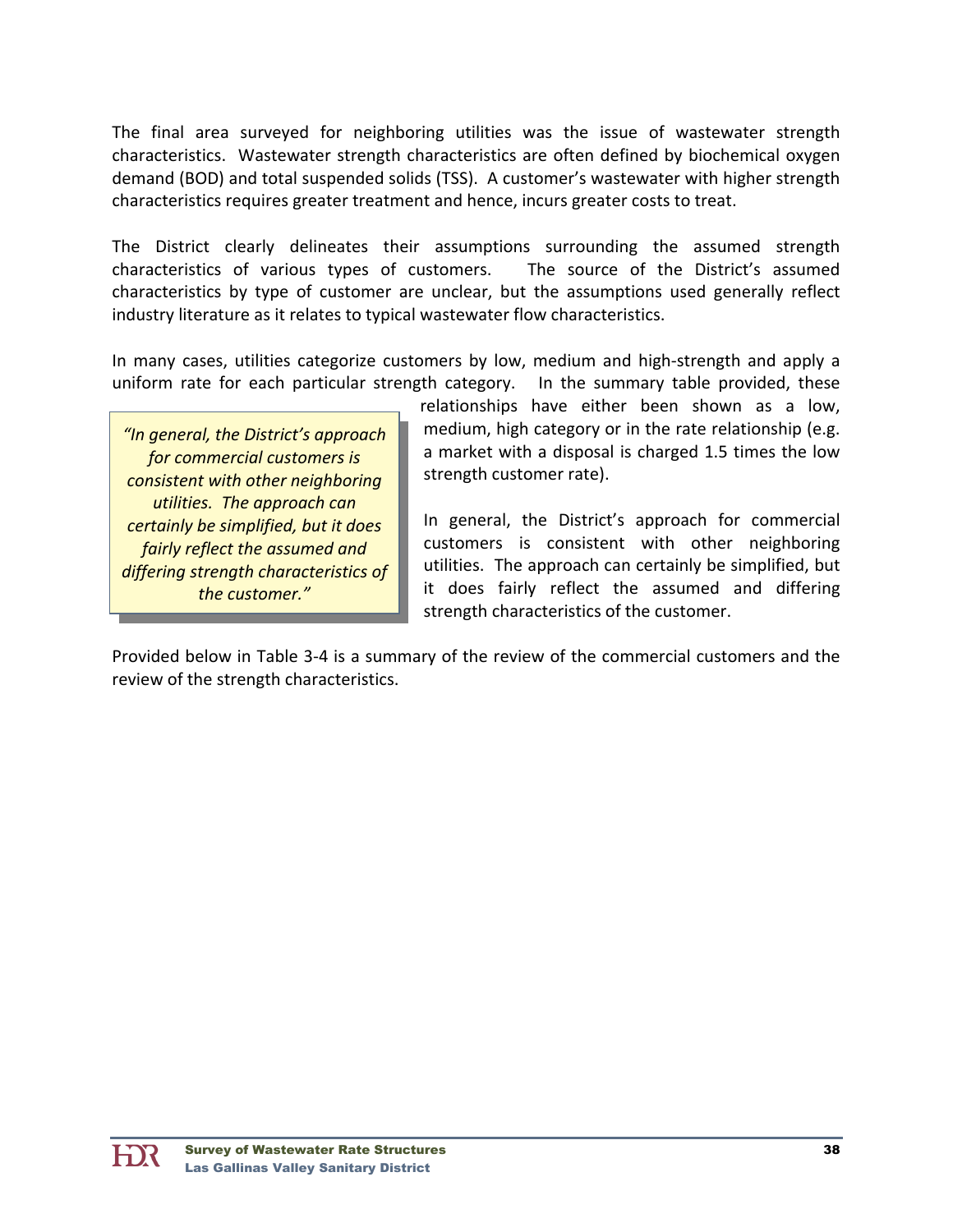| Services Dist.<br>San Ramon<br>Dublin<br>High<br>$\sum_{i=1}^{\infty}$<br>Low<br>$\sum_{i=1}^{\infty}$<br>Low<br>Low<br>Low<br><b>NOT</b><br>Undefined [1]<br><b>Jndefined</b> [1]<br>Undefined [1]<br>Undefined [1]<br><b>Jndefined</b> [1]<br>Undefined [1]<br>Undefined [1]<br><b>Burlingame</b><br>City of<br>Low<br>Rohnert<br>Medium<br>City of<br>Park<br>Low<br>Low<br>$\overline{a}$<br>Low<br>Low<br><b>NOT</b><br>Low<br>Relative<br>Weight<br>1.0<br>2222222<br>10<br>Las Gallinas<br>(mg/l)<br>175<br>175<br>175<br>175<br>175<br>175<br>175<br>175<br>SS<br>(mg/l)<br>600<br>175<br>175<br>175<br>175<br>175<br>175<br>175<br>175<br>Service Stations/Car Washes<br>Other Domestic Strength<br>User Group<br>Commercial (General)<br>Halls/Churches<br>Hotels/Motels<br>Laundromats<br>Office/Retail<br>Retail Shops<br>Residential | Sanitary<br>Novato<br><b>District</b><br>1.0<br>1.0<br>1.0<br>1.0<br>1.0<br>10<br>1.4<br>1.0<br>1.0<br>1.0 | Indefined [2]<br>Indefined [2]<br>Indefined [2]<br>Indefined [2]<br>Indefined [2]<br>Indefined [2]<br>Jndefined [2]<br>Petaluma<br>City of<br>1.0 | San Bruno<br><b>City of</b><br>1.0<br>1.0<br>10<br>1.0<br>1.0<br>10 | Francisco<br><b>PUC</b><br>San<br>$\Xi$ |                  |                  |                |                  |
|---------------------------------------------------------------------------------------------------------------------------------------------------------------------------------------------------------------------------------------------------------------------------------------------------------------------------------------------------------------------------------------------------------------------------------------------------------------------------------------------------------------------------------------------------------------------------------------------------------------------------------------------------------------------------------------------------------------------------------------------------------------------------------------------------------------------------------------------------|------------------------------------------------------------------------------------------------------------|---------------------------------------------------------------------------------------------------------------------------------------------------|---------------------------------------------------------------------|-----------------------------------------|------------------|------------------|----------------|------------------|
|                                                                                                                                                                                                                                                                                                                                                                                                                                                                                                                                                                                                                                                                                                                                                                                                                                                   |                                                                                                            |                                                                                                                                                   |                                                                     |                                         | City of          | Borough<br>West  | West Bay       | City of          |
|                                                                                                                                                                                                                                                                                                                                                                                                                                                                                                                                                                                                                                                                                                                                                                                                                                                   |                                                                                                            |                                                                                                                                                   |                                                                     |                                         | Santa Rosa       | Water Dist.      | Sanitary Dist. | Palo Alto        |
|                                                                                                                                                                                                                                                                                                                                                                                                                                                                                                                                                                                                                                                                                                                                                                                                                                                   |                                                                                                            |                                                                                                                                                   |                                                                     |                                         | 1.0              | $\boxed{4}$      | 1.0            | 1.0              |
|                                                                                                                                                                                                                                                                                                                                                                                                                                                                                                                                                                                                                                                                                                                                                                                                                                                   |                                                                                                            |                                                                                                                                                   |                                                                     |                                         |                  |                  |                |                  |
|                                                                                                                                                                                                                                                                                                                                                                                                                                                                                                                                                                                                                                                                                                                                                                                                                                                   |                                                                                                            |                                                                                                                                                   |                                                                     | 冠                                       | 1.0              | Ξ                | 1.0            | 1.0              |
|                                                                                                                                                                                                                                                                                                                                                                                                                                                                                                                                                                                                                                                                                                                                                                                                                                                   |                                                                                                            |                                                                                                                                                   |                                                                     | $\overline{\mathbb{E}}$                 | 1.0              | ਤ                | 1.0            | 10               |
|                                                                                                                                                                                                                                                                                                                                                                                                                                                                                                                                                                                                                                                                                                                                                                                                                                                   |                                                                                                            |                                                                                                                                                   |                                                                     | $\overline{5}$                          | 1.0              | ਤ ਤ              | 1.0            | 1.0              |
|                                                                                                                                                                                                                                                                                                                                                                                                                                                                                                                                                                                                                                                                                                                                                                                                                                                   |                                                                                                            |                                                                                                                                                   |                                                                     | $\Xi$                                   | 1.0              |                  | Undefined      | 1.0              |
|                                                                                                                                                                                                                                                                                                                                                                                                                                                                                                                                                                                                                                                                                                                                                                                                                                                   |                                                                                                            |                                                                                                                                                   |                                                                     | $\Xi$ $\Xi$ $\Xi$ $\Xi$                 | 1.0              | ਤ ਤ ਤ ਤ          | 1.0            | 1.0              |
|                                                                                                                                                                                                                                                                                                                                                                                                                                                                                                                                                                                                                                                                                                                                                                                                                                                   |                                                                                                            |                                                                                                                                                   | 0.93                                                                |                                         | 1.0              |                  | Undefined      | 10               |
|                                                                                                                                                                                                                                                                                                                                                                                                                                                                                                                                                                                                                                                                                                                                                                                                                                                   |                                                                                                            |                                                                                                                                                   | 1.84                                                                |                                         | 0.62             |                  | Undefined      | 1.0              |
| N/A<br>Undefined [1]<br>LOW<br>175<br>175<br>Medical Offices                                                                                                                                                                                                                                                                                                                                                                                                                                                                                                                                                                                                                                                                                                                                                                                      |                                                                                                            | Jndefined [2]                                                                                                                                     | Undefined                                                           |                                         | 1.0              |                  | Undefined      | 1.0              |
| N/A<br>Undefined [1]<br>Low<br>175<br>175<br>Hospitals/Convalescent Homes                                                                                                                                                                                                                                                                                                                                                                                                                                                                                                                                                                                                                                                                                                                                                                         |                                                                                                            | <b>Jndefined</b> [2]                                                                                                                              | 0.93                                                                | $\Xi$                                   | 1.0              | ਤੁ               | 1.0            | $\overline{1.0}$ |
| Commercial (High Sewer Use)                                                                                                                                                                                                                                                                                                                                                                                                                                                                                                                                                                                                                                                                                                                                                                                                                       |                                                                                                            |                                                                                                                                                   |                                                                     |                                         |                  |                  |                |                  |
| Medium<br>Undefined [1]<br>Medium<br>2.6<br>600<br>1,000<br>Restaurants/Cafes                                                                                                                                                                                                                                                                                                                                                                                                                                                                                                                                                                                                                                                                                                                                                                     | 2.2                                                                                                        | <b>Jndefined</b> [2]                                                                                                                              | 1.42                                                                | $\Xi$                                   | 1.32             | ਤ                | 1.25           | 1.55             |
| Med./High<br><b>Jndefined</b> [1]<br>High<br>2.6<br>600<br>1,000<br><b>Bakeries</b>                                                                                                                                                                                                                                                                                                                                                                                                                                                                                                                                                                                                                                                                                                                                                               | 2.2                                                                                                        | <b>Jndefined</b> [2]                                                                                                                              | 1.42                                                                | Ξ                                       | 3.95             | ਤ                | Undefined      | 1.0[5]           |
| High<br><b>Jndefined</b> [1]<br>High<br>2.6<br>800<br>800<br>Mortuaries                                                                                                                                                                                                                                                                                                                                                                                                                                                                                                                                                                                                                                                                                                                                                                           | 2.2                                                                                                        | Indefined [2]                                                                                                                                     | 1.84                                                                |                                         | 1.15             |                  | Undefined      | 1.0[5]           |
| Undefined<br><b>Jndefined</b> [1]<br>$\frac{4}{2}$<br>2.0<br>500<br>600<br>Mixed Uses/Other                                                                                                                                                                                                                                                                                                                                                                                                                                                                                                                                                                                                                                                                                                                                                       | $\frac{4}{2}$                                                                                              | Indefined [2]                                                                                                                                     | Undefined                                                           | 邑 邑                                     | <b>Jndefined</b> | ਤ ਤ              | Undefined      | 1.0 [5]          |
| Undefined<br>Undefined [1]<br>Medium<br>2.0<br>500<br>600<br>Hotels with Restaurants                                                                                                                                                                                                                                                                                                                                                                                                                                                                                                                                                                                                                                                                                                                                                              | $\frac{4}{2}$                                                                                              | Indefined [2]                                                                                                                                     | 1.42                                                                | $\Xi$                                   | 1.15             | ਤੁ               | $1.16$         | 1.0 [5]          |
| Undefined<br>Undefined [1]<br><b>NOT</b><br>10<br>175<br>175<br>Dry Industry                                                                                                                                                                                                                                                                                                                                                                                                                                                                                                                                                                                                                                                                                                                                                                      | $\frac{4}{2}$                                                                                              | Indefined [2]                                                                                                                                     | Undefined                                                           | $\Xi$                                   | Undefined        | Ξ                | Undefined      | 1.0 [5]          |
| High<br>Undefined [1]<br>High<br>2.6<br>800<br>800<br>Markets with Disposals                                                                                                                                                                                                                                                                                                                                                                                                                                                                                                                                                                                                                                                                                                                                                                      | 2.2                                                                                                        | Indefined [2]                                                                                                                                     | 1.84                                                                | $\overline{m}$                          | 1.32             | ਤ                | 1.26           | 1.0 [5]          |
| Undefined<br>Undefined [1]<br>$\frac{4}{2}$<br>As determined by District<br>Other Industry/High Use                                                                                                                                                                                                                                                                                                                                                                                                                                                                                                                                                                                                                                                                                                                                               | $\frac{4}{2}$                                                                                              | Undefined [2]                                                                                                                                     | TВD                                                                 | Ξ                                       | Calculated       | $\boxed{4}$      | Calculated     |                  |
| Public Agency:                                                                                                                                                                                                                                                                                                                                                                                                                                                                                                                                                                                                                                                                                                                                                                                                                                    |                                                                                                            |                                                                                                                                                   |                                                                     |                                         |                  |                  |                |                  |
| $\sum$<br>Undefined [1]<br>Low<br>175<br>175<br>Schools                                                                                                                                                                                                                                                                                                                                                                                                                                                                                                                                                                                                                                                                                                                                                                                           | $\frac{0}{1}$                                                                                              | Undefined [2]                                                                                                                                     | 1.0                                                                 | $\Xi$                                   |                  | $[\overline{4}]$ | 0.99           |                  |
| Low<br>Undefined [1]<br>Low<br>$\begin{array}{c} 2.0 \\ 1.0 \end{array}$<br>175<br>175<br>Offices                                                                                                                                                                                                                                                                                                                                                                                                                                                                                                                                                                                                                                                                                                                                                 | 1.0                                                                                                        | Undefined [2]                                                                                                                                     | 10                                                                  | $\boxed{3}$                             | $1.0$<br>$1.0$   | $\Xi$            | 0.99           |                  |

 $\overline{H}$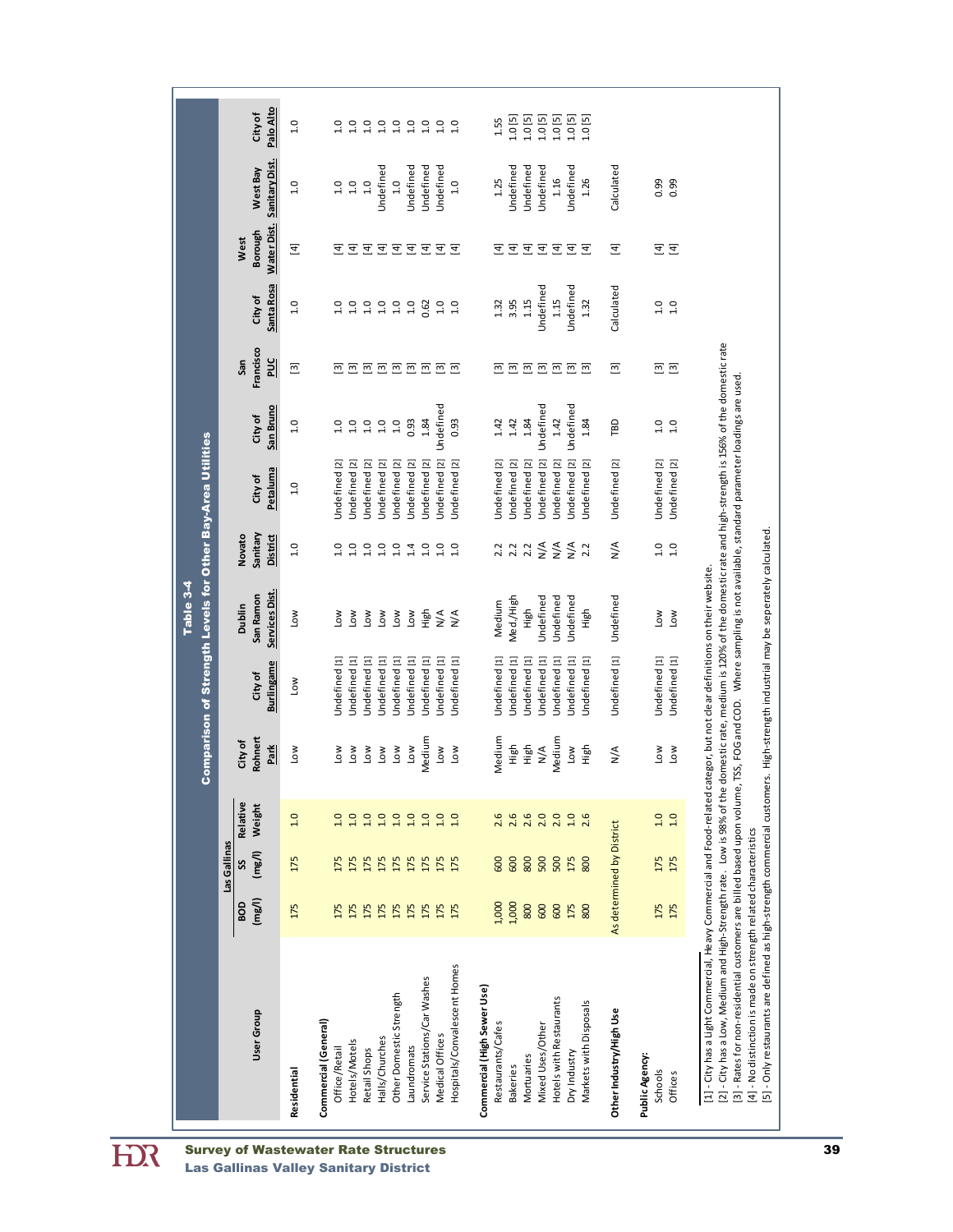In summary, the District's rates and rate structures are within the standards of "generally accepted" industry practices. In making that statement, HDR is not implying or inferring that the District's rates and rate relationships could not be improved. Improvements can be achieved in the areas of equity/fairness and administrative ease. However, any change in rates or rate structures will impact customers in different ways and hold certain advantages and disadvantages. It is the balancing of these customer impacts, along with the advantages and disadvantages of a rate change which will be the focus of the remainder of this report.

### **3.6 Summary**

This section of the report has provided a better understanding of the District's current rates in relationship to other California and local utilities. This review has provided an important point of view or context for considering any changes to the District's rates.

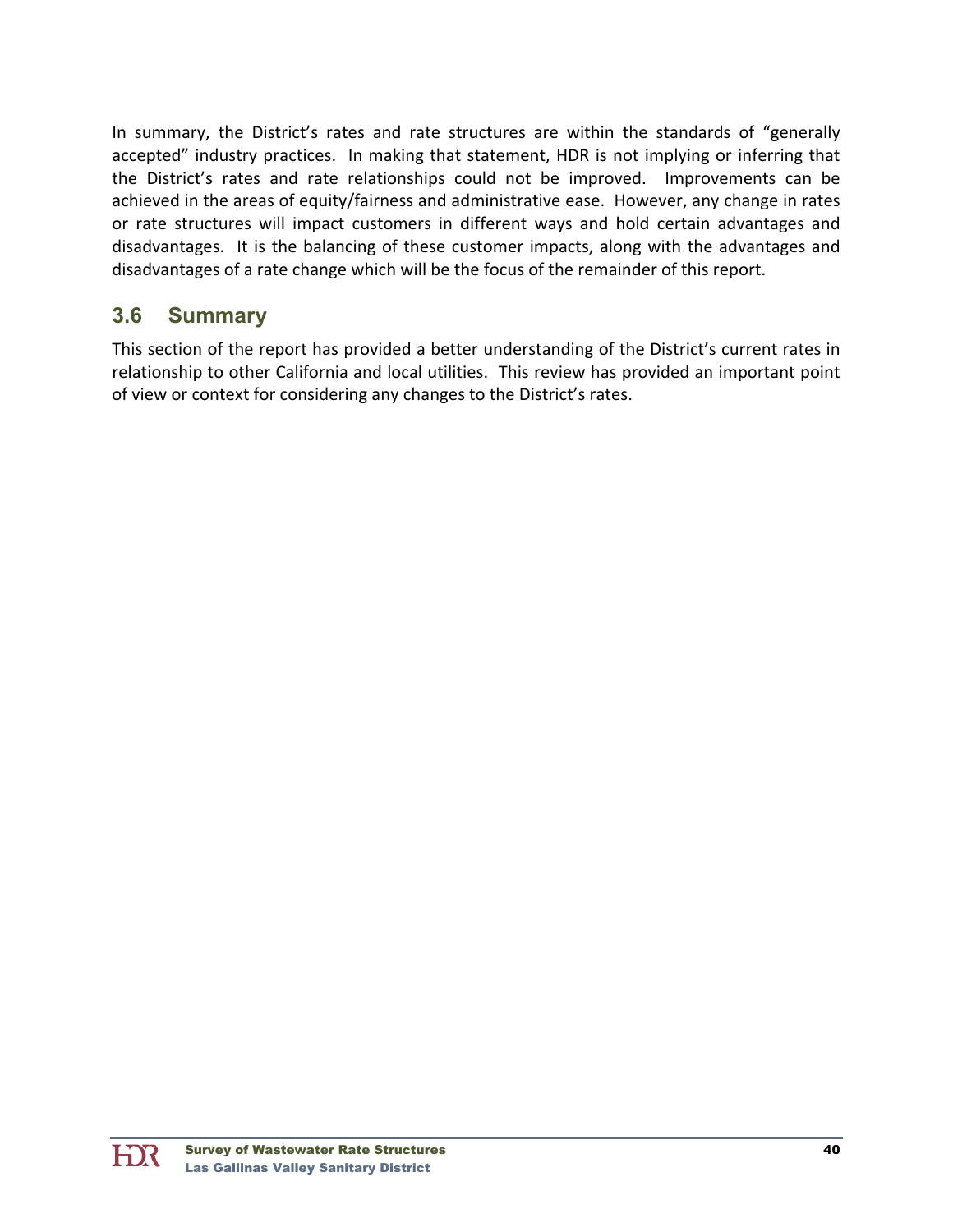# **4. Review of Conceptual Rate Structures**

#### **4.1 Introduction**

This section of the report is intended to provide the District with an understanding of the potential range of rate structure alternatives available. There are numerous ways in which sewer rates may be structured, and this review is not designed to eliminate alternatives, but simply understand the array of possible alternatives and the advantages and disadvantages of each.

### **4.2 Rate Structure Terminology and Sewer Rate Structures**

A review of the rate structures from other sewer utilities across the U.S. reveals a wide variety of structures and approaches in use today. While it may seem that there are an endless number of different rate structures to be found, the reality is that they are all based upon a few basic rate design concepts. It is how these basic concepts are applied, modified, and combined that creates what appear to be endless possibilities. Provided below is a brief discussion of these basic rate design concepts.

**Fixed and Variable Costs –** The initial starting point in considering a rate structure is the relationship between fixed costs and variable costs. Fixed costs do not vary with the collection

or treatment of wastewater. Debt service is an example of a fixed cost. In contrast, variable costs tend to change with the quantity of wastewater collected or treated. Examples of variable costs are the cost of chemicals and electricity. Sewer rate structures can be designed to contain a fixed and variable (volume) charge. While a sewer rate structure can be designed to contain a fixed charge and a volumetric (variable) consumption charge, in California the use of a fixed sewer rate for residential customers has historically been

*". . . in California, the use of a fixed sewer rate for residential customers has historically been predominate for a variety of reasons. However, with recent legal requirements for residential metering, along with ever increasing wastewater bills, the issue of volumetric billing and customer equity is coming to the forefront."*

predominate for a variety of reasons. However, with recent legal requirements for residential metering, along with increasing wastewater bills, the issue of volumetric billing and customer equity is coming to the forefront. However, while there is now greater focus on volumetric sewer rates, the reality for many utilities, including the District, is the vast majority of their costs are fixed in nature.

**Fixed Charges –** Fixed costs are generally collected as a base charge. This charge may be called by various names (e.g., base charge, customer charge, readiness to serve charge, etc.), but in all cases, it is intended to collect all or a portion of the fixed costs that the utility incurs, regardless of the customer's wastewater flow contributions. Fixed charges can vary by the type of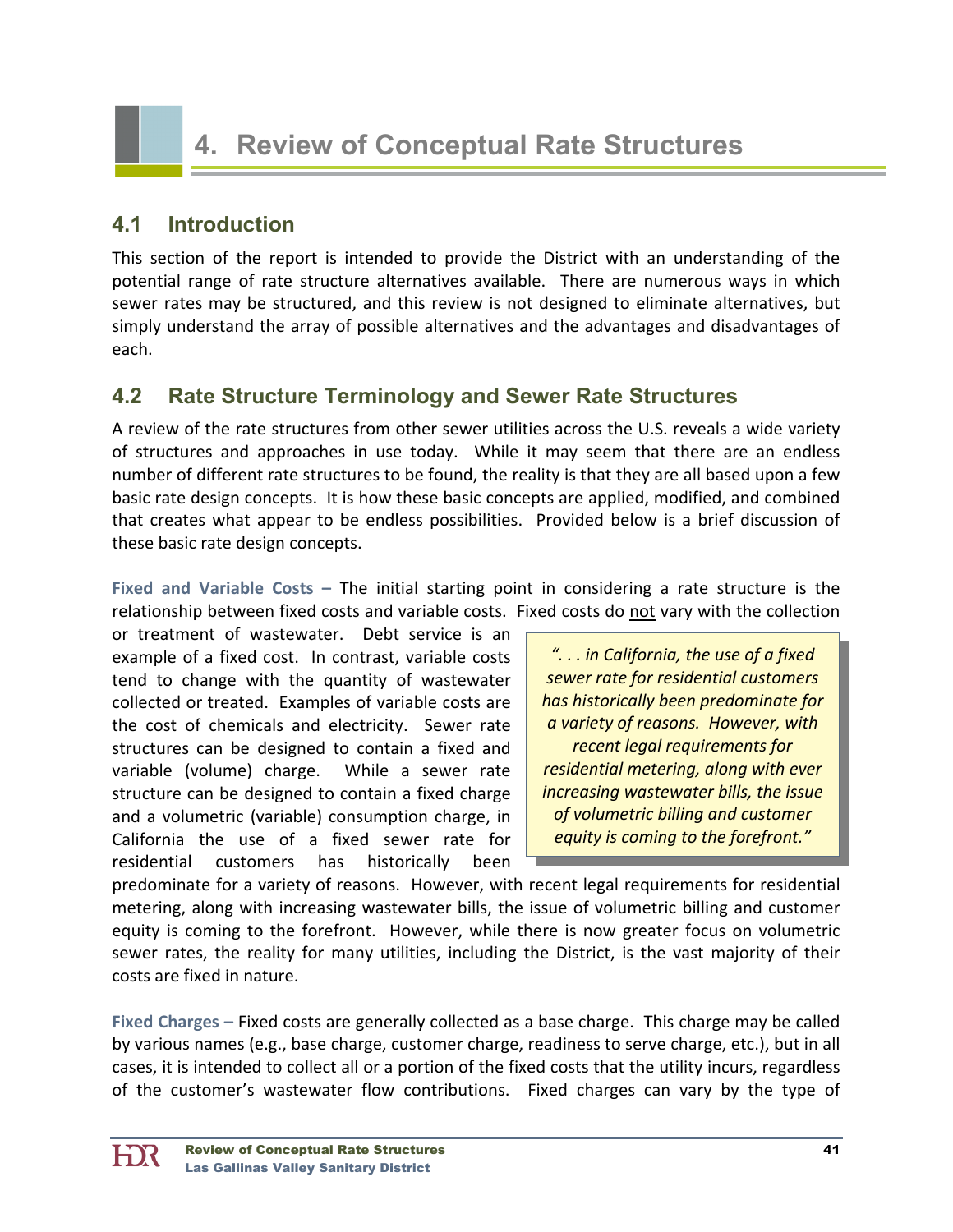customer or be based upon an equivalent residential unit to approximate volumetric contributions. For example, a multi‐family fixed charge may be set at 90% of the single‐family equivalent residential unit (ERU) charge.

**Volumetric Charges ‐** While there are different approaches that can be used to collect fixed charges, the same can be said for variable or volumetric charges. Volumetric consumption charges are generally based upon metered water use. While some utilities use volumetric rate structures such as a tiered rate design, the fact remains that a uniform rate structure is the most common rate structure used for sewer utility volumetric charges. For sewer utilities, the more relevant discussion is the basis for the volume billed.

Volumes are typically billed on the basis of water consumptive use. However, in using water

consumption data, consideration is often given to adjusting water use to attempt to only reflect the volume of water which is returned as wastewater. This is particularly true of residential customers in which as much as 60% of the annual use may be used for outdoor irrigation. To address this concern, many sewer utilities measure/utilize average winter water use as the basis for the sewer billing. Average winter water use is generally considered to fairly reflect indoor use and exclude outdoor irrigation use.<sup>6</sup> While obviously not a perfect measurement of indoor use,

*"Average winter water use is generally considered to fairly reflect indoor use and exclude outdoor irrigation use. While obviously not a perfect measurement of indoor use, measuring winter water use is considered to provide a reasonable surrogate for residential wastewater flows."*

measuring winter water use is considered to provide a reasonable surrogate for residential wastewater flows. For utilities which bill on a monthly or bi-monthly basis, average winter water use establishes a "cap" on the volume billed during the summer period. During the summer months, the customer is billed their winter use, or alternatively, the lessor of actual use or the average winter water use.

For commercial customers, monthly or annual water consumption is often used as the basis for volumetric billing. In some cases, a utility will adjust the water consumption downward by a fixed factor to reflect that a gallon of water consumed does not equate to a gallon of wastewater flow. This concept may be referred to as the "return flow". While technically more accurate, this adjustment adds a level of complexity to the rates and ultimately may not make a difference in the ultimate bill sent to the customer if the same return factor is used for commercial customers (e.g. 90%). Return factors can be developed for specific types of customers, but the return factors are simply best estimates. A utility would generally prefer for a customer to install irrigation meters if they have large areas of irrigation or low return flows.

 $^6$  Average winter water use is generally defined by a specific set of winter months (e.g. November – February). Each utility may define the winter months in a slightly different manner. The total water use during the winter period is divided by the number of months to establish the average winter water use (AWWU). The AWWU is generally calculated for each individual residential customer on an annual basis.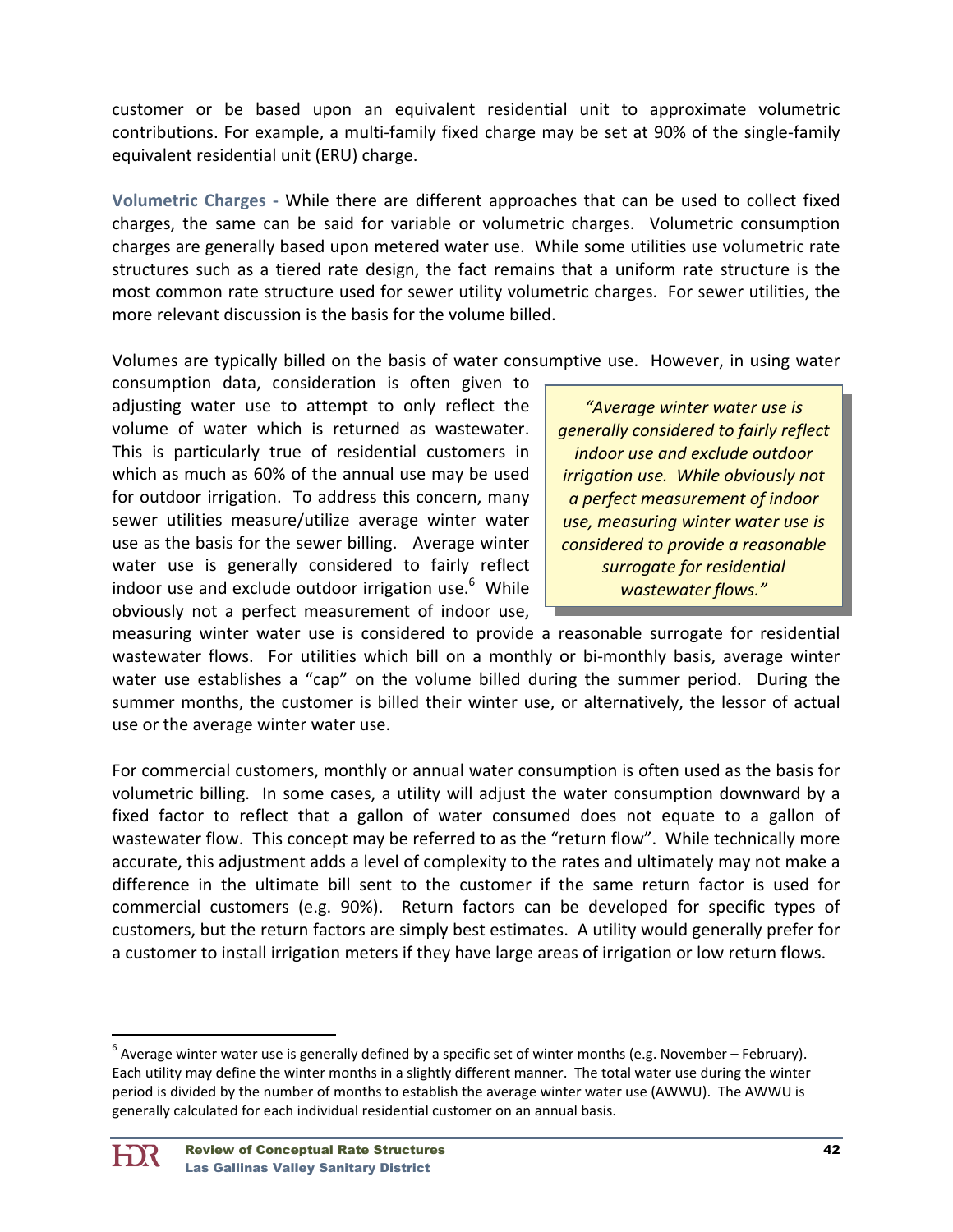One of the major challenges or hurdles for volumetric sewer rates is access to water consumption data. For some utilities, water consumption data for certain customers may not be available due to the lack of metering. In other instances, such as the District, access to water consumption data is limited since the utility provides only sewer service and water consumption data must be collected from the local water utility.

Given this brief overview of rate design terminology and sewer rate design concepts, the focus now shifts to the District's conceptual rate structure options.

# **4.3 Review of the District's Current Fixed and Variable Costs**

As a part of this study, HDR reviewed the District's budget documents to gain an understanding

*"HDR considered 5.1% of the District's budget to be variable cost related. That means, from a simple fixed/variable cost perspective, there is limited cost basis for a significant portion of the District's rates to be billed on a variable or volumetric basis. "*

of the current relationship between fixed and variable costs. HDR reviewed the District's 2013‐14 Operating and Maintenance Expense Budget. HDR reviewed each line item of the budget and classified the cost as either "fixed" or "variable" related.

In summary, of the total budget, HDR considered 5.1% of the District's budget to be variable cost related. That means, from a simple fixed/variable cost perspective, there is limited cost‐basis for a significant portion of the

District's rates to be billed on a variable or volumetric basis.

### **4.4 Current Industry Thinking and Trends for Pricing of Sewer Services**

At the present time, there are no specific federal or state agencies or national association requirements/regulation on sewer rate structures. The vast majority of sewer utilities follow the guiding principles of establishing cost‐based rates that meet the utility's O&M and capital infrastructure requirements. The Environmental Protection Agency (EPA) provides pricing guidelines for wastewater utilities, but the focus is primarily on assuring adequate funding to maintain facilities, and not on a specific rate structure.

The California Urban Water Conservation Council (CUWCC) does have Best Management Practices (BMP) encouraging the adoption of volumetric-based sewer utilities.<sup>7</sup> The CUWCC and other conservation experts believe that having volume‐based sewer rates, where the billing is based upon water consumption, encourages water conservation. Whether the majority of consumers make the connection between the volumetric portion of their sewer bill and their water consumption is unclear. Simply stated, most sewer utilities do not adopt volume-based sewer rates to encourage water conservation. Rather, most sewer utilities view volumetricbased billing as a method to enhance customer equity.

  $7$  The District is not a member or signatory to the CUWCC.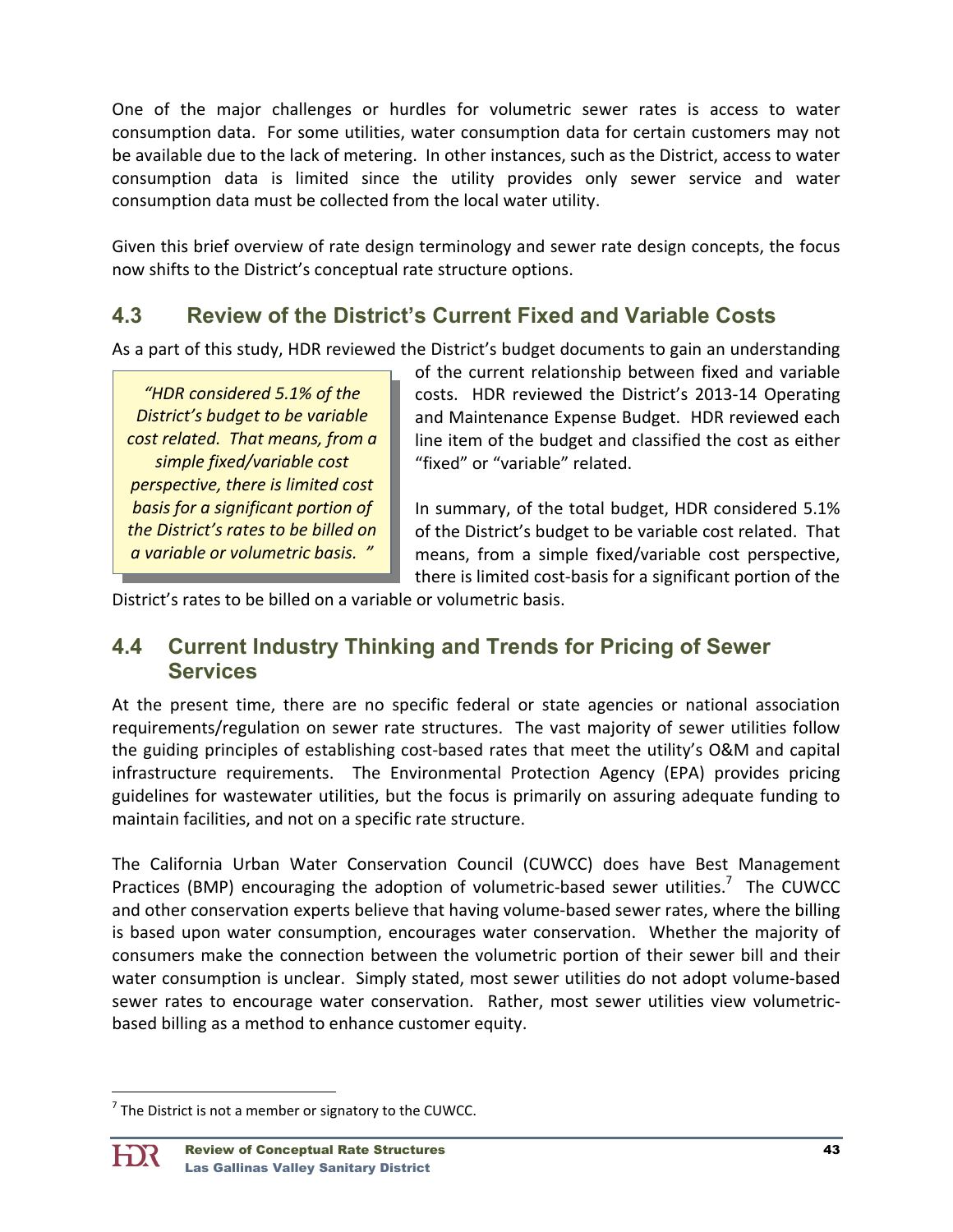# **4.5 Review of the Residential Conceptual Rate Structures**

At the present time, the District's rates are segregated between residential, schools and other (commercial). The residential customers are segregated by type of residential or living unit customer. At the present time, the District has the following residential categories within their rates and associated sewer service units:

| Single-Family Dwelling                                         | 1.0 Per Living Unit                                  |
|----------------------------------------------------------------|------------------------------------------------------|
| Apartment House, Condominium<br>or Other Multi-Family Dwelling | 1.0 Per Living Unit                                  |
| Mobile Home Park or Trailer Court                              | 1.0 Per Mobile Home Pad and 1.0<br>Per Trailer Space |
| <b>Rooming House</b>                                           | 1.0 Per Living Unit                                  |
| Motel Unit with Kitchen                                        | 1.0 Per Living Unit                                  |
| Motel Unit without Kitchen                                     | 0.5 Per Living Unit                                  |
|                                                                |                                                      |

As can be seen, the existing rate structure uses a per living unit approach and generally treats the majority of residential customers as one living unit. The only exception is a motel unit without a kitchen which is treated a 0.5 living units.

It is important to understand the basis for determining wastewater contributions (flows). As



discussed above, wastewater flows and volumetric billings for residential customers are typically based upon a customer's average winter water use (AWWU). The concept of using average winter water use for a residential volumetric billing is to attempt to eliminate the outdoor (irrigation) water use component from the billing. The winter time period is presumed to primarily reflect "indoor" use. The average winter water use may be defined in slightly different ways at different

utilities, particularly when there is a limitation or constraints on the availability of water consumption data. In the case of the District, a two month period of mid‐December to mid‐ February is currently used to determine average winter water use, or flow contributions for residential customers. The chart above illustrates the basis for residential volumetric billings.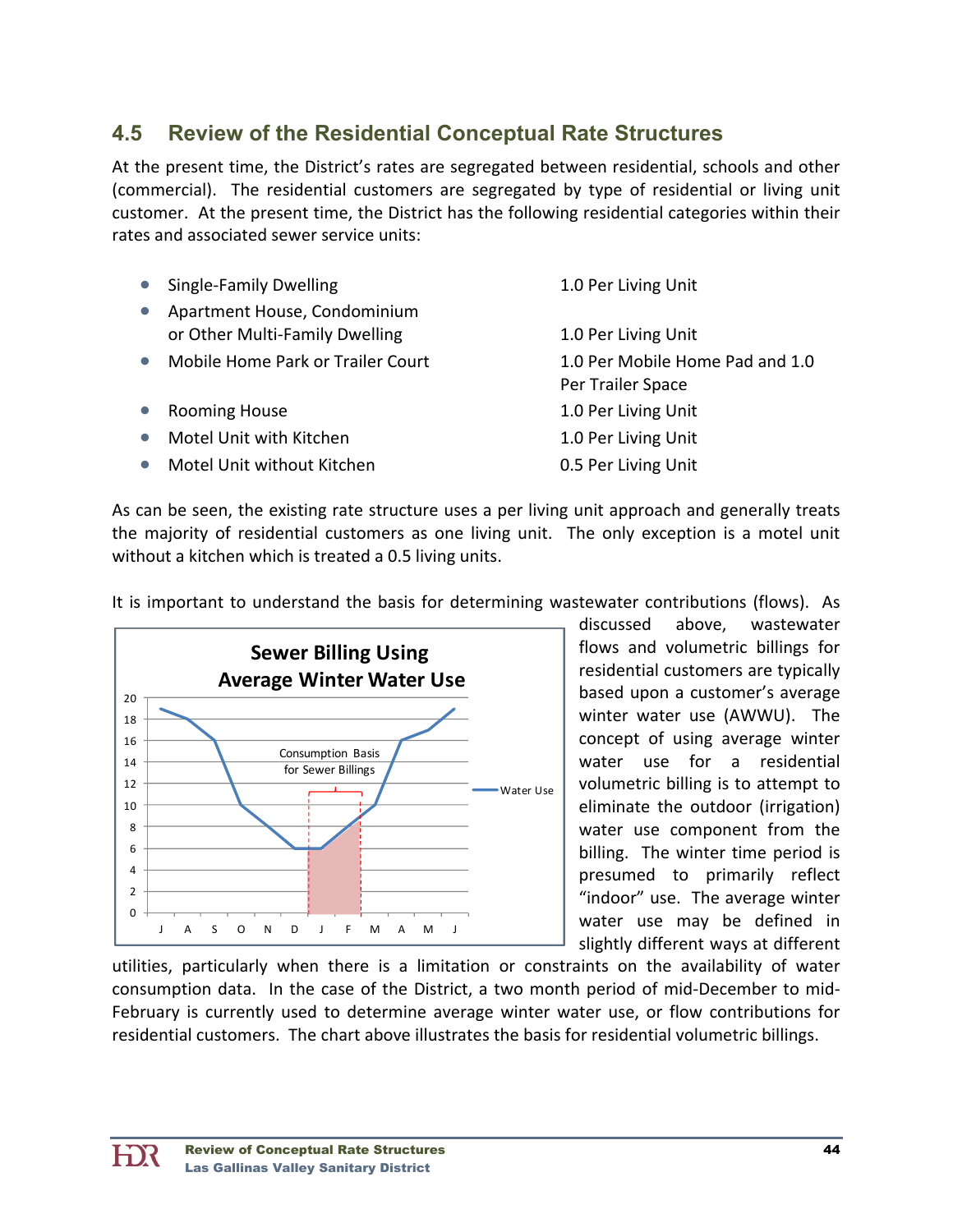To better understand whether the current residential rate relationships reflect the wastewater contributions of these different customer types, a review was undertaken of the 2011 and 2012



water consumption data for these customers. The graph at left illustrates the general findings when both years were reviewed. The average residential customer has a monthly wastewater contribution (flow) of approximately 6.9 hundred cubic feet (CCF). $^8$ In contrast to this, on a per living unit basis, the typical multi‐family customer has

a flow contribution of approximately 4.7 to 5.4 CCF per living unit. This means that on a flow basis, a multi-family customer contributes approximately 70% to 80% of a single-family residential home. This is a common finding given the differences between a single‐family home and a multi-family living unit. On a per living unit basis, there may be more people in a singlefamily home, and certain water using devices (e.g. clothes washer, dishwashers, etc.) which may not be included within a multi-family living unit.

For the residential customers, the implications of this observation is the relationships in living units (billing units) between single‐family residential and multi‐family residential should be

further explored. At the same time, when the single-family residential customers are reviewed for their average winter water use, a large majority of customers use 10 CCF/month or less. However, there are a small group of single‐family residential customers that use significant quantities of winter water use. Any



movement towards a volumetric sewer rate for these single‐family residential customers would likely have a significant financial (bill) impact upon them. At the same time, it is difficult to imagine that these large residential customers are contributing only indoor use. It is suspected

 $8$  A hundred cubic feet of water is equal to 748 gallons. A customer with 6.9 CCF/month of contribution would be equal to approximately 5,200 gallons per month.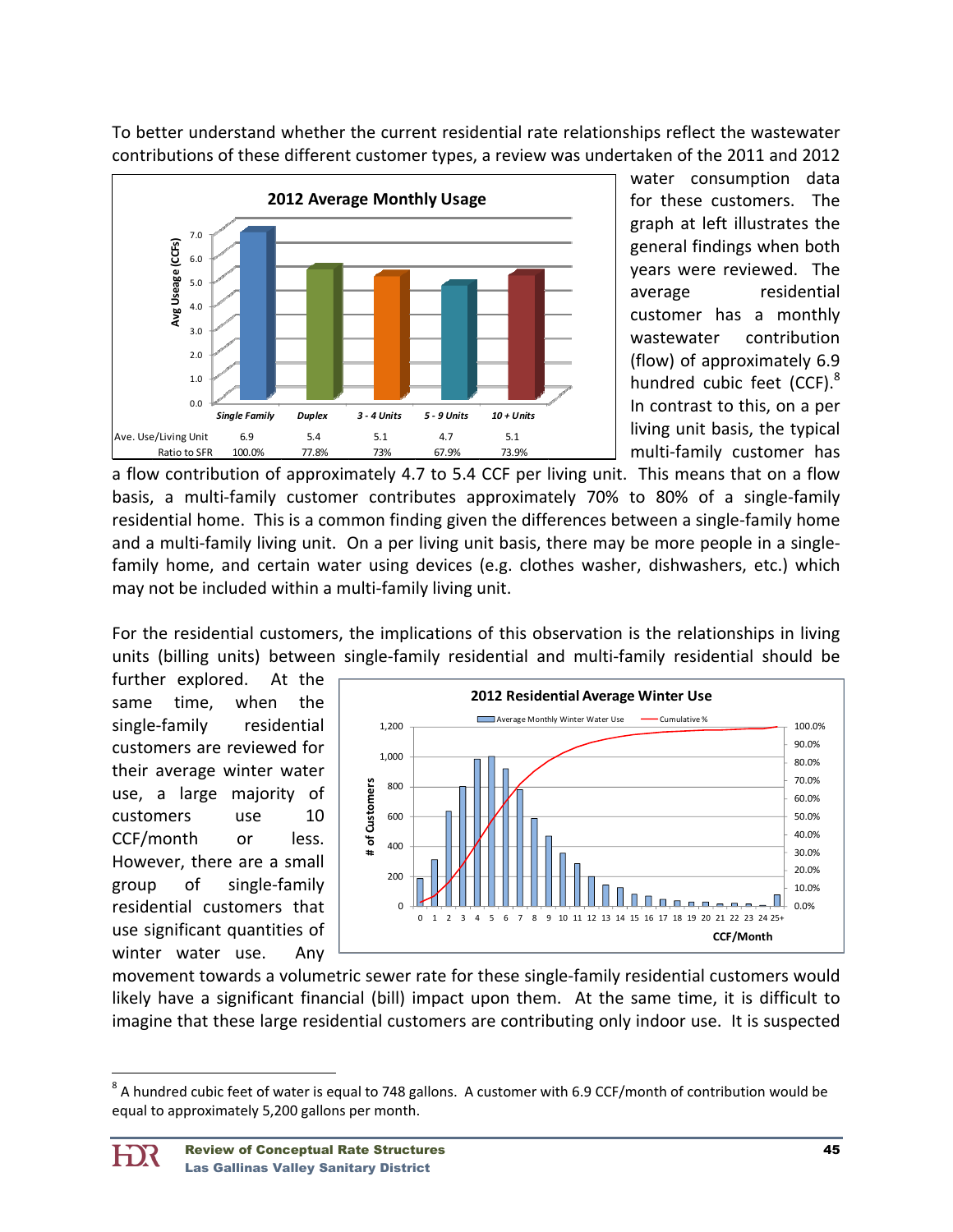that there is an outdoor irrigation component to this minority of customers, but that was not reviewed or confirmed as a part of this study.

Given the above review of consumption patterns and usage it was determined that the following residential rate structure options should be explored in greater technical detail:

- Fixed/Variable Rate Structure; No adjustments to living unit relationships
- Fixed/Variable Rate Structure; Adjust the living unit relationships
- Fixed Rate Structure; Adjust the living unit relationships

*"While a rate structure may be feasible to design, it may be difficult or costly to implement or administer once it is in place."*

An important aspect of any new rate structure is the issue of implementation and administration. While a rate structure may be feasible to design, it may be difficult or costly to implement or administer once it is in place. In the end, the selection of any rate structure must balance the various objectives and issues associated with the rate design, and the ability of the utility to easily implement and administer the rate.

### **4.6 Review of the Commercial Conceptual Rate Structures**

At the present time, the District's commercial rate structures use a form of volumetric pricing to establish the bill. Each customer's winter and summer average use is converted to units, which is then multiplied by the per unit rate. While residential rates often view average winter water use, commercial sewer rates are often billed on the monthly water use of the customers. When there is significant outdoor irrigation use for the commercial customer, a customer can install an irrigation meter which is not billed for sewer rates. In the case of the District, with the limitation of access to water consumption records, the use of a winter/summer average is a reasonable surrogate to reflect volumetric contributions. At the same time, this approach seems to be an administratively workable approach for the District. While the overall approach to estimating commercial volumes appears to be reasonable, there does appear to be at least two issues which need to be addressed as a part of the technical review of commercial rates. These two issues are noted below.

The development of the per unit rate is based upon the assumed characteristics of a single‐ family residential customer. As noted above, a single-family customer is assumed to use an average of 7 CCF per month. For purposes of developing volumetric billing units for commercial, the current approach assumes 10 CCF per month, per unit. Therefore, the commercial rate needs to be adjusted to reflect the assumption contained within the residential rate. The impact of this change would be two-fold. First, lowering the per unit assumption would potentially increase the number of sewer units a customer may be billed. However, at the same time, the per unit rate may be decreased since the District would be collecting the same level of revenues, but over a greater number of commercial sewer (billable volume) units.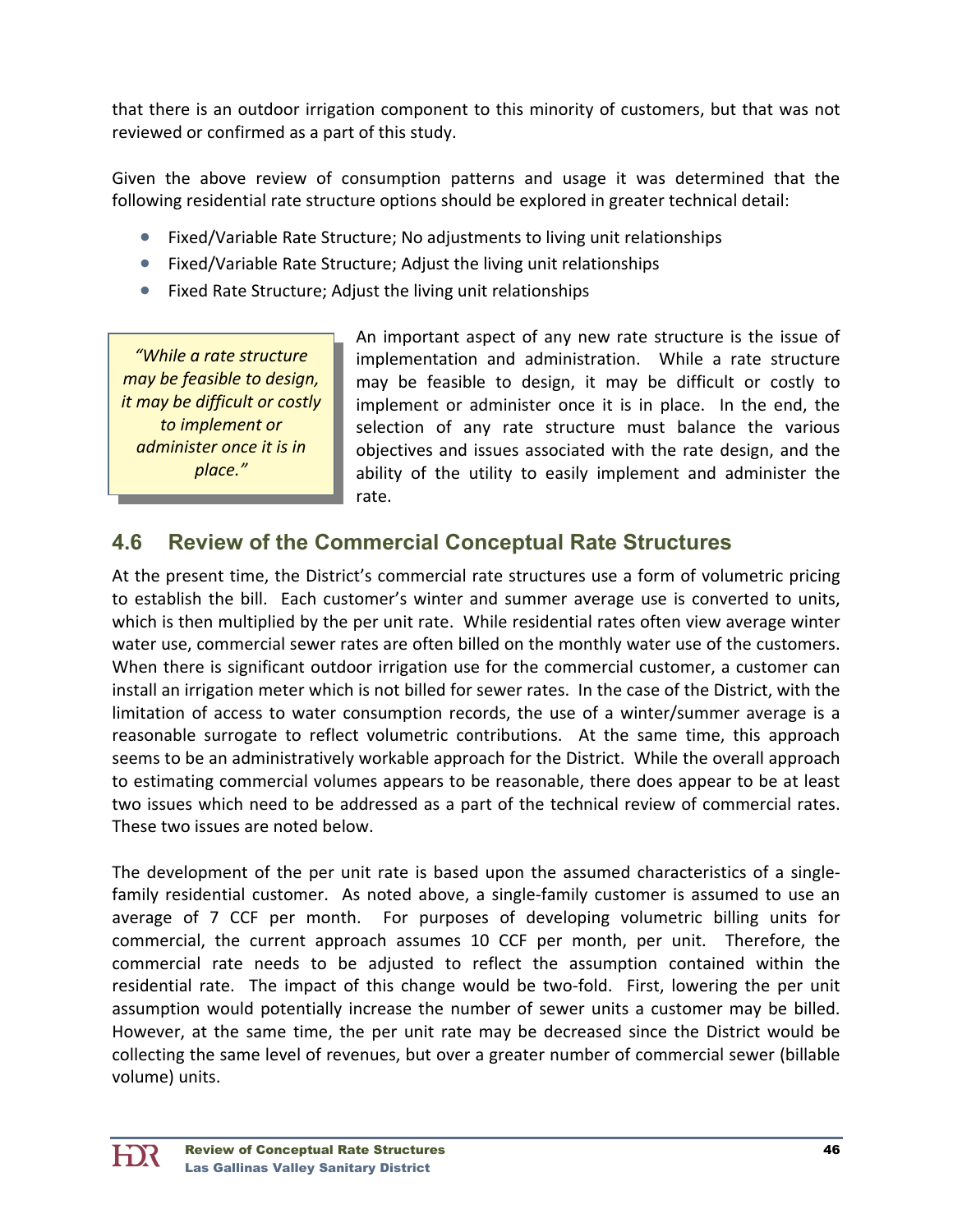The second commercial issue is the assumed strength characteristics of the commercial customers. The vast majority of commercial customers are assumed to be domestic (low) level strength customers. A few customers are considered to be high strength wastewater customers, with strength being measured in biochemical oxygen demand (BOD) and suspended solids (SS). As a part of the review of commercial customers, the strength parameters for the commercial customers should be reviewed and updated as appropriate.

# **4.7 Linkage Between Residential and Commercial Rates**

As noted above, there is a certain linkage between the residential and commercial rates. In developing the alternative rate structures, it is important to understand that the fixed charges and variable charges are linked between residential and commercial customers. While the District's residential and commercial rates appear to be separate and independent of each other, the reality is they are linked for purposes of "symmetry". Much like the current rate of \$647/unit which is charged to both residential and commercial customers, any movement to a volumetric rate must have this same symmetry or linkage.

### **4.8 Summary**

This section of the report has discussed the general concepts used in setting cost-based sewer rates. Given a review of the District's customer's and usage patterns, three conceptual residential rate structures were proposed for more detailed technical review. The next section of the report will review the detailed technical review of these conceptual rate structures.

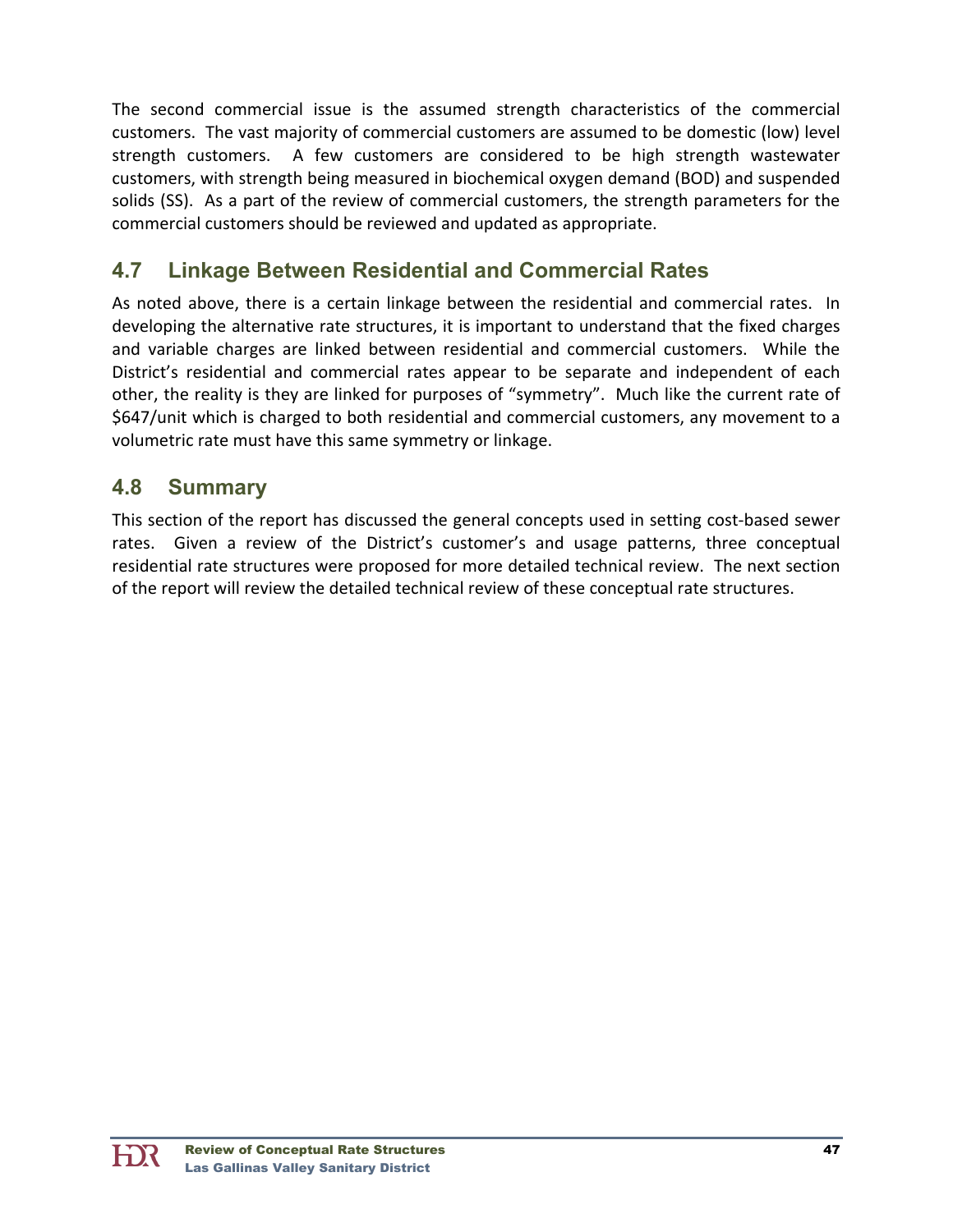# **5. Technical Review the Rate Structures**

#### **5.1 Introduction**

This section of the report discusses the technical review undertaken of the various rate structures. In the case of the District, three variables were reviewed in greater detail, along with the potential bill impacts to customers.

### **5.2 Summary of the Rate Design Options Reviewed**

In the prior section of the report, it was noted that the current fixed structure could potentially be changed to a fixed/variable rate structure to reflect the way the District incurs costs. At the same time, the section reviewed the consumptive use of residential and multi-family customers and noted that some adjustments in the relationship between residential and multi-family could occur. More specifically, the report noted that the following options should be explored in more technical detail:

- Fixed/Variable Rate Structure; No adjustments to living unit relationships
- Fixed/Variable Rate Structure; Adjust the living unit relationships
- Fixed Rate Structure; Adjust the living unit relationships

In developing these particular options, they have attempted to isolate the issues of fixed/variable rate structures from the relationships between residential and multi-family customers. At the same time, the prior section noted that the commercial rates should be "linked" to the residential and multi‐family customers. This referred to how sewer equivalency units are determined. If the definition of a single‐family residential is changed to 7 CCF/month to reflect the findings of this study, then the commercial definition of a sewer unit should also be changed to 7 CCF/month. This would establish consistency and equity between residential, multi-family and commercial customers in terms of how a sewer unit is defined.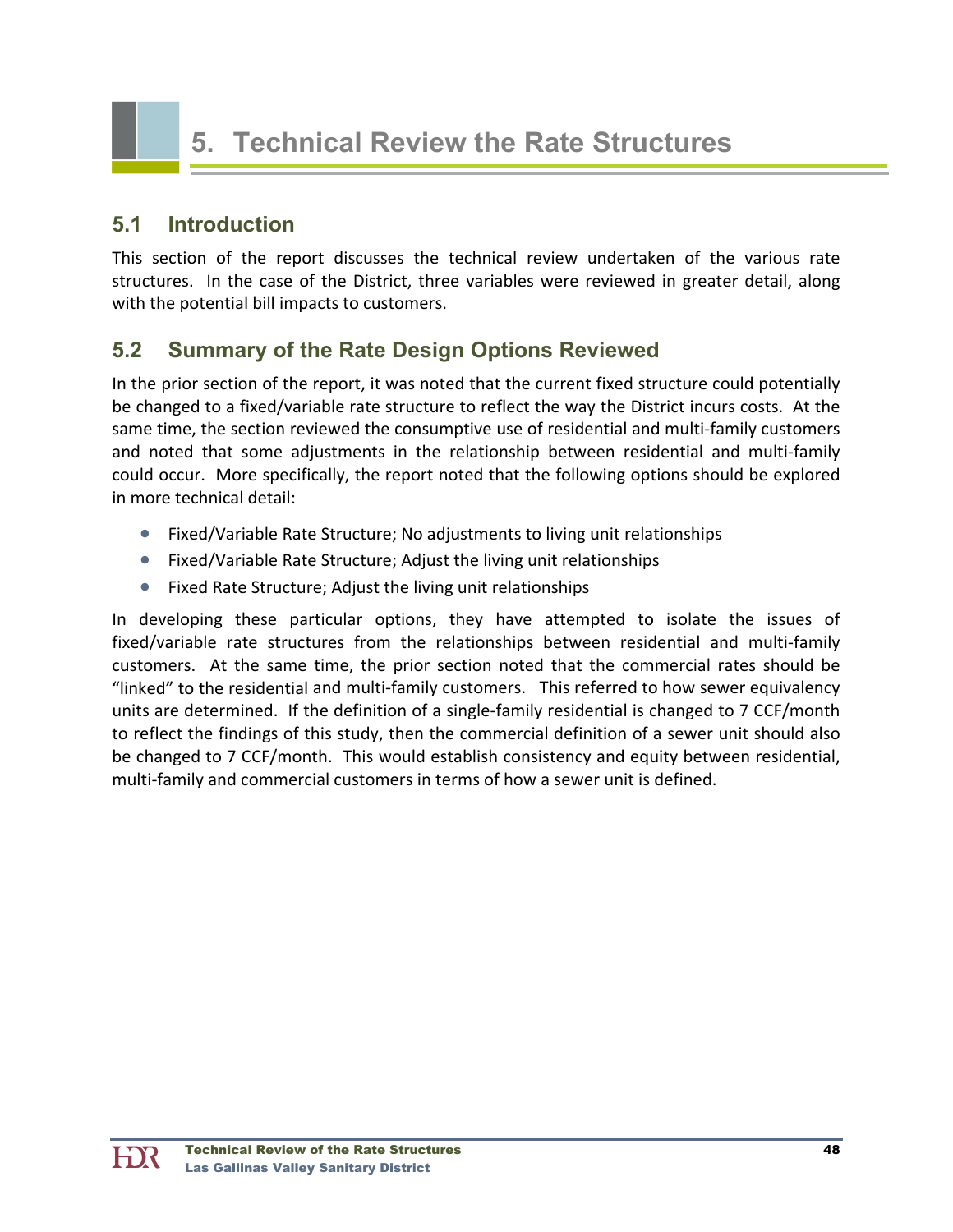For purposes of this section of the report, six different rate options or alternatives were explored.

**"A" Options – Only review fixed/variable and multi‐family relationship. No adjustments for commercial equivalencies**

- $\checkmark$  Option 1a 95% Fixed/5% Variable Current Sewer Unit Equivalencies
- $\checkmark$  Option 2a 95% Fixed/5% Variable Adj. Multi-Family Sewer Unit Equivalencies
- $\checkmark$  Option 3a 100% Fixed Adjust Multi-Family Sewer Unit Equivalencies

**"B" Options – Review both fixed/variable and multi‐family relationship and adjustment for commercial equivalencies**

- $\checkmark$  Option 1b 95% Fixed/5% Variable Adjust Commercial Sewer Unit Equivalencies; No Change to Multi‐Family Equivalencies
- $\checkmark$  Option 2b 95% Fixed/5% Variable Adjust Multi-Family and Commercial Sewer Unit Equivalencies
- $\checkmark$  Option 3b 100% Fixed Adjust Multi-Family and Commercial Sewer Unit Equivalencies

To better understand the various options, Table 5‐1 has provided a side‐by‐side comparison of the key features of the options along with an overview comparison of the technical aspects of each option.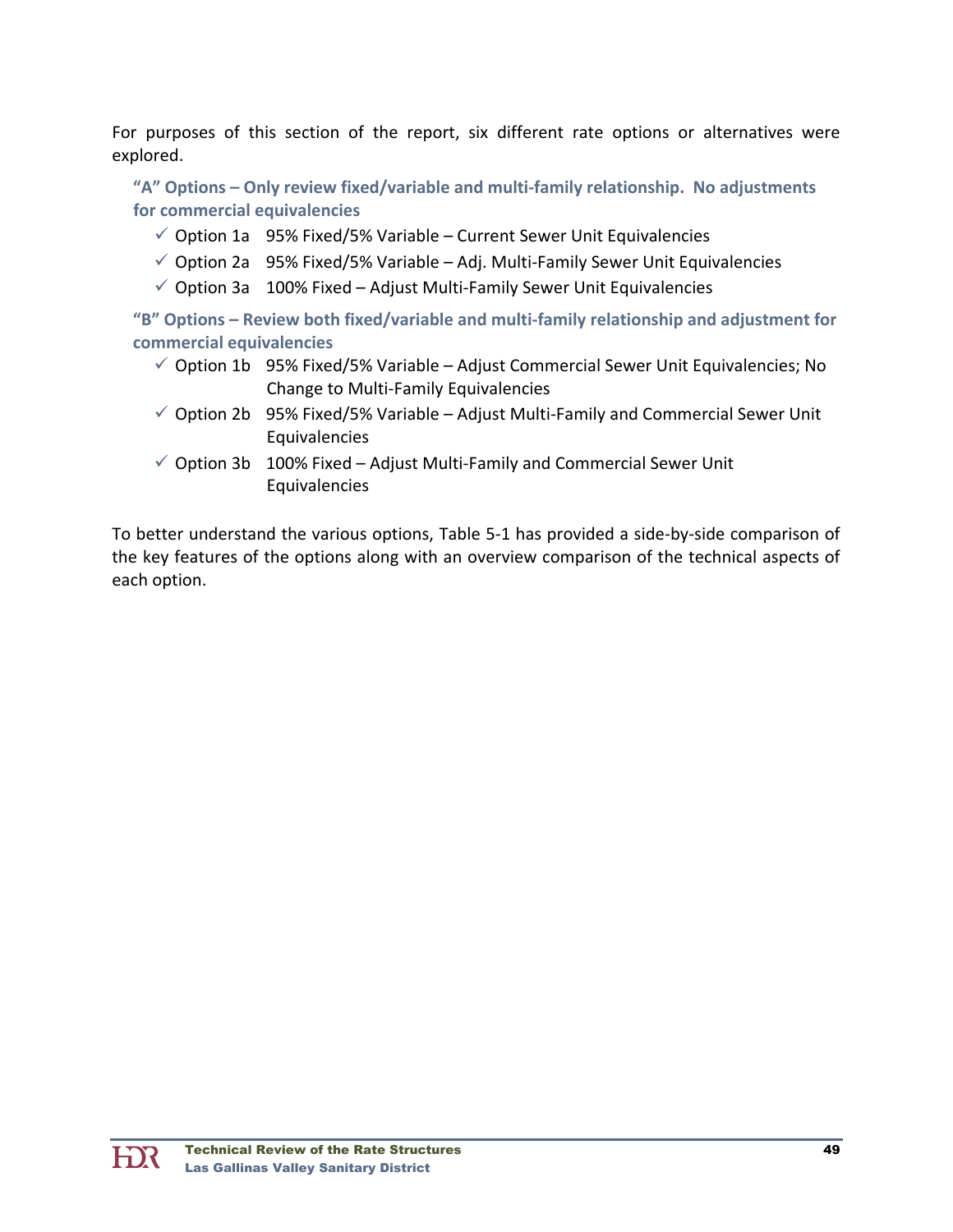|                                                                    | Rate Impact                                     | Reduces the fixed charge rate since a portion of revenue<br>s to be collected via variable rate; establishes a variable<br>(volumetric) rate | Less fixed billable units increases the fixed rate charge;<br>establishes a variable (volumetric) rate | Yes, Less Billable MF   Increase the fixed rate chare given less billable MF Units<br>and less overall total billable units. | Yes, Same MF Billable commercial billable units from linkage to SFR definition of<br>a billable unit, along with change to a portion of the rate<br>Fixed charge rate reduces as a result of the increase in<br>being collected from a volumetric rate; establishes a<br>varible (volumetric) rate. | in MF units and increase in commercial billable units from<br>volumetric rate; establishes a variable (volumentric) rate.<br>Fixed charge rate changes by the net impact of reduction<br>change to a portion of the rate being collected from a<br>linkage to SFR definition of a billable unit, along with | in MF units and increase in commercial billable units from<br>Fixed charge rate changes by the net impact of reduction<br>linkage to SFR definition of a billabe unit |
|--------------------------------------------------------------------|-------------------------------------------------|----------------------------------------------------------------------------------------------------------------------------------------------|--------------------------------------------------------------------------------------------------------|------------------------------------------------------------------------------------------------------------------------------|-----------------------------------------------------------------------------------------------------------------------------------------------------------------------------------------------------------------------------------------------------------------------------------------------------|-------------------------------------------------------------------------------------------------------------------------------------------------------------------------------------------------------------------------------------------------------------------------------------------------------------|-----------------------------------------------------------------------------------------------------------------------------------------------------------------------|
|                                                                    | Number of Billable<br>Change in Total<br>Units? | $\frac{1}{2}$                                                                                                                                | Yes, Less Billable MF<br>Units $[2]$                                                                   | Units                                                                                                                        | Units, More Comm.<br><b>Billable units</b>                                                                                                                                                                                                                                                          | Yes, Less MF Billable<br>Units, More Comm.<br><b>Billable Units</b>                                                                                                                                                                                                                                         | Yes, Less MF Billable<br>Units, More Comm.<br><b>Billable Units</b>                                                                                                   |
|                                                                    | Impact [1]<br>Revenue                           | None                                                                                                                                         | None                                                                                                   | None                                                                                                                         | None                                                                                                                                                                                                                                                                                                | None                                                                                                                                                                                                                                                                                                        | None                                                                                                                                                                  |
| <b>Summary Comparisons of the Rate Design Options</b><br>Table 5-1 | Impact of Adjustments                           | Creates a F/V rate; No other adjustments                                                                                                     | Creates a F/V rate and adjusts SFR/MF relationship                                                     | s structre as is & adjusts SFR/MF relationship<br>Leaves                                                                     | relationship; creates a common definition of a<br>Creates a F/V rate; does not addresses SFR/MF<br>sewer unit                                                                                                                                                                                       | & establishes a common definition of a sewer unit<br>Creates a F/V rate; addresses SFR/MF relationship                                                                                                                                                                                                      | relationship & establishes a common definition of<br>Leaves structure as is; addresses SFR/MF<br>a sewer unit                                                         |
|                                                                    | Equivalency?<br>Adj. Comm.                      | $\frac{1}{2}$                                                                                                                                | $\frac{1}{2}$                                                                                          | $\frac{1}{2}$                                                                                                                | Yes                                                                                                                                                                                                                                                                                                 | Yes                                                                                                                                                                                                                                                                                                         | Yes                                                                                                                                                                   |
|                                                                    | Adj. Multi-Family<br>Relationship?              | No Change                                                                                                                                    | Adj. to 80% of SFR                                                                                     | Adj. to 80% of SFR                                                                                                           | No Change                                                                                                                                                                                                                                                                                           | Adj. to 80% of SFR                                                                                                                                                                                                                                                                                          | Adj. to 80% of SFR                                                                                                                                                    |
|                                                                    | Option Structure                                | $F/V$                                                                                                                                        | $F/V$                                                                                                  | Fixed                                                                                                                        | $F_{\gamma}$                                                                                                                                                                                                                                                                                        | $F/V$                                                                                                                                                                                                                                                                                                       | Fixed                                                                                                                                                                 |
|                                                                    |                                                 | $\overline{a}$                                                                                                                               | 2a                                                                                                     | Зā                                                                                                                           | $\overline{a}$                                                                                                                                                                                                                                                                                      | 2b                                                                                                                                                                                                                                                                                                          | đε                                                                                                                                                                    |

[1] ‐ The total revenue impact is assumed to be \$0 since all rates are designed to collect the same overall total revenue. The revenue paid by individual classes may change  $\ddot{\phantom{0}}$ ובן - There is no change in the total living units, but there are less billable units if one MF living unit is considered .8 billable living units<br>[2] - There is no change in the total living units, but there are less bil [2] ‐ There is no change in the total living units, but there are less billable units if one MF living unit is considered .8 billable living units

**HIR**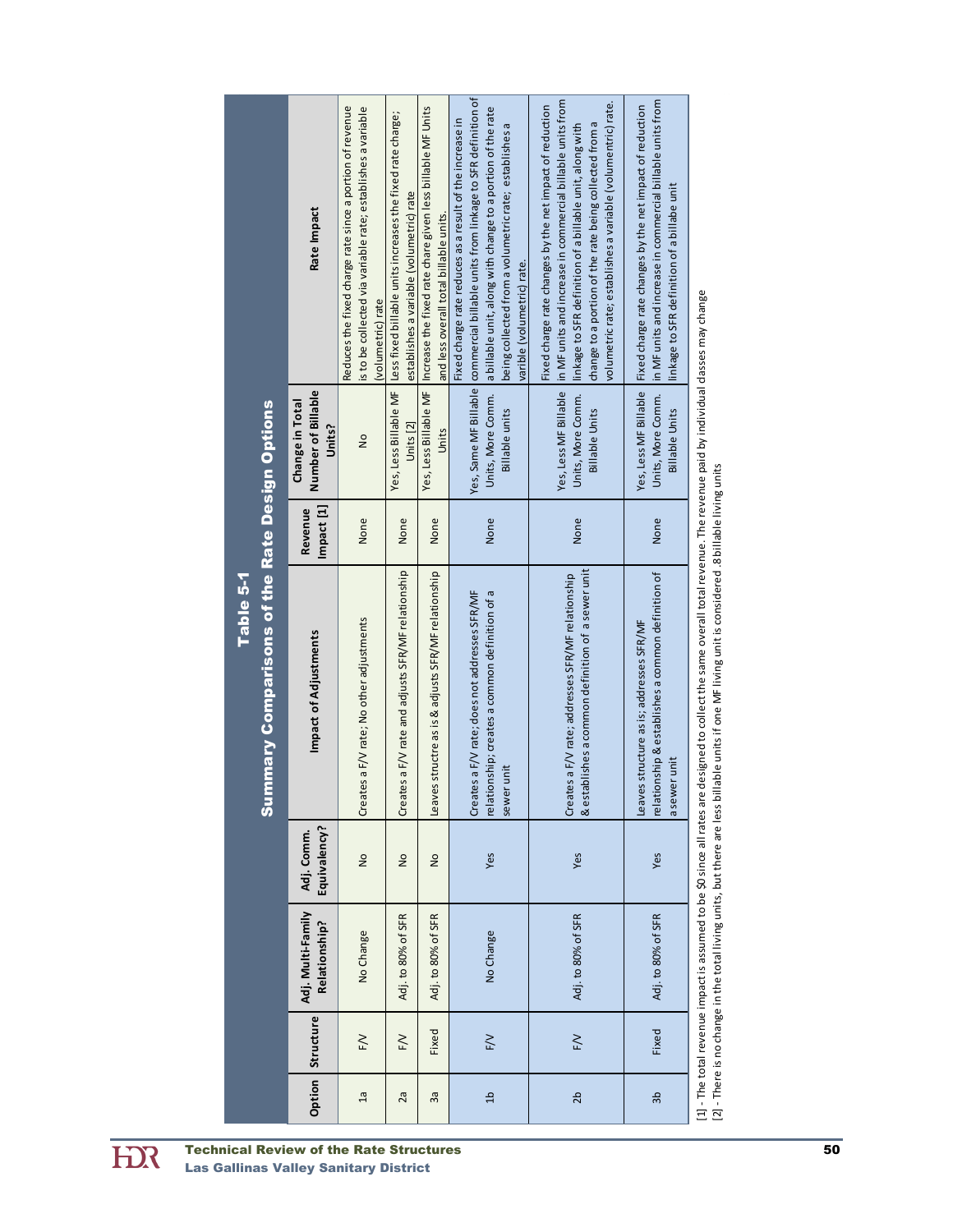As can be seen in Table 5‐1, three key variables were considered in this study; fixed versus a fixed/variable structure, the adjustment of the relationship between single-family and multifamily, and the use of a common definition for a sewer equivalency. The use of the common definition for a sewer equivalency would link the definition used for single‐family residential to the commercial class of service.

# **5.3 Understanding the Technical Impacts of the Changes**

While Table 5‐1 has provided an overview of the options to be explored, it is also important to understand the technical impacts of the options. In other words, why do the rates change, and in some cases a rate may increase or decrease, along with the projected bills for the customers when compared to the current rates. To better understand this aspect of the rates, the right hand side of Table 5‐1 provides a simple overview of the technical impacts of each option.

As can be seen in Table 5‐1, when comparing back to the District's current approach of a fixed charge rate design, each of the options will have a slightly different technical impact upon the final rate design. From a very simple perspective, moving to a fixed variable charge will reduce the fixed charge portion of the rate since a portion of the revenues is now collected via variable charges. When the multi‐family relationship is changed to 80% of a single‐family customers, the fixed charge must go up since the same total amount of revenue must be collected, but with less total billable units. The adjustment to multi-family essentially reduces the total multifamily billable units by 20%. Finally, when the definition of the commercial sewer equivalency unit is tied to the single‐family residential definition the impact is more commercial billable units, which, one its own, will reduce the fixed charges since the same total level of revenue is being divided by more billable units. What is unclear from a technical perspective is the net impact or effect when these various elements are combined. Hence, the need to conduct the detailed technical analyses to understand the potential impacts to each of the major customer groups.

# **5.4 Limitations of the Technical Analysis Undertaken**

The technical analysis undertaken as a part of this study is not a comprehensive sewer rate study and the rates developed as a part of this study should not be considered for direct implementation. A comprehensive sewer rate study, for purposes of establishing and adopting rates is a more detailed study, and more importantly, the billable units and consumption data is more closely audited and verified. The customer data and consumption information used within this study was obtained from a third party (MMWD) and the data is assumed to be reasonable for purposes of this study. However, when the District's establishes their rates and bills customers on an annual basis, the data from the Water District is carefully reviewed and audited to help assure that customers from the Water District file are properly coded.

The objective of this report was to view the potential policy issues and estimated rate impacts of any revision to the District's rate structures. From that perspective, the level and quality of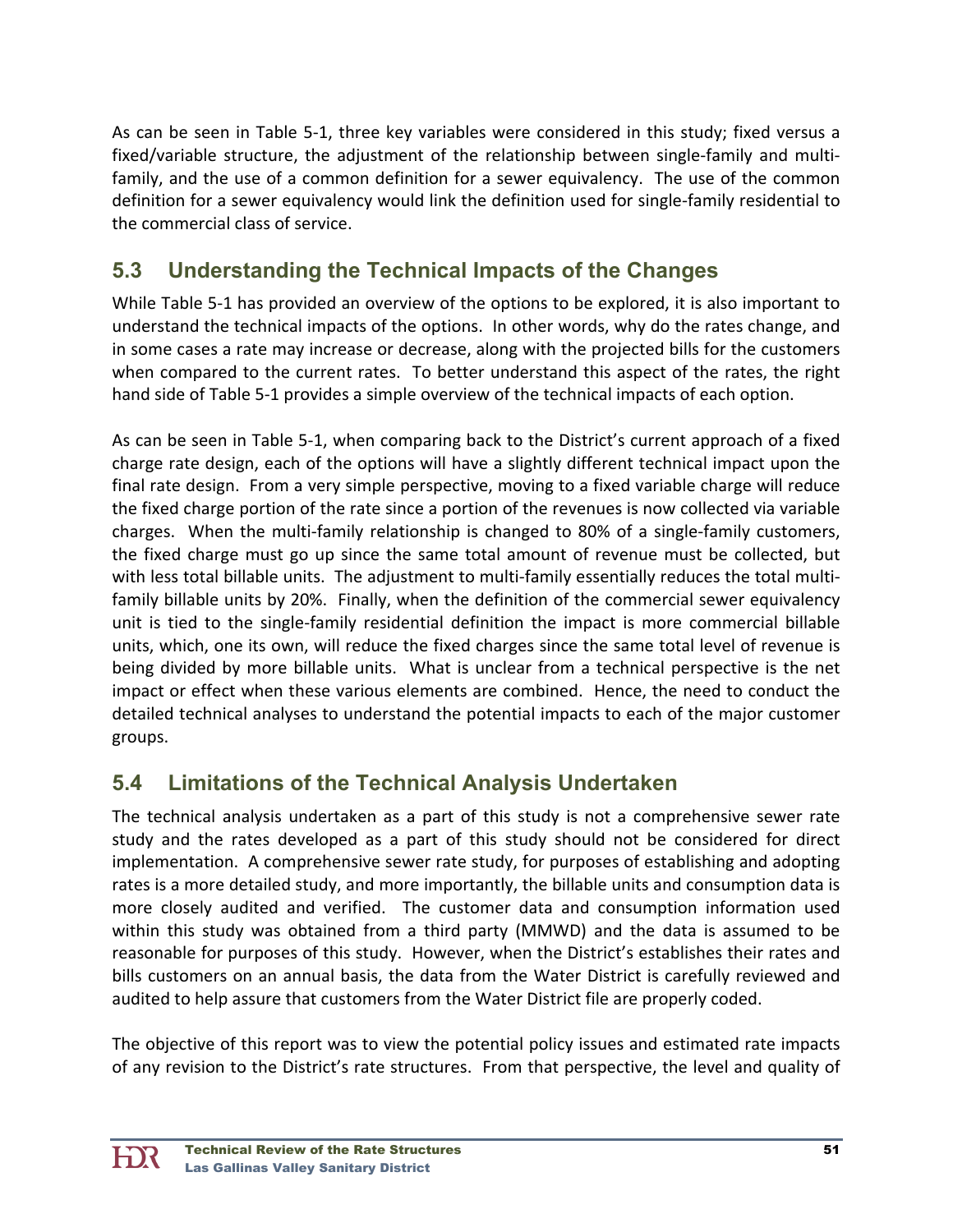technical analysis conducted by HDR is appropriate to allow the District's Board to make an informed and rational decision.

# **5.5 Review of the Various Rate Options**

Provided below is brief discussion and summary of the rate options reviewed in more technical detail. This discussion is intended to provide an understanding of the differences between the various options, along with an understanding of the impacts to key customer groups. A more detailed set of technical exhibits is included in the Technical Appendices.

#### **5.5.1 Option 1a: 95% Fixed/5% Variable – Current Sewer Unit Equivalencies**

The first option is a fixed/variable rate and maintains the current sewer equivalencies. Based upon the analysis of the District's costs, it was determined that approximately 95% of the District's costs are more fixed in nature and 5% are variable in nature. Provided below is a summary of the rate option.

|              | Option 1a - 95% Fixed/5% Variable - Current Sewer Unit Equivalencies |                      |  |  |  |  |  |
|--------------|----------------------------------------------------------------------|----------------------|--|--|--|--|--|
|              | <b>Fixed Rate</b>                                                    | <b>Variable Rate</b> |  |  |  |  |  |
| Residential  | \$614.65/sewer unit                                                  | \$2.42/CCF           |  |  |  |  |  |
| Multi-Family | 614.65/sewer unit                                                    | 2.42/CCF             |  |  |  |  |  |
| Commercial   | 614.65/sewer unit                                                    | 2.42/CCF             |  |  |  |  |  |

As can be seen, under this rate option, there is a fixed rate and a variable rate. The fixed rate is the annual rate per equivalent unit and the variable rate is based upon the measured volume for the two month period. The volume rate is not annualized, but multiplied by the 2‐month consumption period. For residential it is the sum of the January and February time period and for commercial it is the average of the winter and summer period.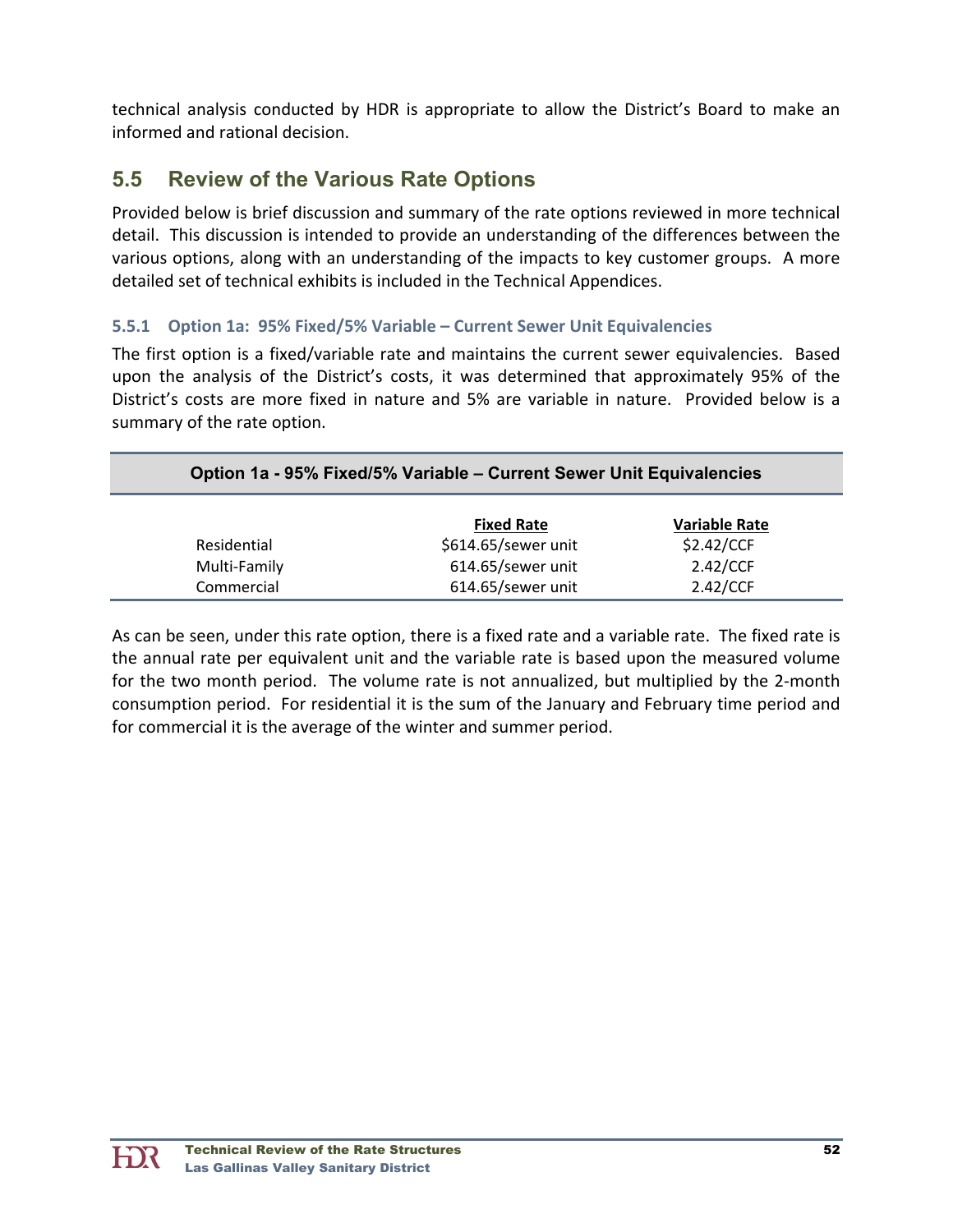





A series of annual bill comparisons were developed for the rate option. A bill comparison is intended to illustrate the impacts to various types of customers and at varying levels of usage.

As can be seen, the residential bill comparison shows the present rate at \$647/year, regardless of the volumetric use of the customers. In contrast to this, the proposed annual rate is composed of a fixed charge and a variable charge. The impact of that structure is a customer with lower use may see a slight reduction in their annual bill. In contrast to this, a customer using more than the average of 14 CCF for the two month winter period will see a slight increase in their bill. In viewing this bill comparison, it is important to remember that this bill comparison does not reflect the potential impacts to all customers. As noted in the previous section of this report, there were some

residential customers in the data set which had much higher usage than the 30 CCF shown in the bill comparison.

For the multi-family bill comparison, a 10 unit complex was selected. Similar to the residential rate structure, customers using less than the average (14 CCF winter use x 10 units = 140 CCF)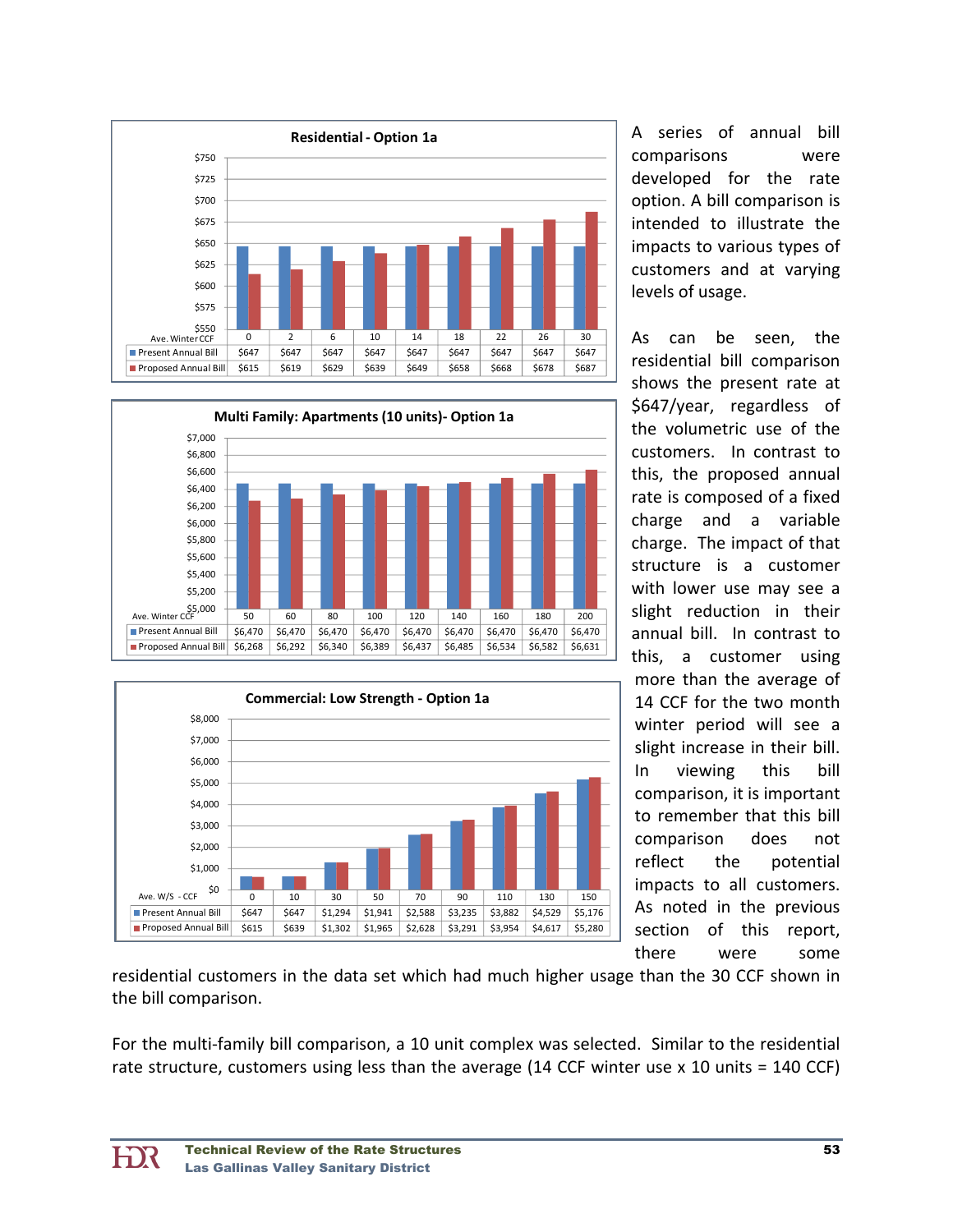will likely have a small decrease in the annual bill and those customers with greater than average use will have a slight increase in their bill.

Finally, the commercial customers are represented by a bill comparison for low-strength customers. The vast majority of the District's commercial customers are low‐strength. As will be recalled, for commercial customers, the District essentially has a volumetric rate since the average of winter and summer usage is currently used to determine billable sewer units. While there would be some slight changes to the commercial bills under this option, it is not as large as the residential and multi-family customers which have a "true" fixed charge rate.

Contained within the Technical Appendix A are additional bill comparisons for this option for a duplex, commercial medium strength and commercial high strength customer. While this option has provided a volumetric rate, it has not addressed the issue of the volumetric relationship between single‐family residential and multi‐family. Option 2a addresses the issue of adjusting the multi‐family sewer unit equivalencies.

#### **5.5.2 Option 2a: 95% Fixed/5% Variable – Adjust Multi‐Family Sewer Unit Equivalencies**

Option 2a is designed to use a similar rate structure approach as the previous option, but better reflect the differences between single‐family and multi‐family sewer unit equivalencies. Shown below is the Option 2a rate design.

|                  | <b>Fixed Rate</b>   | <b>Variable Rate</b> |
|------------------|---------------------|----------------------|
| Residential      | \$641.90/sewer unit | \$2.42/CCF           |
| Multi-Family [1] | 513.50/sewer unit   | 2.42/CCF             |
| Commercial       | 641.90/sewer unit   | 2.42/CCF             |

#### **Option 2a - 95% Fixed/5% Variable – Adj. Multi-Family Sewer Unit Equivalencies**

In viewing Rate Design Option 2a, three items should be noted. First, the variable rate is the same as the previous option. Under this option, the variable rate still collects 5% of the District's costs and the assumed volumes for calculation of the variable rate also do not change. The data which is used to derive the volumes already contains the multi-family average use. The second item is the fixed rate for residential and commercial is greater than Option 1a. As noted in Table 5‐2, the same level of revenue must be collected, and with reduced multi‐family billing units, the fixed rate must be increased to collect the same level of revenue. Finally, it should be noted that the rate shown for multi-family is less than the single-family and commercial. In this case, it has been assumed that the rate will be set at 80% of the single‐ family rate and for purposes of rate administration the District will simply need to count multifamily living units and multiply the number of living units by the rate. Alternatively, the District could maintain the same fixed rate for all customers, but then multiply the multi‐family living units by 80% to reflect the single‐family and multi‐family differential.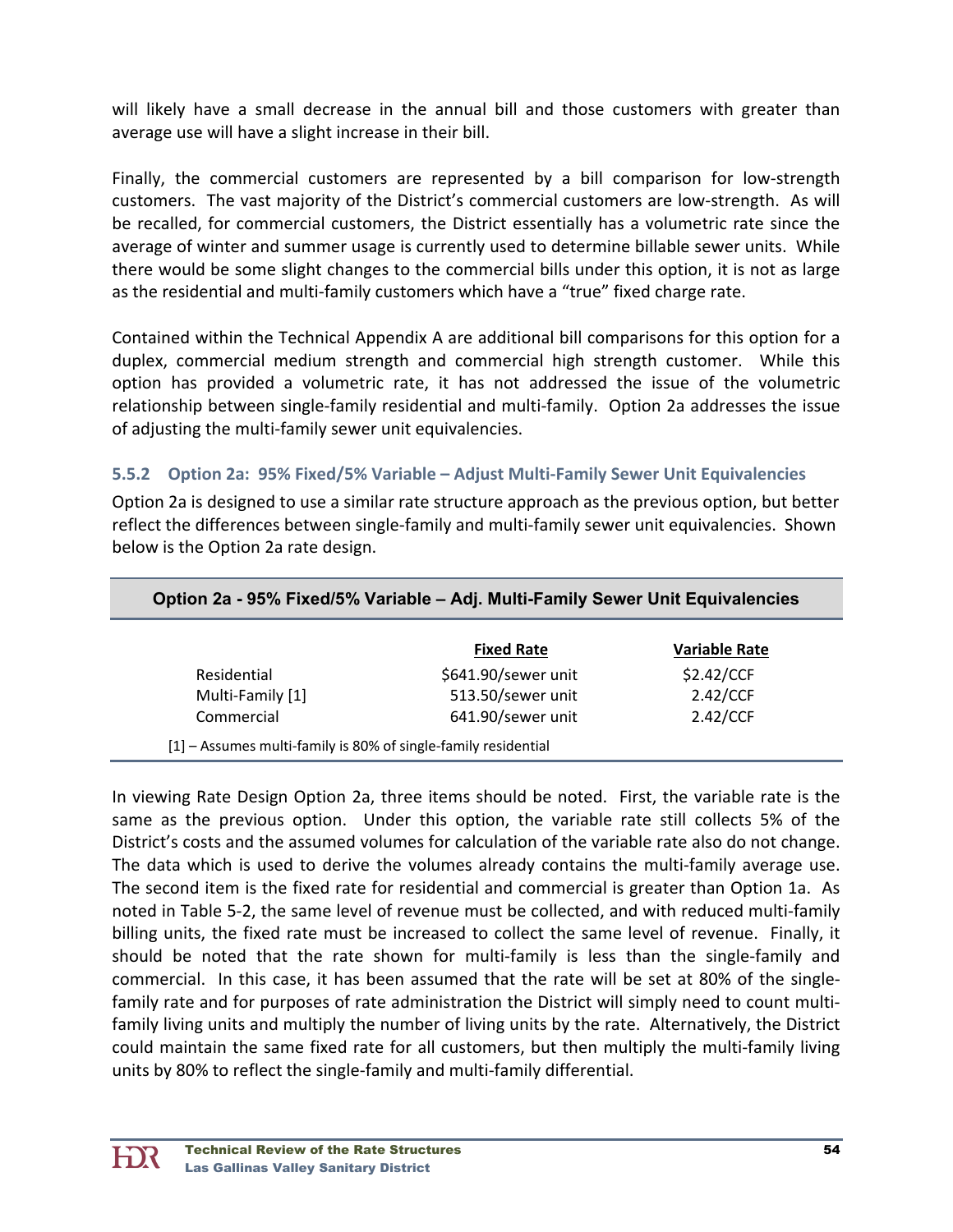The bill comparisons developed for this option are similar to the prior option, but the bill impacts are certainly different. In the case of residential customers, the savings for low use customers compared to the existing rates are lower and the bill impacts to larger residential users are slightly greater.

For the multi-family customers, the bill comparison appears much more pronounced. In part, this is a reflection of the scale used within the graph, but obviously the adjustment to the fixed charge rate to reflect the multi‐family volumes is the driving factor. In essence, assuming a relationship of 80% of single-family provides roughly a 20% reduction compared to the existing rate. It is not exactly a 20% reduction since the rate is not 100% fixed.

For commercial, and similar to the previous option, the impact of the adjustment







to multi‐family rates is not a significant impact to the bills, one way or the other.

Contained within the Technical Appendix B are additional bill comparisons for this option which also provide comparisons for duplex, commercial medium strength and commercial high strength. While these rate options have presented a volumetric option, during our review of the administration of the rate, the District raised concerns about the administration of a volumetric residential sewer rate. This aspect of the study is discussed in more detail at the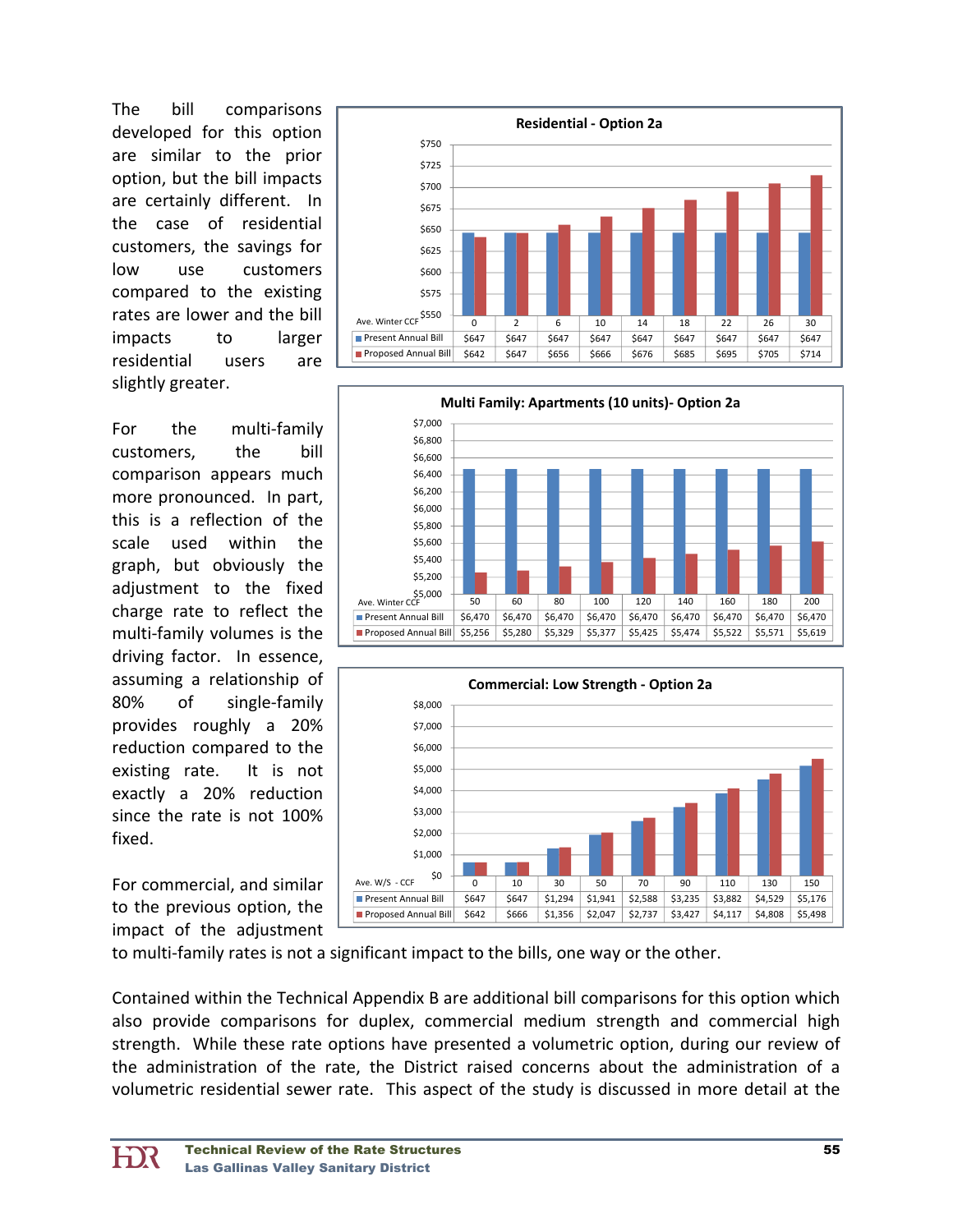end of this section of the report, but as a result of those concerns, HDR developed a 100% fixed rate option which adjusts for the multi-family issue.

#### **5.5.3 Option 3a: 100% Fixed – Adjust Multi‐Family Sewer Unit Equivalencies**

Option 3a utilizes the District's existing 100% fixed rate design, but adjusts for the multi‐family sewer unit equivalencies. Shown below is this rate option.

| Option 3a – 100% Fixed – Adjust Multi-Family Sewer Unit Equivalencies |                     |                      |  |  |  |
|-----------------------------------------------------------------------|---------------------|----------------------|--|--|--|
|                                                                       | <b>Fixed Rate</b>   | <b>Variable Rate</b> |  |  |  |
| Residential                                                           | \$675.65/sewer unit | \$0.00/CCF           |  |  |  |
| Multi-Family [1]                                                      | 540.50/sewer unit   | 0.00/CCF             |  |  |  |
| Commercial                                                            | 675.65/sewer unit   | 0.00/CCF             |  |  |  |

This rate structure essentially increases the fixed charge rate for residential and commercial to compensate for the reduced billing units for the multi-family customers. Under this rate option, there is no variable charge. The variable rate shown in the table is simply to provide a consistent format for displaying the rates.

Similar to the prior rate option, the multi-family rate is shown with the reduction in the rate so the District can simply multiply the multi-family living units by the rate. It is presumed that this approach will simplify the rate administration of the multi-family customers.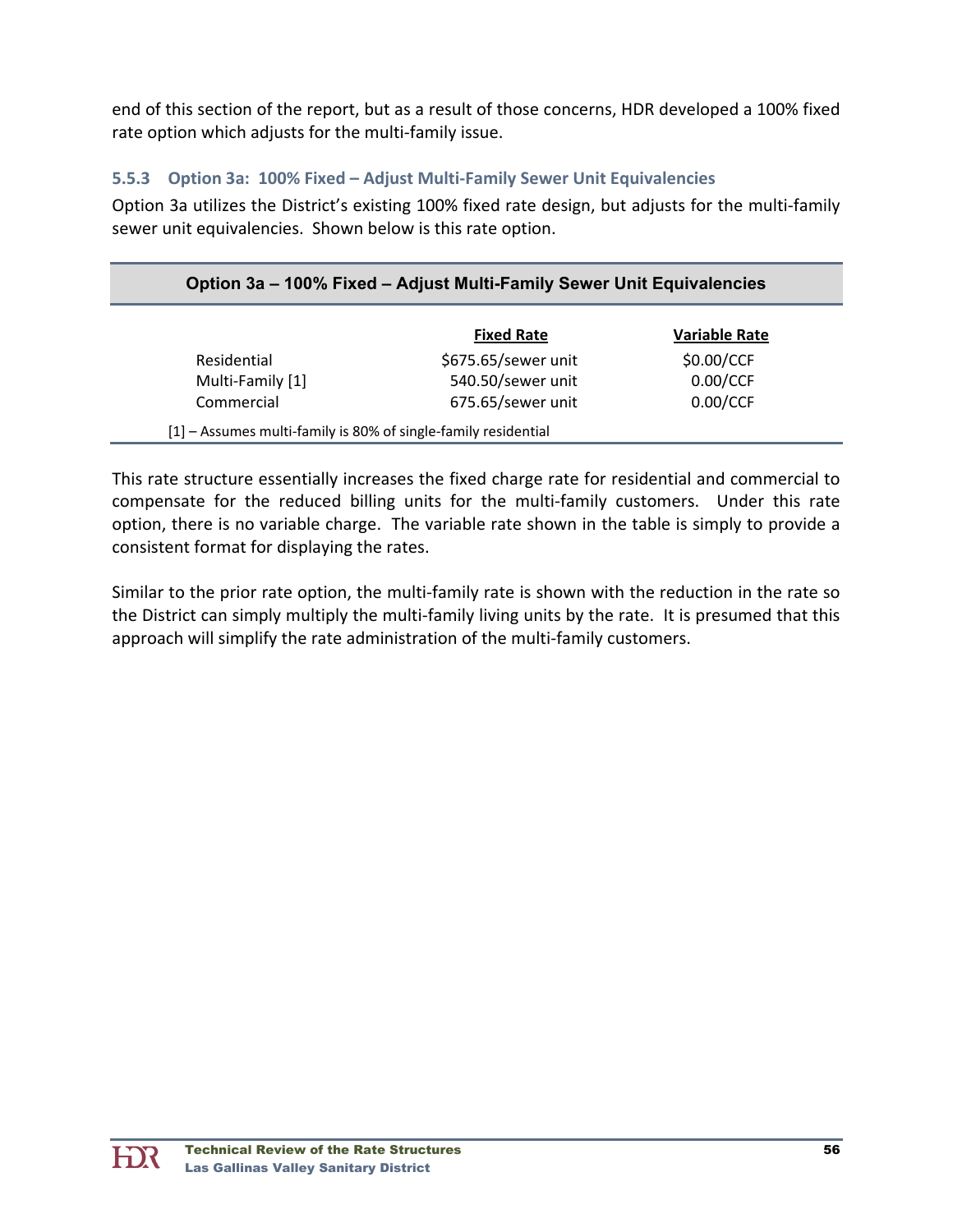





The bill comparisons for this option are similar to the previous comparisons, but the results are somewhat different. For the residential bill comparison, under the proposed bill, residential customers will pay a slightly greater bill under this option. As the multifamily billing units are decreased, to maintain a revenue neutral rate, the impact is an increase in the per unit rate for residential and commercial customers.

The multi‐family annual bill comparison is similar to the prior option in which multi‐family will see a reduction in their bill under this option.

Finally, for low-strength commercial customers, the annual bill impacts are not significant. However, similar to the residential bill comparison it appears under this option that all commercial customers will see an increase in their annual bill. However, in most cases, it is a relatively

modest adjustment or increase.

Contained within the Technical Appendix C are additional bill comparisons for a duplex, commercial medium strength and commercial high strength customer.

While these options have explored the impacts of volumetric billing and adjusting for multifamily sewer unit equivalencies, they have not addressed the issue of the linkage between the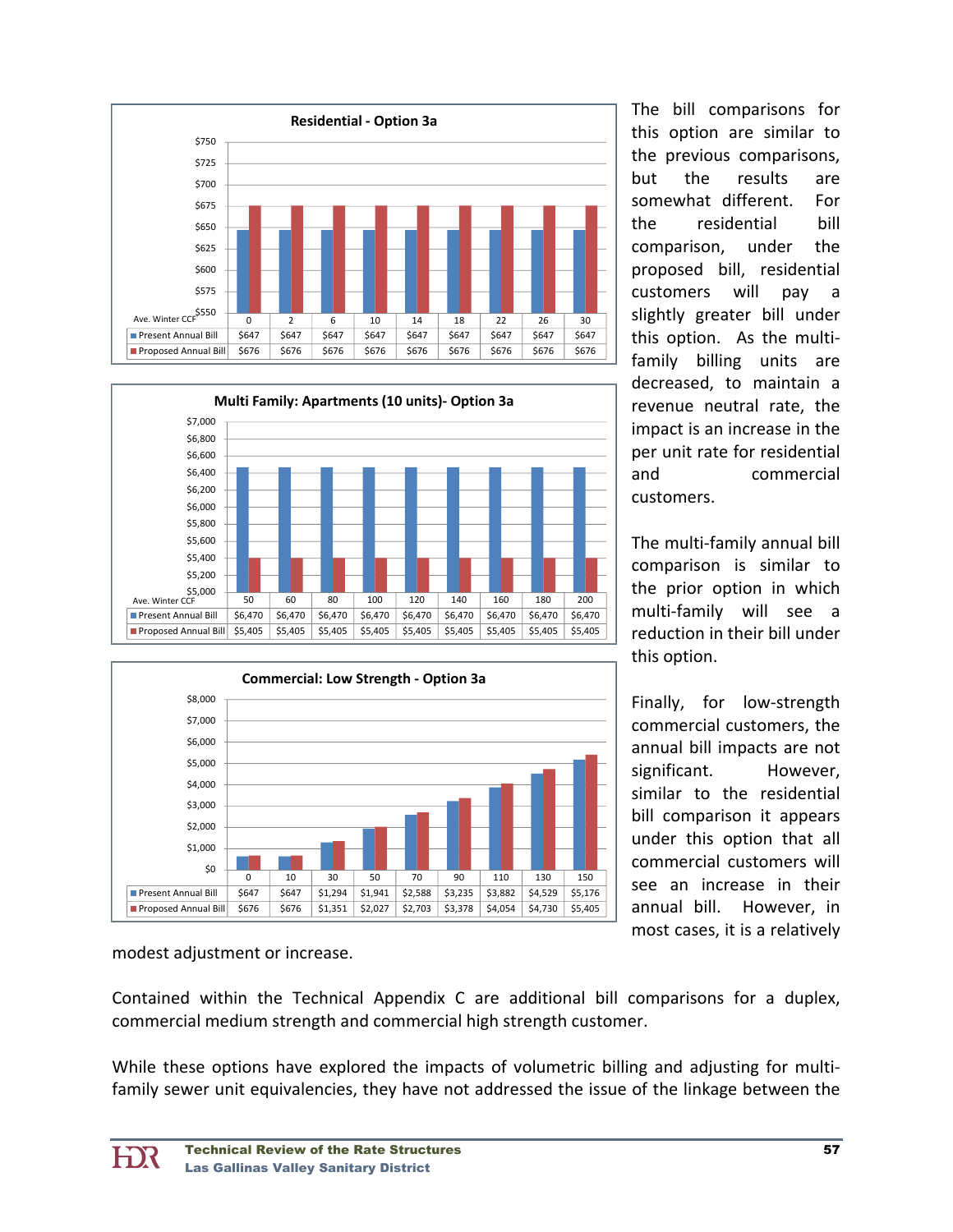definition of one (1) single‐family sewer unit and a commercial unit. The technical review of the "b" options explored the impacts of factoring in this final adjustment.

#### **5.5.4 Option 1b: 95% Fixed/5% Variable – Adjust Commercial Sewer Unit Equivalencies; No Change to Multi‐Family Equivalencies**

Option 1b is similar to Option 1a, but the difference is the commercial volumetric use was adjusted for sewer equivalencies to reflect the single-family residential definition. For the options developed above, the definition for a single‐family residential customer was 7 CCF/month or 14 CCF for the two month winter period. This rate option is shown below.

#### **Option 1b - 95% Fixed/5% Variable – Adjust Commercial Sewer Unit Equivalencies; No Change to Multi-Family Equivalencies**

|                | <b>Fixed Rate</b>   | <b>Variable Rate</b> |
|----------------|---------------------|----------------------|
| Residential    | \$596.10/sewer unit | \$2.42/CCF           |
| Multi-Family   | 596.10/sewer unit   | 2.42/CCF             |
| Commercial [1] | 596.10/sewer unit   | 2.42/CCF             |

In comparison to Option 1a, this rate option produces a greater number of commercial billable sewer units. Technically, this reduces the fixed rate by almost \$20/sewer unit when compared to Option 1a. Similar to Option 1a, no adjustment is taken into account for the single‐family and multi-family relationship. Hence, this option has the same fixed charge rate for the residential and multi-family customers. The residential, multi-family and commercial low use bill comparisons for this option are shown below.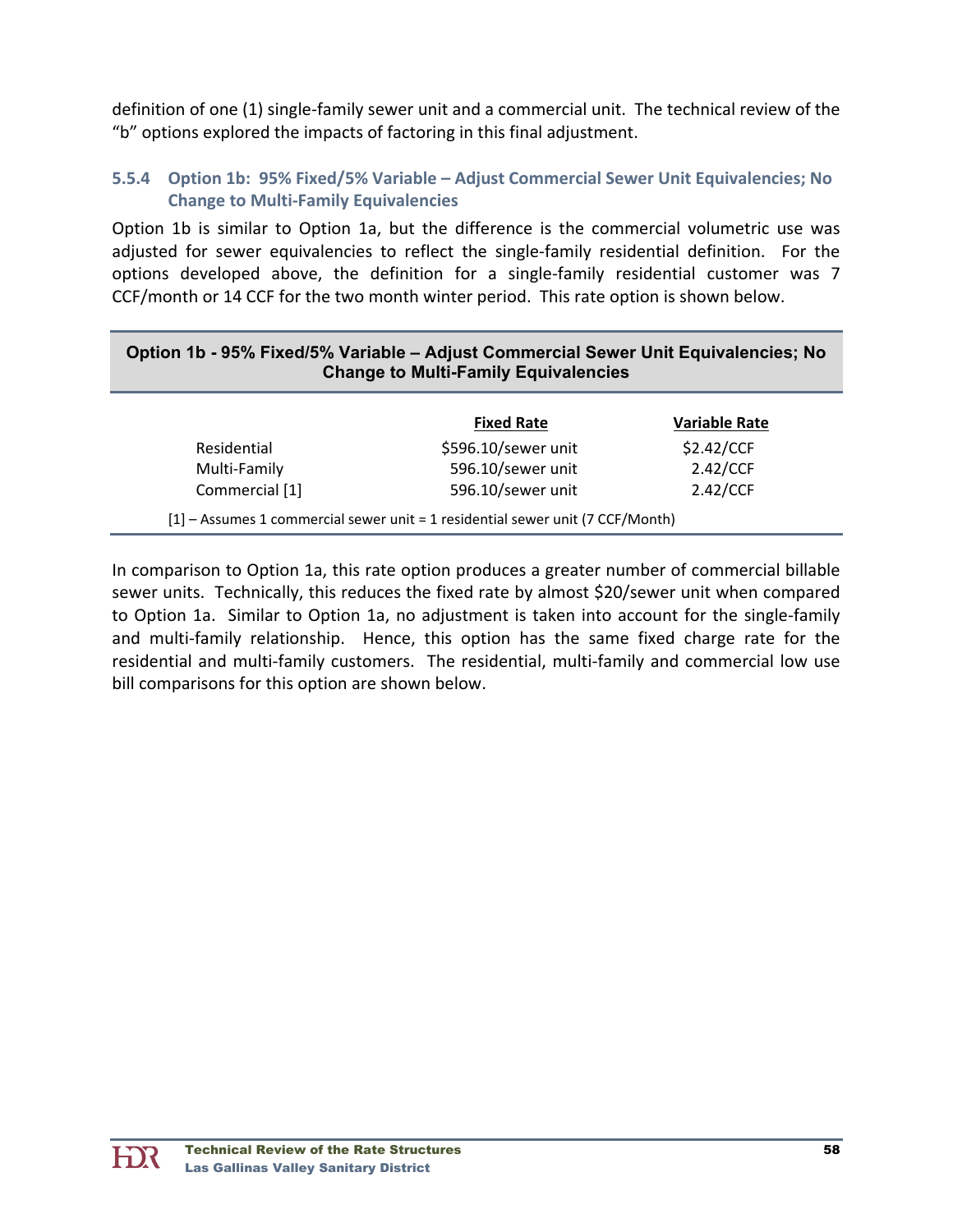The bill comparisons for this option are different when compared to the Option 1a bill

comparisons. As can be seen for residential, the impact is fairly significant in that the majority of customers would see a reduction in their annual bill under this option. Up to about 22 CCF (2 month period) may see reduction in their annual bill. Large volume residential customers will see an increase in their annual bill, and as noted under Option 1a, this bill comparison does not include the total range of residential consumption. There are residential customers with fairly significant winter water use.

For multi‐family, under the bill comparison shown, the majority of customers should see a comparable or slightly reduced bill. While this rate is a volumetric rate, the impacts to larger user customers should be minimal. A multi-family customer using the average/living unit volume will see a decrease under this rate option.







For commercial customers, the impacts may vary. With the change in the definition of a sewer unit, certain customers will likely see an increase in the number of sewer units billed, but off‐ setting the potential increase in the sewer units is the decrease in the actual rate paid. The majority (about 65%) of low strength customers use less than 50 CCF per month. However, there are a number of high use customers over 150 CCF per month. It is also important to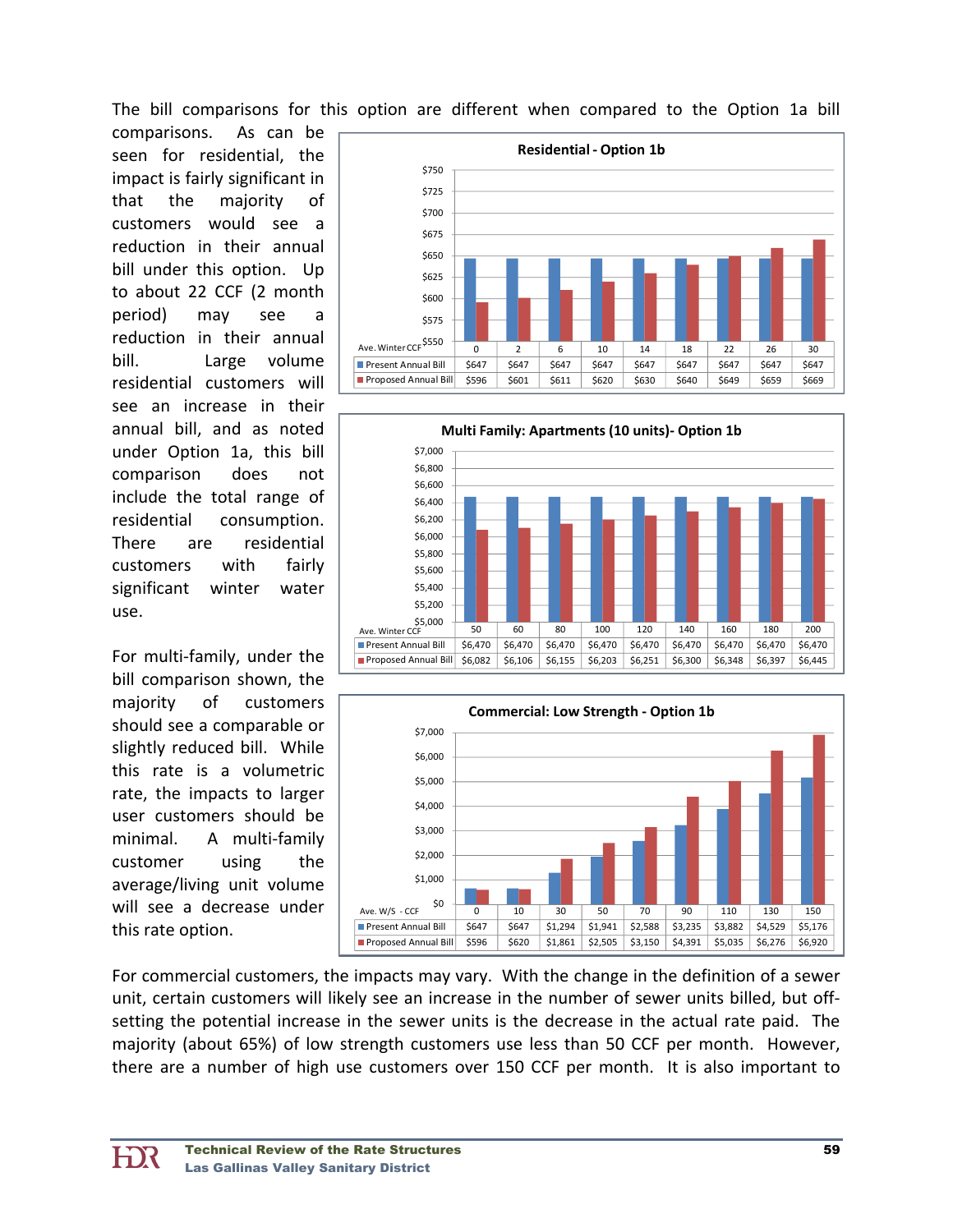understand that the District currently calculates their commercial sewer billing units on a whole basis (e.g. 2.0 units).

Contained within the Technical Appendix D are additional bill comparisons for this option for a duplex, commercial medium strength and commercial high strength customer.

#### **5.5.5 Option 2b: 95% Fixed/5% Variable – Adjust Multi‐Family and Commercial Sewer Unit Equivalencies**

Option 2b is similar to Option 2a, but has included the adjustment for commercial sewer unit equivalencies. As will be recalled, this option is a fixed/variable rate with adjustment for the multi-family customers. Shown below is this rate option.

| Option 2b - 95% Fixed/5% Variable - Adjust Multi-Family and<br><b>Commercial Sewer Unit Equivalencies</b> |                                                                                |                      |  |  |  |  |
|-----------------------------------------------------------------------------------------------------------|--------------------------------------------------------------------------------|----------------------|--|--|--|--|
|                                                                                                           | <b>Fixed Rate</b>                                                              | <b>Variable Rate</b> |  |  |  |  |
| Residential                                                                                               | \$621.30/sewer unit                                                            | \$2.42/CCF           |  |  |  |  |
| Multi-Family [1]                                                                                          | 497.30/sewer unit                                                              | 2.42/CCF             |  |  |  |  |
| Commercial [2]                                                                                            | 621.30/sewer unit                                                              | 2.42/CCF             |  |  |  |  |
| [1] - Assumes multi-family is 80% of single-family residential                                            | [2] - Assumes 1 commercial sewer unit = 1 residential sewer unit (7 CCF/Month) |                      |  |  |  |  |

As can be seen in the above table, compared to Option 2a, this option has reduced the fixed charge rate since there are more commercial billing units. Similar to Option 1b, the fixed charge is reduced by approximately \$20/unit compared to Option 1b. The bill comparisons for this rate option are shown below.

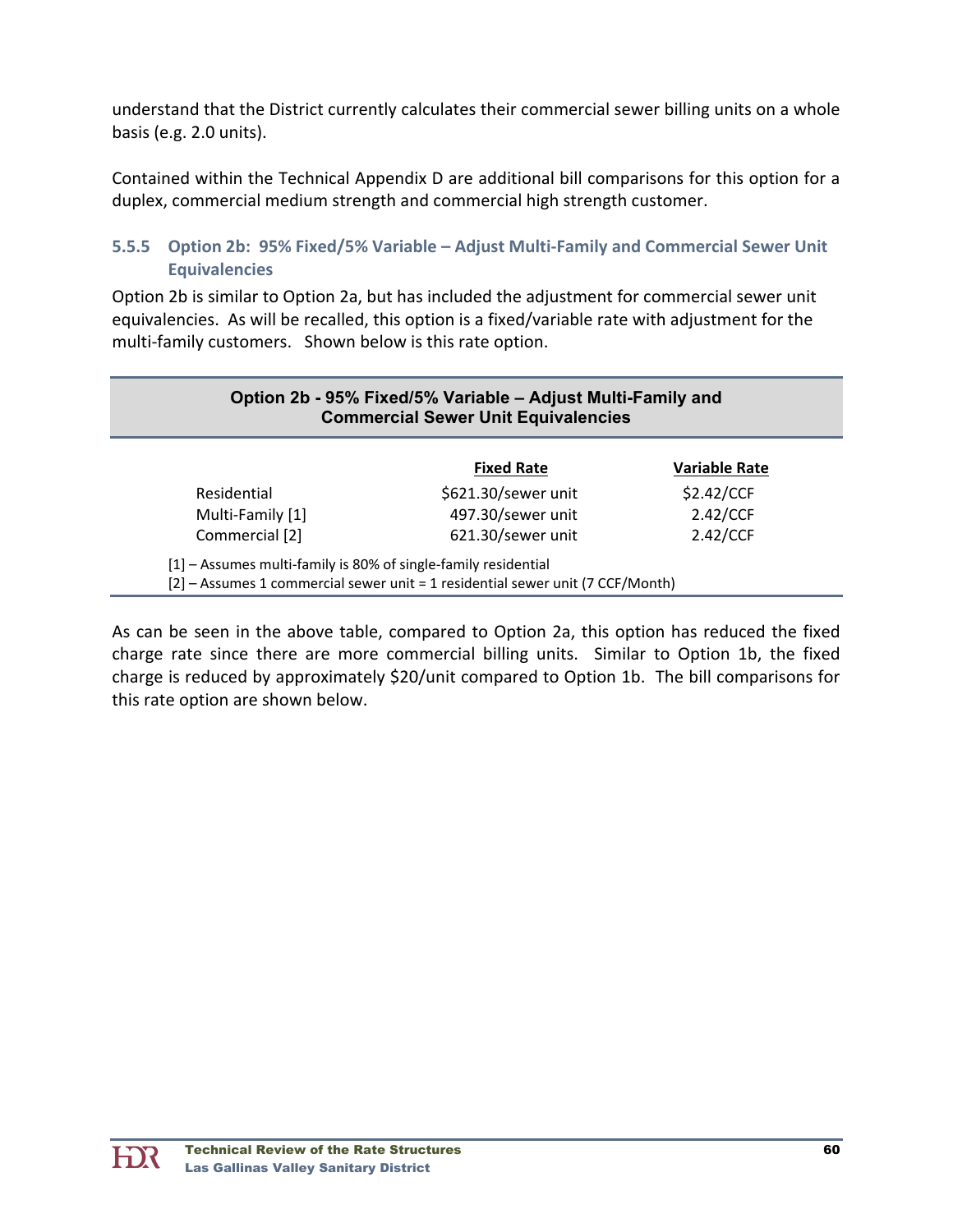

The bill comparison for the residential customer is similar to the prior option in that under the





proposed rate that some low use residential customers will see a slight reduction in their bill. A number of residential customers will likely experience a small increase in their annual bill. Similar to the concerns raised with the other residential options for a fixed/variable rate, there are a number of residential customers with high volumetric use in the winter water period which will see significant bill increases under this alternative.

For multi‐family, the bill impacts will be a decrease in the overall bill. While the bill comparison graph may visually skew the difference, the impact is approximately a 20% reduction in the annual bill. The amount of the reduction is not exactly 20% for multi‐family customers and will vary since it is a fixed/variable rate design.

The commercial bill comparison indicates similar impacts to the prior

commercial bill comparison (2a). Certain customers, depending upon their specific usage may not see much impact, but some larger use customers could experience significant adjustments. As noted above, the District bills in whole sewer units.

Contained within the Technical Appendix E are additional bill comparisons for this option for a duplex, commercial medium strength and commercial high strength customer.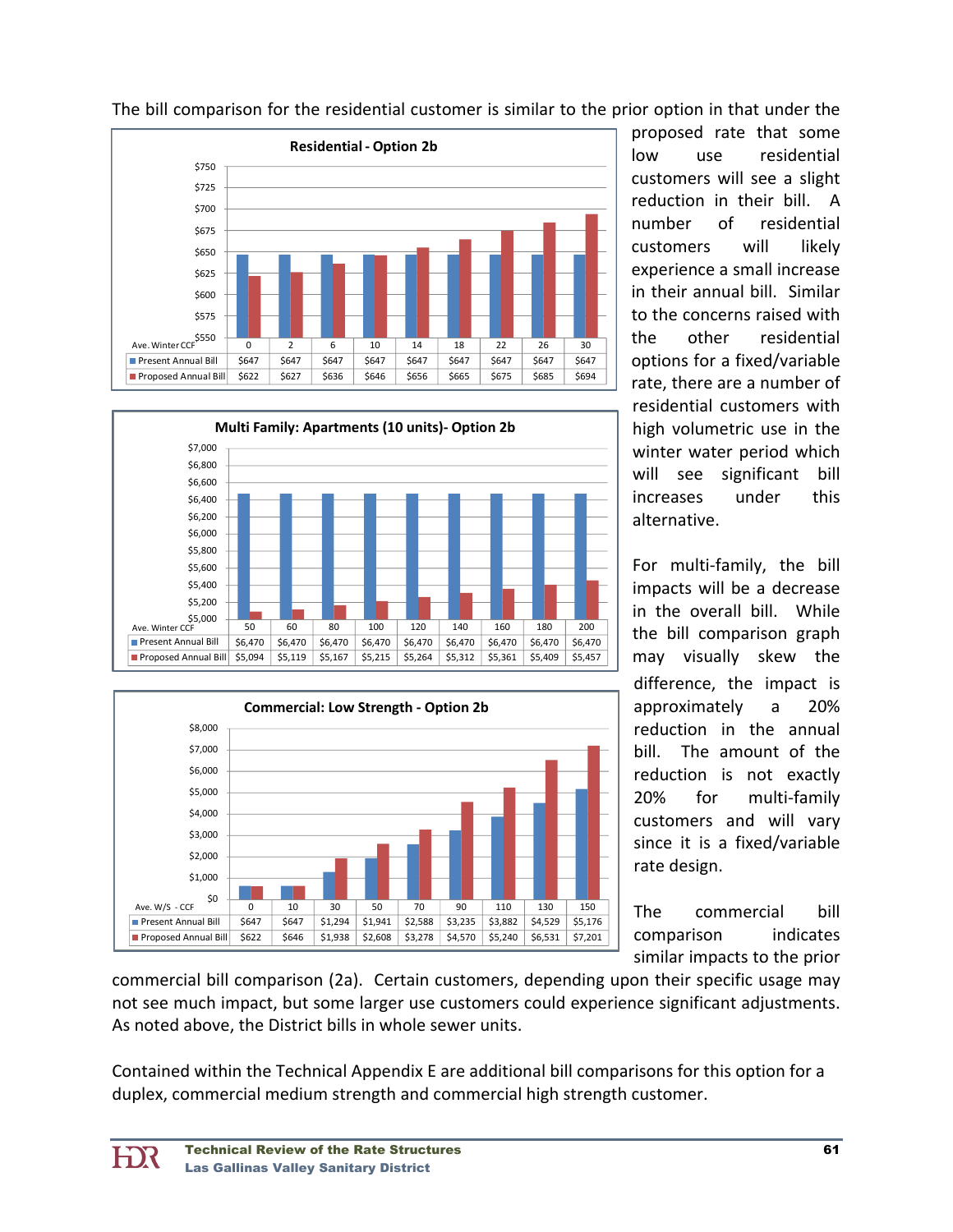#### **5.5.6 Option 3b: 100% Fixed – Adjust Multi‐Family and Commercial Sewer Unit Equivalencies**

The final option reviews the use of a 100% fixed rate and adjusts for both the multi‐family equivalencies and the commercial sewer units. This rate option is shown below.

| Option 3b - 100% Fixed – Adjust Multi-Family and<br><b>Commercial Sewer Unit Equivalencies</b>                                                   |                     |                      |  |  |  |  |
|--------------------------------------------------------------------------------------------------------------------------------------------------|---------------------|----------------------|--|--|--|--|
|                                                                                                                                                  | <b>Fixed Rate</b>   | <b>Variable Rate</b> |  |  |  |  |
| Residential                                                                                                                                      | \$654.40/sewer unit | \$0.00/CCF           |  |  |  |  |
| Multi-Family [1]                                                                                                                                 | 523.50/sewer unit   | 0.00/CCF             |  |  |  |  |
| Commercial [2]                                                                                                                                   | 654.40/sewer unit   | 0.00/CCF             |  |  |  |  |
| [1] - Assumes multi-family is 80% of single-family residential<br>[2] - Assumes 1 commercial sewer unit = 1 residential sewer unit (7 CCF/Month) |                     |                      |  |  |  |  |

In thinking about this rate, it is essentially the District's existing rate structure with adjustments to reflect the issues raised for the multi-family and commercial sewer equivalencies. Interestingly, with these adjustments, the fixed rate is slightly greater than the current \$647.00 rate. For the multi-family customers, the rate has been adjusted to be set at 80% of the singlefamily residential rate. Similar to the other options, the multi-family rate has been adjusted to reflect the relationship. This approach should create greater ease of administration for the District and avoid confusion over multi‐family living units and billable living units. Under this approach, both are the same. It is the rate which produces the differential between singlefamily residential and multi-family.

Similar to the other rate design options, the bill comparisons for the residential, multi-family and commercial low strength customers are shown below.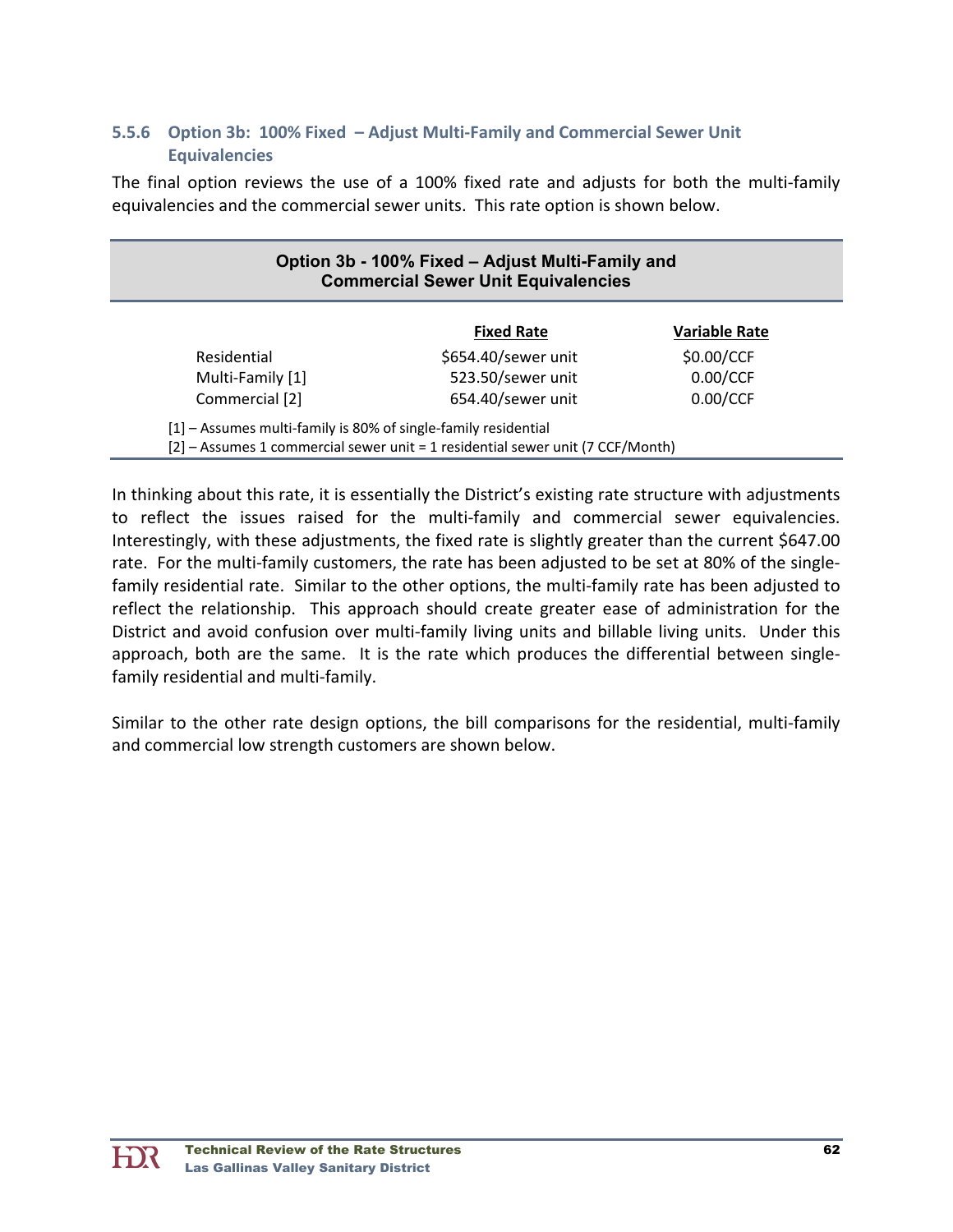For this final rate option, the residential bill comparison indicates that there will be minimal

impact to the residential customers. Given that this is a 100% fixed rate option, there is no concern about the impacts to large volume winter users.

For the multi-family rate design, the impacts are similar to the other multi‐ family rate options in which the relationship is adjusted to reflect the 80% differential. While the multi‐family graph may distort the results, the typical reduction to the annual multi‐family bill will be approximately 20%.

The commercial fixed rate is roughly the same as the existing \$647/unit rate. However, as noted previously, the change in the definition of a sewer equivalency unit has significantly impacted certain commercial customers. For example, a customer that has been 10 units in the past may become 14 or 15 units under the change in definition of an equivalent unit. As noted above, the District bills in whole sewer units.







Contained within the Technical Appendix F are additional bill comparisons for this option for a duplex, commercial medium strength and commercial high strength customer.

This concludes the review and discussion of the various rate design options.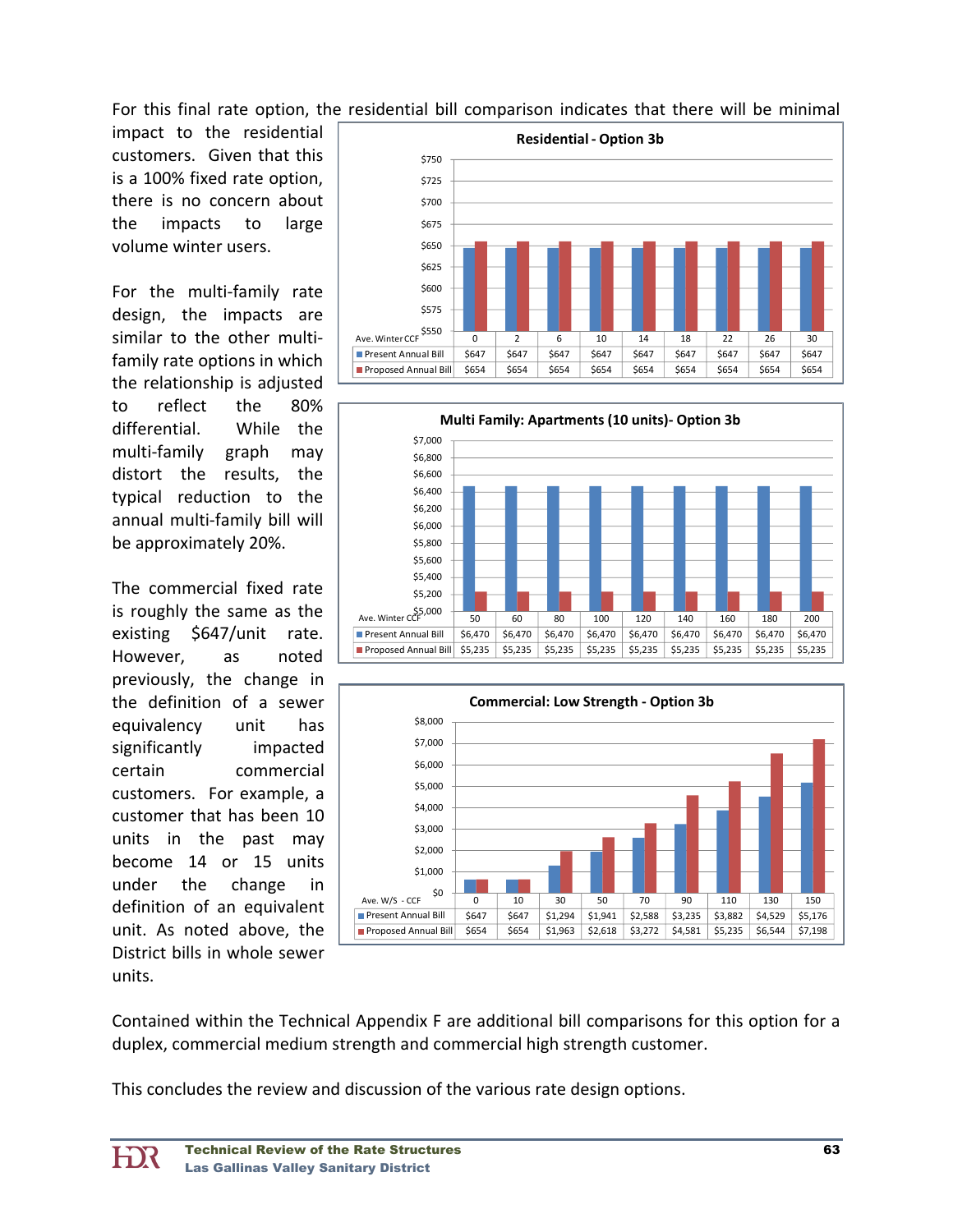### **5.6 Comparison of the Rate Options Advantages and Disadvantages**

The District requested a comparison of the advantages and disadvantages of the various rate options. In providing this list or comparison, it is important to note that what may be perceived as an advantage by one person, may be viewed as a disadvantage by another. For example, maintaining the existing rate structure may be viewed as an advantage administratively, but a disadvantage from a customer equity perspective. In that sense, the following comparative table should not be construed as fixed or "cast in concrete". Rather, it is intended to provide some important points of reference for purposes of comparison and each individual should place their own value structure on the importance of each advantage and disadvantage. Finally, due to space limitations, there are obviously other advantages and disadvantages that may not be listed on this table. This is not intended to be all encompassing of every possible advantage and disadvantage.

Provided below in Table 5‐3 is a comparative table of the advantages and disadvantages as perceived by HDR during the course of our technical review.

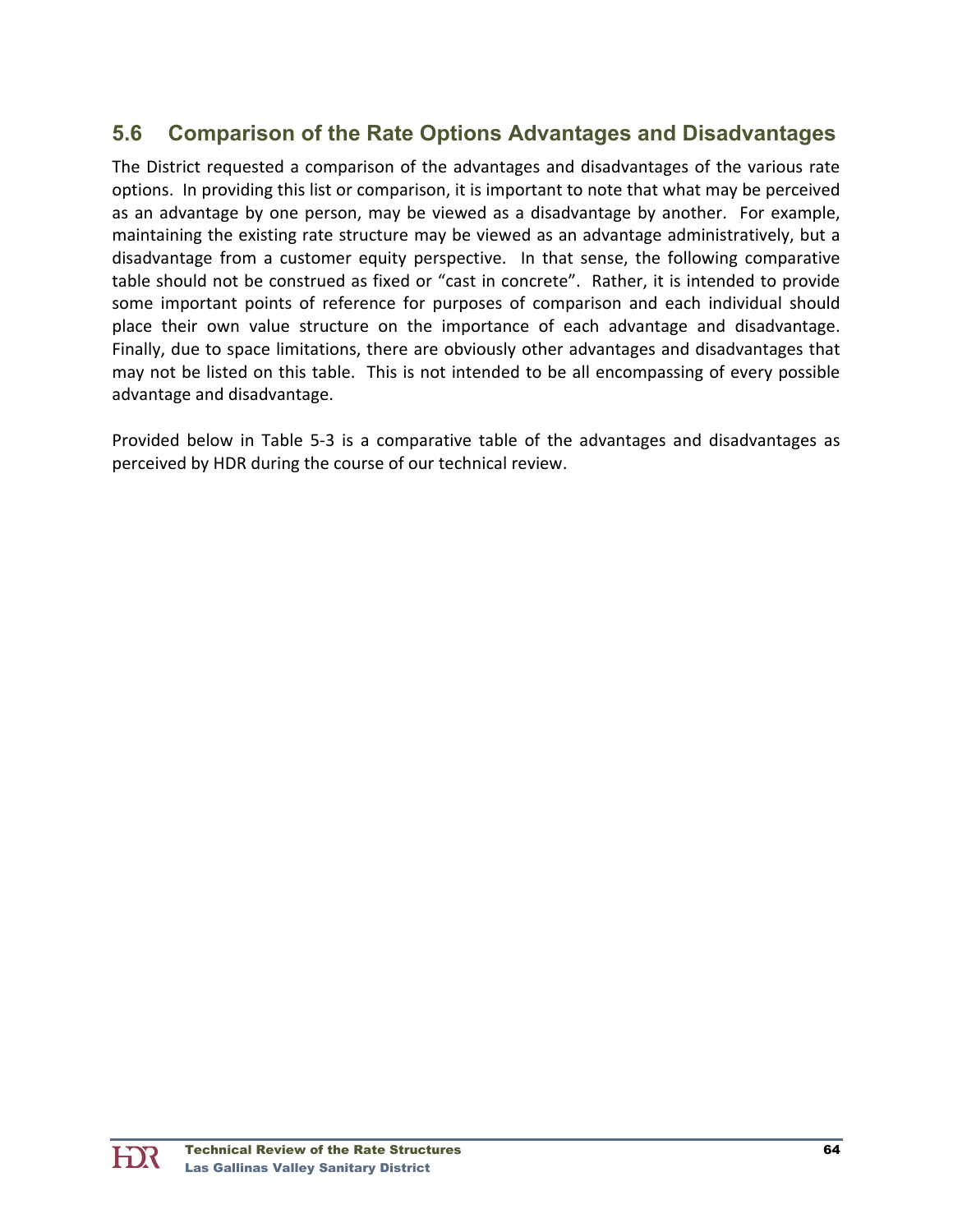|                |                  |                                               |                                   | Table 5-3<br>Summary of he Advantages and Disadvantages of the Rate Options                                                                                                   |                                                                                                                                                                                                                                                        |
|----------------|------------------|-----------------------------------------------|-----------------------------------|-------------------------------------------------------------------------------------------------------------------------------------------------------------------------------|--------------------------------------------------------------------------------------------------------------------------------------------------------------------------------------------------------------------------------------------------------|
| <b>Option</b>  | <b>Structure</b> | Adj. Multi-<br>Family<br><b>Relationship?</b> | <b>Adjust</b><br>Comm.<br>Equiv.? | <b>Advantages</b>                                                                                                                                                             | <b>Disadvantages</b>                                                                                                                                                                                                                                   |
| 1a             | F/V              | <b>No</b>                                     | N                                 | • Reflects volumetric use<br>Minimal impact to MF<br>and commercial<br>Reflects the District's F/V<br>cost relationship                                                       | • Possible high bill impacts to<br>large user SFR<br>• No change in SFR/MF<br>relationship<br>• No change in sewer unit<br>definition<br>• Difficult/costly to administer<br><b>SFR/MFR volume billing</b><br>(feasibility?)<br>Minimal variable costs |
| 2a             | F/V              | Yes                                           | <b>No</b>                         | Reflects volumetric use<br>$\bullet$<br><b>Greater equity for MF</b><br>$\bullet$<br>Minimal impact to<br>commercial<br>Reflects the District's F/V<br>cost relationships     | • Possible high bill impacts to<br>large user SFR<br>• No change in sewer unit<br>definition<br>• Difficult/costly to administer<br><b>SFR/MFR volume billing</b><br>(feasibility?)<br>• Minimal variable costs                                        |
| 3a             | Fixed            | Yes                                           | No.                               | • Administrative ease<br>(feasibility)<br><b>Greater equity for MF</b><br>$\bullet$<br>Minimal impact to<br>$\bullet$<br>commercial                                           | • No change in sewer unit<br>definition<br>• No change in SFR/MF fixed<br>structure (equity?)                                                                                                                                                          |
| 1 <sub>b</sub> | F/V              | No                                            | Yes                               | Reflects volumetric use<br>• Links to 7 CCF/month<br>definition of a unit<br>• Reflects the District's F/V<br>cost relationships                                              | • High bill impacts to large<br>user SFR & comm.<br>• No change in SFR/MF<br>relationship<br>• Difficult/costly to administer<br><b>SFR/MFR volume billing</b><br>(feasibility?)<br>• Minimal variable costs                                           |
| 2 <sub>b</sub> | F/V              | Yes                                           | Yes                               | Reflects volumetric use<br>• Links to 7 CCF/month<br>definition of a unit<br><b>Greater equity for MF</b><br>$\bullet$<br>• Reflects the District's F/V<br>cost relationships | • High bill impacts to large<br>user SFR & comm.<br>• Difficult/costly to administer<br><b>SFR/MFR volume billing</b><br>(feasibility?)<br>Minimal variable costs                                                                                      |
| 3 <sub>b</sub> | Fixed            | Yes                                           | Yes                               | • Administrative ease<br>(feasibility)<br>• Greater equity for MF<br>Links to 7 CCF/month<br>definition of a unit                                                             | • High bill impacts to large<br>user SFR & comm.<br>• No change in fixed structure<br>(equity?)                                                                                                                                                        |

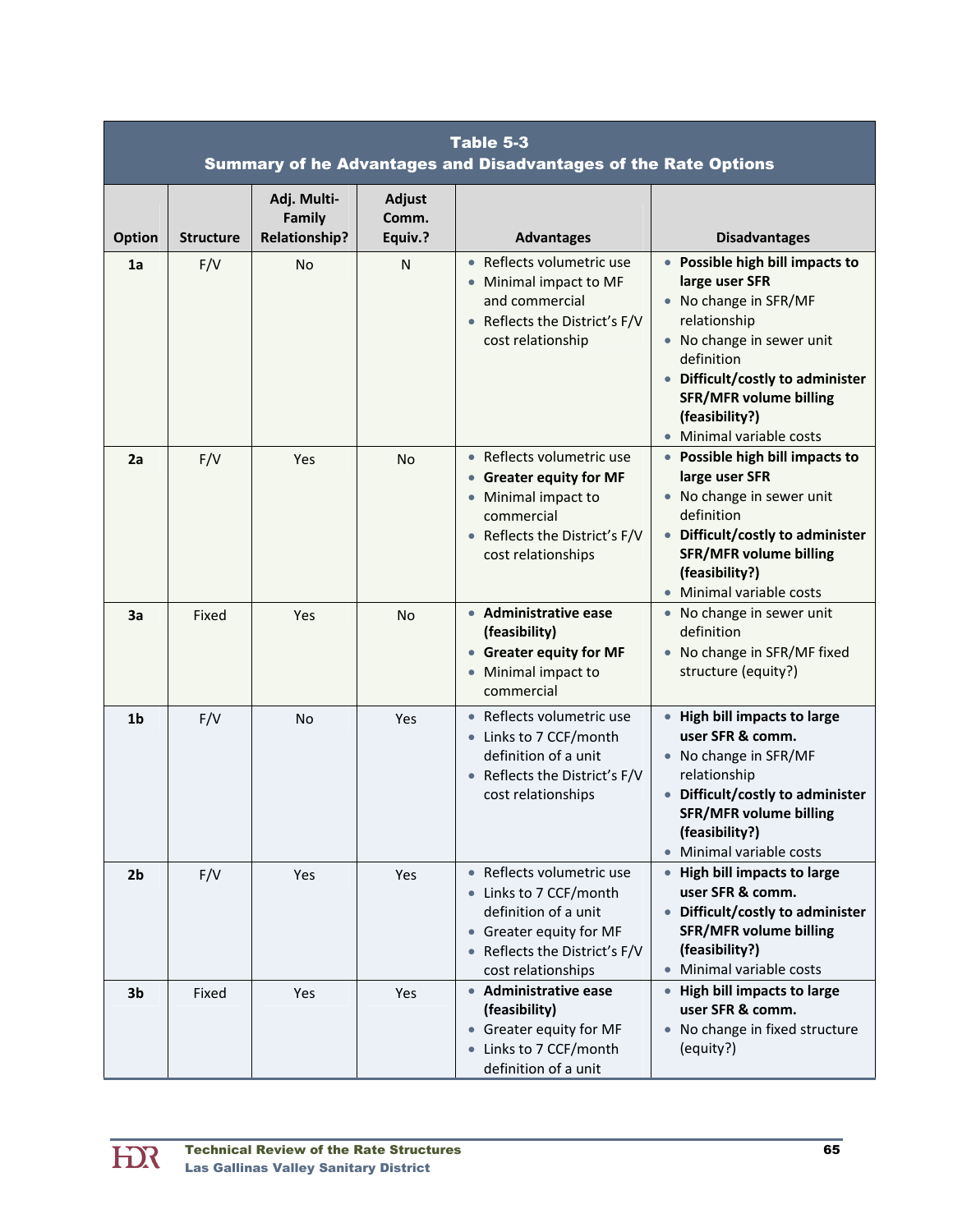In viewing Table 5‐3, HDR has highlighted in bold certain advantages and disadvantages. From HDR's perspective, those items highlighted in bold appeared to be the most compelling and important considerations when HDR was trying to select between the options. Again, this is a subjective judgment on the part of HDR as to what we believe to be critical items to consider.

# **5.7 Administrative Considerations**

While the above discussion has provided an overview of the potential rate structures for the District, it has not considered or taken into account the administrative issues associated with determining billing units and billing customers. One of the major priorities of the District's management team is a rate which can be administered utilizing the District's existing resources.

One of the unique aspects of a stand‐alone wastewater utility is access to water consumption data and information. This is the basis for volumetric billing. While it is very easy to say that all the District needs to do is obtain the consumption information from the local water utility, in this case the Marin Municipal Water District (MMWD), the reality is far more complicated. At the same time, the billing process is, in part, shaped by the property tax process.

HDR discussed with the District the process used to obtain the water consumption data from MMWD and eventually produce a bill for placement on the customer's property taxes. Once the District receives the data from the District, it must individually and manually review each account to match the water consumption data to the tax rolls. The District stated that there historically have been discrepancies in the data.

During the course of this study, HDR noticed problems and challenges with the consumption data. As an example, for certain residential customers there were very large consumption values, beyond what would normally be considered residential consumption levels. Under a

billing scenario, these "high read" accounts would need to be individually reviewed and adjustments made where appropriate. In this particular study there were a number of residential accounts which had high reads as a result of a water leak. In addition to this issue, one of the more challenging areas of reviewing the data was to match the data up to relevant billing units. The data files have limited information and parcel numbers, service addresses and a simple customer description make it difficult to sort or understand the type of customer and their service characteristics (e.g. mobile home parks and

*"Simply stated, HDR found that working with the available water consumption data was not impossible, but it was certainly challenging, and would require additional resources to implement particularly when placed in the context of utility billing."*

the number of spaces.). Simply stated, HDR found that working with the available water consumption data was not impossible, but it was certainly challenging and would require additional resources to implement, particularly when placed in the context of utility billing.<sup>9</sup>

 $9$  Utility billing requires a level of accuracy which is entirely different than the level of accuracy needed to conduct this rate structure evaluation study. Where certain short‐cuts and assumptions could be used for purposes of this study, in the context of utility billing, those same short‐cuts or assumptions can not be used. The utility bill must be accurate and correct.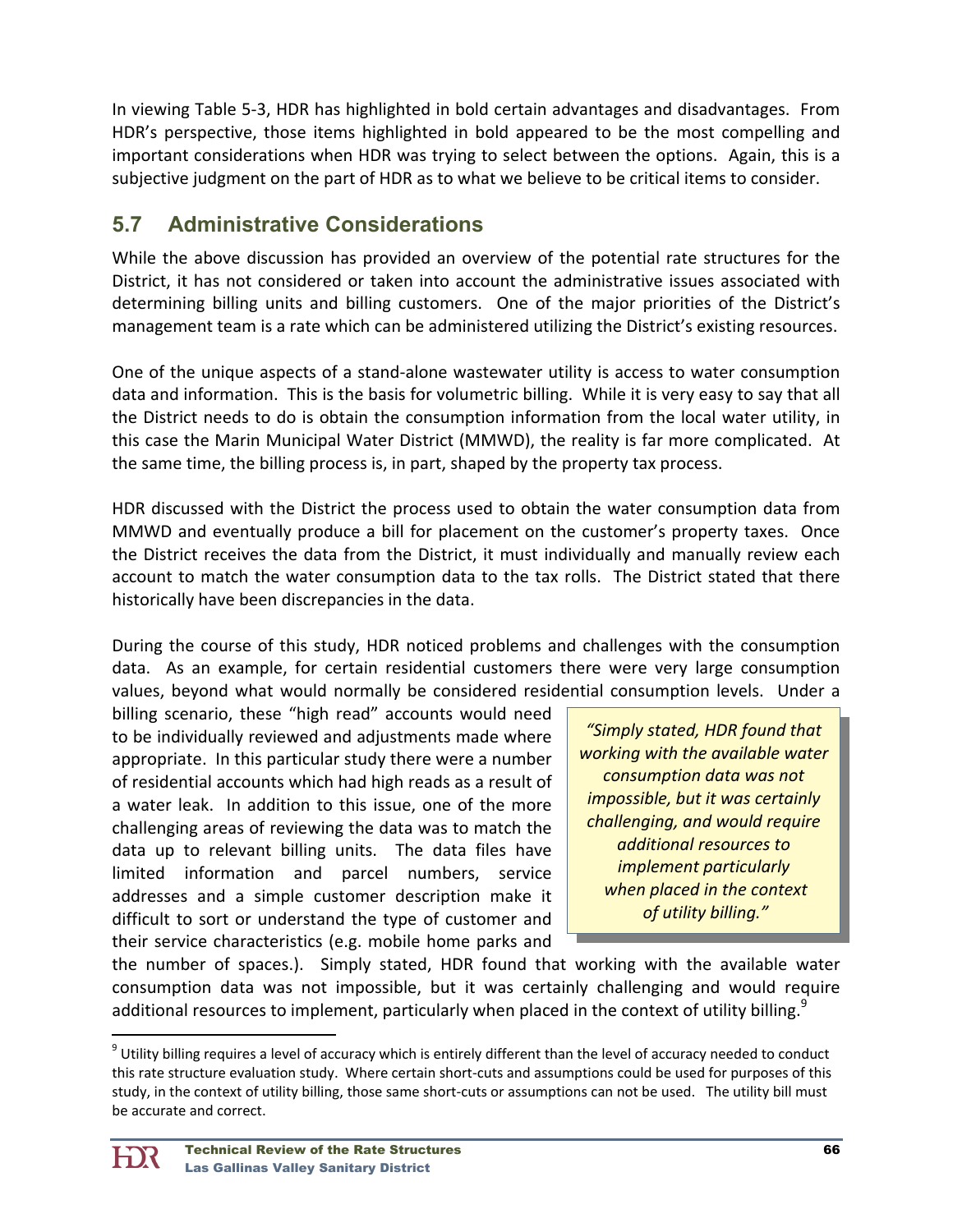At the current time, there are a limited number of commercial accounts and reviewing the data on an individual customer basis is manageable. However, if this were to expand to include residential customers, the District would likely need to develop an alternative billing approach (e.g. use prior year data) or add an additional person to staff to address the additional workload required to check and verify each individual account. In the end, this would be additional costs to the District and have an impact upon rates.

The other main administrative consideration is the timing of the billing process. Provided below is an overview of the timing associated with this year's billing process.

- April District receives water data from MMWD
- $\bullet$  July 12<sup>th</sup> District receives the initial property tax billing from the County (upload file)
- $\bullet$  July 19<sup>th</sup> Make changes/corrections to file and submit to County for processing
- $\bullet$  July 31<sup>st</sup> Receive the review report from County
- August  $2^{nd}$  Changes to review report due back to County

As can be seen from the above schedule, there is roughly two weeks from the time when the District receives the upload file to input the changes, to when it is finalized and due to the County. If a volumetric rate structure is adopted for residential customers then the District will clearly need to have additional personnel to meet this time commitment. This timing issue is not simply isolated to the District. HDR is aware of a California utility that has to retain an outside consulting firm to assist in the review and validation of data.

# **5.8 Defining Other Miscellaneous Customer Groups**

The District serves a variety of customers. Over time, the District has created certain specific categories to address unique and specific customer groups. Provided below is a discussion of each of these unique categories.

**Mobile Home Park or Trailer Court** – At the present time, mobile home parks or trailer courts are charged as follows:

 Current Mobile Home Park or Trailer Court 1.0 Per Mobile Home Pad and 1.0 Per Trailer Space

Based upon a review of this category, HDR would recommend that mobile home parks or trailer courts be maintained at their current levels. HDR conducted an analysis of the average use of these customers and the results indicated the appropriateness of the current approach.

**Rooming House** – The District has a category for rooming houses. HDR would recommend that this category be eliminated and renamed as Accessory Dwelling Units (ADU). An ADU is typically not set at a full living unit. ADU's are often within the range of 0.5 to 0.8 living units.

**Motels** – Motels are divided between units with kitchens and without kitchens. Motels are currently charged as follows: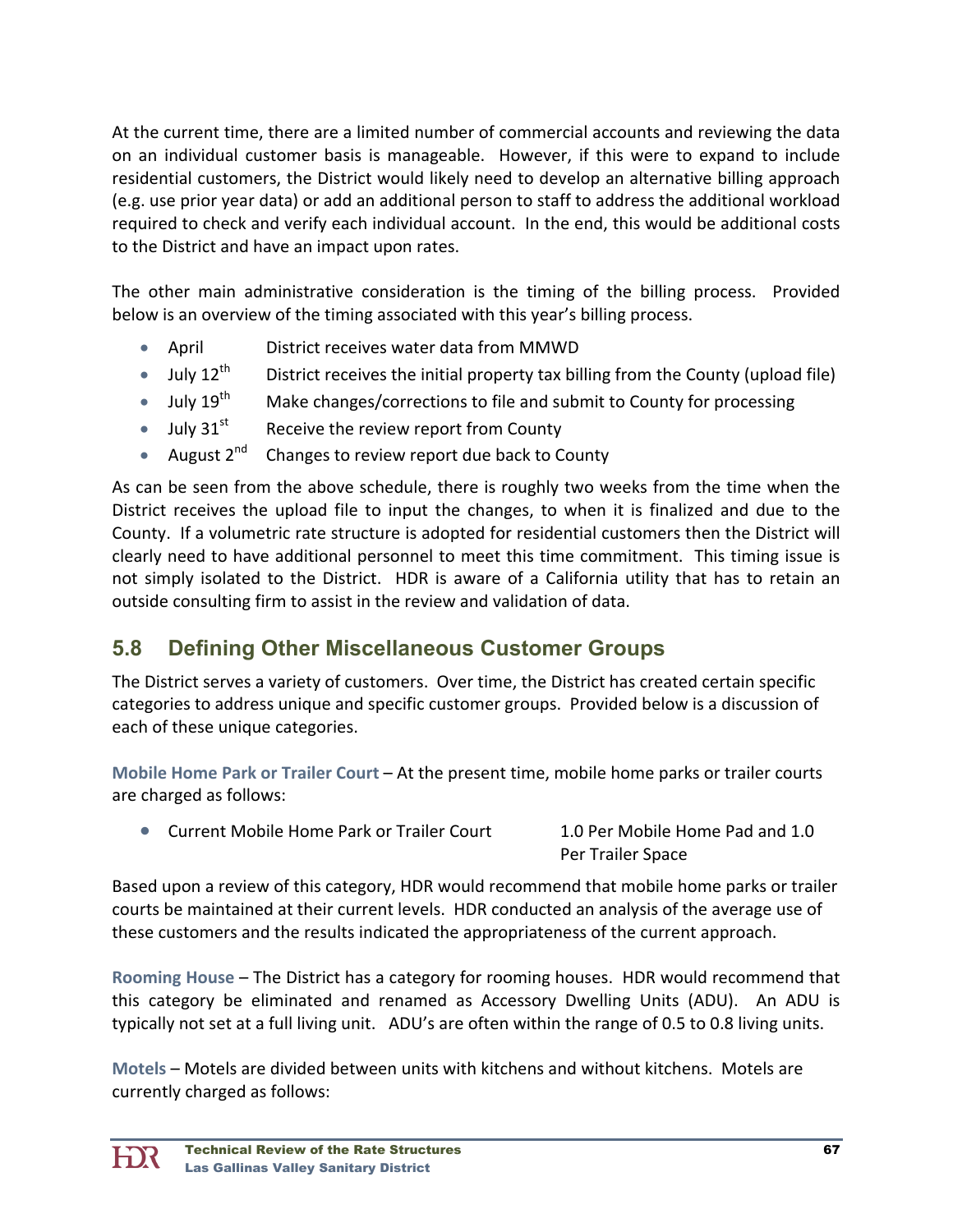| $\bullet$ | Motel Unit with Kitchen    | 1.0 Per Living Unit |
|-----------|----------------------------|---------------------|
| $\bullet$ | Motel Unit without Kitchen | 0.5 Per Living Unit |

HDR would recommend that this category be eliminated and these customers be moved to the commercial class of service and be treated as a low‐strength customer. The advantage of moving this group of customers to commercial is it eliminates the issue of with and without kitchens, but it also places them on more comparable footing with hotels, which are also treated as a commercial customer.

**Schools** – Schools are currently charged on the basis of student enrollment. There are two common methods used to bill schools; using student enrollment and billing on a volumetric basis. HDR reviewed the schools using the volumetric basis (commercial rate) and determined that the existing student enrollment approach is reasonable, and for that reason, the District can maintain the existing approach.

### **5.9 Review of Commercial Strength Factors**

HDR undertook a review of the District's strength factors to determine whether the factors currently in use were still reasonable and relevant. In providing this review, the wastewater strengths were not sampled to determine a measured strength. Rather, HDR recently provided a comparable review of wastewater strength levels for commercial customers for a major municipal wastewater utility. In conducting that review, HDR reviewed the strength levels found in various technical publications, along with the strength levels used by other wastewater utilities. Two major sources for that strength data was East Bay MUD and the City of Portland, Oregon.

In providing this review, it is important to understand that strength levels are not a finite value, but rather, a range of values one may typically see in a particular type of customer. The other aspect which is important to understand is the description of the type of customer may be very broad and some customers may need to be individually assessed to fairly categorize their strength levels.

Provided below in Table 5‐3 are the suggested revisions to the strength levels. Any changes to the current strength charges are highlighted or shaded in green.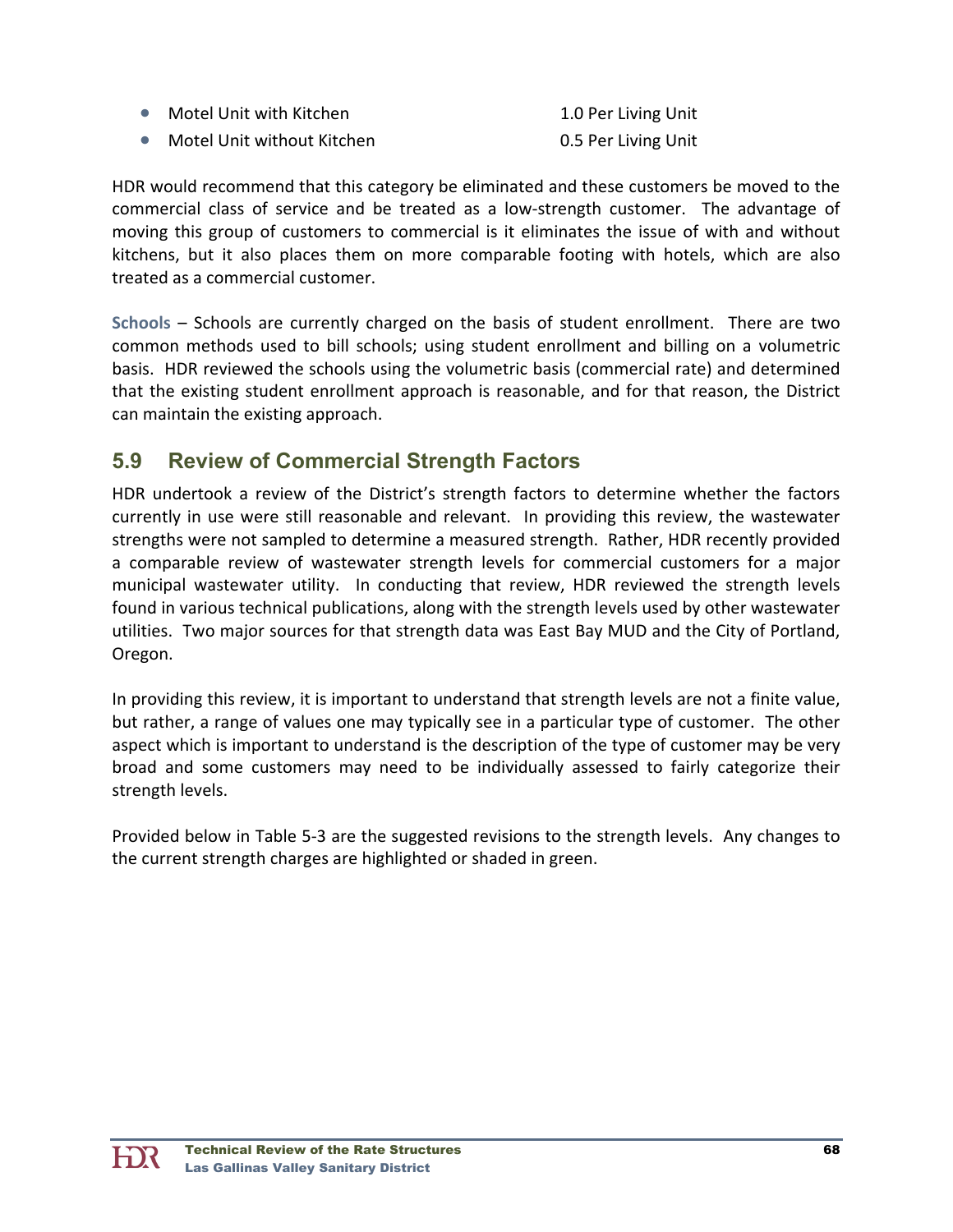| Table 5-1<br><b>Overview of the Revised Strength Factors</b> |                           |                     |           |  |
|--------------------------------------------------------------|---------------------------|---------------------|-----------|--|
| <b>User Group</b>                                            | <b>BOD</b><br>(mg/l)      | <b>SS</b><br>(mg/l) | <b>SF</b> |  |
| <b>Residential</b>                                           | 175                       | 175                 | 1.0       |  |
| <b>Commercial (General)</b>                                  |                           |                     |           |  |
| Office/Retail                                                | 175                       | 175                 | 1.0       |  |
| Hotels/Motels                                                | 175                       | 175                 | 1.0       |  |
| <b>Retail Shops</b>                                          | 175                       | 175                 | 1.0       |  |
| Halls/Churches                                               | 175                       | 175                 | 1.0       |  |
| Other Domestic Strength                                      | 175                       | 175                 | 1.0       |  |
| Laundromats                                                  | 175                       | 175                 | 1.0       |  |
| Service Stations/Car Washes                                  | 175                       | 175                 | 1.0       |  |
| <b>Medical Offices</b>                                       | 175                       | 175                 | 1.0       |  |
| Hospitals/Convalescent Homes/Assisted Living                 | 175                       | 175                 | 1.0       |  |
| <b>Commercial (High Sewer Use)</b>                           |                           |                     |           |  |
| Restaurants/Cafes                                            | 750                       | 650                 | 2.4       |  |
| <b>Bakeries</b>                                              | 1,150                     | 900                 | 3.2       |  |
| <b>Mortuaries</b>                                            | 650                       | 450                 | 2.0       |  |
| Mixed Uses/Other                                             | 600                       | 500                 | 2.0       |  |
| <b>Hotels with Restaurants</b>                               | 600                       | 500                 | 2.0       |  |
| Dry Industry                                                 | 175                       | 175                 | 1.0       |  |
| Markets with Disposals                                       | 800                       | 800                 | 2.6       |  |
| Other Industry/High Use                                      | As determined by District |                     |           |  |
| <b>Public Agency:</b>                                        |                           |                     |           |  |
| Schools                                                      | 175                       | 175                 | 1.0       |  |
| Offices                                                      | 175                       | 175                 | 1.0       |  |

The first proposed change is simply the addition of assisted living facilities. HDR was not aware of any conditions or situations that may suggest they would be a high strength customer.

Restaurants and Cafes were slightly adjusted downward. Under the current strength levels, restaurants and cafes were a 2.6. In reviewing the data for restaurants and cafes, there is a wide variation of strength levels. Given that, HDR attempted to fairly balance this range by adjusting the BOD and SS levels to a relative mid‐point of the data.

Bakeries are generally thought of as high‐strength customers and the strength data from the industry and other utilities bear this out. Given that, HDR adjusted the strength levels for both BOD and SS upward. As with the restaurants and cafes, HDR did not select the top of the range, but attempted to find a relative mid‐point.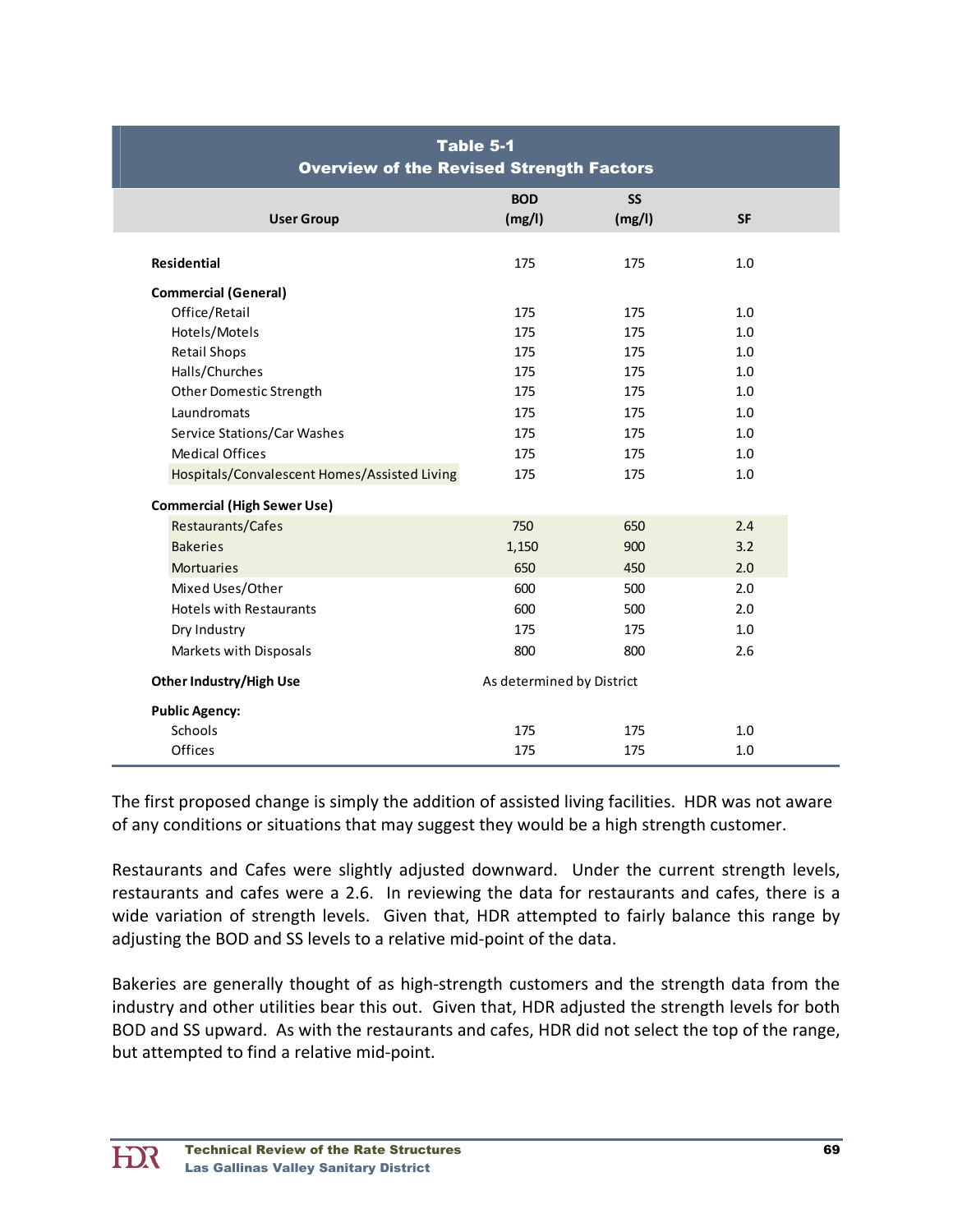Mortuaries were reduced downward from a high‐strength customer to a mid‐level strength customer. Mortuaries are obviously a very limited customer class.

# **5.10 Consultant's Observations and Conclusions**

The technical analysis has indicated that there is a very limited portion of the District's costs

*"This study has highlighted for HDR the administrative and technical challenges of working with the consumption data and attempting to bill residential and multi‐family customers on a volumetric basis."*

which are variable in nature (approximately 5%). The rate options for a fixed/variable structure have passed the District's costs through to the rate in the same manner in which they are incurred. In looking at the options for a fixed/variable rate structure it appears to have a limited impact upon residential customers and most customers may not notice the difference in their bill when the change is only \$30 - \$40 per year. More concerning to HDR with the fixed/variable rate structure is the administrative difficulty it may impose upon the District. This study has highlighted for

HDR the administrative and technical challenges of working with the consumption data and attempting to bill residential and multi-family customers on a volumetric basis. In addition, HDR noted within the review of the residential data certain customers with very high winter water consumption which would potentially result in significant sewer bills (which may or may not be justified). **For those reasons, HDR believes the District should maintain a fixed charge approach for residential and multi‐family customers**. Of the rate options presented, this would be either Rate Option 3a or 3b. All other options presented were fixed/variable rates.

HDR's review of the consumption data did highlight the issue of the rate relationship between single-family residential and multi-family customers. Based upon the limited District data reviewed (2‐years), along with our own experience in working with other utilities, the equivalency relationship developed in this study (80%) is almost exactly what HDR would have predicted prior to the study. **There seems to be a strong foundational basis for establishing a differential in the equivalency relationship between residential and multi‐family.** Assuming the use of a fixed charge approach (Option 3a or 3b), the impact of this recommendation would be an approximate 20% reduction in the multi-family rates and a slight increase in single-family rates which may be in the range of \$0.60 (Option 3b) to \$2.40/month (Option 3a). The impact to commercial bills will vary between the Options. Option 3a has the least impact to commercial and results in an approximate 4.4% increase. In contrast, Option 3b produces little or no impact to low use customers (< 10 CCF/month), but has large impacts to large use commercial customers (up to 40% to 50% increases).

The final portion of the technical analysis is the definition of an equivalent unit and tying that definition to the commercial rates. At the present time, the definition used for a commercial customer is 10 CCF/month. This study has noted that an equivalent residential unit may be defined as 7 CCF/month which more closely reflects the current average single‐family average winter water use. **HDR is concerned with the potential change in this definition and the impacts to large commercial customers. The District can maintain their existing definition, set the multi‐family rate at 80% of the single‐family rate and minimally impact the**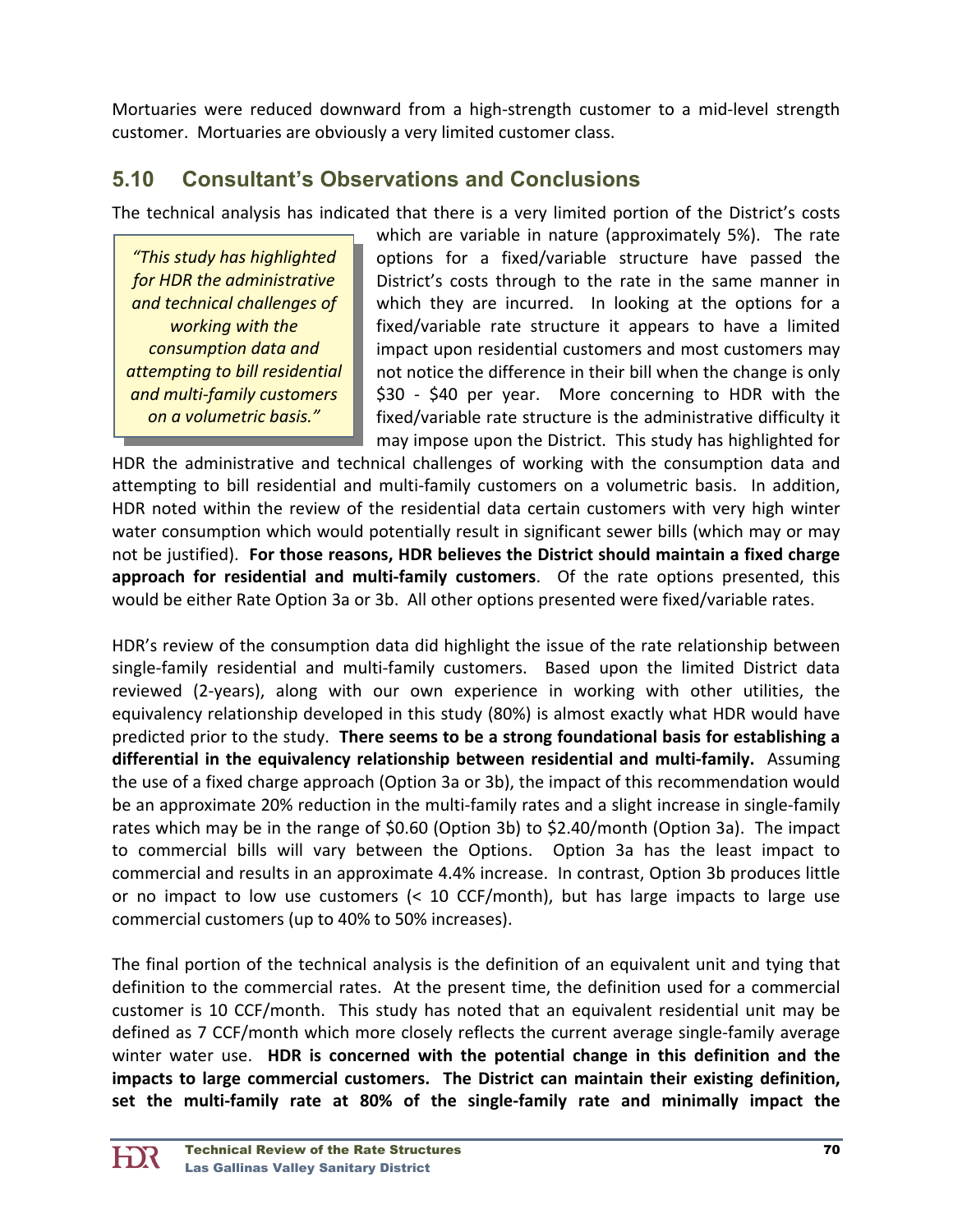**commercial customers. In short, this was Rate Option 3a.** At a later date, the District may choose to transition to the 7 CCF/month definition (Option 3b). However, for now, it appears that attempting to adjust the single‐family and multi‐family relationship should be the top priority. Attempting to adjust the multi-family and the commercial equivalencies at the same time has too great of a combined impact, particularly to the commercial customers.

In the end, the ability of **the District to smoothly transition these rate changes should be of paramount importance**. While this study has identified certain rate issues the District may want to address, those can be addressed over time, and in a manner that does not create large and sudden impacts to customers. One of the key rate design goals identified by both the Board and management was stability of the rates, both from the utility's perspective and the customer's perspective. **The recommendations of HDR are intended to begin the move the District in the direction of achieving the recommendations contained in this report, while doing so in manner that provides stability and greater customer acceptance**.

HDR also reviewed the equivalencies for certain customers and would recommend that those be adjusted and adopted. Finally, HDR has provided some minor changes on the strength factors which will provide more equitable rates for high-strength customers, but have minimal impact upon the revenues of the utility.

# **5.11 Summary**

This section of the report has provided a technical review of the various rate structure options. This review has helped to understand and highlight the differences between these options and clarify the strengths and weaknesses of each design. In the end, the selection of a rate structure is the balancing of the technical aspects of the rate design along with the overall goals and objectives of the District.

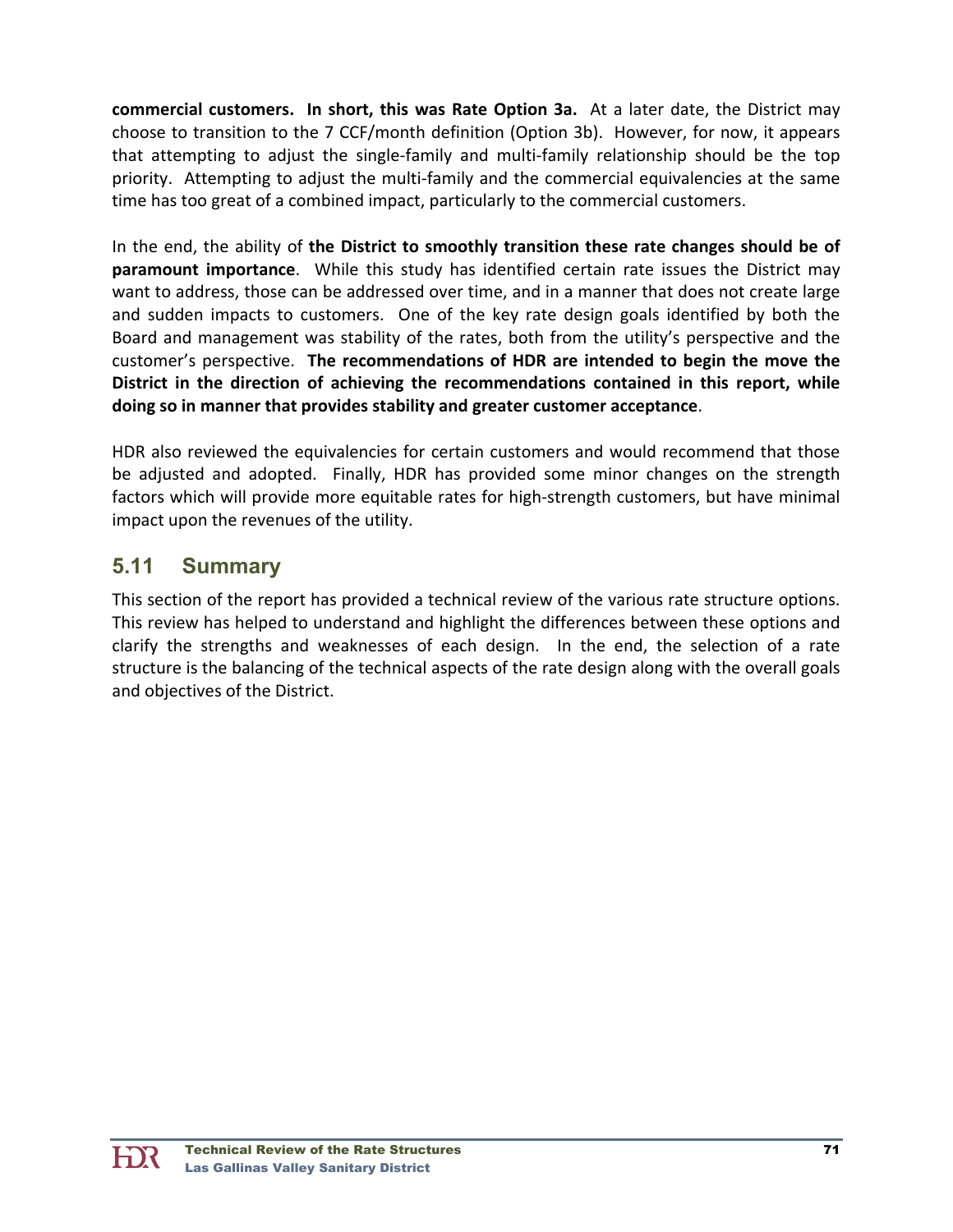# **6. Review of the District's Capital Facility Charges**

### **6.1 Introduction**

This section of the report is intended to provide a review of the District's wastewater capital facility charges (also referred to as "connection fees"). Capital facility charges are not related to the previous discussion of District's sewer rate structures. Capital facility charges are only assessed to new customers connecting to the District's system or existing customers requesting expanded capacity. In that sense, capital facility charges and sewer rates are unrelated. However, viewed more broadly, capital facility charges create equity between existing and new customers connecting to the system. This aspect of the District's capital facility charges are discussed in more detail below.

# **6.2 Defining Capital Facility Charges**

An important starting point for reviewing the District's capital facility charges is simply understanding their purpose and objective. Capital facility charges are related to available or future capacity on the system to accommodate new customers (growth) or existing customers expanding their capacity requirements. The District currently has capital facility charges in place. These types of fees may be called a variety of names (e.g. capacity fee, plant investment fee, impact fee, system development charge, etc.). Regardless of the name used for the fee, the intent or purpose of the fee is the same. That is, these charges are intended to provide funds to the utility to finance all or a part of the capital improvements needed to serve (accommodate) new customer growth.

One definition of a capital facility charge or system development charge is as follows:

*"System development charges (capital facility charges) are one‐time charges paid by new development to finance construction of public facilities needed to serve them."<sup>10</sup>*

Simply stated, capital facility charges are a contribution of capital to either reimburse existing customers for the available capacity in the existing system, or to help finance planned future growth‐related capacity improvements.

## **6.3 Economic Theory and Capital Facility Charges**

Capital facility charges are generally imposed as a condition of service. The objective of a capital facility charge is not merely to generate money for a utility, but to ensure that all customers seeking to connect to the utility's system bear an equitable share of the cost of capacity that is invested in both the existing and any future growth‐related expansions.

<sup>10</sup> Arthur C. Nelson, System Development Charges for Water, Wastewater, and Stormwater Facilities, Lewis Publishers, New York, 1995, p. 1.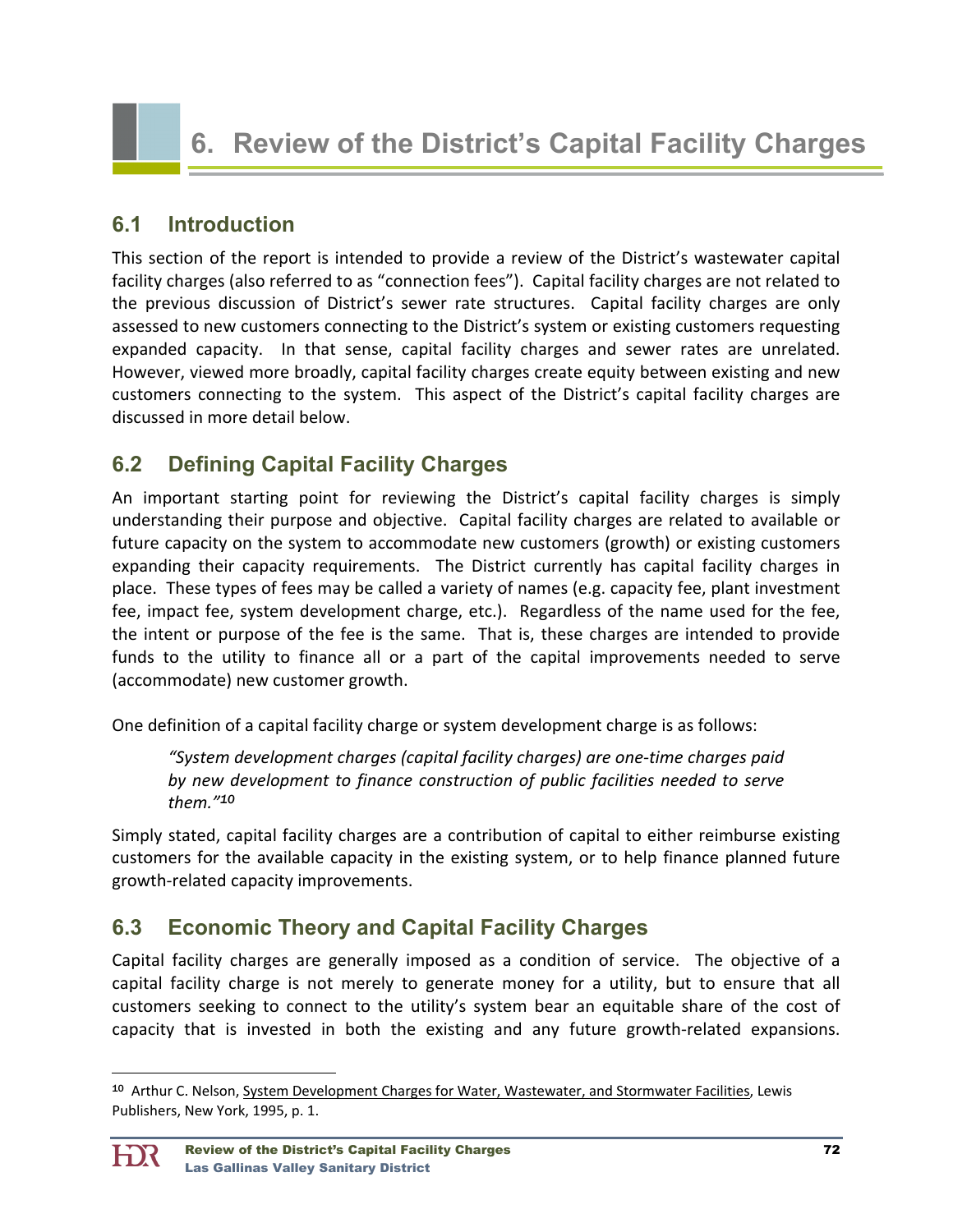Through the implementation of cost‐based and equitable capital facility charges, existing customers will not be unduly burdened with the cost of new development. By establishing cost-based capital facility charges, the District will be taking an important step in assuring adequate infrastructure to meet growth‐related needs, but more importantly, providing this required infrastructure to new customers in a cost‐based, fair and equitable manner

The establishment of a cost-based capital facility charges is a function of "generally accepted" methodologies, along with any legal or legislative constraints. These "generally accepted" methodologies provide a technical or analytical framework against which SDCs or capital facility charges may be reviewed.

# **6.4 Review of the District's Existing Capital Facility Charges**

The District currently has in place capital facility charges. In summary form, the District's current capital facility charges are as follows:

| Table 6-1<br><b>Present District Sewer Capital Facility Charges</b> <sup>[1]</sup> |                                |  |
|------------------------------------------------------------------------------------|--------------------------------|--|
| <b>Capacity Fee</b>                                                                | <b>Capital facility charge</b> |  |
| 1. For New Construction<br>Per Living Unit [1]                                     | \$6,200.00                     |  |
| 2. For Additions to Capacity<br>Per Plumbing Fixture Unit [1]                      | \$75.00                        |  |
| <b>Annexed Areas</b><br>3.<br>Per Acre of Annexed Area                             | \$1,300.00                     |  |

[1] – Defined within Title 2, Chapter 1 of the Las Gallinas Sanitary Code.

The application or administration of the wastewater capital facilities charge is delineated in Title 2, Chapter 1 of the District's Sanitary Code. In part it reads as follows:

*"Section 807. Wastewater Capital Facilities Charge.*

- *A) Applicants desiring connection to the wastewater facilities of the District shall pay a capital facilities charge to the District prior to connection.*
- *B) For purposes of this Ordinance, all applicants shall pay a capital facilities charge based upon the number of Equivalent Sewer Units (E.S.U.) determined as follows:*

| <b>User Category</b>    | <b>Sewer Unit Equivalent</b> |
|-------------------------|------------------------------|
| Single-family residence | 1 per living unit            |
| Condominium             | 1 per living unit            |
| Townhouse               | 1 per living unit            |
| <b>Trailer Park</b>     | 1 per trailer space          |
| <b>Mobile Home Park</b> | 1 per mobile home pad        |

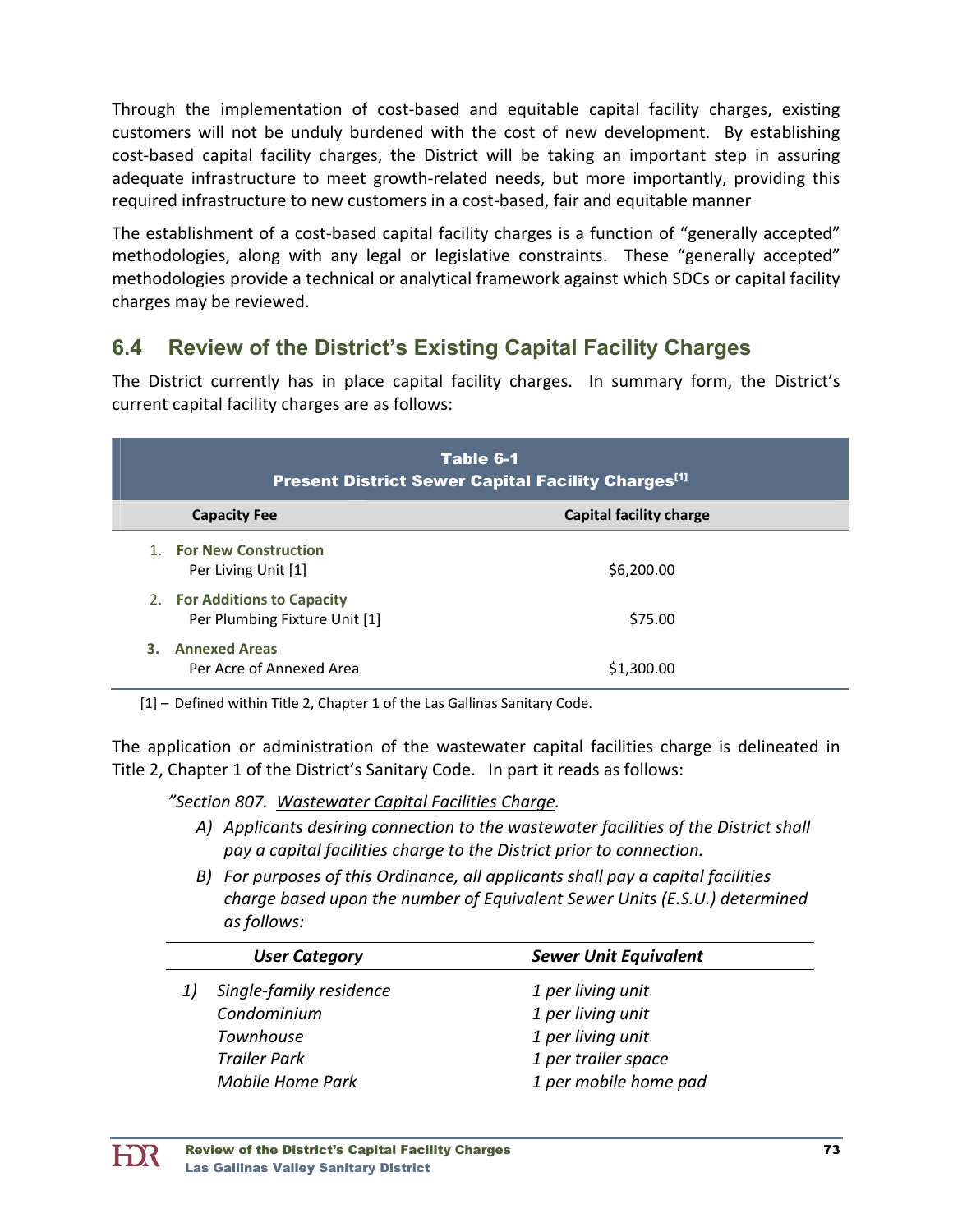| 2) | <b>Multiple Dwelling Units</b>                                                                | 1 per first 20 or fewer Plumbing<br>Fixture Units (PFU's) plus 0.05 for<br>each PFU over 20                                                                                                                                                                              |
|----|-----------------------------------------------------------------------------------------------|--------------------------------------------------------------------------------------------------------------------------------------------------------------------------------------------------------------------------------------------------------------------------|
| 3) | Commercial, industrial, public<br>agency, or other (domestic<br>strength or flow or less      | 1 per first 20 or fewer PFU's plus<br>0.05 for each PFU over 20                                                                                                                                                                                                          |
| 4) | Commercial, industrial, public<br>agency, or other (flow or strength<br>higher than domestic) | Based on information obtained<br>or estimated by District and as<br>compared to wastewater flow and<br>strength of an average residential<br>user, Equivalent Sewer Units may,<br>at District's option, be assigned<br>according to the Equivalent Sewer<br>Unit formula |
| 5) | Additional or alternations of existing structures (other than high flow or                    |                                                                                                                                                                                                                                                                          |

 *high‐strength) shall be charged a sewer connection fee (sometimes referred to as Wastewater Capital Facility Charges . . ."*

As can be seen, the approach used to assess the capital facilities charges is structured in the same manner as the District's rates. Therefore, given any changes in the relationships within the rates, the District capital facility charges should be adjusted accordingly.

Focusing back on Table 6‐1, the basic formula for developing the capital facility charge is relatively straight‐forward mathematically. It is as follows:

| System Value    | New Customer           | = Capital Facility Charge |
|-----------------|------------------------|---------------------------|
| System Capacity | <b>Capacity Demand</b> |                           |

The vintage of the District's capital facility charges did not allow for HDR to confirm the above approach. However, in viewing the level of the capital facility charges (i.e. \$6,200.00/living unit) HDR is of the opinion that this amount is within the range of capital facility charges typically used. In making that statement, it is important to note that the basis for the fee is the value of the District's current/future capacity, and not the value or fee charged by other utilities.

In establishing capital facility charges it is important to understand that there are different methodologies and approaches that may be used to establish these fees. In the case of the District, an initial key question is the valuation of system capacity embedded within the District's capital facility charges. There are different methodologies that may be used to establish cost‐based capital facility charges, and each methodology is dependent upon the utility's unique and specific circumstances.

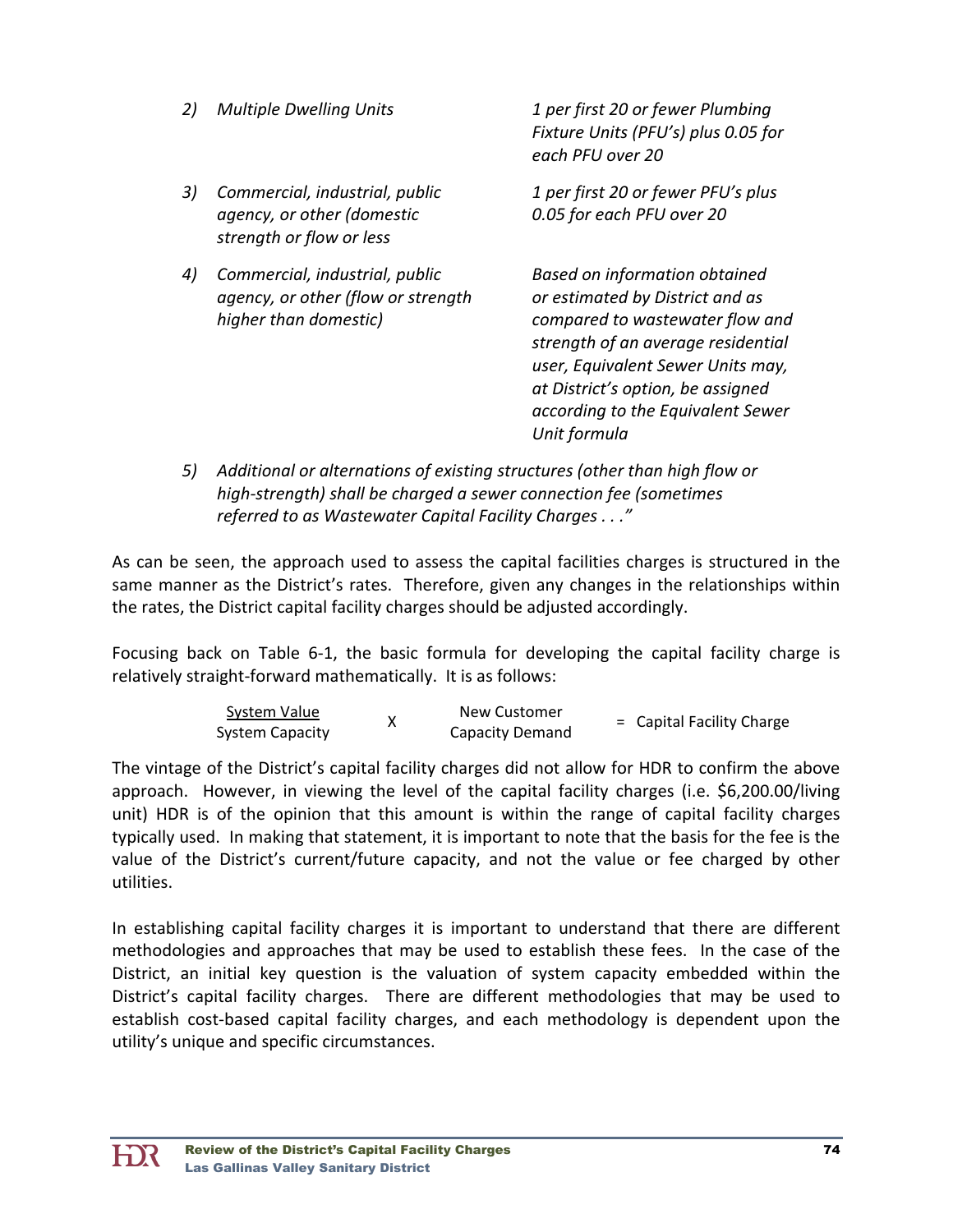Regardless of the methodology used in the determination and establishment of the capital facility charges, a number of different criteria are often utilized. The criteria often used by utilities to establish capacity fees are as follows:

- Customer understanding
- System planning criteria
- $\blacksquare$  Financing criteria, and
- $\blacksquare$  State/local laws

With regard to customer understanding, most sewer capital facility charges are based upon either meter capacity or a living unit approach. Either of these approaches provides for relatively easy customer understanding and is clear and concise in its calculation of the amount of infrastructure necessary to provide service. The use of plumbing fixture counts is sometimes used, but administratively, it requires more time and effort to count fixtures and determine a total count. Next, the use of system planning criteria is one of the more important aspects in the determination of the capital facility charges. System planning criteria provides the linkage

*"The use of system planning criteria is one of the more important aspects in the determination of the capital facility charges. System planning criteria provides the linkage between the amount of infrastructure necessary to provide service and the charge to the customer."*

between the amount of infrastructure necessary to provide service and the charge to the customer. In simplified terms, there should be a connection (nexus) between new development and the new or expanded facilities required to accommodate new development. The financing criteria for establishing capital facility charges relates to the method used to finance infrastructure on the system and is intended to avoid having customers pay twice for infrastructure – once through the capital facility charge paid and again through rates (i.e. debt service). Finally, California has

specific legal requirements<sup>11</sup> for impact fees that require the use of a proportional methodology and which reasonably relates to the burden development has placed upon capacity. In California, there is no specific legal requirement on the frequency for updating capital facility charges. However, HDR generally recommends an update to capital facility charges at the time of the development of a new master or comprehensive plan (i.e. the system planning criteria and infrastructure needed to support the plan). For most systems, this may imply an update every five or six years. Between updates, the capital facility charges should be adjusted for inflation using a cost index such as the Engineering New Record (ENR) Construction Cost Index.

There are a number of different "generally‐accepted" methodologies that may be used to establish capital facility charges. Each method may have certain advantages and disadvantages and they need to be applied in a manner which reflects the specific and unique circumstances

<sup>&</sup>lt;sup>11</sup> The laws for the enactment of connection fees in California are codified in California Government Code sections 66013, 66016, and 66022, which are interspersed within the 'Mitigation Fee Act.' The Mitigation Fee Act is *comprehensive legislation dealing mainly with development impact fees, although the above sections set forth the various requirements for imposition of capital facility charges in California.*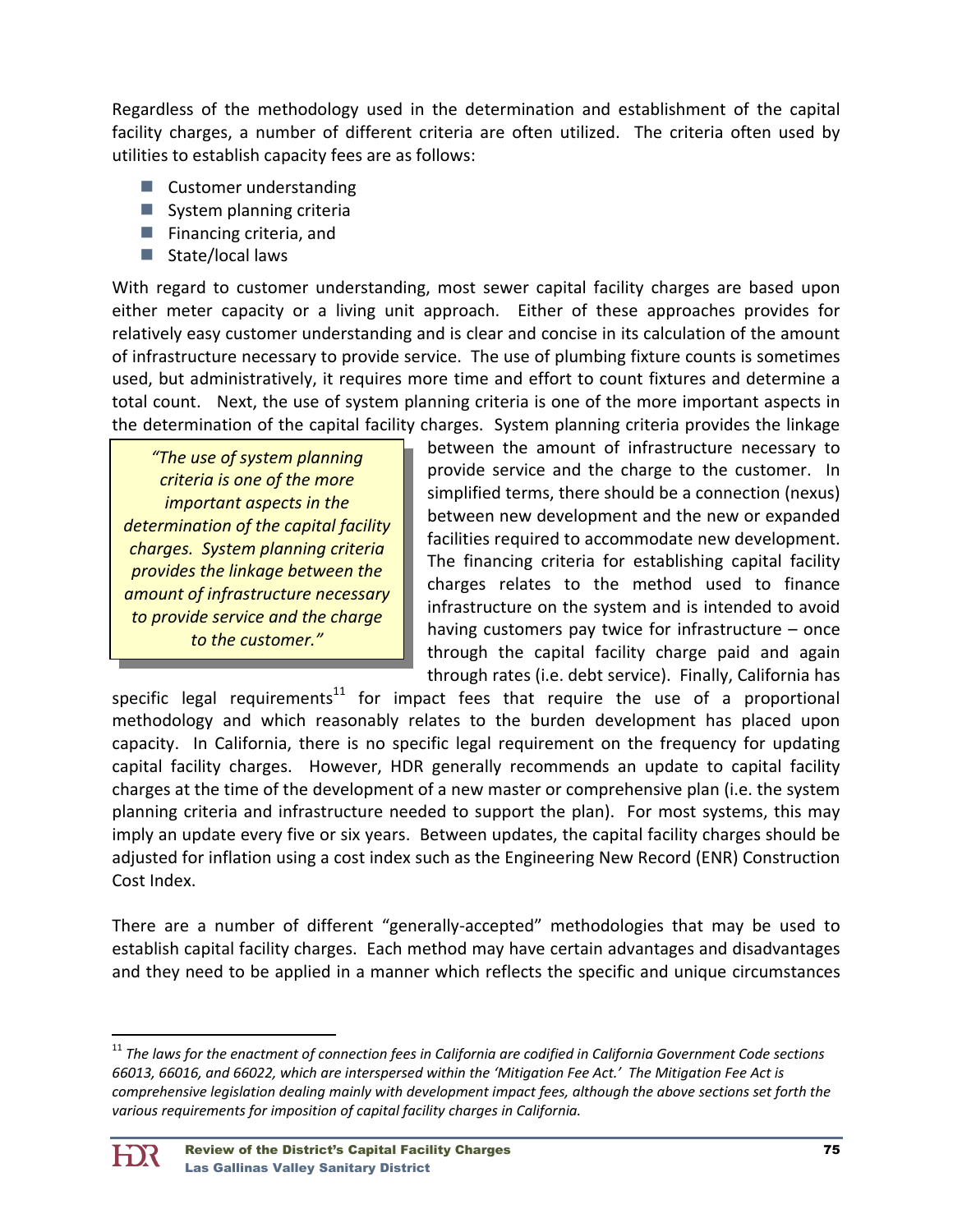and conditions of the utility. For example, the AWWA M-1 Manual discusses three generallyaccepted methods;

- "The *buy-in method* is based on the value of the existing system's capacity. This method is typically used when the existing system has sufficient capacity to serve new development now and into the future.
- The *incremental cost method* is based on the value or cost to expand the existing system's capacity. This method is typically used when the existing system has limited or no capacity to serve new development now and into the future.
- The *combined approach* is based on a blended value of both the existing and expanded system's capacity. This method is typically used where some capacity is available in parts of the existing system (e.g. source of supply), but new or incremental capacity will need to be built in other parts (e.g., treatment plant) to serve new development at some point in the future. $12$

As an example, a utility which has significant capacity in their existing system and can accommodate future growth to build‐out would likely use the buy‐in method. In contrast to this, a utility with no existing capacity and requires expansion of capacity to accommodate growth could potentially use the incremental method. For utilities that have some existing available capacity to serve a portion of new development, but must build additional capacity to serve all future development, the combined approach may be most appropriate.

For the District, and depending upon current circumstances, it would seem that either the incremental or combined method for valuation and determination of the capital facility charges would be appropriate. It is HDR's understanding that the District is considering a major treatment plant expansion in the near future. Given that, it would seem prudent that the District consider updating their capital facility charges to best reflect the current capacity conditions. The incremental and combined methodology does allow for the inclusion of future capacity projects. These projects should be a part of an adopted master or comprehensive plan.

For HDR, the key item related to the review of the District's capital facility charges are the vintage of the development of the fees and the expansion of the existing plant on the near horizon. As a system evolves over time, the per unit value of capacity and the amount of available capacity changes. At the same time, assets are added and constantly depreciated over time. Given that, it would be prudent and advisable for the District to update their capital facility charge methodology and resulting fees.

# **6.5 Summary**

This section of the report has reviewed the District's capital facility charges. The District's use of capital facility charges is a generally accepted utility practice. However, the vintage of the District's fees resulted in a recommendation to review and update the capital facility charges to

  $12$  AWWA M-1 Manual, p  $6^{th}$  Edition, p. 265-266.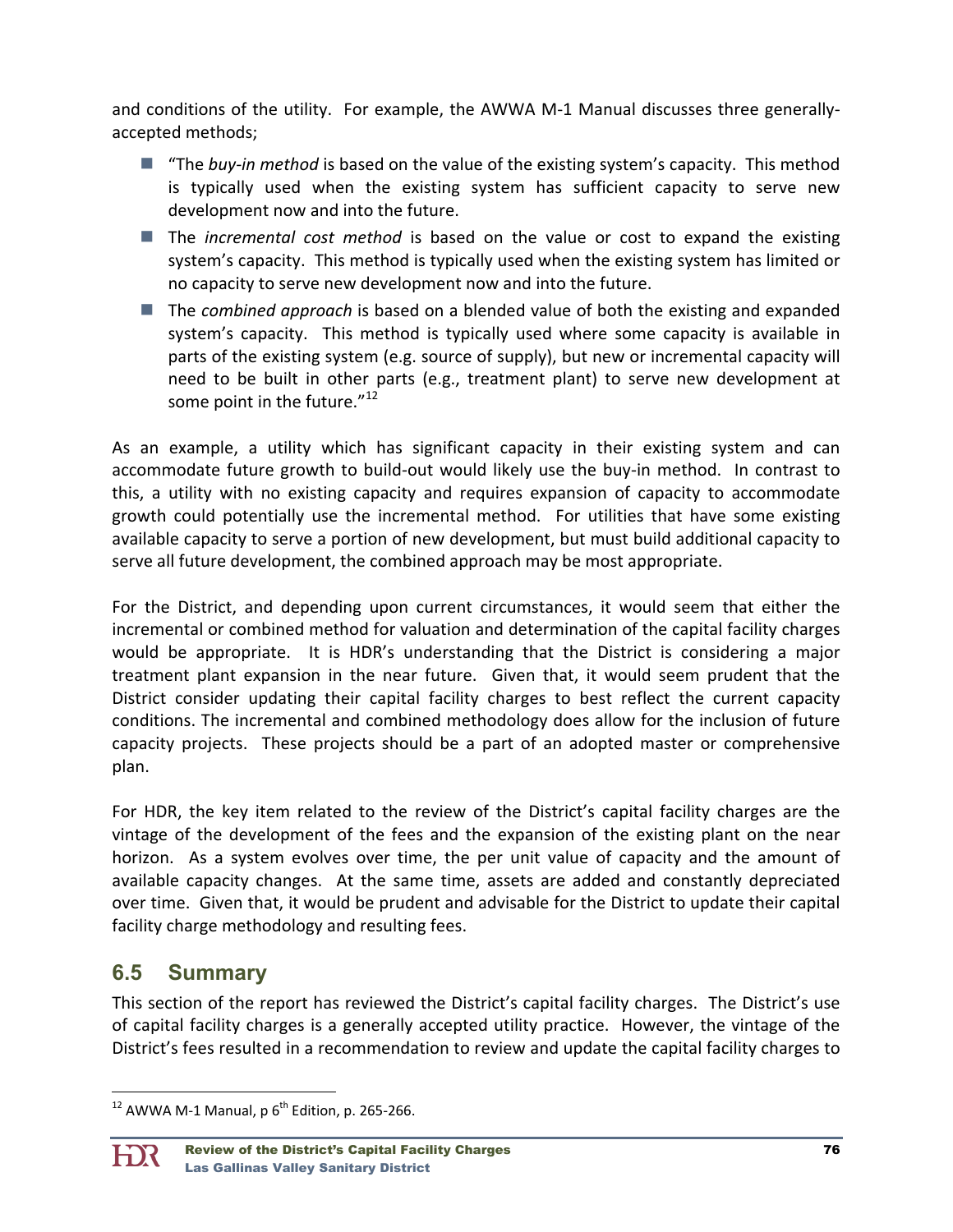reflect current conditions and costs. In conducting the review and update of the capital facility charges, the District should strongly consider the use of an "incremental" or "combined" methodology since the District is in the process of considering the expansion of their current treatment plant.

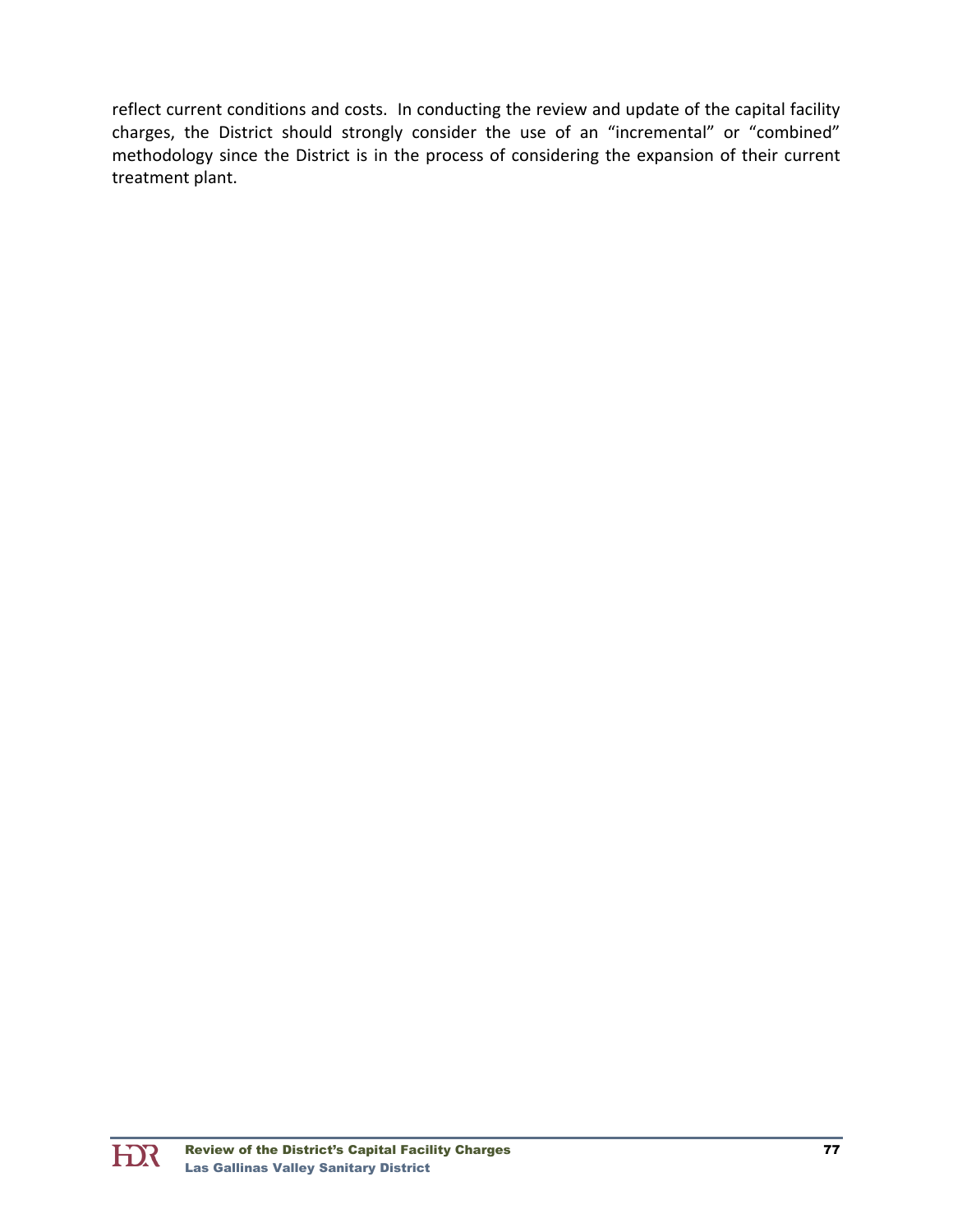

### **7.1 Introduction**

As a part of this study, three public meetings and presentations were held. The objective of these public meetings and presentations was to inform the District's Board of the various rate structure options available to them, gain their feedback, and provide to the public an opportunity to participate in the process and communicate directly with the Board their specific issues, concerns, observations and preferences. The purpose of this section of the report is to briefly discuss the public meetings and presentations which took place and summarize the policy direction provided by the Board.

# **7.2 Public Meetings and Presentations**

HDR provided three public meetings as a part of this study. The meetings were held on the following dates at the regularly scheduled time for the District's Board meetings:

- September 26, 2013
- November 14, 2013
- December 12, 2013

For each Board meeting, HDR prepared a detailed Powerpoint™ presentation which was provided to the Board and available to the public in advance of the meeting. In addition to the Powerpoint slides, HDR also developed handout materials for the November  $14<sup>th</sup>$  and December  $12<sup>th</sup>$  meeting. These handouts simply provided a summary of the various rate structure options on a single page. Provided below is a more detailed discussion of each of the meetings and the policy direction provided by the Board.

**September 26, 2013 Public Meeting** – The first meeting with the District's Board was intended to provide an overview of the study and gain feedback on the Board's rate design goals and objectives. No public (interested parties) attended this meeting. As a part of the meeting, HDR reviewed with the Board the following items:

- Goals and Objectives (Purpose) of the Study
- Review the Study Approach (Methodology to be Used)
- Review Rate Structure Attributes (Rate Design Goals and Objectives)

The main focus of discussion for this meeting was the prioritization of the rate structure attributes. This topic and the resulting prioritization of the rate structure attributes are summarized in Section 2 of this report.

The presentation made by HDR on September  $26<sup>th</sup>$  lasted approximately 60 minutes and at the end of the meeting, each Board member provided to HDR their prioritized list of the rate structure attributes.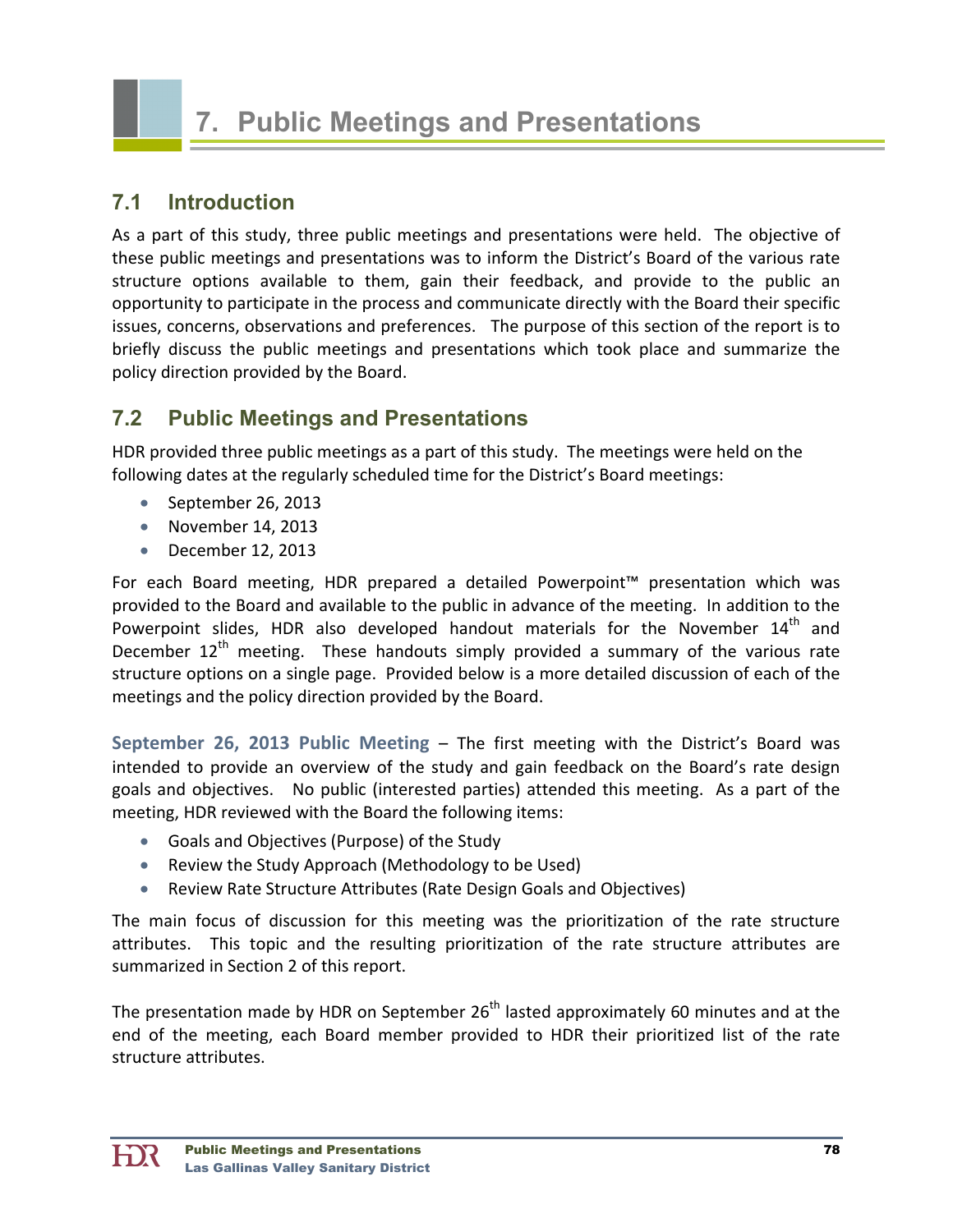**November 14, 2013 Public Meeting – The November 14<sup>th</sup> meeting with the District's Board** was designed to cover a number of different topics. This meeting was attended by approximately ten or twelve citizens. The topics discussed during this meeting included the following:

- Reviewed the District's Current Rate Structures and Rates
- Reviewed the District's Prioritized Rate Structure Attributes
- Reviewed a Survey of California Sewer Rate Structures
- Reviewed Conceptual Rate Structures
- Reviewed the Technical Analysis and Rate Options Developed
- Reviewed the District's Capital Facility Charges (CFCs)

The review of the current rate structure was intended to provide the Board and audience with an understanding of the current rate structure and rates. Section 2.3 of this report provides this background material. Next, the prioritization of the District's rate attributes was reviewed, which indicated that revenue stability and predictability was the highest priority of both the Board and management team of the District. Next, the survey of rate structures used by California utilities was reviewed. This survey indicated that the District's approach is similar to other sewer utilities in California, and particularly in the Bay Area. It did identify that a flat rate structure is commonly used, but also noted that there are often a range of approaches for the rate relationship between residential and multi‐family customers.

The review of the conceptual rate structures discussed the issue of fixed and variable costs. As a part of this study, HDR did examine the District's costs and concluded that only 5% of the District's costs were purely variable in nature (e.g. chemicals, electricity, etc.). HDR also discussed the conceptual basis for volumetric sewer billings (winter water use) and the difficulty HDR encountered working with the District's consumption data which is obtained from the local water utility. Most importantly, HDR did review the consumption data between residential and multi‐family and noted that multi‐family consumptive use, on a per living unit basis, was in the range of 76% to 86% of single‐family residential (See Section 4.5). This provided the basis for the Board to consider conceptual rate structures which varied between single‐family residential and multi‐family residential.

From the conceptual review, HDR discussed with the Board a number of rate structure options which were technically analyzed by HDR. There were three main variables which were explored; a fixed rate vs. fixed/variable rate structure, the rate relationship between singlefamily and multi-family and the definition of an equivalent residential unit (ERU). These various options were discussed in Section 5 of the report. In addition to the rate structure discussion, HDR also reviewed the other rate design issues, including the definition of customer equivalencies and strength factors.

During HDR's presentation, a number of questions were asked by Board members and the public. At the conclusion of HDR's presentation, the public was provided an opportunity to provide comment and feedback. Among the comments received from the public in attendance were the following: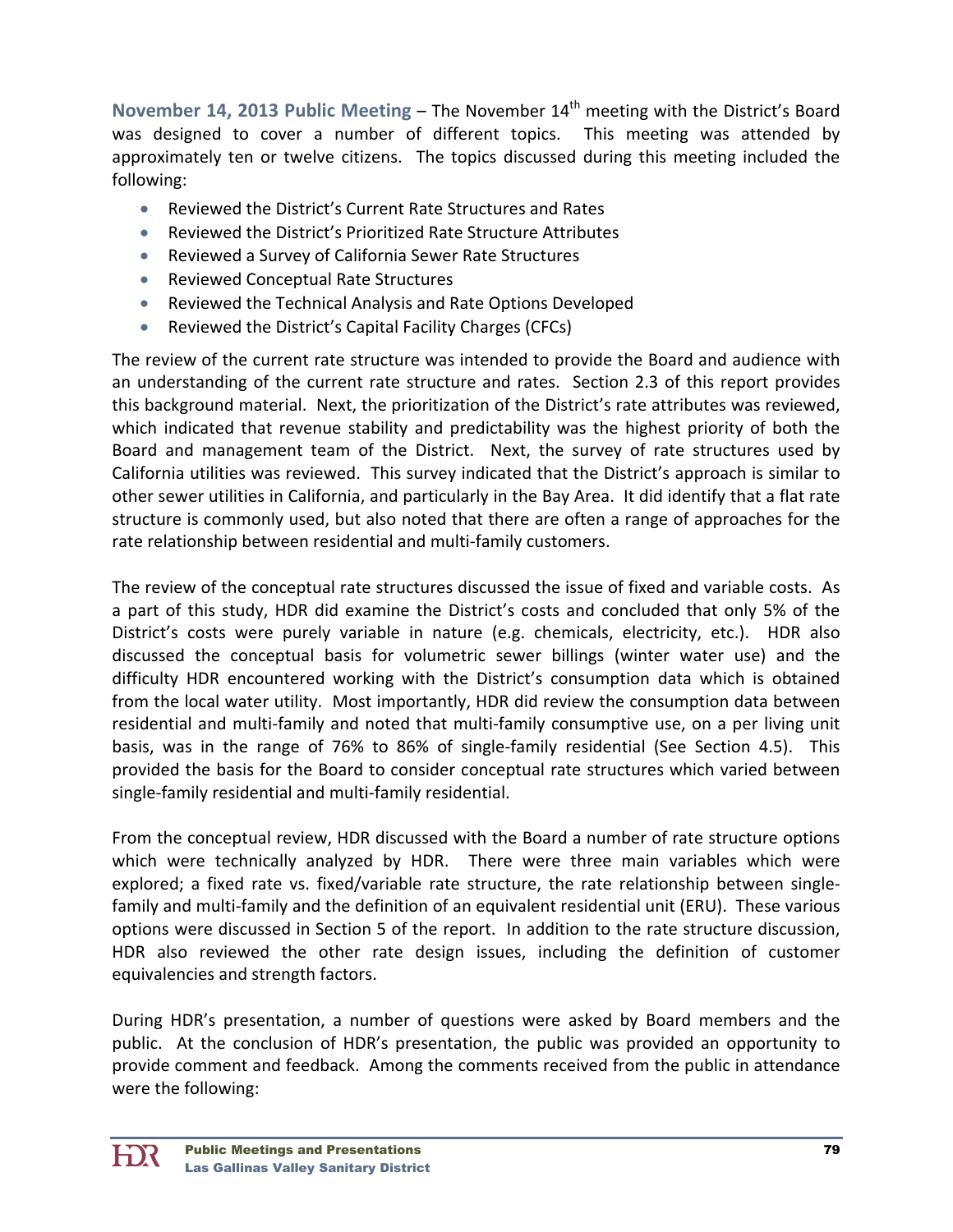- Support and thanks to the Board and District's management for conducting the study
- Acknowledgment that there is some difference in the relationship between single-family and multi‐family on a volumetric basis (i.e. they are not the same, but also not a precise difference that can be easily set)
- Recognition that relative equity can be achieved between residential and multi-family customers without having to implement a volumetric rate
- General support for creating the rate differential between single‐family and multi‐family
- Recognition and acceptance of the administrative and technical difficulty in implementing a volumetric rate structure for single‐family and multi‐family customers

With that feedback, the Board provided to HDR some general direction for the next meeting. The Board felt that staying with a fixed rate structure for single-family and multi-family was reasonable and prudent, but the Board wanted to examine the issue of the relationship between single-family and multi-family and requested rate designs for 70% and 90% multifamily relationships.

The meeting with the Board lasted approximately 2 hours. At the end of the meeting, HDR had initial direction from the Board to help begin to narrow down the various options. The Board was leaning towards options which were most like Option 3a or Option 3b (See Subsection 5.5.3 and 5.5.6). The additional scenarios (70% and 90%) for the next meeting were to be run based upon the 3a and 3b structures.

**December 12, 2013 Public Meeting** – The meeting in December with the District's Board was intended to review the discussions from the prior meeting, review the additional rate design options and then attempt to gain closure with the Board on the key rate design issues associated with the study. The meeting was attended by approximately a dozen individuals. For the most part, the individuals that attended this meeting were not the same individuals that attended the prior month's meeting.

To help those individuals in the audience that had not attended the first meeting, HDR provided an overview of the prior discussions and the conclusions which were reached from that prior meeting. From that introduction, HDR then noted that there were six key issues to be resolved or to gain Board policy direction on. These key policy issues for future rate setting were as follows:

- 1. Rate structure (fixed vs. variable)
- 2. Residential and multi‐family relationship (e.g. 70%, 80%, 90%, etc.)
- 3. Definition of an equivalent residential unit (ERU) for the commercial volume calculation
- 4. Transition plan for the commercial rate calculation
- 5. Calculation of billing units (rounding)
- 6. Revisions to the District's capital facilities Charges

Similar to the previous meeting, the Board and the public asked questions and provided comments during the meeting. HDR facilitated the meeting to work through each of the above issues. In summary form, the Board policy direction was as follows on the above rate structure issues: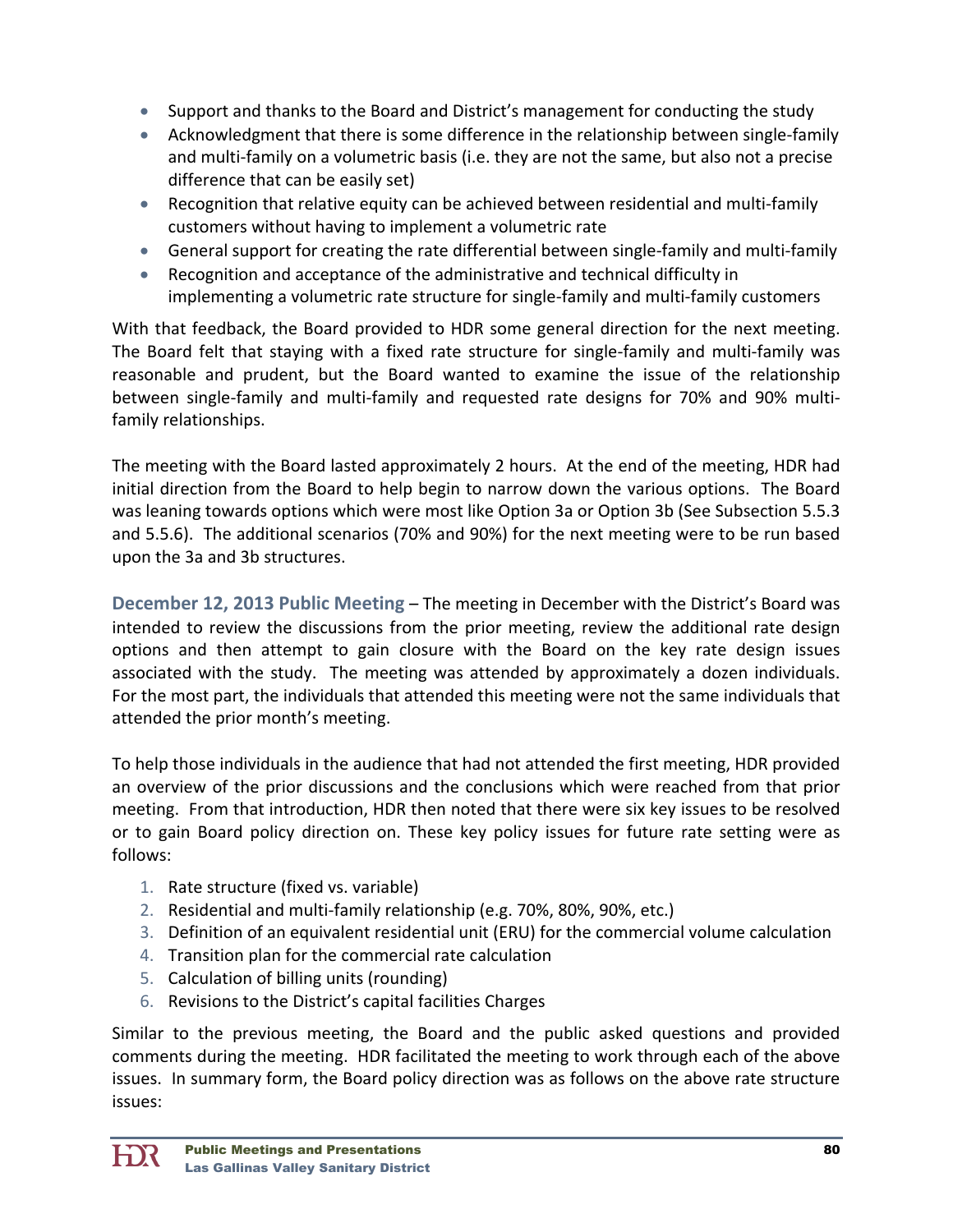**FIXED VS. VARIABLE RATE STRUCTURE** – The Board determined that maintaining a fixed rate for single‐family and residential customers remains appropriate. Variable costs appeared to be a very small component of the overall revenue requirement (budget) of the District, and the approach presented to create a rate differential between single-family and multi-family residential reasonably mimics the volumetric differences between customers.

**RESIDENTIAL VS. MULTI‐FAMILY RELATIONSHIP** – While the Board reviewed the 70%, 80% and 90% alternative scenarios for the meeting, the Board concluded that the original 80% rate differential was a reasonable starting point for establishing the rate. There was a member of the audience which believed that no differential should be established. However, on the whole, the majority of the public which spoke during the meetings supported the creation of the multi‐family rate differential.

**DEFINITION OF AN EQUIVALENT RESIDENTIAL UNIT (ERU)** – During the course of the discussions, the difference between the "a" and "b" rate scenarios is how an equivalent residential unit is defined (i.e. the volume of wastewater contribution) and the number of units that a commercial customer is billed. Commercial customers are billed on a volumetric basis, so a commercial customer that uses 50 CCF in month is currently billed 5 units because a unit is currently defined as 10 CCF/month. During the course of this study, HDR had discussed changing the ERU definition to 7 CCF/month to reflect the current consumption levels (See Section 4.5). During the November meeting, HDR discussed this issue with the Board and the public, but no determination or direction was provided by the Board. Between the November meeting and the December meeting, HDR noted that the District's current connection fees (Capital Facility Charges) assume one ERU to be equal to 200 gallons/day. This translates to approximately 8 CCF/month. Given that, HDR recommended to the Board that 8 CCF/month be used to provide a clear linkage between the capacity purchased within the connection fees and the rates being charged. The Board agreed with the use of the 8 CCF/month definition. The potential bill impacts to commercial customers from that change was discussed by HDR. The customer using 50 CCF in a month would no longer be billed for 5 units, but would now be billed for 7 units (assuming a rounding up of units). The issue of commercial customer bill impacts was discussed in the next two items for Board policy direction.

**TRANSITION PLAN FOR COMMERCIAL RATE TRANSITION** – HDR initially suggested that the District, from a policy perspective, may be able transition to the 8 CCF calculation since the change to the relationship with multi‐family has some impact upon all customers. The District's legal counsel had concerns with the transition of this issue under the requirements of Proposition 218. Given that, it was presumed that the commercial rate and definition of an ERU must be adjusted at the same time as the multi‐family rate relationship is adjusted.

**CALCULATION OF BILLING UNITS** – In the past, the District has billed commercial customers in whole units and rounded up. As a part of this study, the District inquired as to their ability to bill in partial units (tenths) and it was determined that was administratively feasible. Therefore, it was recommended, and the Board concurred, that commercial customers will be billed in partial units (e.g. 6.2 units). All customers will be billed a minimum of 1 ERU.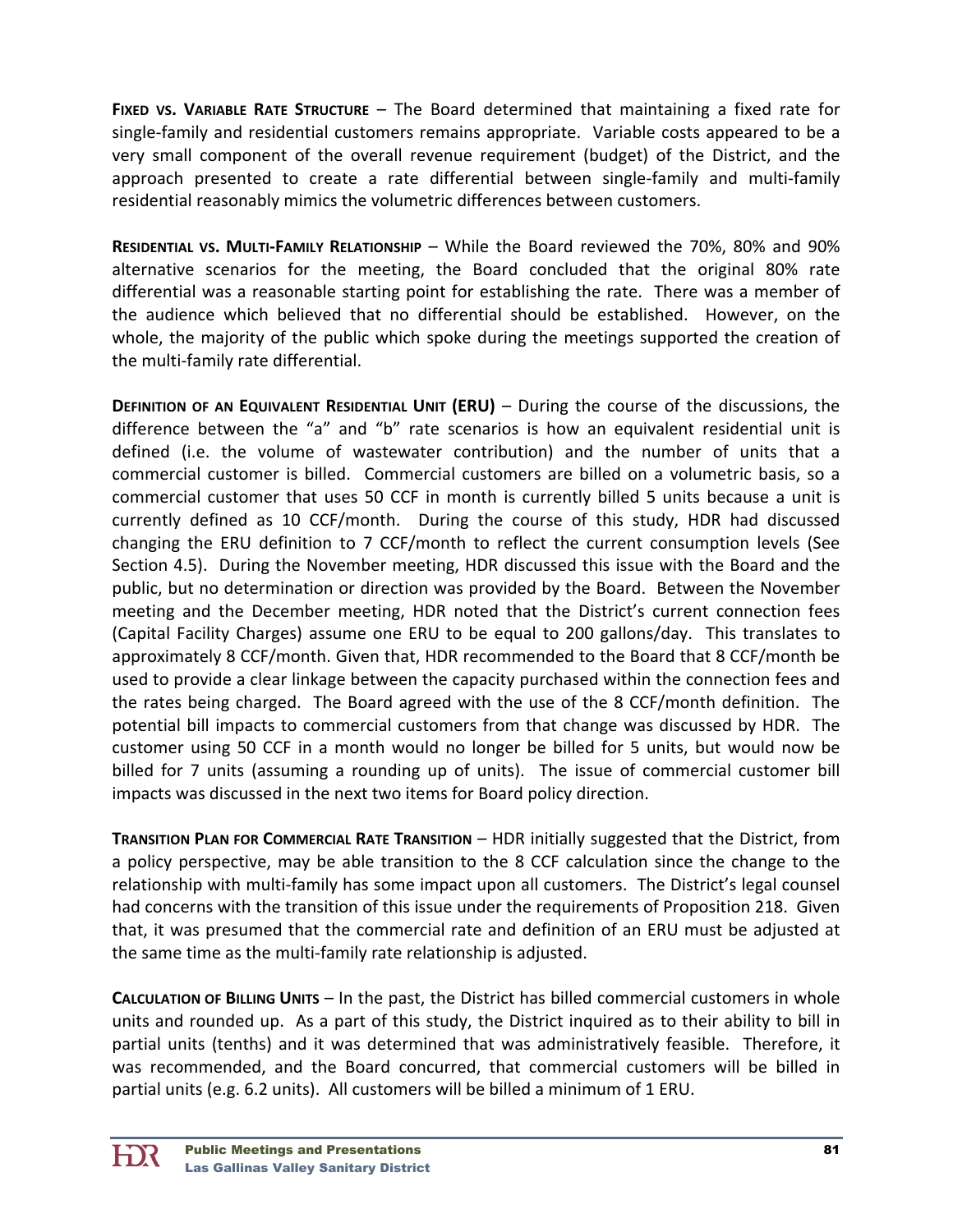**REVISIONS TO THE DISTRICT'S CONNECTION FEE** – HDR discussed with the Board the linkage between the connection fee (capital facility charges) and rates. At the present time, an equivalent residential unit is defined as 200 gallons/day. If the rate for multi-family is being revised to be 80% of a single-family customer, then the connection fee should also be adjusted accordingly. When the District reviews their connection fees in the future, the District should revise the fee schedule accordingly.

The above summarizes the policy direction received from the Board during the course of this meeting. One question from the public which was raised after the discussion of the key issues was the definition used for mobile home parks and trailer courts. HDR did review that issue as a part of the report (Section 5.8) and discussed it at the November meeting. HDR's review of the data indicated no difference in volumetric contributions from these customers and a single‐ family residential customer and therefore recommended no change. As an add-on to that discussion, it was noted that additional work will be needed to more clearly define multi‐family customers and how they will be billed under a rate differential approach.

While many of the comments received during this meeting were similar to those received during the November meeting, particularly as they related to support for the movement towards a multi‐family rate differential, there were some additional and different comments. Among them were the following:

- Disagreement that single‐family should pay more than multi‐family and that the use of winter water to determine that relationship was a flawed assumption. As explained, some single‐family customers have outdoor use, even in the winter period, which may explain the differential and the study did not consider that.
- Disagreement that the administrative issues/additional costs resulting from volumetric billing should not dissuade the District from moving to volumetric billing for single‐ family and multi‐family residential customers
- Concern that this study did not explore the experiences of other sewer utilities that have transitioned to volumetric billing
- Concern that individual multi-family living units were not examined for differences in usage

In total, this meeting lasted approximately 2 hours and at the end of the meeting, the Board had provided sufficient policy direction to allow District management to move forward with their rate study. Technical Appendix G (Option 4b) provides the rate structure and bill comparisons which most closely reflect the Board's policy direction to management.

# **7.3 Summary**

The rate structure study conducted by the Board has provided policy direction for the District as it examines their rates in the future and develops revised rates for adoption. Nothing within this study has changed, altered or committed the District to a specific rate design. Simply put, this study has provided the technical basis for the District to establish revised rates using the rate structures developed herein. Any revisions to the District's rates are subject to a Proposition 218 hearing process.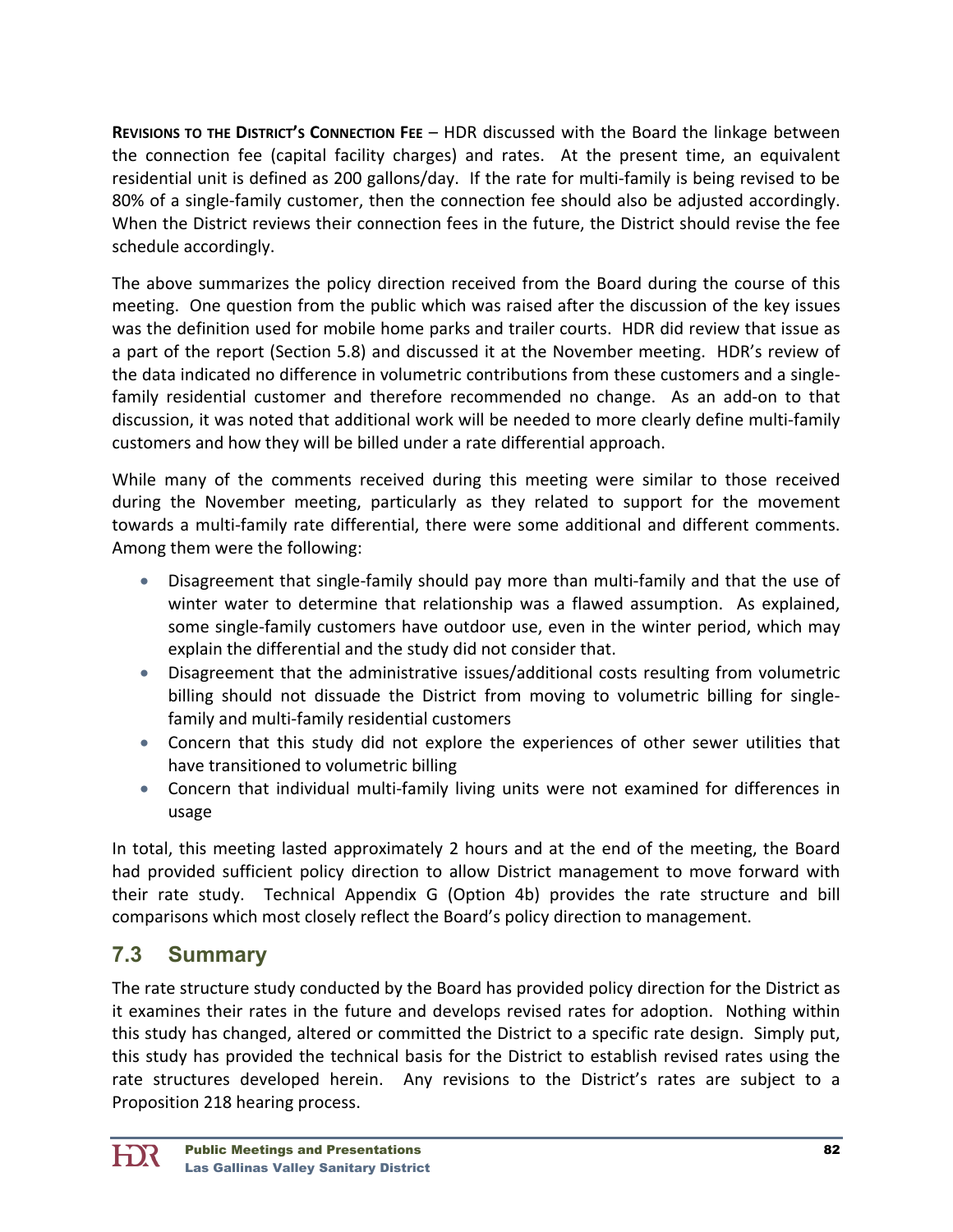# **Option 1a - 95% Fixed/5% Variable – Current Sewer Unit Equivalencies**

|              | <b>Fixed Rate</b>   | <b>Variable Rate</b> |
|--------------|---------------------|----------------------|
| Residential  | \$614.65/sewer unit | \$2.42/CCF           |
| Multi-Family | 614.65/sewer unit   | 2.42/CCF             |
| Commercial   | 614.65/sewer unit   | 2.42/CCF             |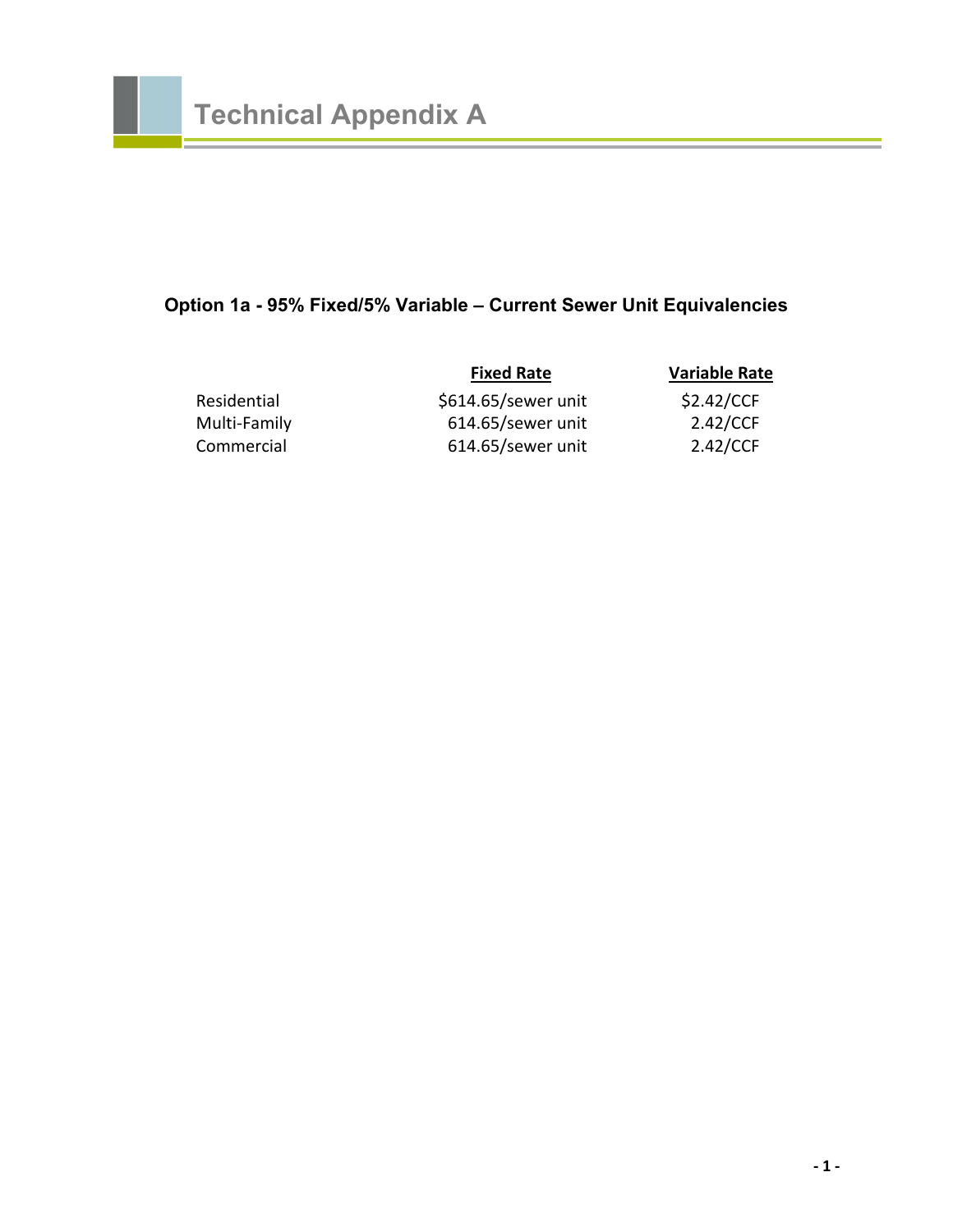





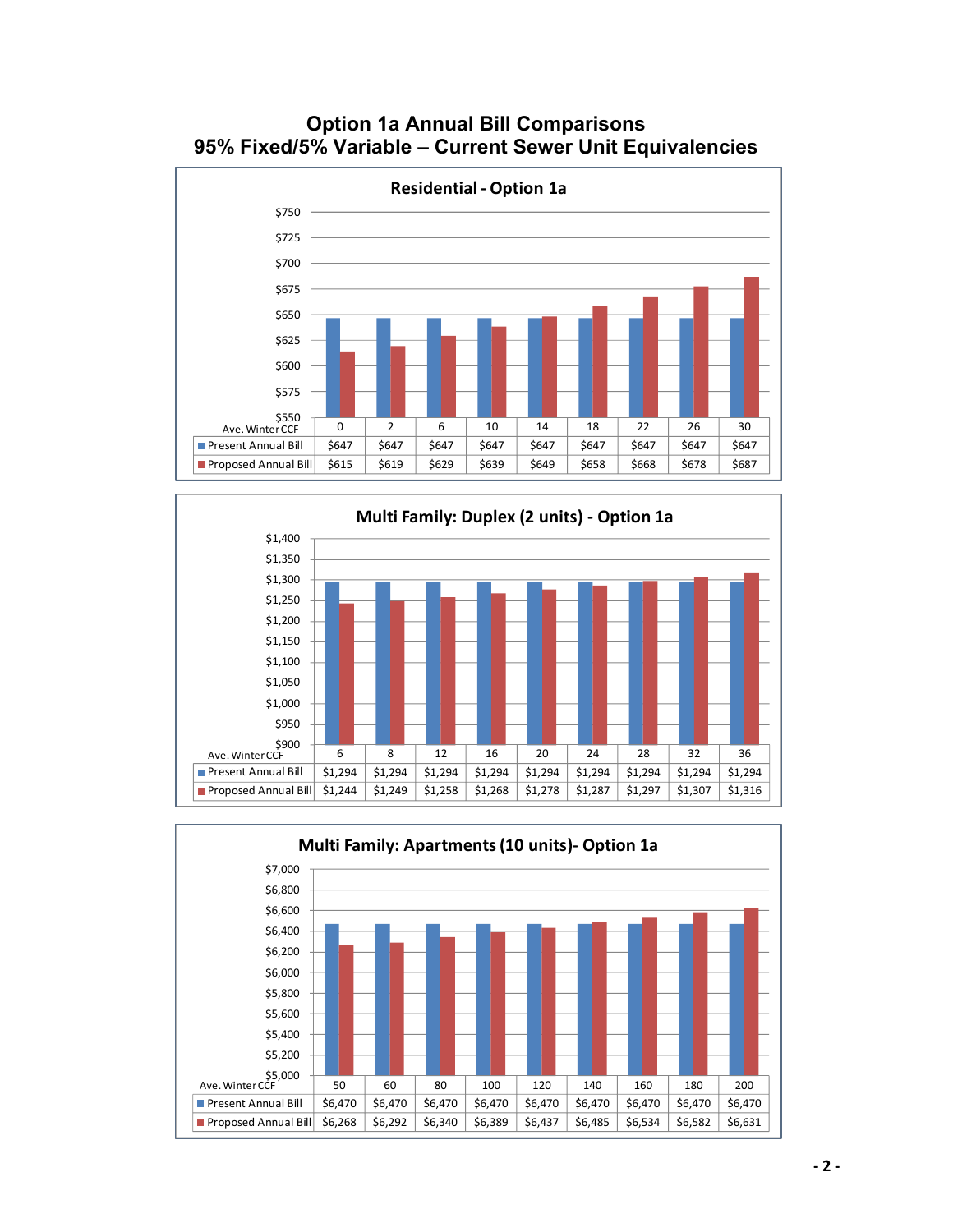#### **Option 1a Annual Bill Comparisons (continued) 95% Fixed/5% Variable – Current Sewer Unit Equivalencies**





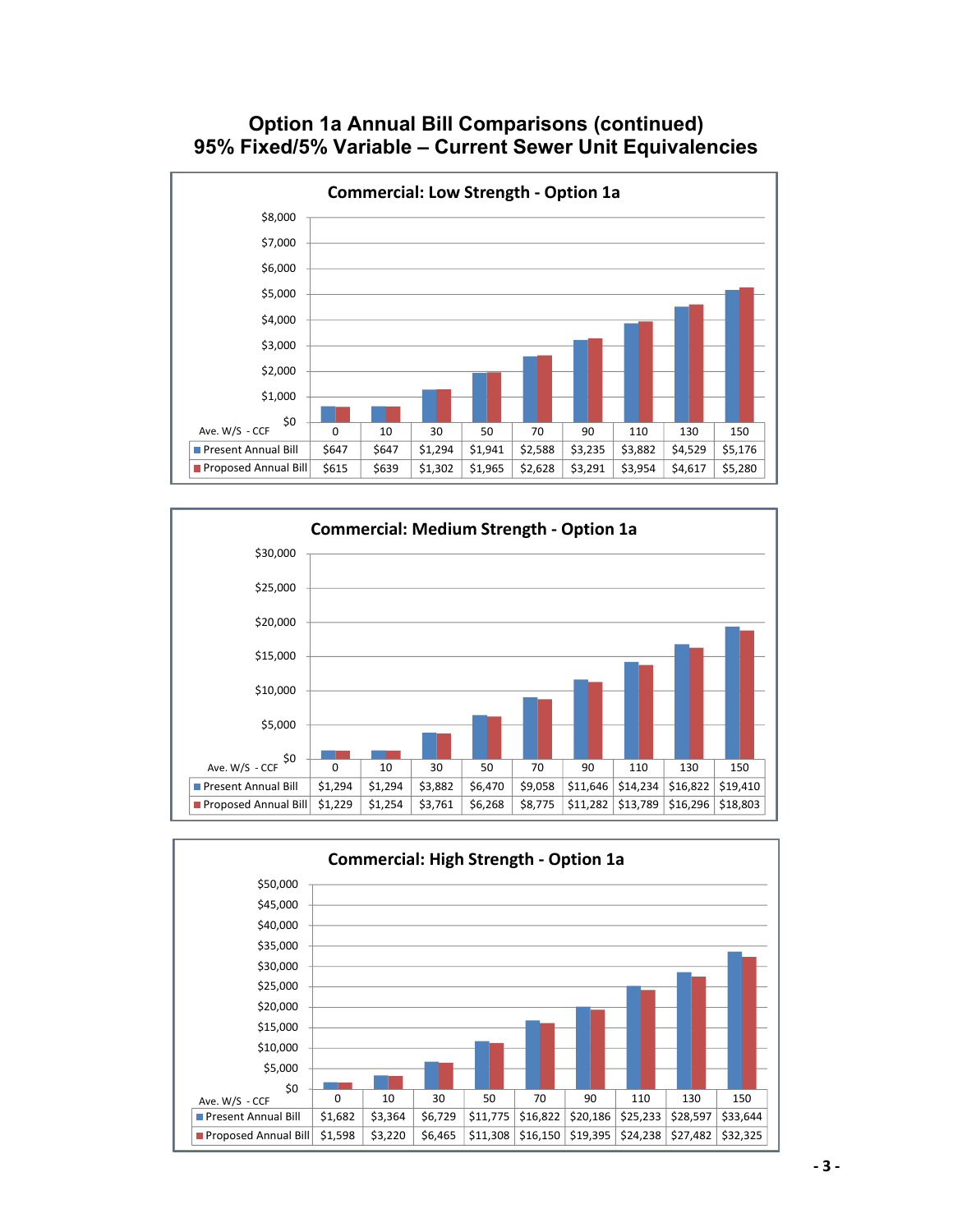# **Option 2a - 95% Fixed/5% Variable – Adj. Multi-Family Sewer Unit Equivalencies**

|                  | <b>Fixed Rate</b>   | <b>Variable Rate</b> |
|------------------|---------------------|----------------------|
| Residential      | \$641.90/sewer unit | \$2.42/CCF           |
| Multi-Family [1] | 513.50/sewer unit   | 2.42/CCF             |
| Commercial       | 641.90/sewer unit   | 2.42/CCF             |

[1] – Assumes multi‐family is 80% of single‐family residential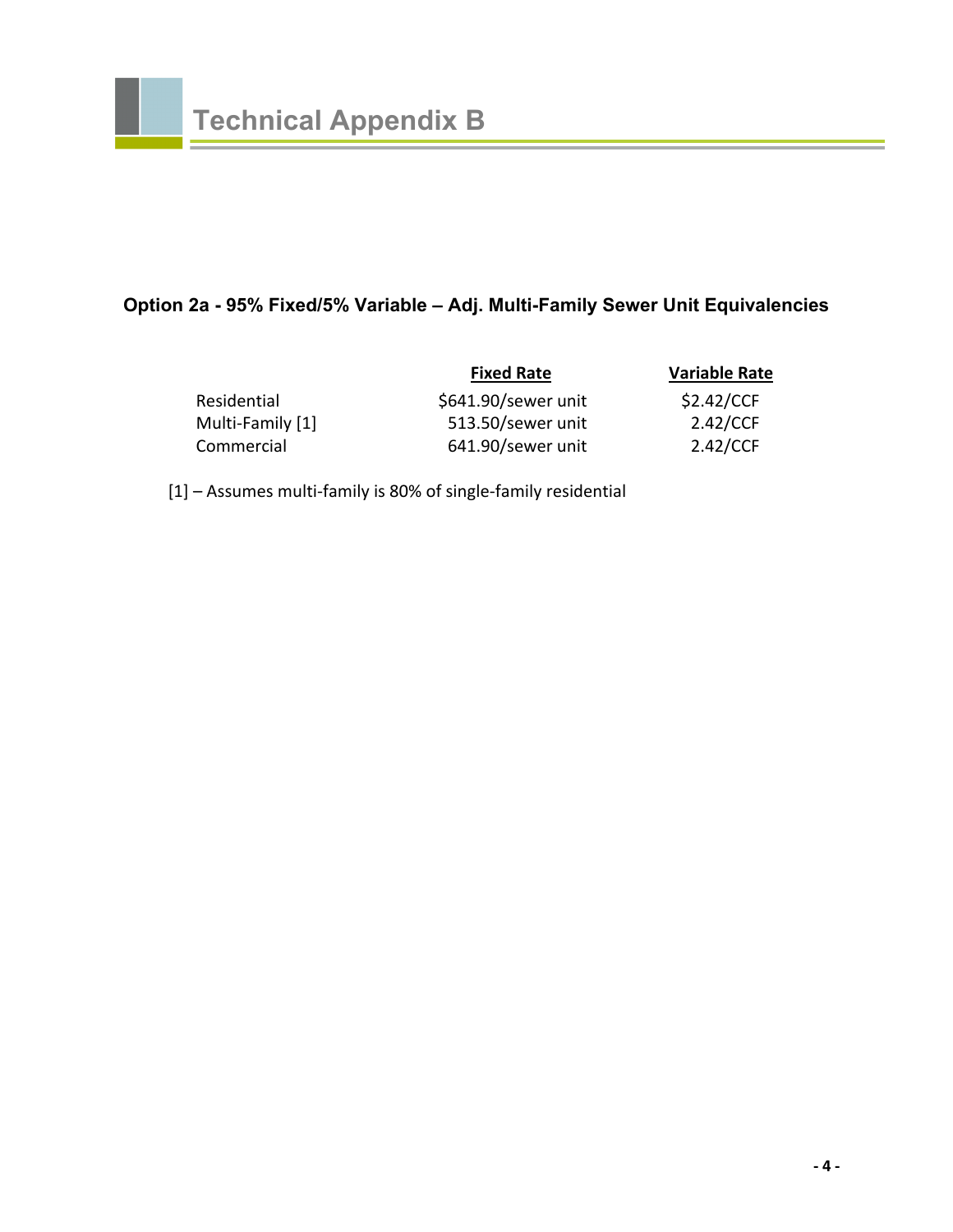#### **Option 2a Annual Bill Comparisons 95% Fixed/5% Variable – Adjust Multi-Family Equivalencies**





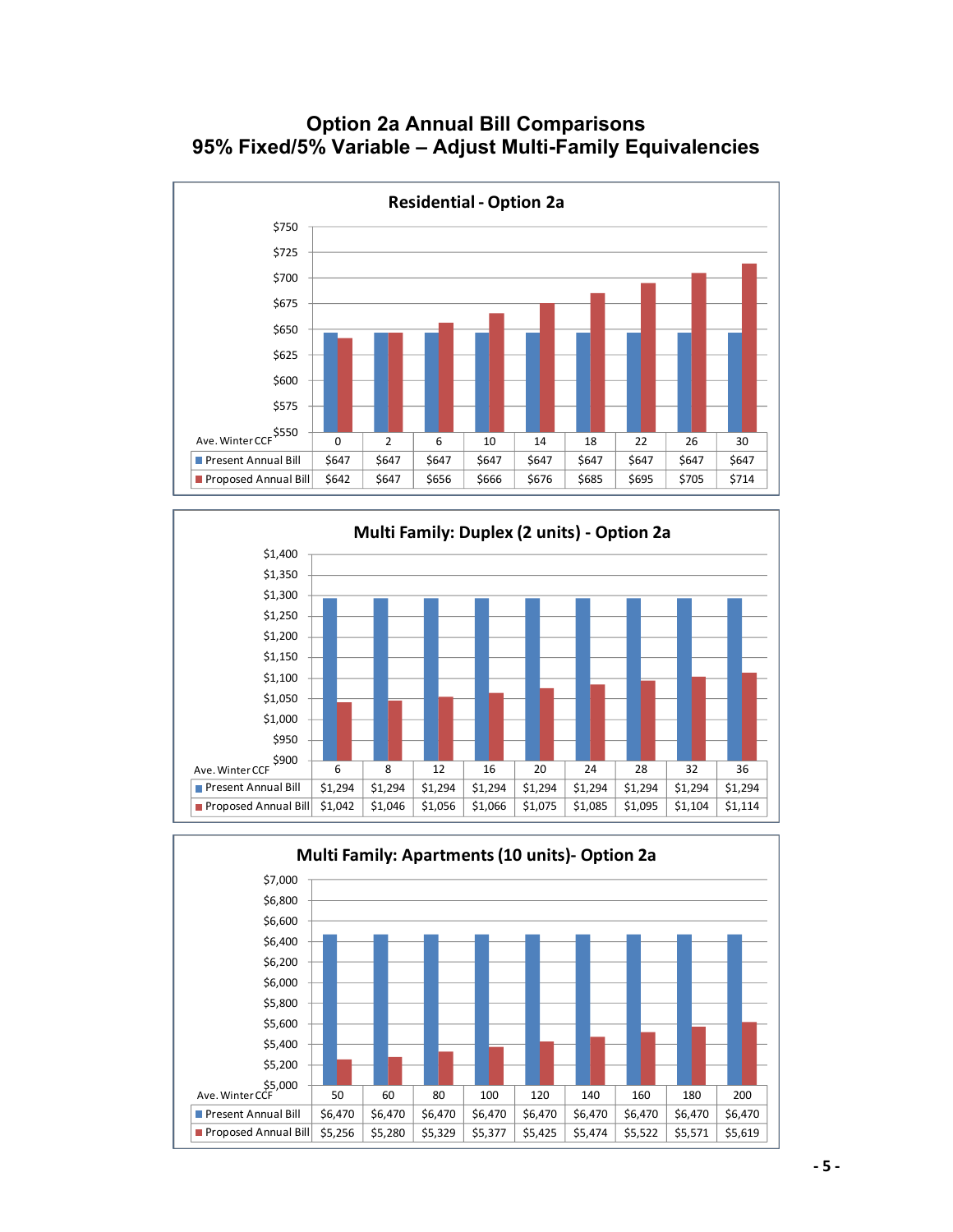#### **Option 2a Annual Bill Comparisons (continued) 95% Fixed/5% Variable – Adjust Multi-Family Equivalencies**





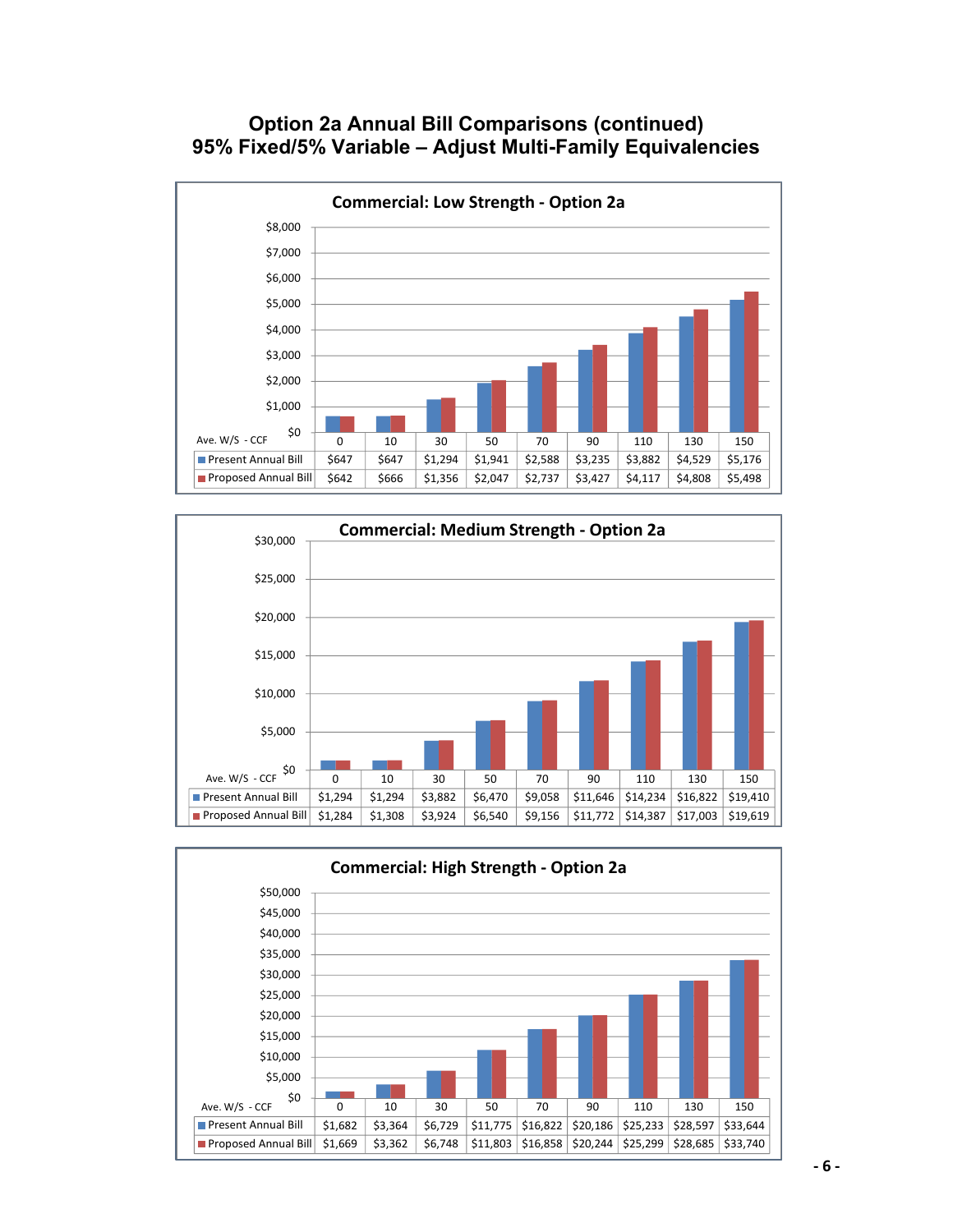### **Option 3a – 100% Fixed – Adjust Multi-Family Sewer Unit Equivalencies**

|                  | <b>Fixed Rate</b>   | <b>Variable Rate</b> |
|------------------|---------------------|----------------------|
| Residential      | \$675.65/sewer unit | \$0.00/CCF           |
| Multi-Family [1] | 540.50/sewer unit   | 0.00/CCF             |
| Commercial       | 675.65/sewer unit   | 0.00/CCF             |

[1] – Assumes multi‐family is 80% of single‐family residential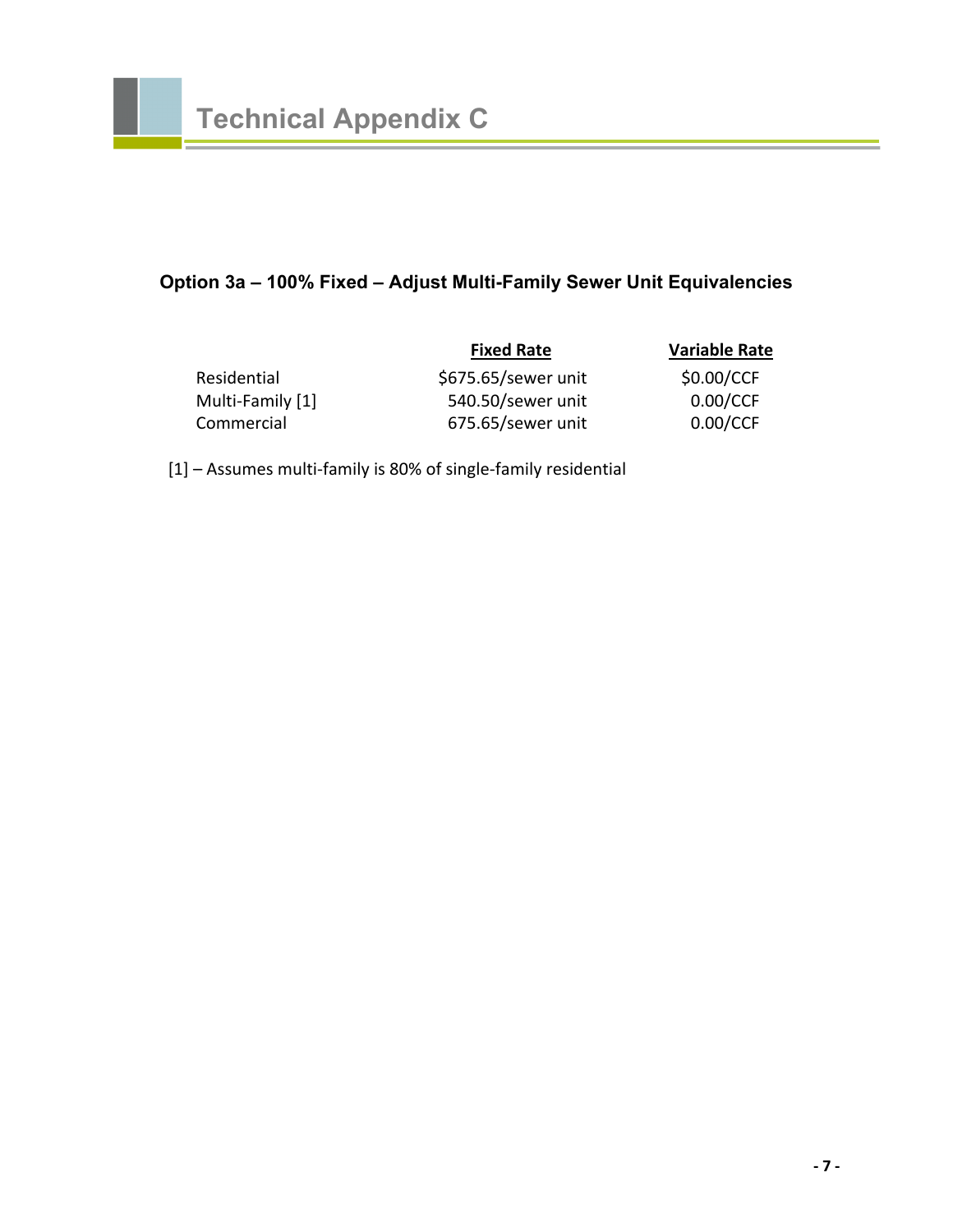

### **Option 3a Annual Bill Comparisons 100% Fixed – Adjust Multi-Family Equivalencies**



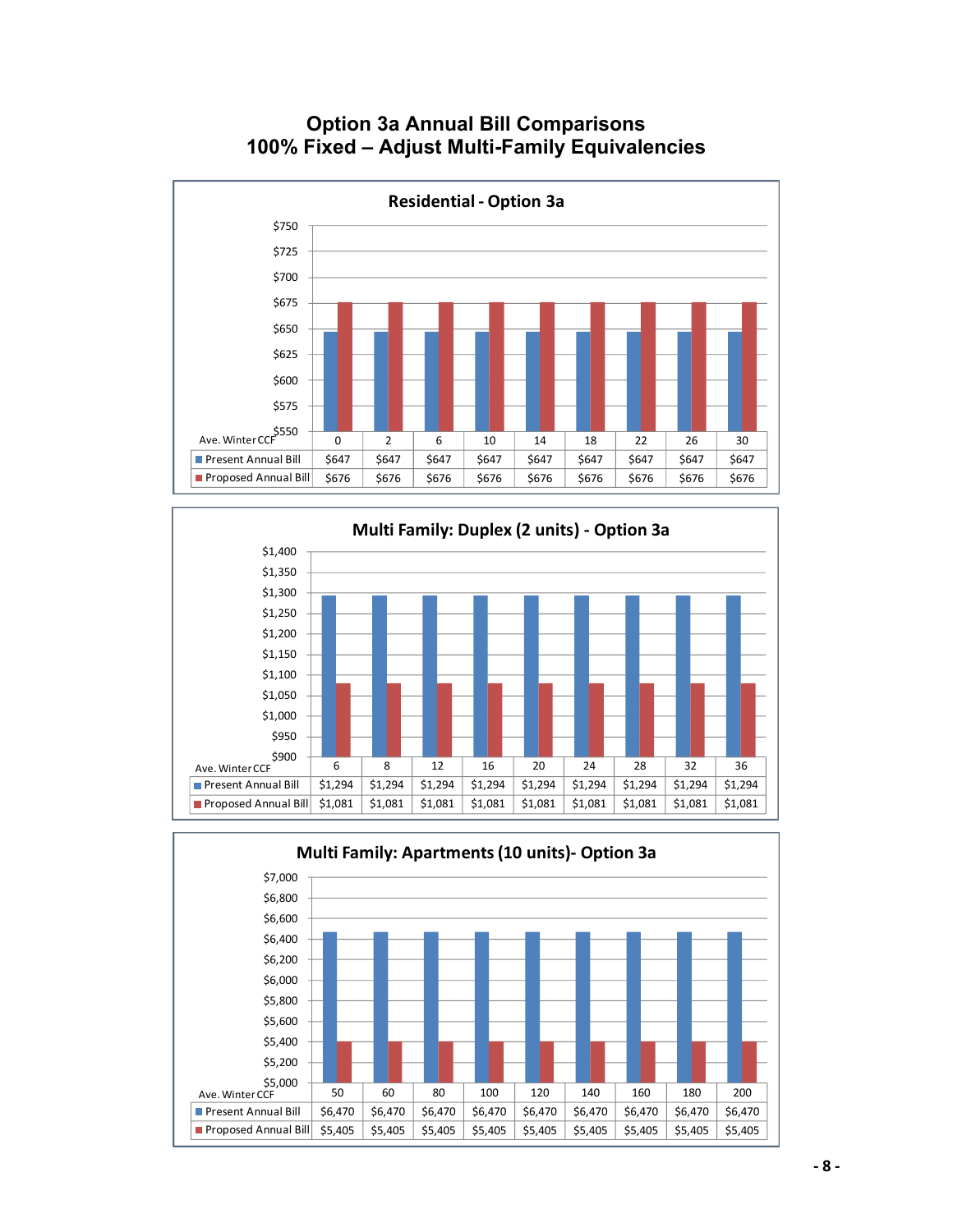### **Option 3a Annual Bill Comparisons (continued) 100% Fixed – Adjust Multi-Family Equivalencies**





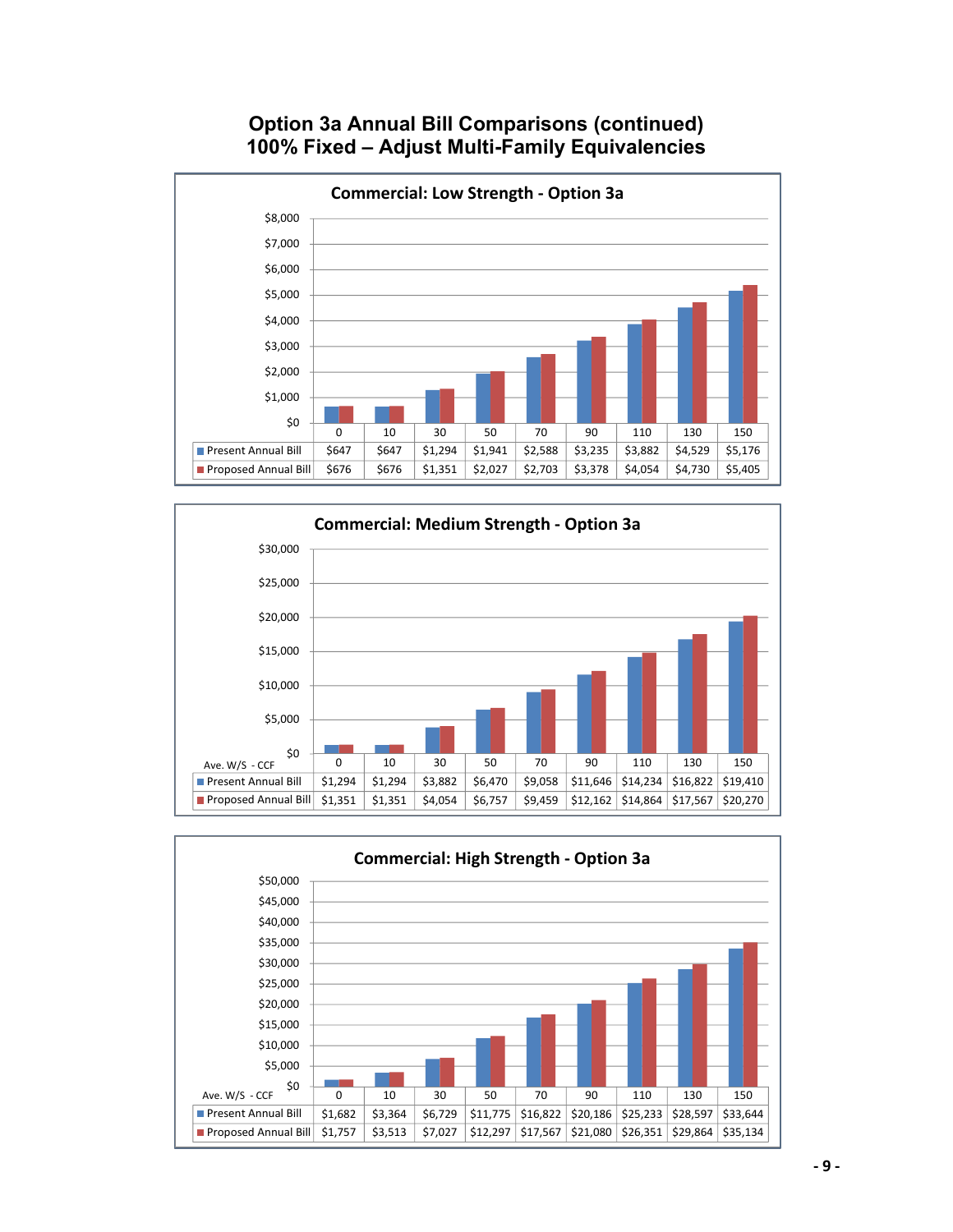#### **Option 1b - 95% Fixed/5% Variable – Adjust Commercial Sewer Unit Equivalencies; No Change to Multi-Family Equivalencies**

|                | <b>Fixed Rate</b>   | <b>Variable Rate</b> |
|----------------|---------------------|----------------------|
| Residential    | \$596.10/sewer unit | \$2.42/CCF           |
| Multi-Family   | 596.10/sewer unit   | 2.42/CCF             |
| Commercial [1] | 596.10/sewer unit   | 2.42/CCF             |

[1] – Assumes 1 commercial sewer unit = 1 residential sewer unit (7 CCF/Month)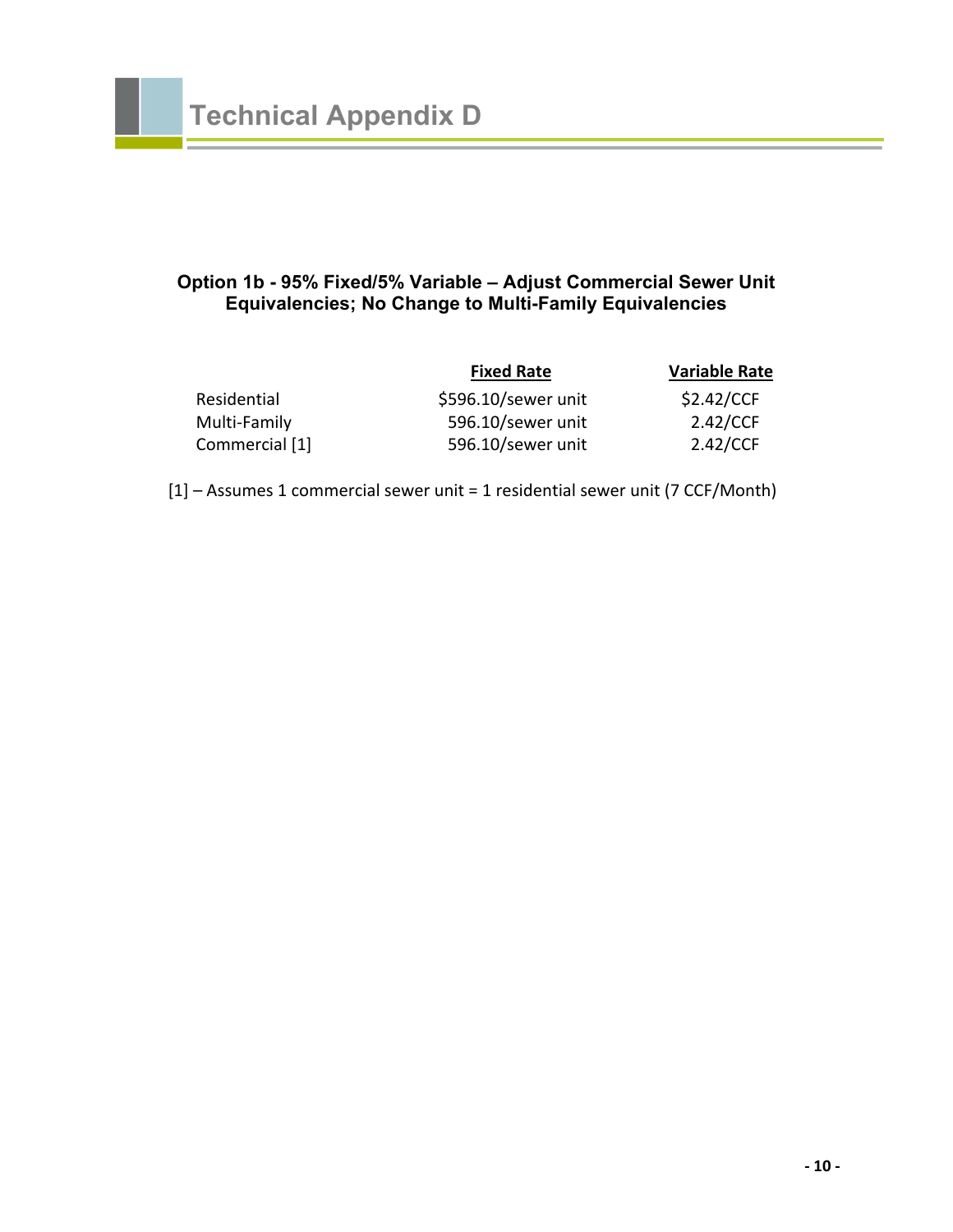#### **Option 1b Annual Bill Comparisons 95% Fixed/5% Variable – Current MF Equivalencies; Adjust Commercial**





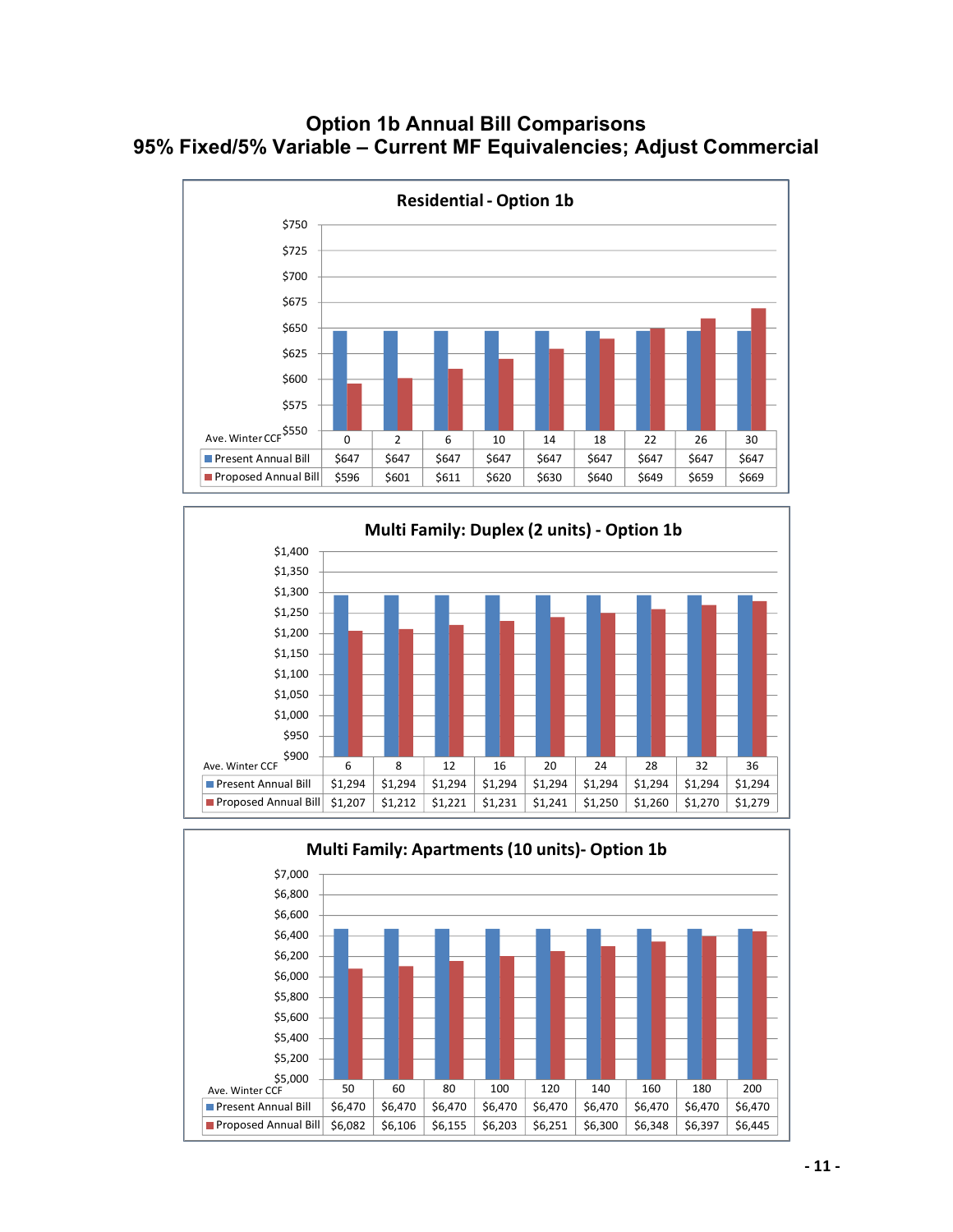#### **Option 1b Annual Bill Comparisons (continued) 95% Fixed/5% Variable – Current MF Equivalencies; Adjust Commercial**





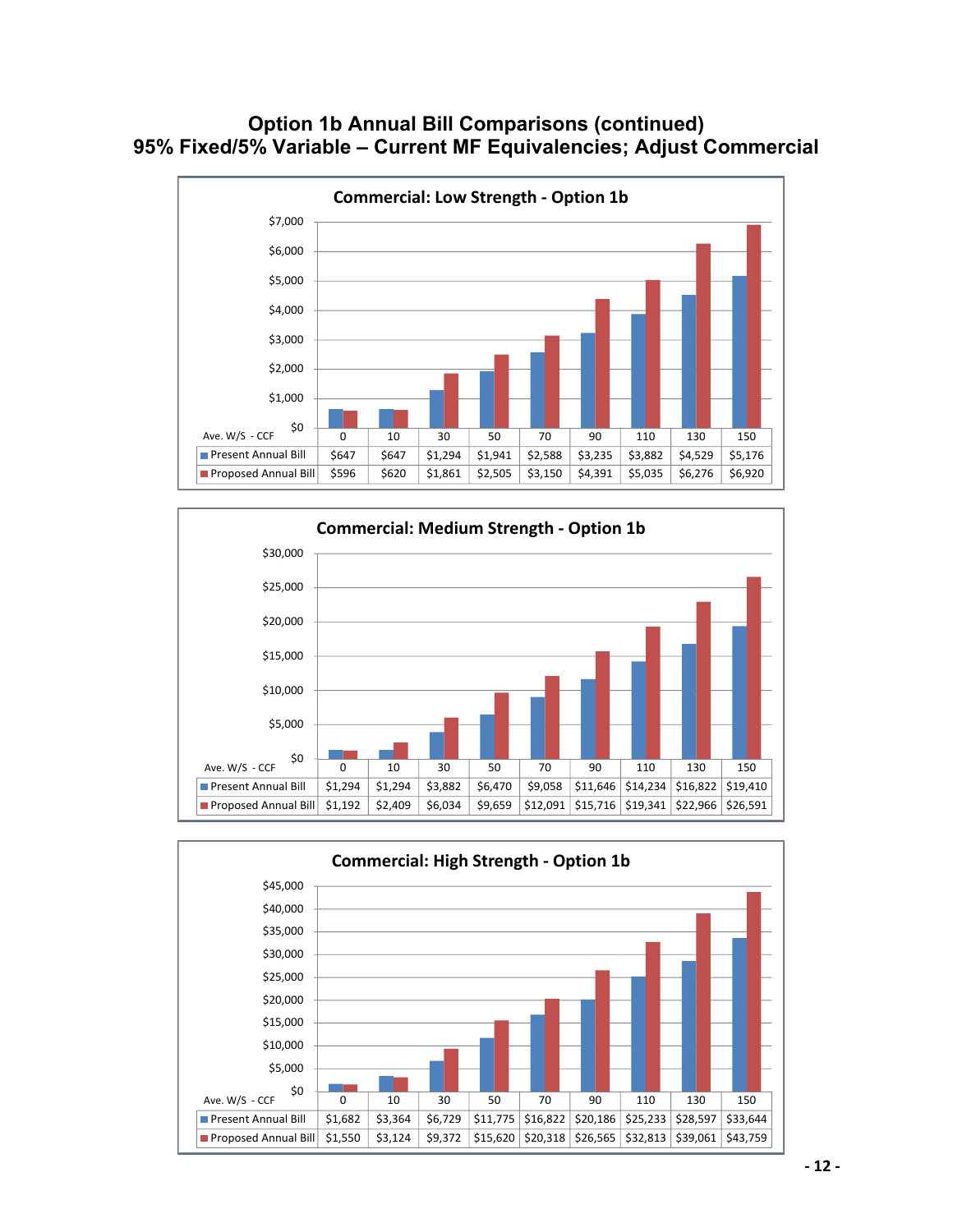#### **Option 2b - 95% Fixed/5% Variable – Adjust Multi-Family and Commercial Sewer Unit Equivalencies**

|                  | <b>Fixed Rate</b>   | <b>Variable Rate</b> |
|------------------|---------------------|----------------------|
| Residential      | \$621.30/sewer unit | \$2.42/CCF           |
| Multi-Family [1] | 497.30/sewer unit   | 2.42/CCF             |
| Commercial [2]   | 621.30/sewer unit   | 2.42/CCF             |

[1] – Assumes multi‐family is 80% of single‐family residential

[2] – Assumes 1 commercial sewer unit = 1 residential sewer unit (7 CCF/Month)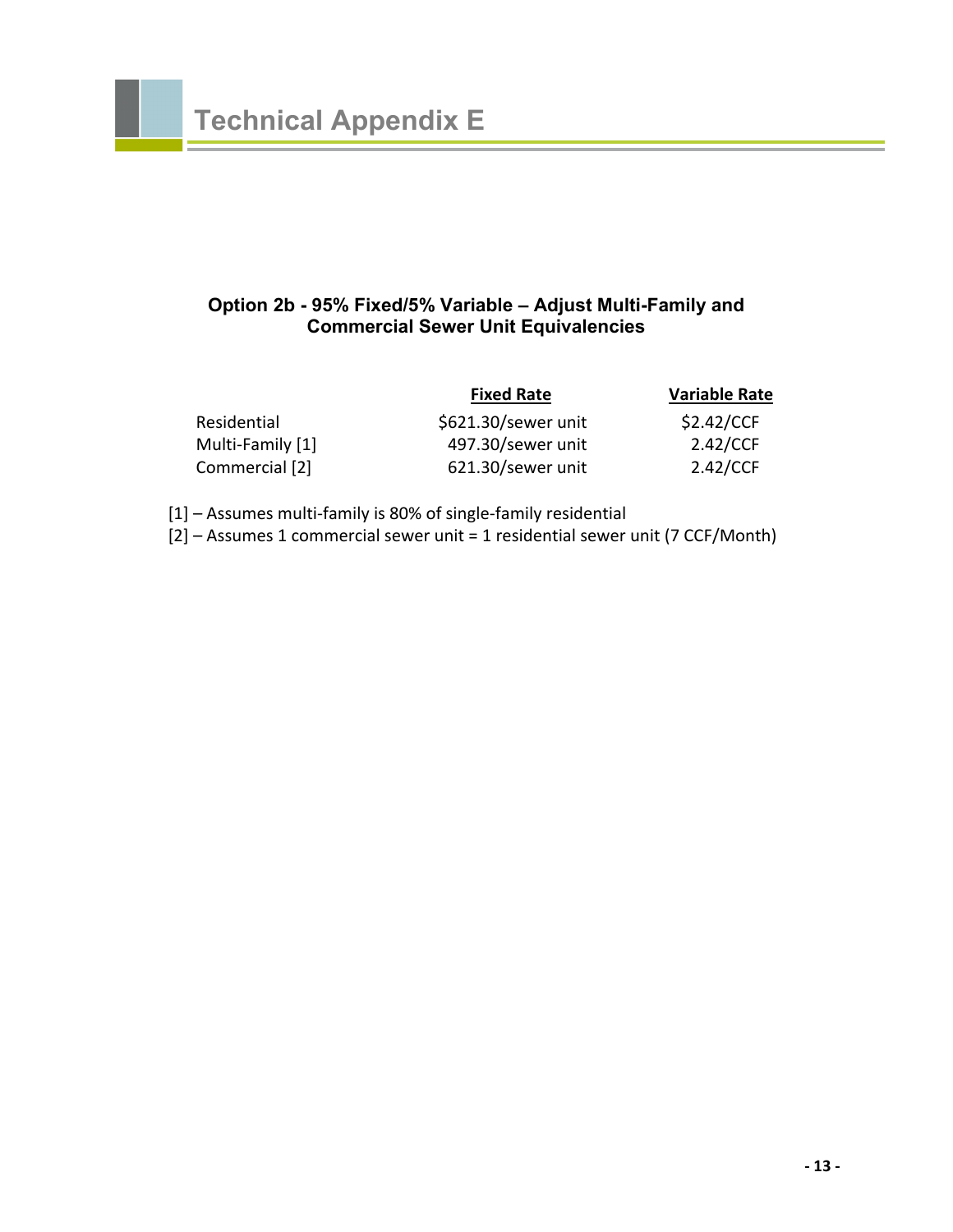### **Option 2b Annual Bill Comparisons 95% Fixed/5% Variable – Adjust Multi-Family & Commercial Equivalencies**





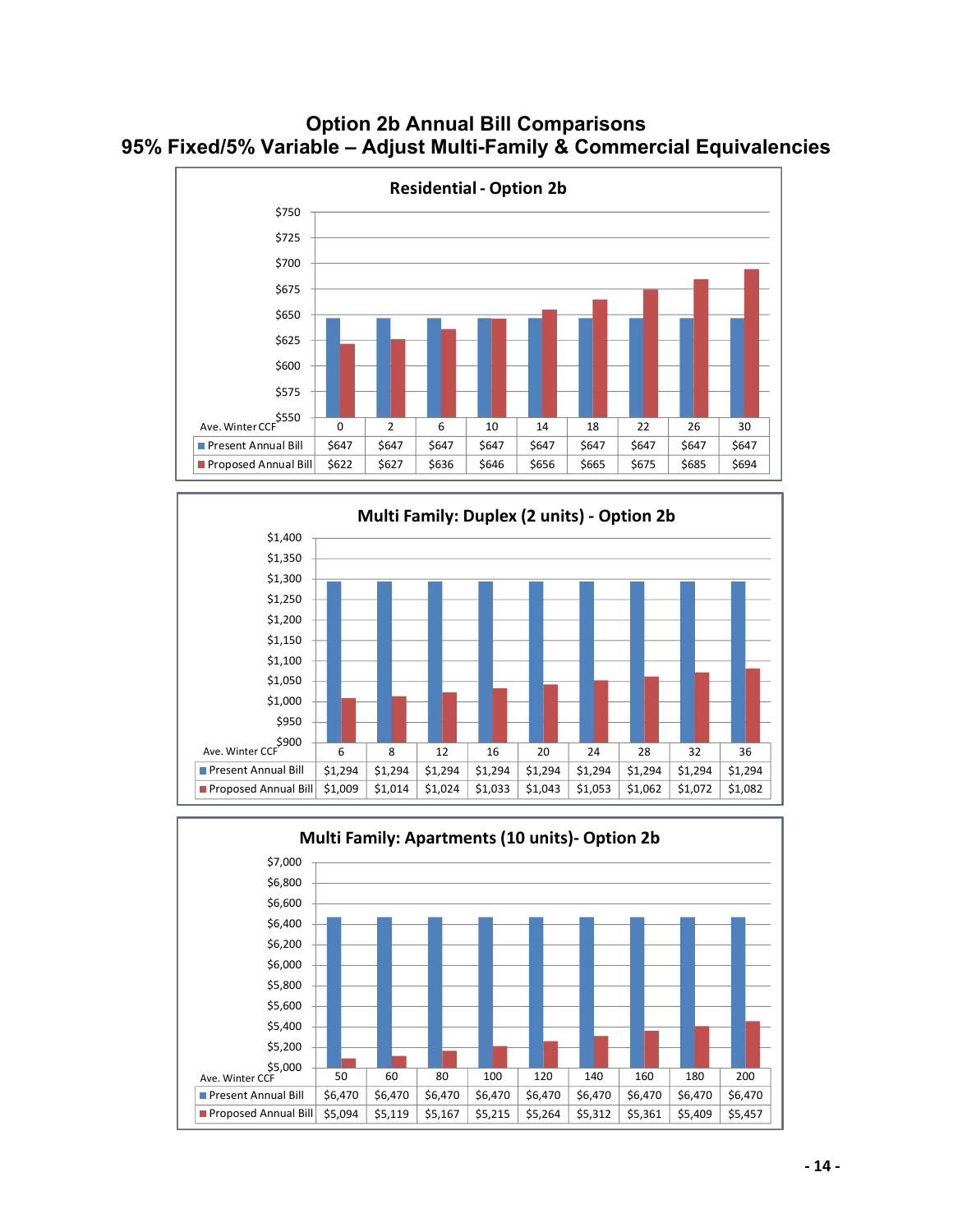### **Option 2b Annual Bill Comparisons (continued) 95% Fixed/5% Variable – Adjust Multi-Family & Commercial Equivalencies**





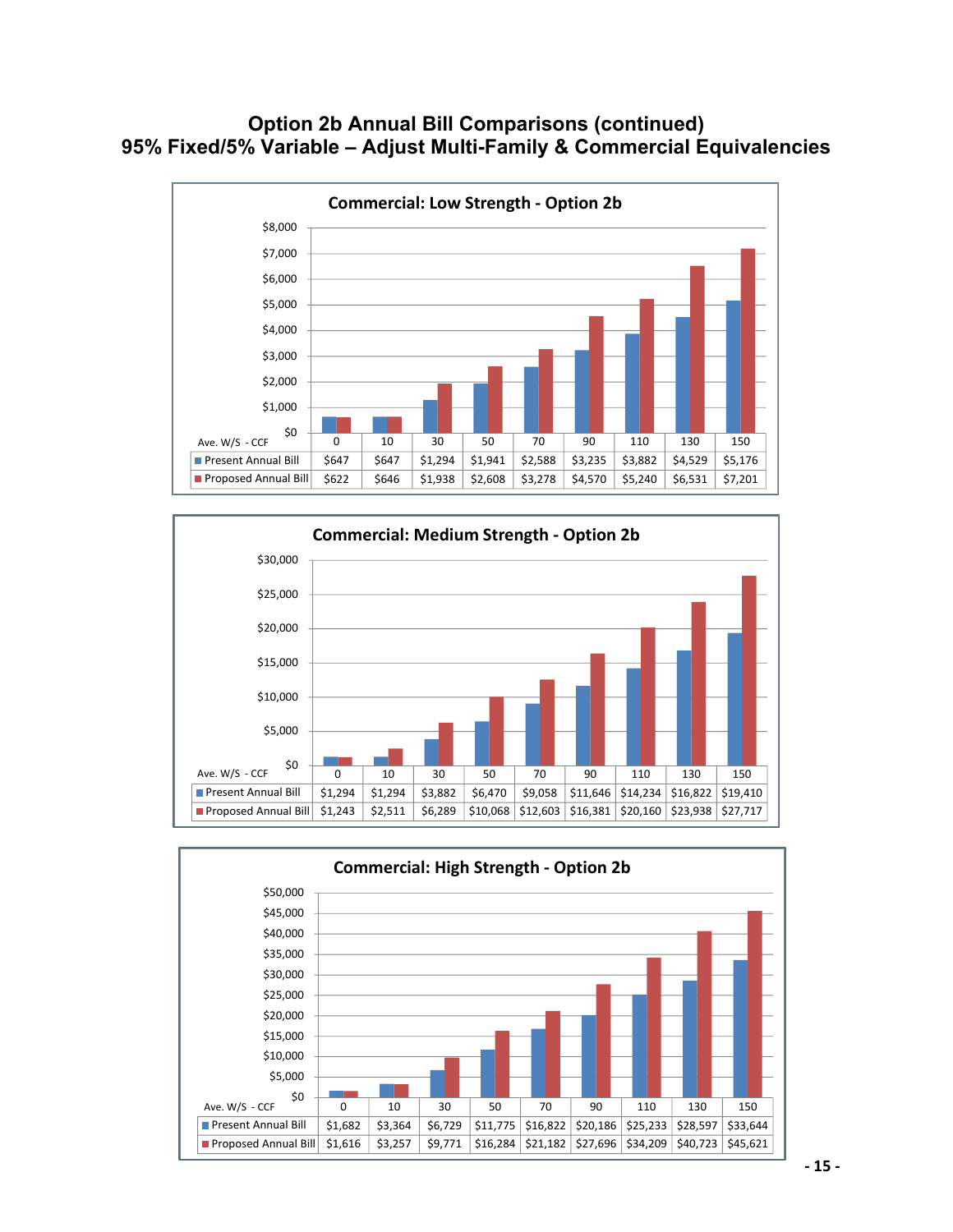#### **Option 3b - 100% Fixed – Adjust Multi-Family and Commercial Sewer Unit Equivalencies**

|                  | <b>Fixed Rate</b>   | <b>Variable Rate</b> |
|------------------|---------------------|----------------------|
| Residential      | \$654.40/sewer unit | \$0.00/CCF           |
| Multi-Family [1] | 523.50/sewer unit   | 0.00/CCF             |
| Commercial [2]   | 654.40/sewer unit   | 0.00/CCF             |

[1] – Assumes multi‐family is 80% of single‐family residential

[2] – Assumes 1 commercial sewer unit = 1 residential sewer unit (7 CCF/Month)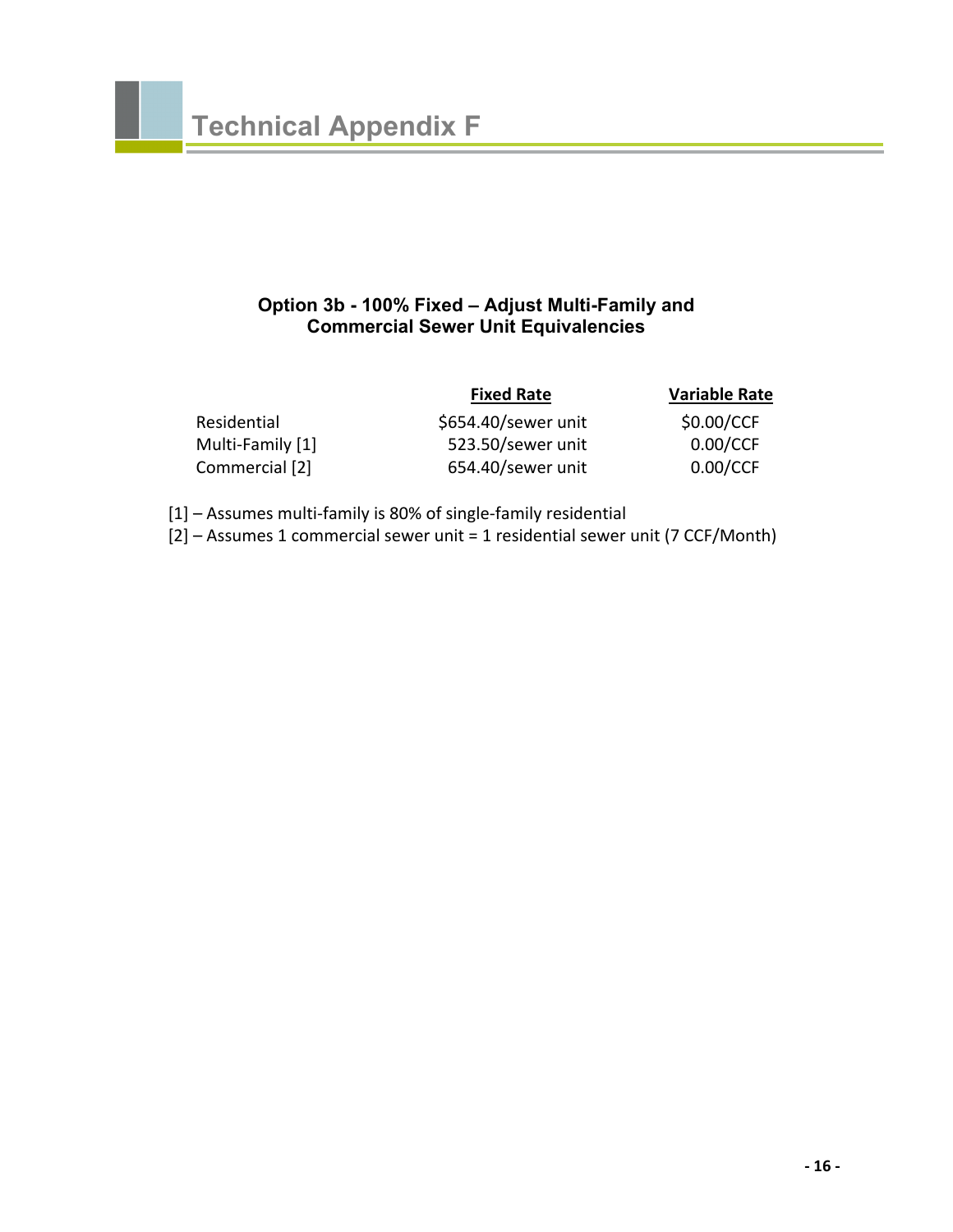### **Option 3b Annual Bill Comparisons 100% Fixed – Adjust Multi-Family and Commercial Equivalencies**





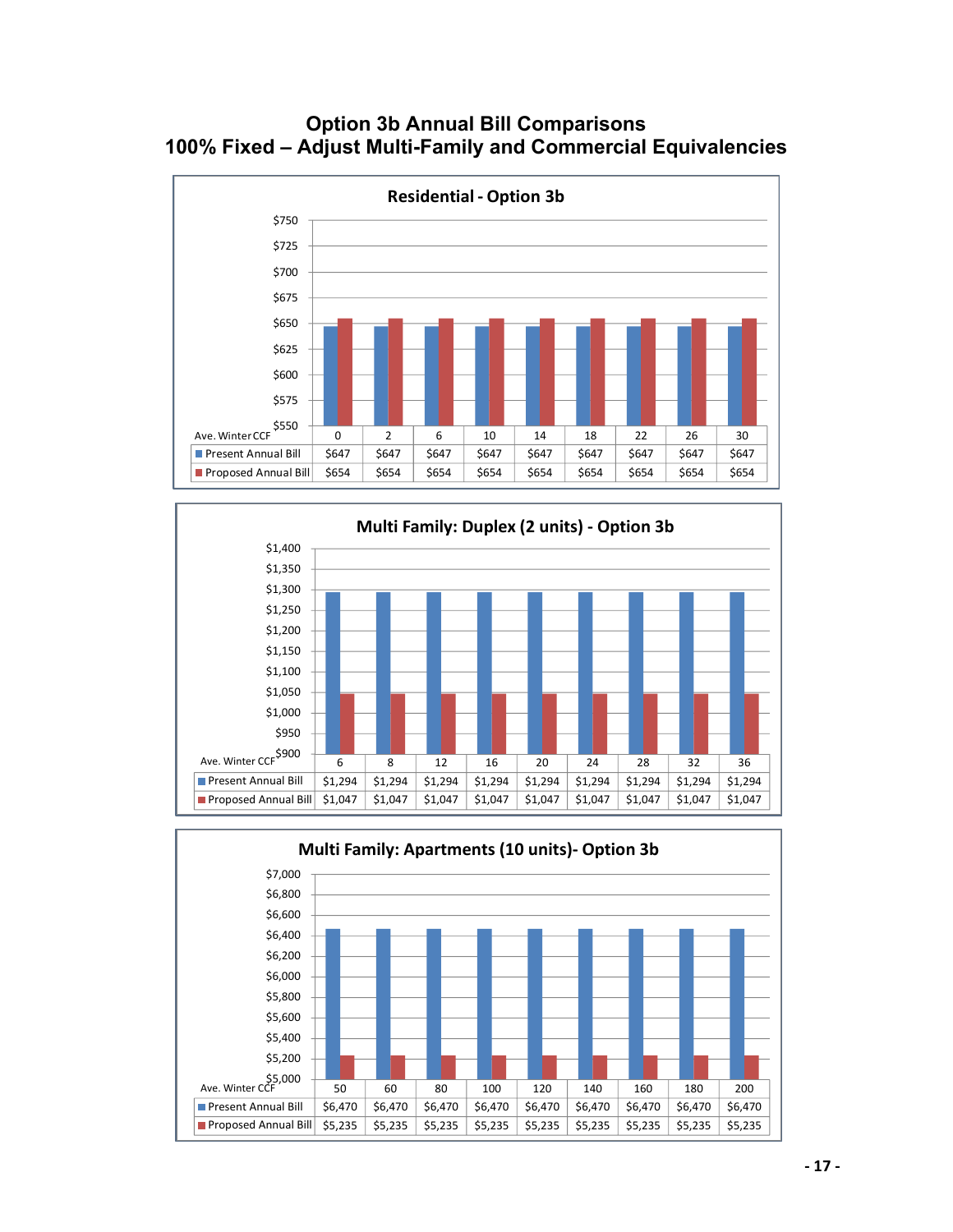### **Option 3b Annual Bill Comparisons (continued) 100% Fixed – Adjust Multi-Family and Commercial Equivalencies**





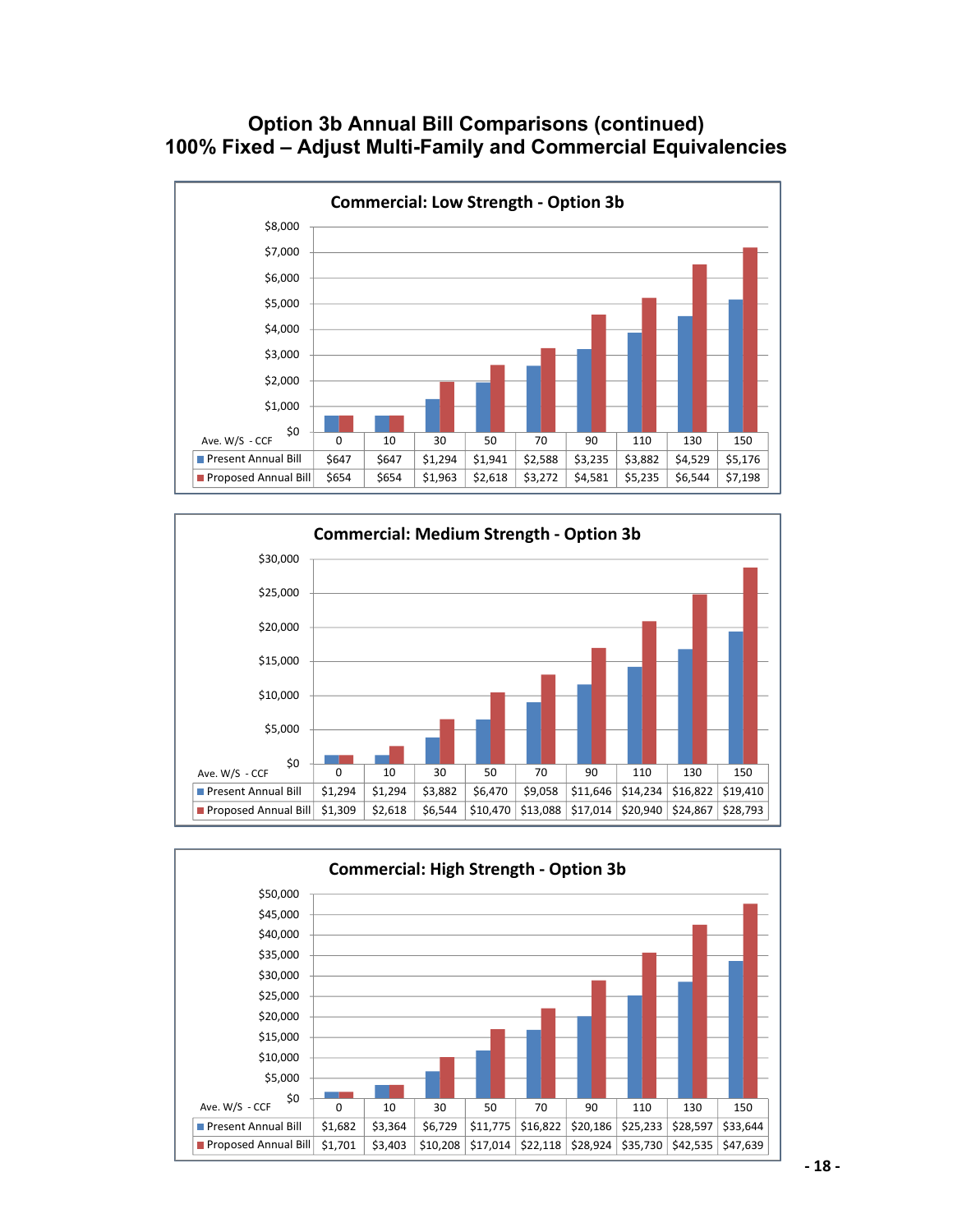#### **Option 4b - 100% Fixed – Adjust Multi-Family and Commercial Sewer Unit Equivalencies**

| <b>Fixed Rate</b>   | <b>Variable Rate</b> |
|---------------------|----------------------|
| \$661.00/sewer unit | \$0.00/CCF           |
| 528.80/sewer unit   | 0.00/CCF             |
| 661.00/sewer unit   | 0.00/CCF             |
|                     |                      |

[1] – Assumes multi‐family is 80% of single‐family residential

[2] – Assumes 1 commercial sewer unit = 1 residential sewer unit (8 CCF/Month)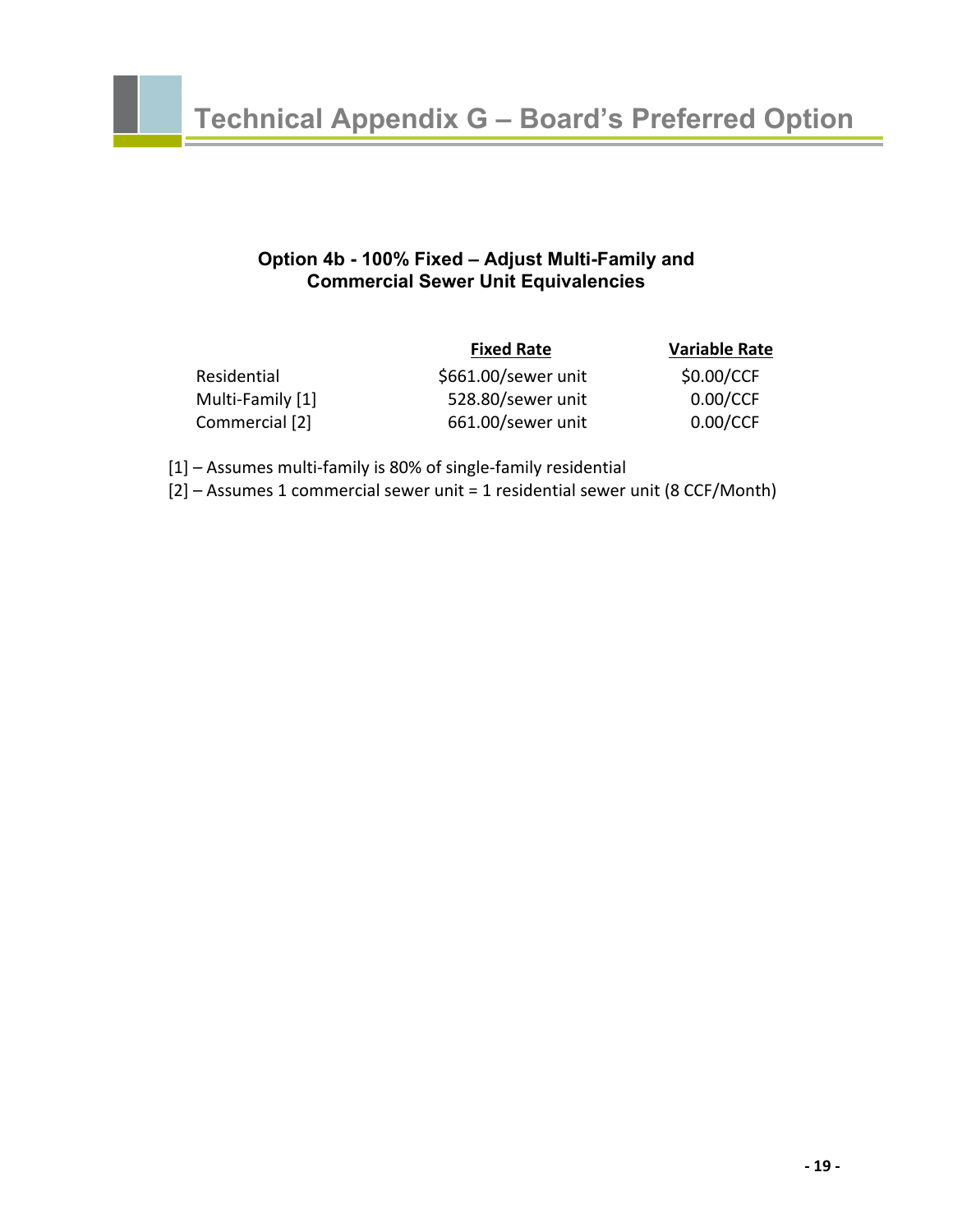### **Option 4b Annual Bill Comparisons 100% Fixed – Adjust Multi-Family and Commercial Equivalencies (8 CCF)**